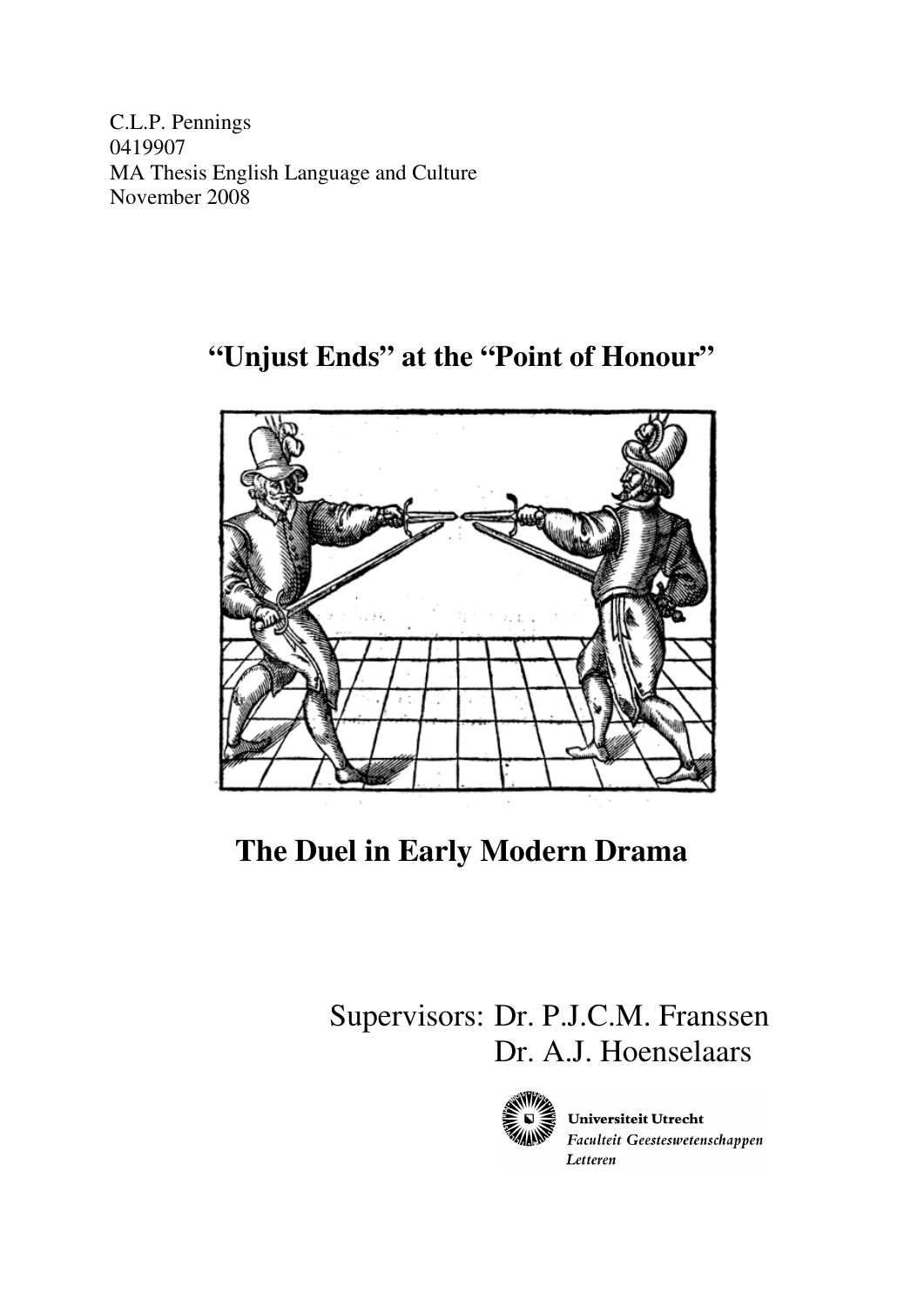# **Acknowledgements**

I am thankful to Dr Paul Franssen and Dr Ton Hoenselaars for their insightful comments and encouragement. I am especially grateful to Dr Paul Franssen for his patience and support.

Many thanks to Willemijn and my parents.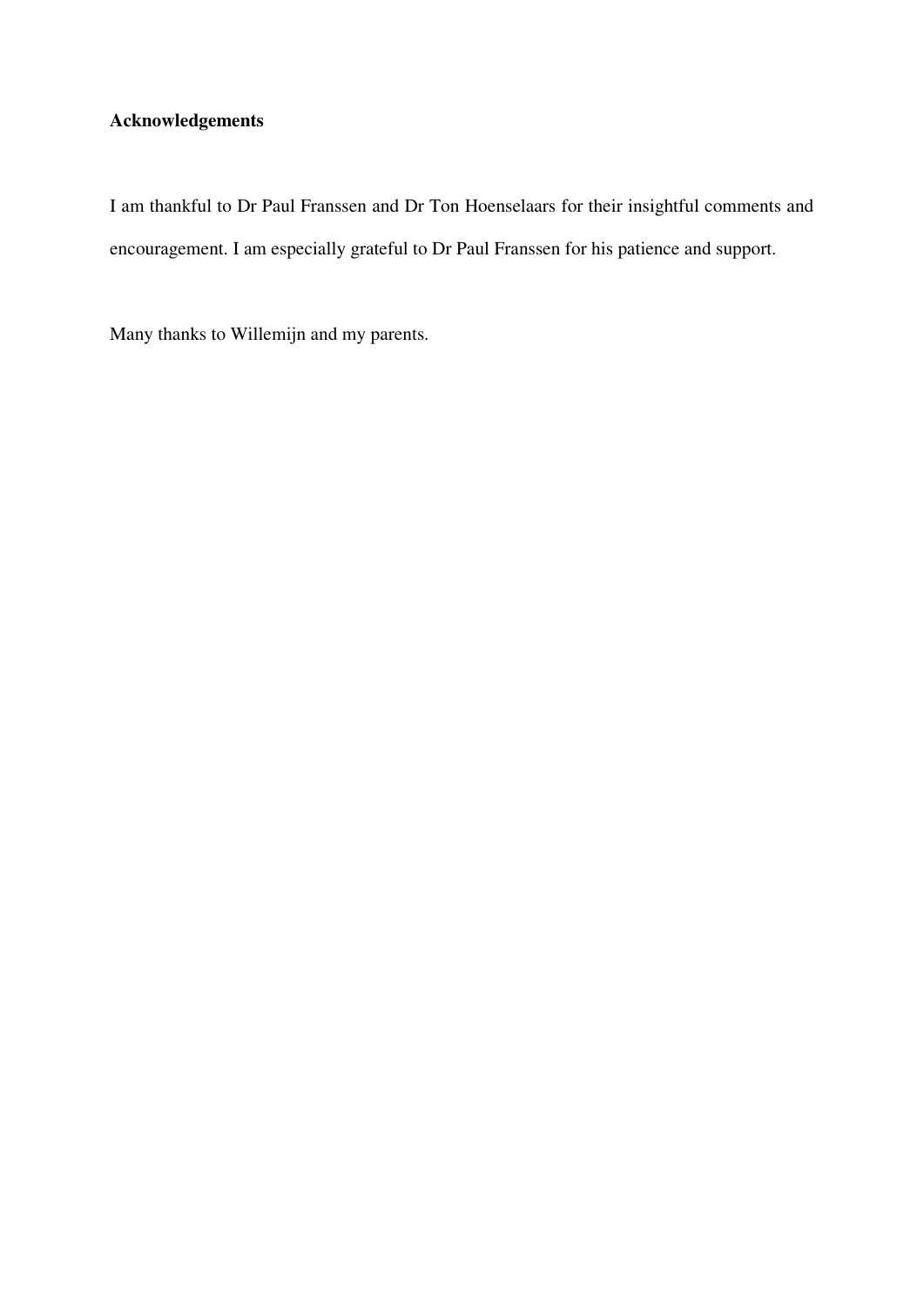# **Contents**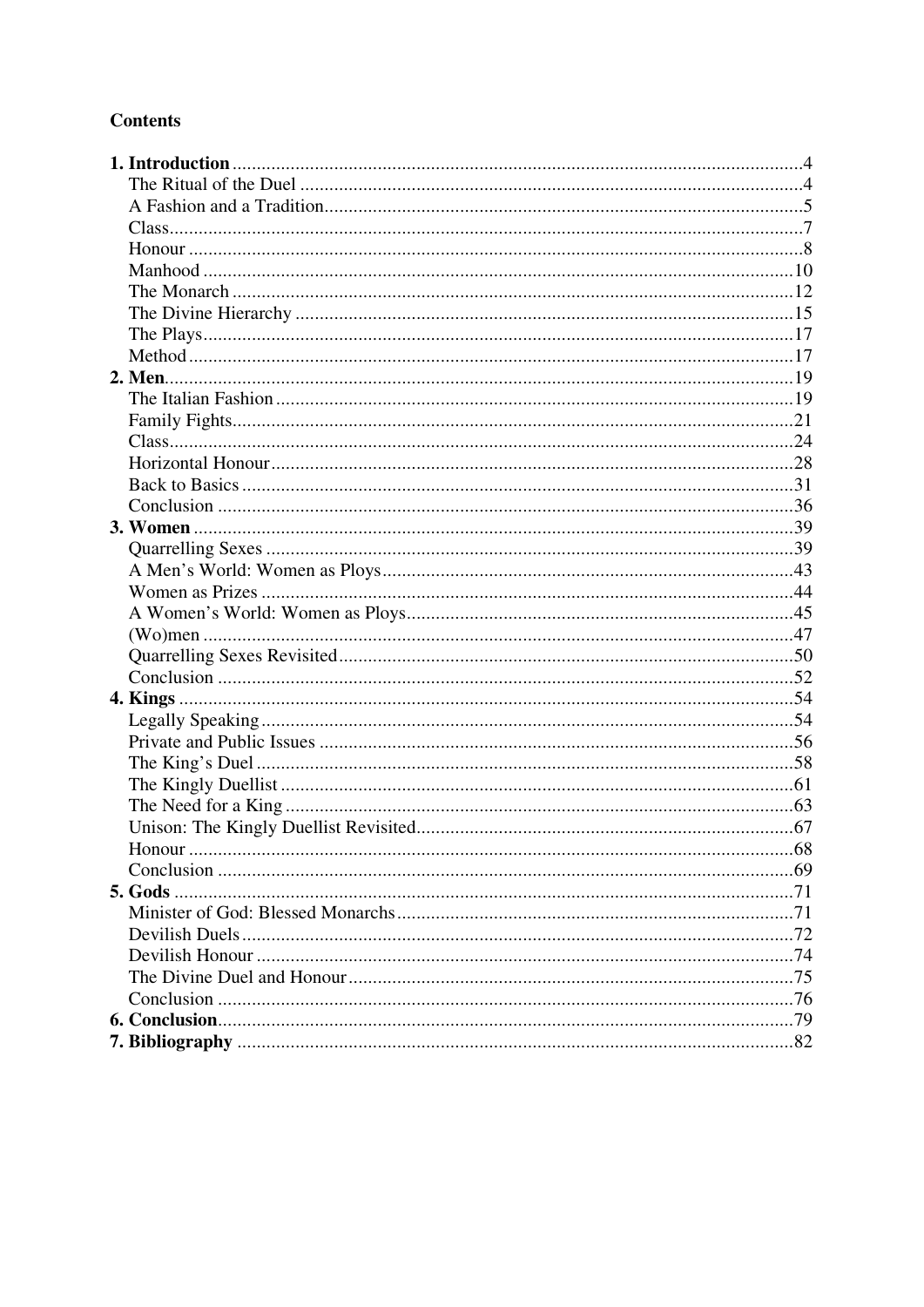# **1. Introduction**

The duel of honour is an often debated "social institution" in Early Modern England.<sup>1</sup> Many plays explore the tensions pertaining to it. Rossi even exclaims that "brawls, riots and duels [...] *are* the drama."<sup>2</sup> Though the duel in early modern drama has often been analysed before, it has not been traced in a historical context. Markku Peltonen's recent work is based on a wide variety of primary sources, but is also rather selective in its illustration of its claims. Early modern drama has a minor role in his arguments, and is only referenced to justify arguments, rather than to problematize them. I will analyse the duel in a few early modern plays by placing it in its historical context to show that early modern drama interacts with the debate of the duel to such an extent that it challenges Peltonen's claim that the duel of honour is solely based on the theory of civility. $3$ 

## **The Ritual of the Duel**

The duel originated in Italy where it replaced the vendetta.<sup>4</sup> It first spread to France and from there gradually to the rest of Europe.<sup>5</sup> It was quickly heralded as being able to "reduce" feuds to "symbolic proportions" as it "confined them to individuals, and required only a limited number of victims."<sup>6</sup> A "few deaths in well-regulated fights" was an improvement on the "collisions between powerful men bringing troops of retainers into action with them."<sup>7</sup> Yet for this to work the duel required strict regulations: a duello code.<sup>8</sup> These

<sup>&</sup>lt;sup>1</sup> Markku Peltonen, *The Duel in Early Modern England: Civility, Politeness and Honour* (Cambridge: Cambridge UP, 2003) 2.

<sup>2</sup> Sergio Rossi, "Duelling in the Italian Manner: the Case of *Romeo and Juliet,*" *Shakespeare's Italy: Dramatic Function of Italian Location in Renaissance Drama*, ed. Michele Marrapodi et al. (Manchester: Manchester UP, 1993) 120.

<sup>3</sup> Peltonen, *Duel* 2.

<sup>4</sup> V.G. Kiernan, *The Duel in European History: Honour and the Reign of Aristocracy* (Oxford: Oxford UP, 1988) 6.

<sup>5</sup> Kiernan 6.

<sup>6</sup> Kiernan 12.

<sup>7</sup> Kiernan 68.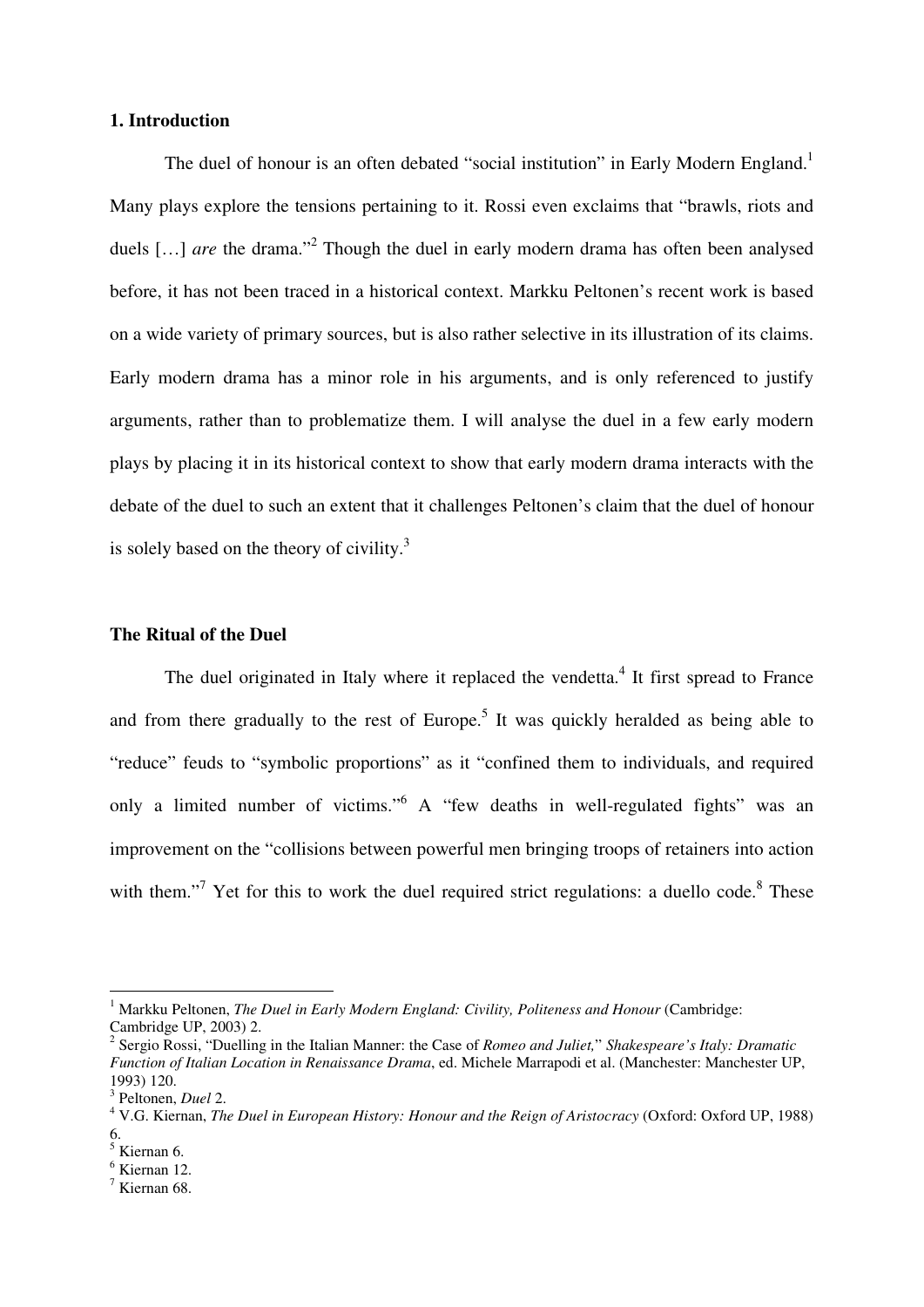regulations marked the change from "collective revenge" to private revenge in matters of honour.<sup>9</sup> The duel was only fought between men, who each could bring one "second" as an "observer" and "safeguard against foul play."<sup>10</sup> In the earlier duels, the seconds would also fight with each other. In other cases they could serve as proxies. The regulations quickly became more detailed, however, to "avoid degeneration" of "encounters into brawls involving the seconds of the duellists."<sup>11</sup> The elaborate rules for the preparation and the fight made the duel a "ritualized encounter."<sup>12</sup> When one gentleman offended another gentleman's honour, the latter was forced to 'give the lie' to the former or be dishonoured. The offender, however, was then forced to challenge him so that he was not dishonoured himself.<sup>13</sup> A challenge was made by demanding 'satisfaction,' which forced the gentlemen to arrange a duel: "an injured individual was 'satisfied' by being allowed to fight, irrespective of his chances of winning."<sup>14</sup> After this confrontation, the cartel, a written challenge, had to be sent to the other, who then replied to finalize a time and place for the duel.<sup>15</sup> These letters had to be written "as concisely and politely as possible."<sup>16</sup> The place for the duel was called the "field," or "steccata."<sup>17</sup> Fencing and duelling manuals detailing these procedures were abundant in England.

## **A Fashion and a Tradition**

 Most of the fencing and duelling manuals came from Italy: these were "treatises both on duelling skills, especially the art of fencing, and on the code of honour which governed the

 $\overline{a}$ 

<sup>14</sup> Kiernan 13-4.

<sup>&</sup>lt;sup>8</sup> Peltonen even argues that the "flood of treatises on honour and duelling not merely codified new manners and theories," but actually "helped to limit the level of aristocratic violence in a very real sense" (Peltonen, *Duel* 5). He explains that the regulations became "so elaborate" that they "often replaced the actual fight altogether": "The sophisticated and highly publicised charges and countercharges, challenges and ripostes substituted for the duel, to such an extent that the very success of the duelling manuals has been offered as a reason for the decline of duelling" (Peltonen, *Duel* 5).

<sup>9</sup> Fredson Thayer Bowers, *Elizabethan Revenge Tragedy 1587-1642* (Gloucester: Princeton UP, 1959) 33.  $10$  Kiernan 63.

 $11$  Rossi 112.

<sup>&</sup>lt;sup>12</sup> Kiernan 1.

<sup>13</sup> Kiernan 181.

<sup>15</sup> Vincentio Saviolo, *Vincentio Saviolo His Practice* (1595), *Early English Books Online* Sig. P3r.

<sup>16</sup> Holmer 181.

 $17$  Holmer 170.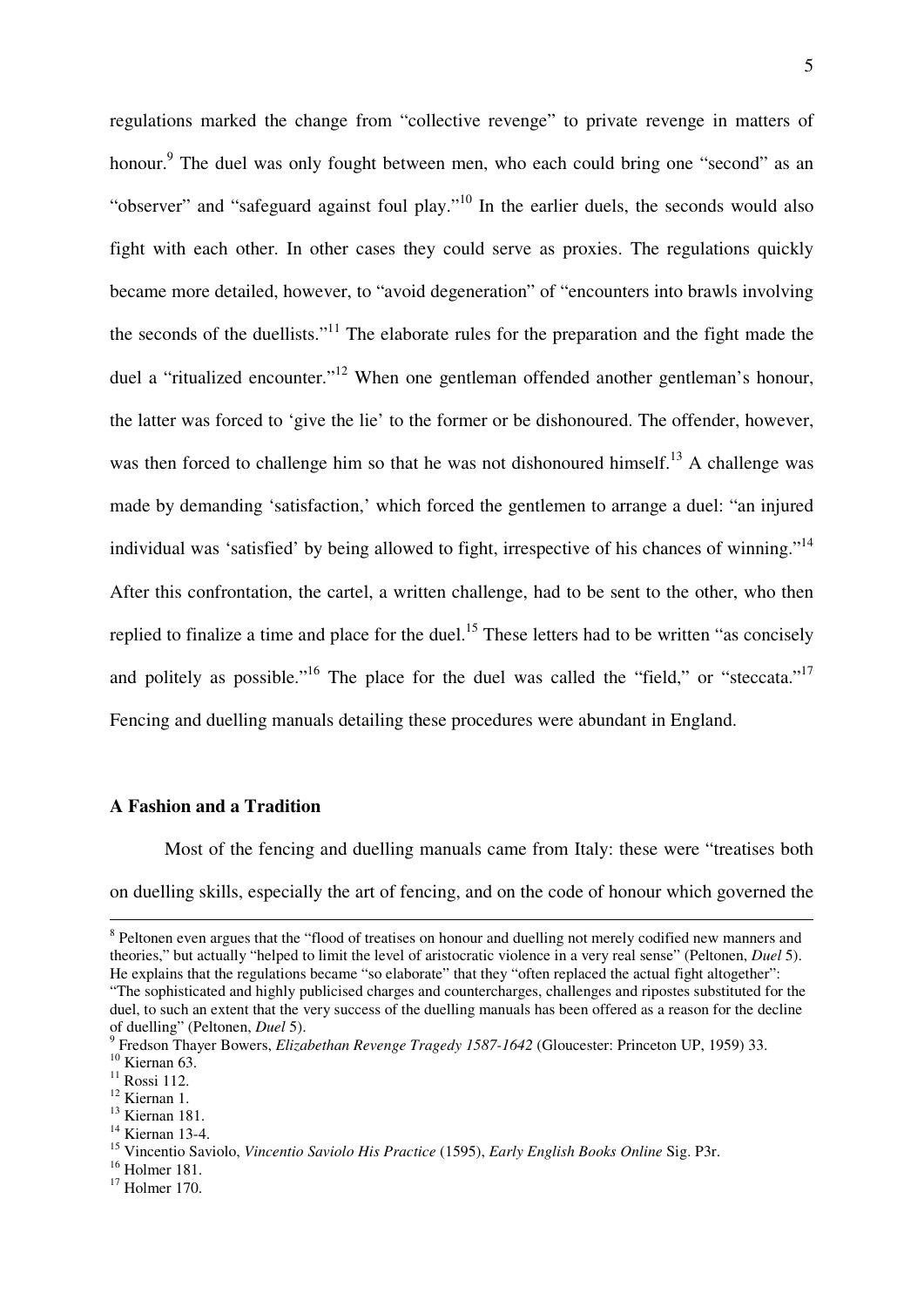art of giving and taking offence in a polished, gentlemanly style."<sup>18</sup> Saviolo, an Italian with a fencing school in England, was "arguably the most significant and controversial teacher" of fencing in England in the  $1590s<sup>19</sup>$  He was one of the "leading advocates of the Italian system," and his fencing school flourished.<sup>20</sup> The fencing style outlined in his manual, *Vincentio Saviolo His Practice*, was severely criticized by the English fencing instructor George Silver in his *Paradoxes of Defence* of 1599. The introduction of the duel in England led to the replacement of the English broadsword with the rapier in society: there was a "close link between the rapier and the duel."<sup>21</sup> Silver "vilifie<sup>[d]</sup> Italian teachers of the rapier" and "claim[ed] superiority for the good English sword."<sup>22</sup> Whereas the sword was used to cut, the rapier could only be used to pierce. According to Silver, it was almost impossible to successfully defend oneself against rapier attacks, $^{23}$  which led to more casualties.<sup>24</sup>

 Silver actually rejected the duel as a whole, and did not give instructions to fence in a duel, but rather prepared his students for "all-out fighting on the battlefield or in the street."<sup>25</sup> Silver also ridiculed the "jargon and style" of Italian fencing.<sup>26</sup> There were many English fencing masters like Silver. They were "notoriously conservative and tied to tradition" in "both methods of instruction and in weaponry."<sup>27</sup> The first "critical reaction" to the duel came from "defenders of the traditional English martial arts":<sup>28</sup> they all "found foreign, especially Italian, influence highly menacing" and "availed themselves of their indigenous culture of single combats" to attempt to "resist the spread of foreign ideas."<sup>29</sup> English "Masters of

 $18$  Kiernan 47.

 $19$  Holmer 165.

<sup>20</sup> Jay P. Anglin, "The Schools of Defense in Elizabethan London," *Renaissance Quarterly* 37.3 (1984): 408.

<sup>21</sup> Peltonen, *Duel* 62.

<sup>22</sup> James L. Jackson, "'They Catch one Another's Rapiers': The Exchange of Weapons in *Hamlet*," *Shakespeare Quarterly* 41.3 (1990): 283.

Jackson 289.

<sup>24</sup> George Silver, *Paradoxes of Defence* (1599), *Early English Books Online* Sigs. K1v-K2v.

 $25$  Jackson 289.

 $26$  Holmer 165.

 $27$  Anglin 396.

<sup>28</sup> Peltonen, *Duel* 93.

<sup>29</sup> Peltonen, *Duel* 86.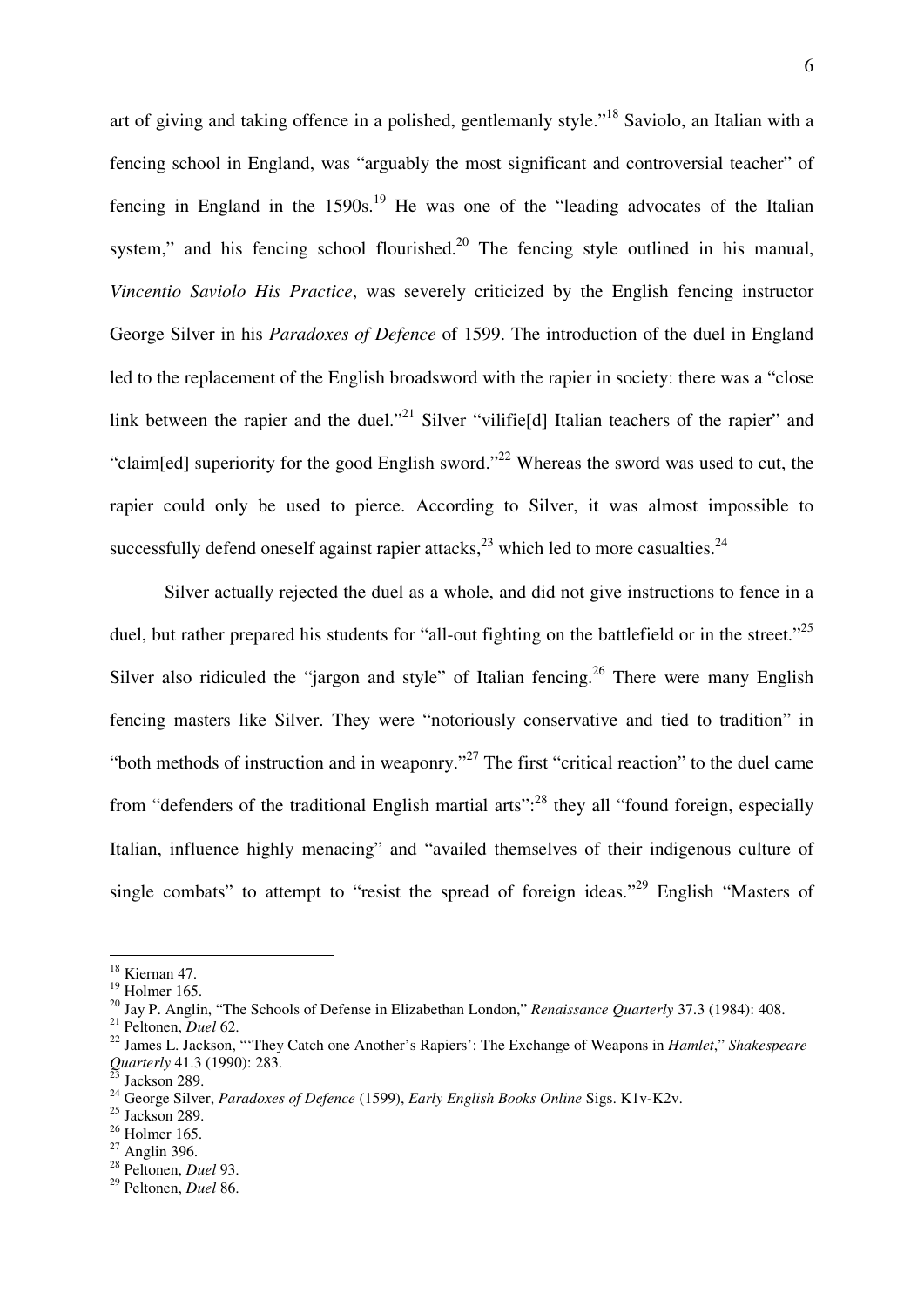Defence" accused their "Italian rivals" of "importing new weapons and new habits and customs, which would occasion a wholesale corruption of the indigenous customs of their venerable tradition."<sup>30</sup> Silver lamented that fencing was now merely a "fashion," as it "kept changing" because "its true principles had been lost."<sup>31</sup> Silver's outright hostility was quite xenophobic. The Italian fencing style was slandered because it was foreign: it was berated as merely a fashion and contrasted with the indigenous combat styles.

# **Class**

 The Italian masters were different from the English masters in that they only taught a "more restricted group of gentlemen," whereas the English masters usually instructed the "lower orders in society."<sup>32</sup> This further helped to instate the duel as a class "institution."<sup>33</sup> The effect was that "the combatant's honour merged into that of the class to which both he and his antagonist belonged, and to which they were making a joint obeisance.<sup>34</sup> Their adherence to the duello code made them all part of a "corporate honour."<sup>35</sup> To refrain from duelling meant jeopardizing both a person's "membership of his class" and the "reputation and stability of that class" as a whole.<sup>36</sup> The wearing of a rapier became a status symbol, which signalled that someone followed the duello code,  $37$  and even "became part of a gentleman's dress."<sup>38</sup> The duelling code "emphasise[d] the basic equality" within the "gentlemanly culture,"<sup>39</sup> and functioned to "reinforce the gentlemanly homogeneity."<sup>40</sup>

- <sup>34</sup> Kiernan 15.
- <sup>35</sup> Kiernan 15.
- <sup>36</sup> Kiernan 15.
- <sup>37</sup> Kiernan 56.
- <sup>38</sup> Rossi 113.
- <sup>39</sup> Peltonen, *Duel* 73.

<sup>30</sup> Peltonen, *Duel* 94.

<sup>31</sup> Peltonen, *Duel* 95.

<sup>32</sup> Peltonen, *Duel* 93.

<sup>33</sup> Kiernan 14.

<sup>40</sup> Peltonen, *Duel* 75.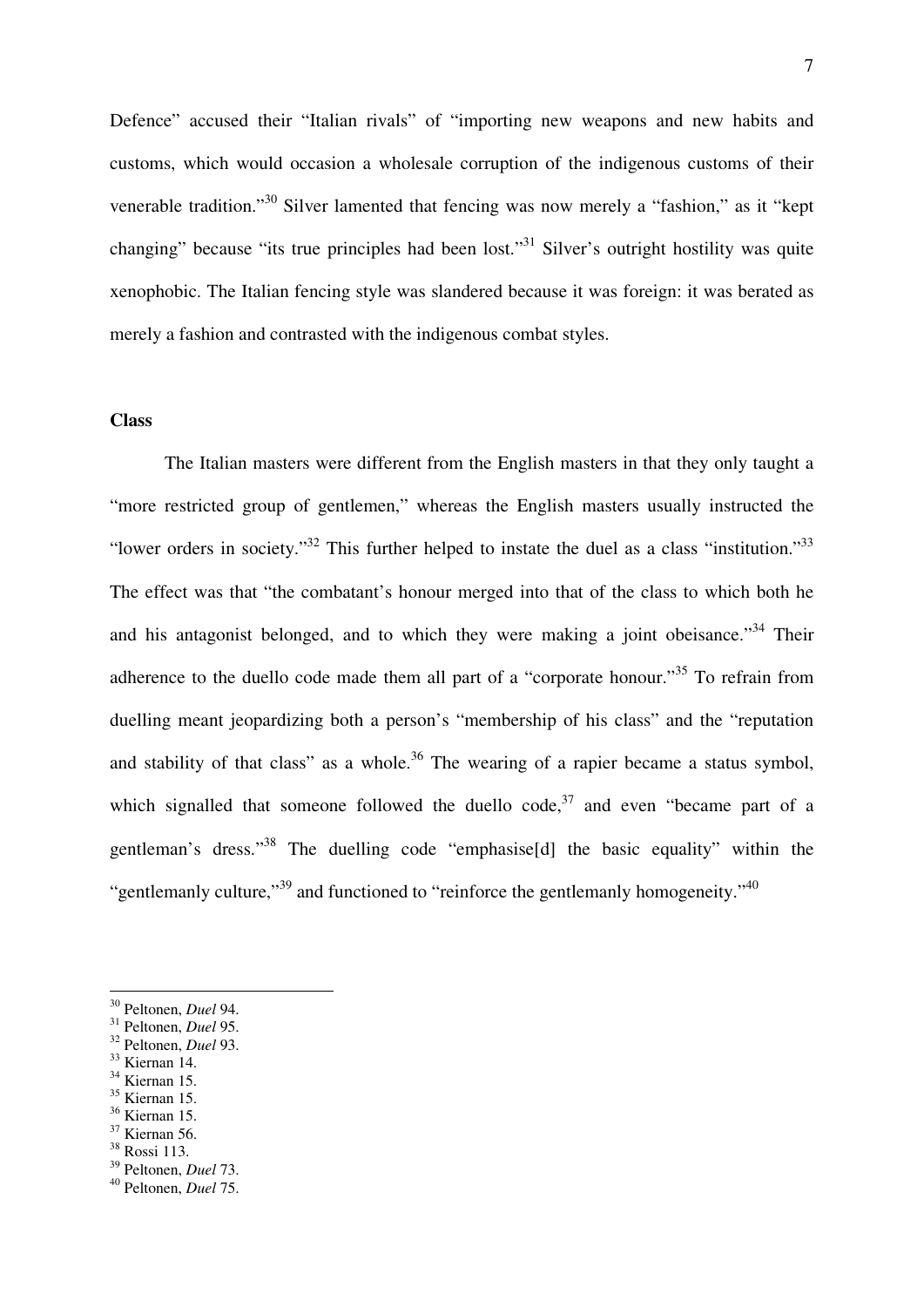The "sword and buckler," which were the traditional weapons which had been "long in use in England," were not only outdated, but were now also seen as "the weapons of servingmen," whereas the rapier was now the "gentleman's weapon."<sup>41</sup> More had changed, as the duel came to England as "part of the Italian Renaissance notion of the gentleman and courtier," according to Peltonen: $^{42}$  "whereas an open resort to violence was deemed a serious breach of courteous conduct, a challenge to the duel was in accordance with it. A challenge was a polite response to an uncouth word or act, which had degraded gentlemanly courtesy, and offered the only means to restore this courtesy."<sup>43</sup> "Courtesy" was the "hallmark of the gentleman,"<sup>44</sup> and the duel was "the only polite response to an impolite word or deed, and thus the only proper means of restoring gentlemanly civility."<sup>45</sup> To give someone the lie implied that you "questioned the gentleman's entire status as a gentleman."<sup>46</sup>

#### **Honour**

 A gentleman's honour is "his reputation amongst his peer group": it is his "exterior or appearance, above all how other gentlemen regarded him."<sup>47</sup> A gentleman has to value his reputation "above everything else – including even life."<sup>48</sup> There are two types of honour: "vertical" and "horizontal honour."<sup>49</sup> Vertical honour can be gradually increased or decreased. Its opposite is "horizontal honour," which a gentleman either does or does not have. Vertical honour implies a hierarchy based on reputation, whereas horizontal honour "presupposes an honour group which follows the same code of conduct and honour.<sup>50</sup> Vertical honour

 $41$  Holmer 188.

<sup>42</sup> Peltonen, *Duel* 13.

<sup>43</sup> Peltonen, *Duel* 6.

<sup>44</sup> Peltonen, *Duel* 6.

<sup>45</sup> Peltonen, *Duel* 304.

<sup>46</sup> Markku Peltonen, "Francis Bacon, the Earl of Northampton, and the Jacobean Anti-Duelling," *The Historical Journal* 44.1 (2001): 9.

<sup>47</sup> Peltonen, *Duel* 6.

<sup>48</sup> Peltonen, *Duel* 41.

<sup>49</sup> Frank Henderson Stewart, *Honor* (Chicago: Universtiy of Chicago Press, 1994) 55.

<sup>50</sup> Peltonen, *Duel* 34.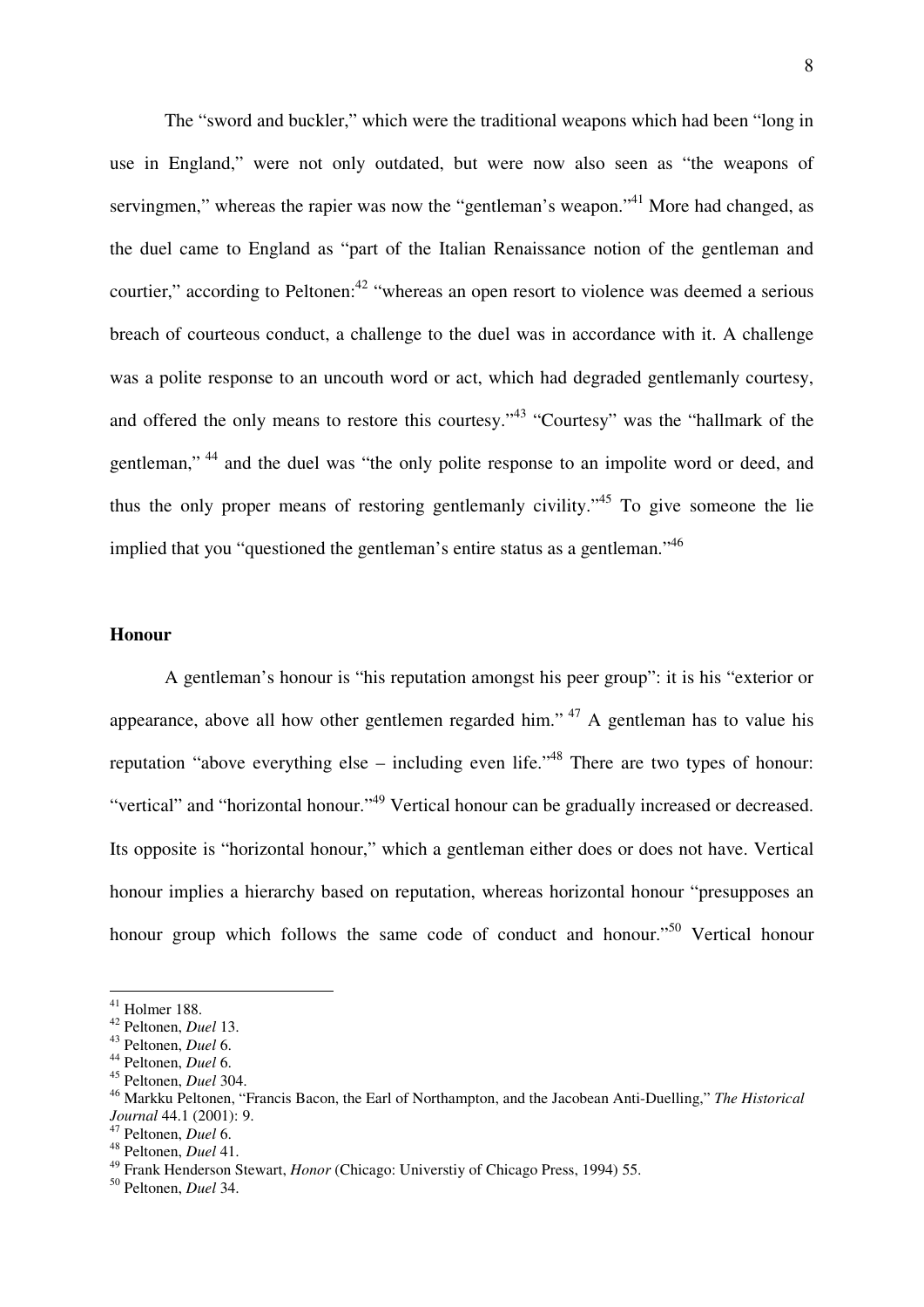functions to regulate a group with members of different and changing status, as their amount of honour is variable. Horizontal honour regulates a group in which everyone has the same amount of honour and the same status: to lose your honour in such a group means that you lose your membership of the group. The honour of gentlemen is horizontal. It is also "reflexive honour" because if a "man is insulted and his honour questioned," his honour is destroyed unless he "responds with an appropriate counterattack."<sup>51</sup> It is called reflexive because others can always force a gentleman to respond: honour depends on the absence of any challenges, rather than on how successfully it has been defended.<sup>52</sup>

The duel is the "means to restore one's reputation as a gentleman,"<sup>53</sup> and a gentlemen can only defend his honour and restore stability amongst his peers by reacting to insults with a challenge.<sup>54</sup> Even a little deviation from the prescribed behaviour causes discord.<sup>55</sup> The impending danger is that "once lost" there is "no means by which a gentleman" can "recover his natural honour.<sup>56</sup> This "horizontal notion of honour or reputation" is "inherent in the theory of civil courtesy and conversation," according to Peltonen.<sup>57</sup> He argues that "the duel of honour came to England as part of the Italian Renaissance notion of the gentleman and courtier."<sup>58</sup>

# **Chapter 2: Men**

 The rules of the duel, its origin, its role as a class institution, and its relation to a horizontal and reflexive honour concept provide the historical context in which I analyse the duel in early modern drama. According to Peltonen, the "contemporaries" are "convinced that

<sup>51</sup> Peltonen, *Anti-Duelling* 7.

<sup>52</sup> Anna Bryson, *From Courtesy to Civility: Changing Codes of Conduct in Early Modern England* (Oxford: Oxford UP, 1998) 241.

<sup>53</sup> Peltonen, *Anti-Duelling* 7.

<sup>54</sup> Kenneth S. Greenberg, *Honor & Slavery* (Princeton: Princeton UP, 1996) 62.

 $55$  Bryson 110.

<sup>56</sup> Peltonen, *Duel* 42.

<sup>57</sup> Peltonen, *Duel* 35.

<sup>58</sup> Peltonen, *Duel* 13.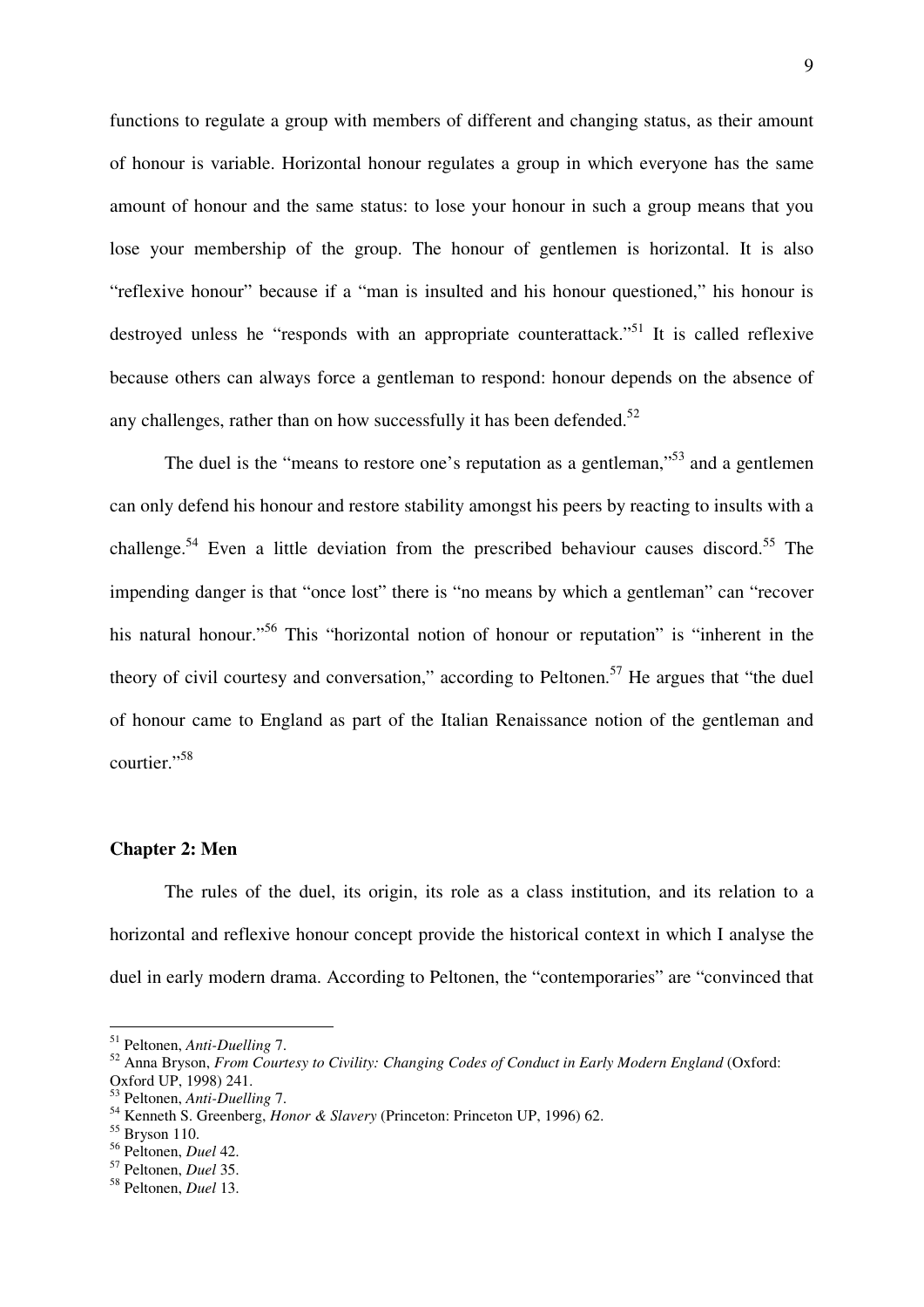duelling was neither old nor homebred, but a recent import from the Continent."<sup>59</sup> He sees "the theory of civility" as the "entire ideological basis of duelling."<sup>60</sup> Though Anna Bryson also sees the duel as an import, she argues that the wider ideology in which it was placed was a remainder of the middle ages. $61$  Recently, most scholars see the "medieval honour community and more particularly in the Elizabethan chivalric revival" as the "ideological context" of the duel.<sup>62</sup> Peltonen argues that "there is strikingly little evidence that duelling was developed from chivalric sources" in the sixteenth and seventeenth century.<sup>63</sup> Yet this cannot explain why the depiction of the duel in early modern drama both relies on parts of the theory of civility and chivalry. The difference between horizontal and vertical honour is especially salient for this, as I will show in chapter 2. Early modern drama appears to more valuable as evidence than Peltonen and other scholars consider it to be in this case. I will use early modern drama to argue that both the theory of civility and chivalry are vital influences on the duel of honour.

# **Manhood**

 The duel is not only a class institution, but also a gendered institution as it defines manhood. In both cases, the use of the duel is reflexive: honour as well as manhood constantly have to be reinforced and proved. Masculinity is threatened by the possibility of the "disastrous slide back into the female" called "effeminacy."<sup>64</sup> This forms the backdrop for a "gendered division": "fighting and duelling are considered masculine, and the refusal to defend one's honour with violence is associated with cowardice and femininity."<sup>65</sup> The duel is

<sup>59</sup> Peltonen, *Duel* 12.

<sup>60</sup> Peltonen, *Duel* 309.

<sup>61</sup> Bryson 236-7.

<sup>62</sup> Peltonen, *Duel* 7.

<sup>63</sup> Peltonen, *Duel* 12.

<sup>64</sup> Alan Sinfield, *Faultlines: Cultural Materialism and the Politics of Dissident Reading* (Berkeley: University of California Press, 1992) 134.

<sup>&</sup>lt;sup>65</sup> Kristine Steenbergh, "Wild Justice: The Dynamics of Gender and Revenge in Early Modern English Drama," diss., Universiteit Utrecht, 2007, 170.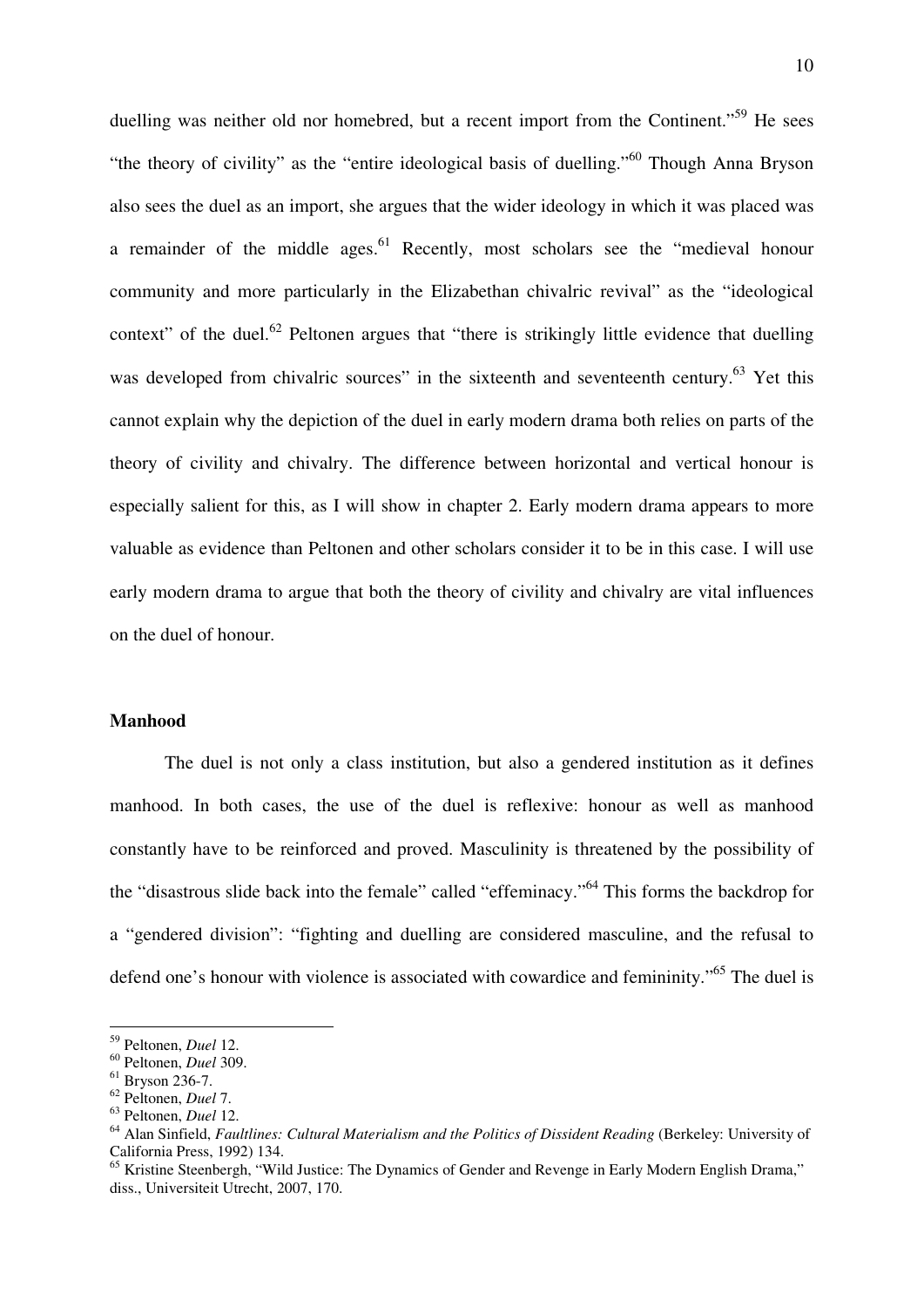"marked as a typically masculine act."<sup>66</sup> Rather than being static, however, the division is dynamic: the extent of which Kristine Steenbergh has aptly shown.<sup>67</sup> To trace these dynamics of gender, a norm is needed to make a comparison. I will use the previously mentioned gendered division as such a norm.

 Even in the absence of a gendered division, the duel still functions as a "fundamental definition of manhood":<sup>68</sup> the gendered division is merely a complement to the duel as a "sign of masculine identity," which Jennifer Low explores.<sup>69</sup> She emphasises the sexual ambiguous language of the duello code and argues that wounding an opponent with a "rapier-thrust" in a duel entails a "penetration" which affects the opponent's "sense of masculinity": it creates "a correspondence between his physical experience and that of the permeable body of the female or the vulnerable body of the unseasoned youth."<sup>70</sup> Penetration and the subsequent bleeding convey "suggestions of sexual emasculation."<sup>71</sup> Whereas the wounding, or penetration, of an opponent in a duel asserts masculinity, being wounded entails a loss of masculinity. The duel functions as a definition of manhood because duelling is a masculine act: both seen in the gendered division and in duelling as penetration.

 This definition of manhood depends on the exclusion of women. Women are not allowed to duel and defend their honour, nor are they required to do so.<sup>72</sup> Honour is always "masculine honour."<sup>73</sup> Only men can duel to defend a woman's honour. However, for the duel to be in accordance with the theory of civility, men can only duel if it is about honour, and not simply to win a woman's favour. Peltonen ignores this issue in his analysis of the duel as part of the theory of civility, even though it is clearly present in his sources. Saviolo mentions that

<sup>&</sup>lt;sup>66</sup> Steenbergh 33.

 $67$  Steenbergh 193.

 $68$  Holmer 176-7.

<sup>69</sup> Jennifer Low, *Manhood and the Duel: Masculinity in Early Modern Drama and Culture* (New York: Palgrave Macmillan, 2003) 3.

 $70$  Low 7.

 $71$  Low 7.

<sup>72</sup> Peltonen, *Duel* 42.

<sup>73</sup> Steenbergh 153.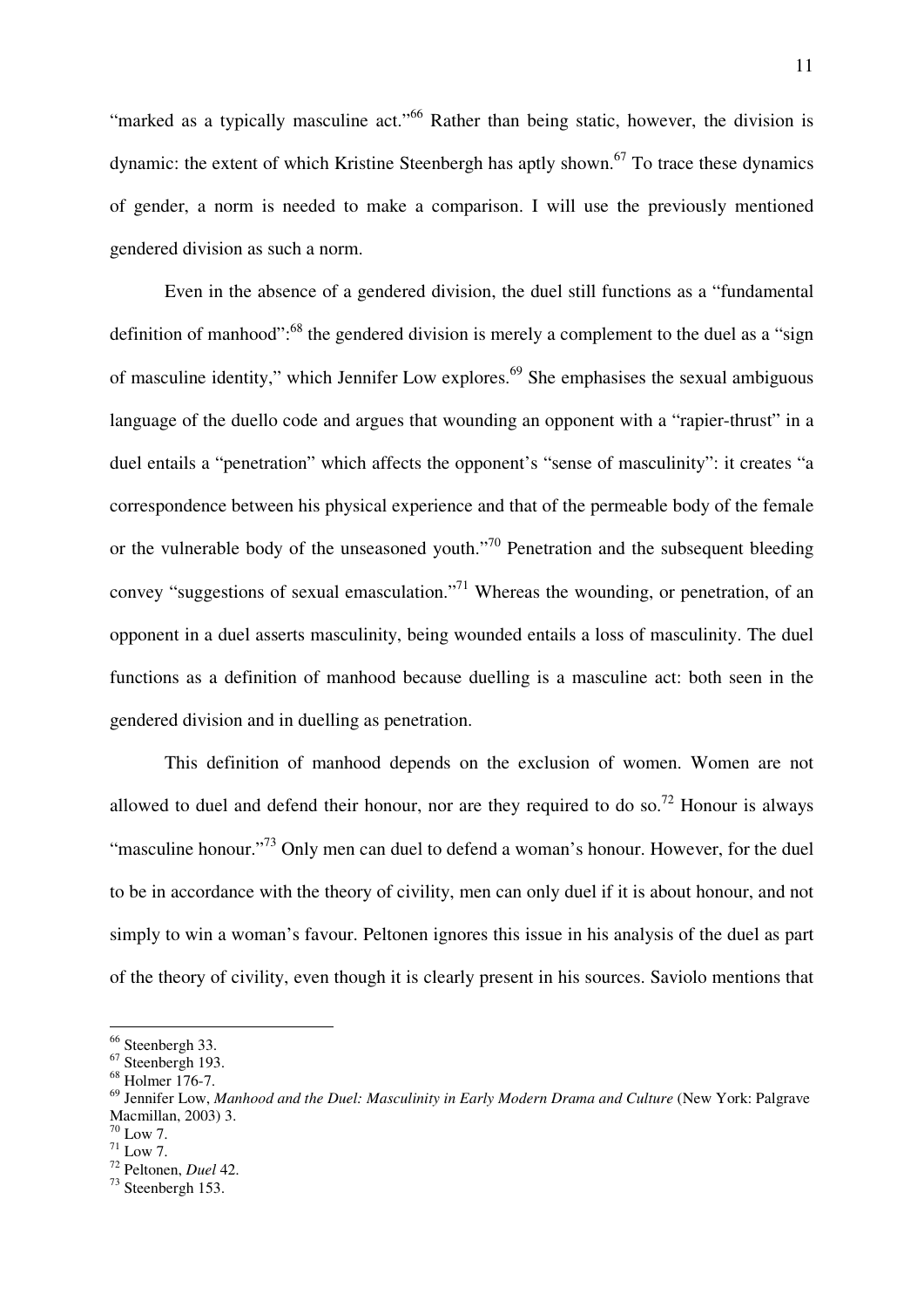because of "some ielousie of loue of certaine gentlewomen two gentlemen of the companie fell at words, and from words to deeds."<sup>74</sup> Such a duel is not based on the theory of civility, and even contradicts it: Peltonen ignores this tension. Women cannot be rewards or prizes for winning a duel in the civility theory: they only have this role in chivalry,  $\frac{75}{15}$  which Peltonen emphatically rejects in his definition of the duel.

## **Chapter 3: Women**

 Central to this chapter is the two-edged sword of the duel as the definition of manhood. I will show how duels about women create a tension by either reinforcing or weakening homosocial bonds in early modern drama. I will argue that the women react ever more radically and successfully to the discourse of the men. Moreover, I will argue that the aspect of penetration which, according to Low, helps "to stabilize" notions of gender, $^{76}$  is what actually leads to a collapse of the "boundaries between male and female" and facilitates Laqueur's "one-sex model," which has boundaries "of degree and not of kind."<sup>77</sup> I will continue the issue of civility and chivalry of chapter 2, by arguing that the role of women as prizes contradicts Peltonen's argument of the duel as part of the civility theory, and rather shows the underlying presence of chivalry.

# **The Monarch**

 English law had already banned duelling in 1558, although these laws were not regularly enforced.<sup>78</sup> In 1613 and 1614, James I made "vigorous attempts to abolish private

 $76$  Low 3.

<sup>&</sup>lt;sup>74</sup> Saviolo Sig. M2v.

<sup>75</sup> Robin Headlam Wells, *Shakespeare on Masculinity* (Cambridge: Cambridge University Press, 2000) 15.

<sup>77</sup> Thomas Laqueur, *Making Sex: Body and Gender from the Greeks to Freud* (Cambridge: Cambridge UP, 1990) 25.

<sup>78</sup> Holmer 178.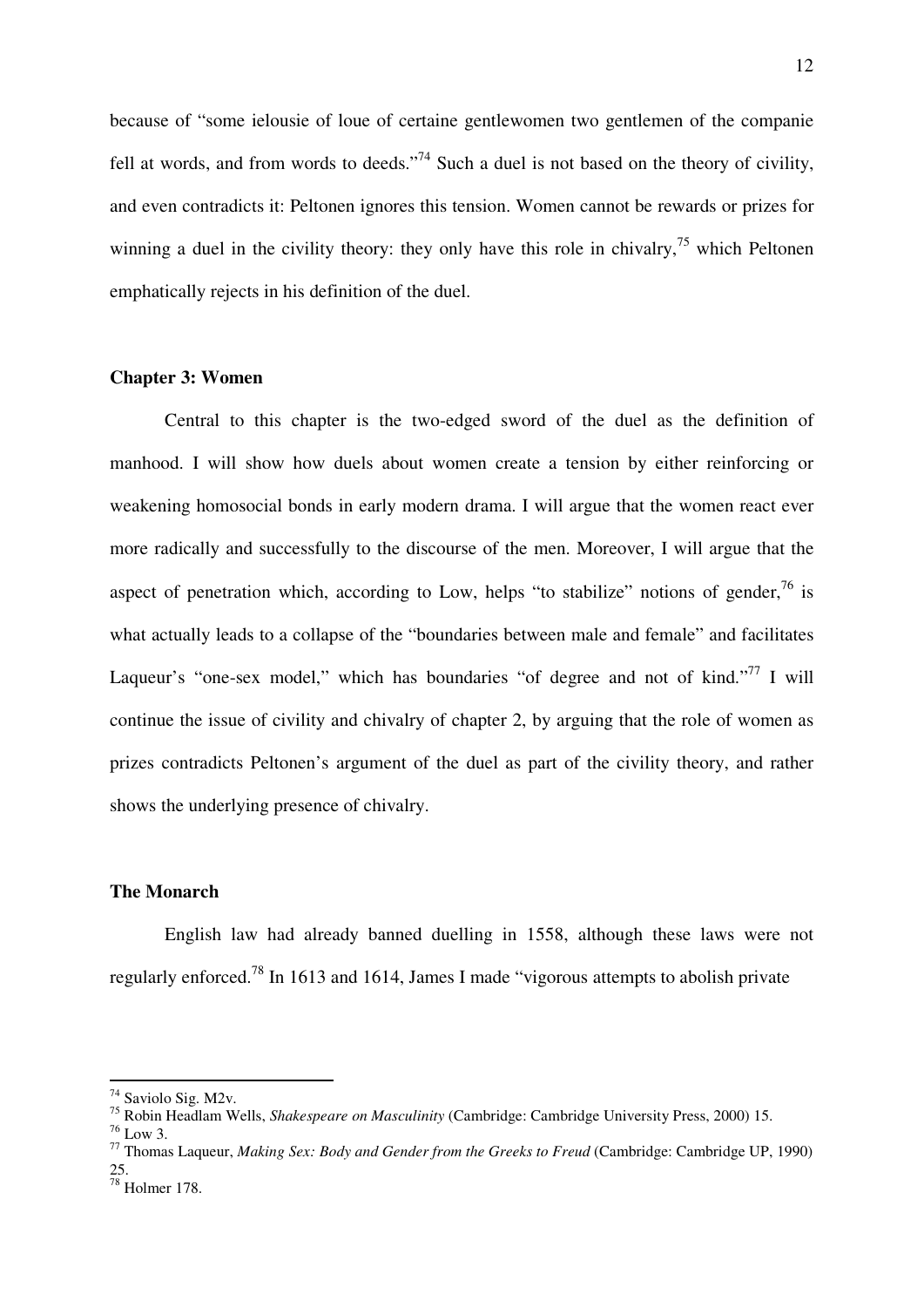duels for honor in England."<sup>79</sup> He issued proclamations against challenges and duels, and "several cases were brought before the Star Chamber."<sup>80</sup> In 1618, The Peace-Maker, an antiduelling pamphlet "apparently commissioned by James I," was published.<sup>81</sup> Another attempt was made in 1621 to "revive James' suggestion for anti-duelling legislation."<sup>82</sup> However, all this time "covert dueling continued apace."<sup>83</sup>

 Duelling was part of a debate about the nature of the legal system. Proponents of the duel "denied that the state could and should be the sole administrator of justice," and "English humanists sometimes considered the duel an act of justice even though it violated the civil prohibitions against it."<sup>84</sup> Whereas the judicial duel was an integral part of the legal proceedings in the past,  $85$  the duel was seen as a complement to the legal system by its proponents. The anti-duelling pamphlets argued that it undermined the foundation of the legal system, as "the life of a subject belongs to the monarch."<sup>86</sup> A crime was seen as "an affront to the power of the monarch": $87$  even "an offense against another subject was an offense against the king and state."<sup>88</sup> Duelling was an "assertion of superior right, a claim to immunity from the law."<sup>89</sup> The act of duelling undermined the position of the monarch in the legal system.

 The duel undermined the monarch even more specifically because of the tension "between the ideal of aristocratic honour and the authority of the monarch."<sup>90</sup> The "intense" rivalry" which "dominated the life of courtiers and gentlemen […] left the prince on the margins."<sup>91</sup> By "reinforcing the gentlemanly homogeneity,"<sup>92</sup> the duel was connected to the

<sup>79</sup> G.R. Waggoner, "*Timon of Athens* and the Jacobean Duel," *Shakespeare Quarterly* 16.4 (1965): 303.

<sup>80</sup> Waggoner 303.

<sup>&</sup>lt;sup>81</sup> Steenbergh 183.

<sup>82</sup> Peltonen, *Duel* 91.

<sup>83</sup> Holmer 178.

<sup>84</sup> Jean Gagen, "Hector's Honor," *Shakespeare Quarterly* 19.2 (1968): 134.

<sup>85</sup> Kiernan 1.

<sup>86</sup> Steenbergh 180.

<sup>87</sup> Steenbergh 19.

<sup>88</sup> Fredson Thayer Bowers, *Elizabethan Revenge Tragedy 1587-1642* (Gloucester: Princeton UP, 1959) 5.

<sup>89</sup> Kiernan 53.

<sup>90</sup> Peltonen, *Duel* 74.

<sup>91</sup> Peltonen, *Duel* 75.

<sup>92</sup> Peltonen, *Duel* 75.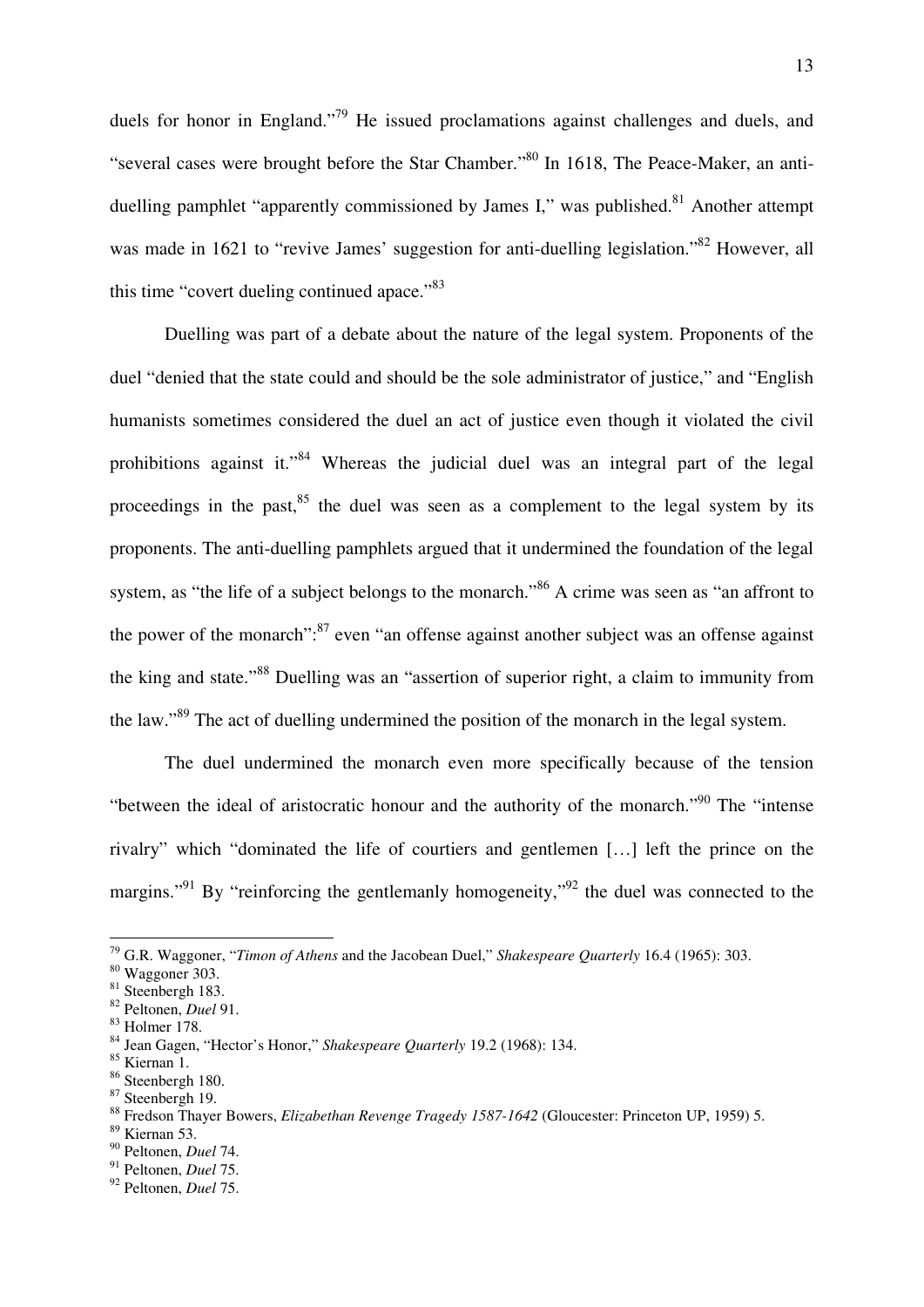"dangers of a strong nobility."<sup>93</sup> Also, by continuing to "claim the right of duelling," the nobility "made a symbolic show of still not having surrendered their independent spirit."<sup>94</sup> As "duelling could reinforce gentlemanly homogeneity" it could "lend credence to arguments for a limited monarchy."<sup>95</sup> Duelling was part of a much broader threat to the role and function of the monarch.

 The anti-duelling pamphlets not only argued that a subject's life belonged to the monarch, but also that both "violence" and "honour" were the "sole domain of the monarch."<sup>96</sup> Bacon proposed at first that "the King" was the "fountaine of honour" and that "the accesse to his person continueth honour in life."<sup>97</sup> However, these claims were not effective as "personal honour was dearer to a gentleman than both his life and prince."<sup>98</sup> Bacon changed tactics and attacked the duel by attempting to "discredit the whole underlying theory" of courtesy and civility.<sup>99</sup> Instead of distinguishing between domains of honour, he attacked the notion of horizontal and reflexive honour, and "emphasised that true honour was vertical in character."<sup>100</sup> This strategy was given royal consent as it was used in *The Peace-Maker*. 101

# **Chapter 4: The King**

 In this chapter, I will trace the political tension of the duel in a few plays, and show that a dialogue between them is ongoing. The plays engage with, and occasionally subvert, the politics of the time, especially in reference to Bacon's attack on horizontal honour. The plays appear to be an important source in my analysis of the contemporary debate. It is often not

 $93$  Steenbergh 17.

 $94$  Kiernan 52.

<sup>95</sup> Peltonen, *Duel* 304.

<sup>96</sup> Peltonen, *Duel* 7.

<sup>97</sup> Francis Bacon, *The Charge of Sir Francis Bacon Knight, His Maiesties Attovrney Generall, Touching Duells* (1616), *Early English Books Online* 17.

<sup>98</sup> Peltonen, *Duel* 77.

<sup>99</sup> Peltonen, *Anti-Duelling* 14.

<sup>100</sup> Peltonen, *Duel* 115.

<sup>101</sup> Peltonen, *Anti-Duelling* 28.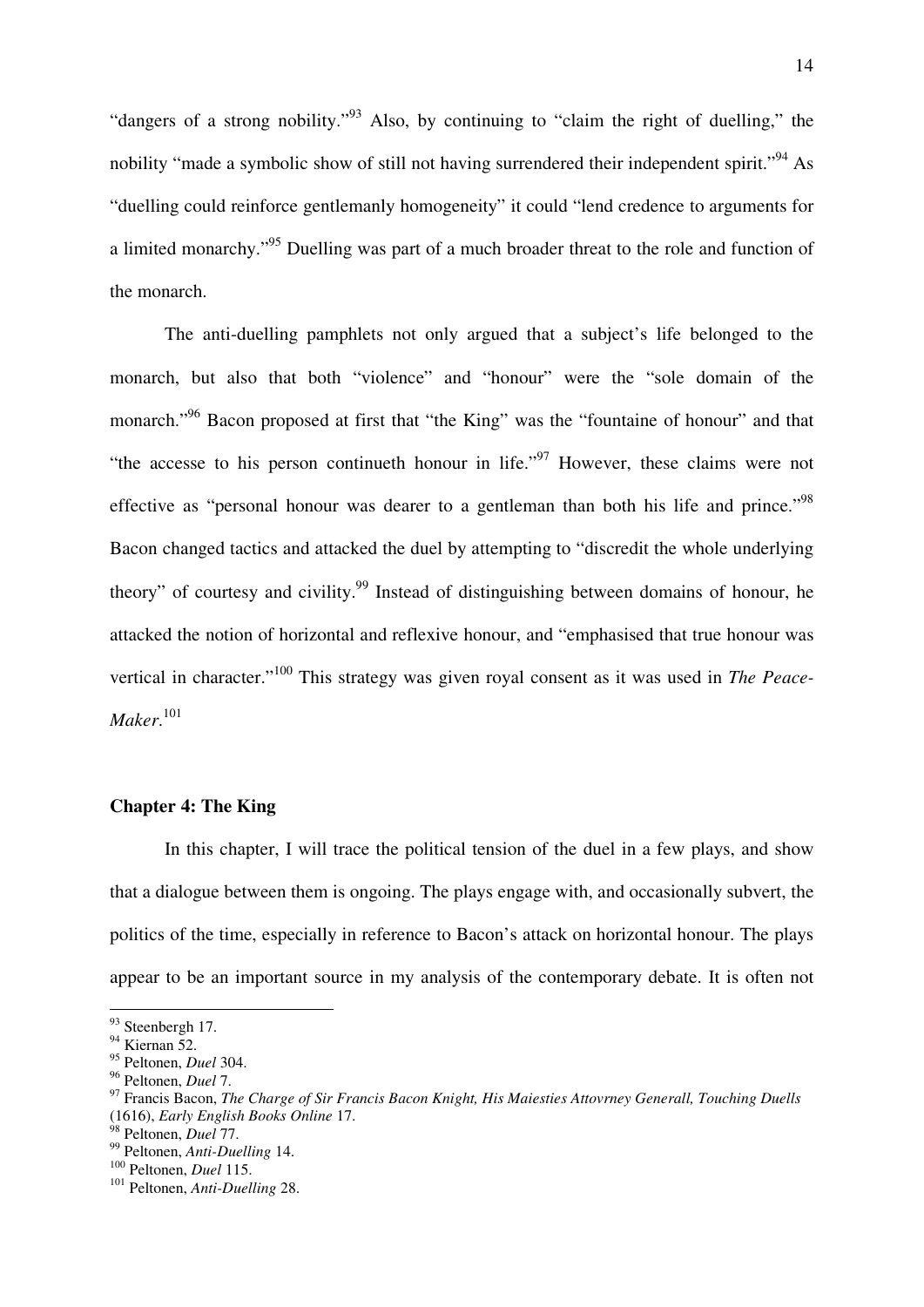given the attention it deserves, however: Peltonen relies on an analysis of Maxwell written in 1939.<sup>102</sup> I will show that Maxwell's claim needs to be revised.

## **The Divine Hierarchy**

Detractors of the duel argued that the duel was "a blatant breach of the basic commandments of Christianity and that it directly clashed with the king's sovereign power."<sup>103</sup> James I's "sustained campaign against duelling" both defended "Christian principles and the monarch's authority against the duelling theory."<sup>104</sup> As the authority of the monarch could be justified by emphasising the monarch's part in the divine order, these two issues were closely related: the duel was described as "pluck[ing] the sworde out of the hande of the Prince, who is the minister of God to take vengeaunce vppon the euill doers."<sup>105</sup> This idea was repeated in *The Peace-Maker*:

The Aggrauation of small things, when a sparke shall grow to a flaming Beacon, a Word to a Wovnd, the Lye to a Life; when euery man wil be the Master of his owne Reuenge, presuming to giue Law to themselues, and in rage, to right their owne wrongs: At which time, the Sword is extorted out of the hand of Magistracie, contrarie to the sacred Ordinance of the Almightie.<sup>106</sup>

The church and the state produced a "flood of pamphlets" together to widely disseminate their "detailed investigation" into "the religious and moral laws" which "opposed private

<sup>102</sup> Peltonen, *Duel* 91.

<sup>103</sup> Peltonen, *Duel* 308.

<sup>104</sup> Peltonen, *Duel* 14.

<sup>105</sup> George Gifford, *A Briefe Discourse of Certaine Points of the Religion* (1597), *Early English Books Online*  Sig. D3v.

<sup>106</sup> Thomas Middleton, *The Peace-Maker: or, Great Brittaines Blessing* (1619), *Early English Books Online* Sig. C3v.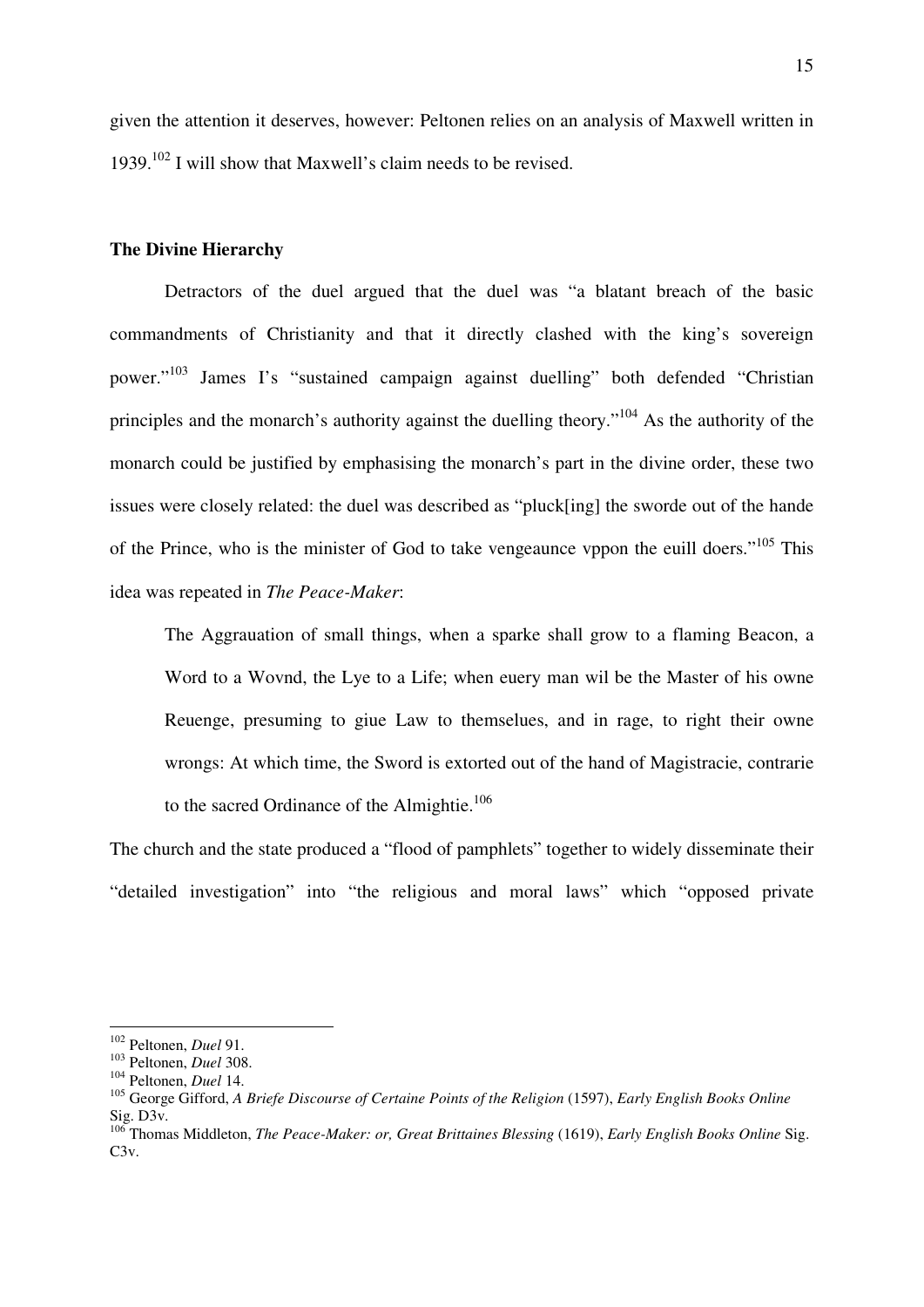revenge." $107$  In these arguments, the duel is associated with evil, $108$  hell, the devil, and "Bewitching Sorcerie."<sup>109</sup>

Usually, proponents of the duel did not counter these arguments, but rather claimed that they are irrelevant. They agreed with the detractors that the duel was "incompatible with the doctrines of Christianity,"<sup>110</sup> but they also "openly questioned the primacy of Christian concepts in the gentleman's life."<sup>111</sup> In earlier times, the judicial duel was seen as a "legal" practice with a religious component" which was justified by the "faith that God would intervene to indicate the more righteous cause."<sup>112</sup> The duel of honour, however, was "completely secularized, and winning or losing were seen to bear no relation to divine or any other justice."<sup>113</sup> Saviolo was the exception, as he attempted to return the religious component from the judicial duel to the duel of honour. He agreed with the detractors that "no greter wickednes can be committed than for a man to rebel against him whom God hath ordained Lord and gouernor ouer him."<sup>114</sup> Yet while Gifford argued that only the Prince was the "minister of God,"<sup>115</sup> Saviolo was one of the only people who argued that every duellist was a "minister to execute Gods deuine pleasure"<sup>116</sup> and that the purpose of the duel was still the "sifting out of truth," like it was in the judicial duel.<sup>117</sup> This strategy of taking the religious component of the judicial duel to the duel of honour was almost never used: usually proponents claimed that Christianity was irrelevant.

 $\overline{a}$ 

- $112$  Low 17.
- <sup>113</sup> Kiernan 1.
- <sup>114</sup> Saviolo Sig. P2v.
- <sup>115</sup> Gifford Sig. D3v.

 $117$  Holmer 179.

<sup>&</sup>lt;sup>107</sup> Bowers 281.

<sup>108</sup> Bacon Sig. A3r.

<sup>&</sup>lt;sup>109</sup> Middleton Sigs. D2-D2v.

<sup>110</sup> Peltonen, *Duel* 78.

<sup>111</sup> Bryson 235-6.

<sup>&</sup>lt;sup>116</sup> Saviolo Sig. Z1v.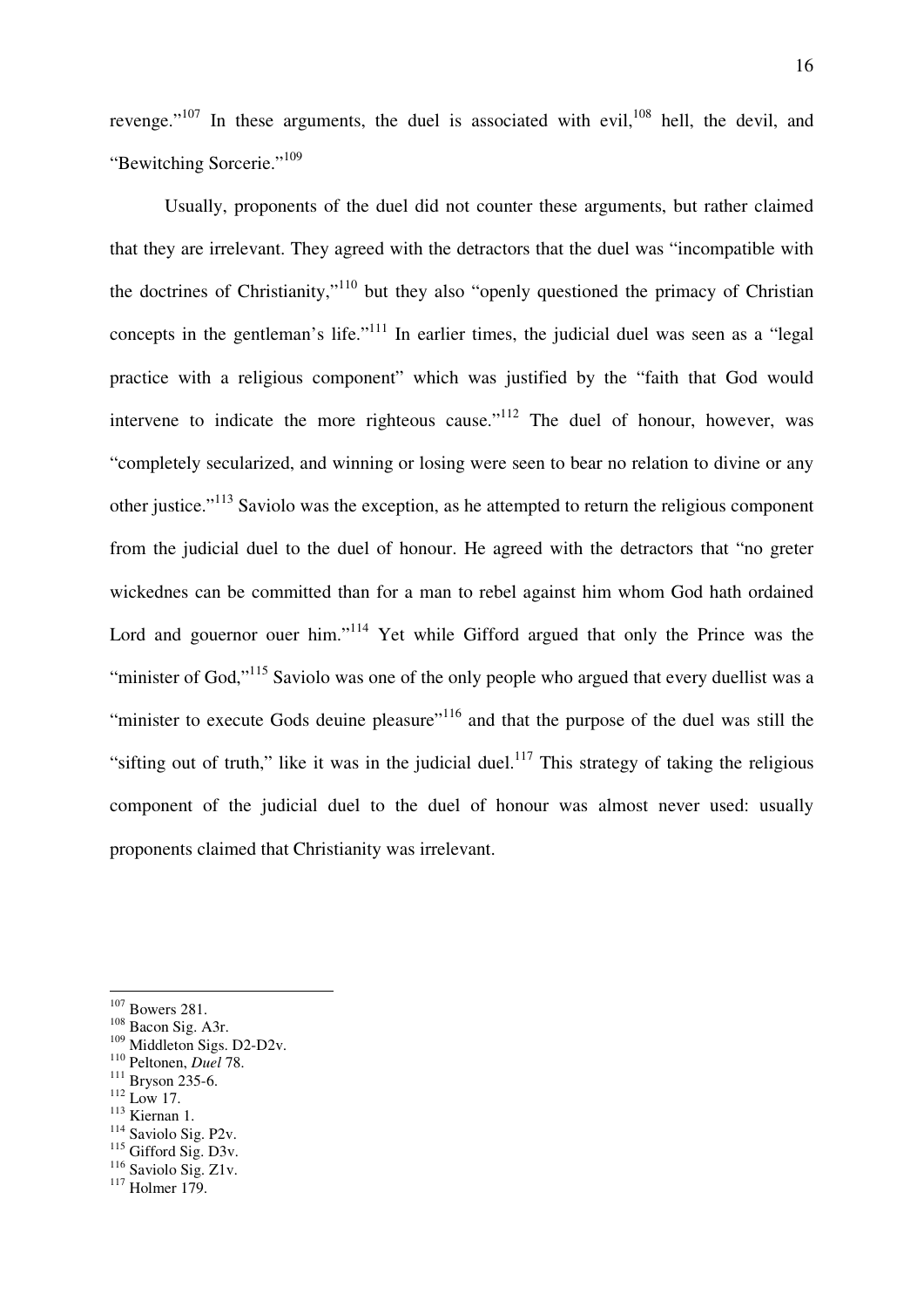#### **Chapter 5: Gods**

 In this chapter, I will show how most plays present the same argument as the detractors, as the devil is associated with evil, hell and the devil. However, I will also show that the one exception to this constructs the duel in a new manner, which is unprecedented in the contemporary discussion of the duel.

### **The Plays**

 My small selection of plays from early modern drama is supposed to cover a wide field. The dates of the plays range from 1589 to 1621. The oldest plays are Robert Greene's *Friar Bacon and Friar Bungay* (1589), and Christopher Marlowe's *The Jew of Malta* (1589- 90). The next four plays are from William Shakespeare: I will analyse *Romeo and Juliet* (1595-6), *Much Ado about Nothing* (1598), *Henry the Fifth* (1599), and *Twelfth Night* (1601). The last plays are more widely dispersed, of which the first is George Chapman's *Bussy D'Ambois* (1604). I will also look at Ben Jonson's *The Alchemist* (1610) and Francis Beaumont and John Fletcher's *A King and No King* (1611). The last play is Beaumont and Fletcher's *The Island Princess* (1620-1). *Romeo and Juliet* and *The Island Princess* are the key plays and contrast each other in most of the issues which I will examine.

# **Method**

 My analysis of the duel is divided into four thematic chapters. The first chapter focuses on the duel as an institution to maintain gentlemanly homogeneity. In the second chapter, I will rely on the research of Kristine Steenbergh and Jennifer Low to see how the duel is used as a definition of manhood. While the first chapter analyses the duel within a group, the second chapter traces how others are excluded and made inferior because of this.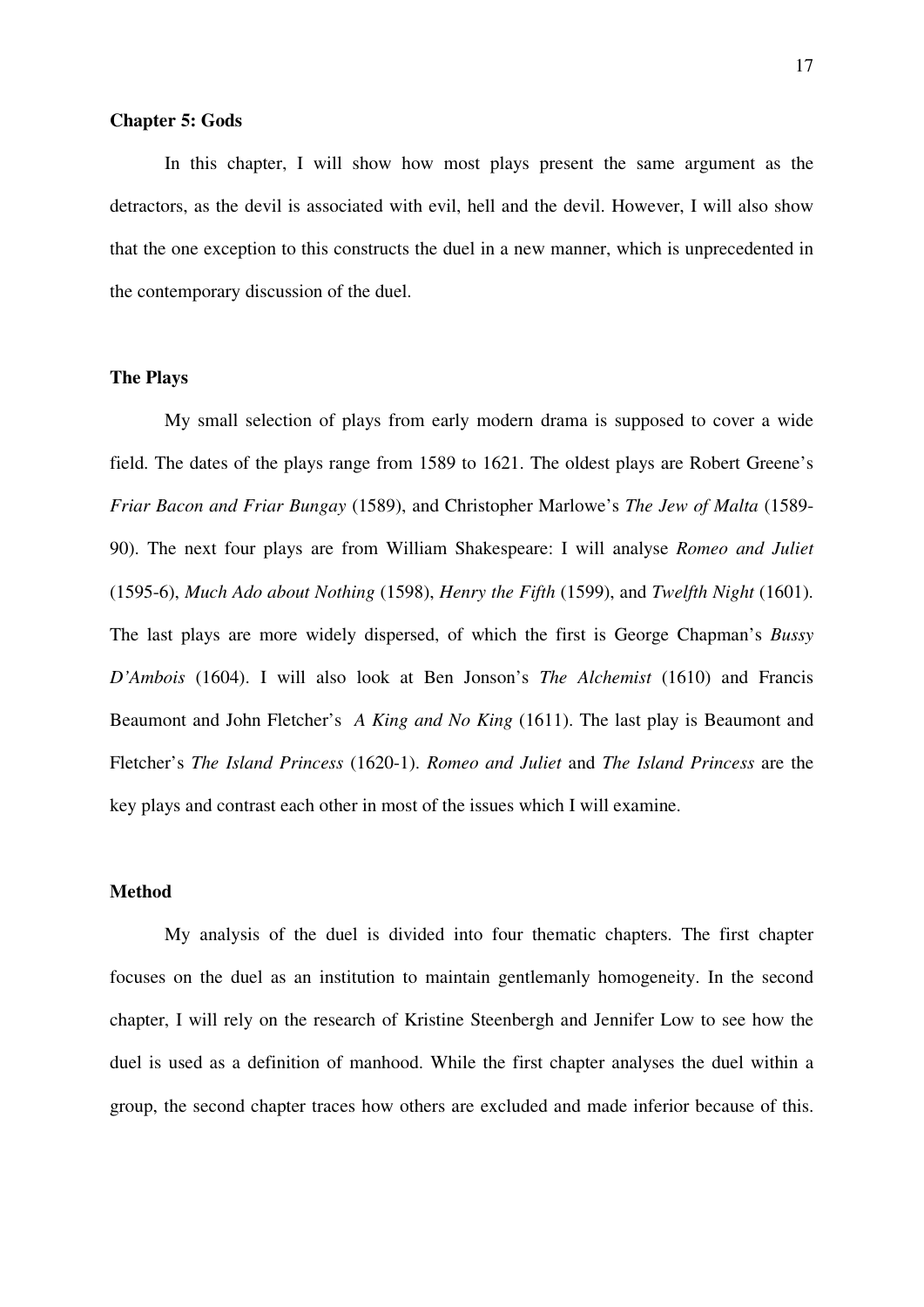The third and fourth chapters will further broaden the context by examining the hierarchy in the opposite direction: both royal and divine authority will be examined.

 By placing the duel in its historical context, I will show the relevance of early modern drama to define the duel in the period: the plays copy, complement, and problematize the debate. My analysis of early modern drama even challenges Peltonen's claims that the duel of honour is part of the civility theory as a "coherent social and ideological phenomenon," and that chivalry has no relation to the duel. $^{118}$ 

 $\overline{a}$ <sup>118</sup> Peltonen, *Duel* 2.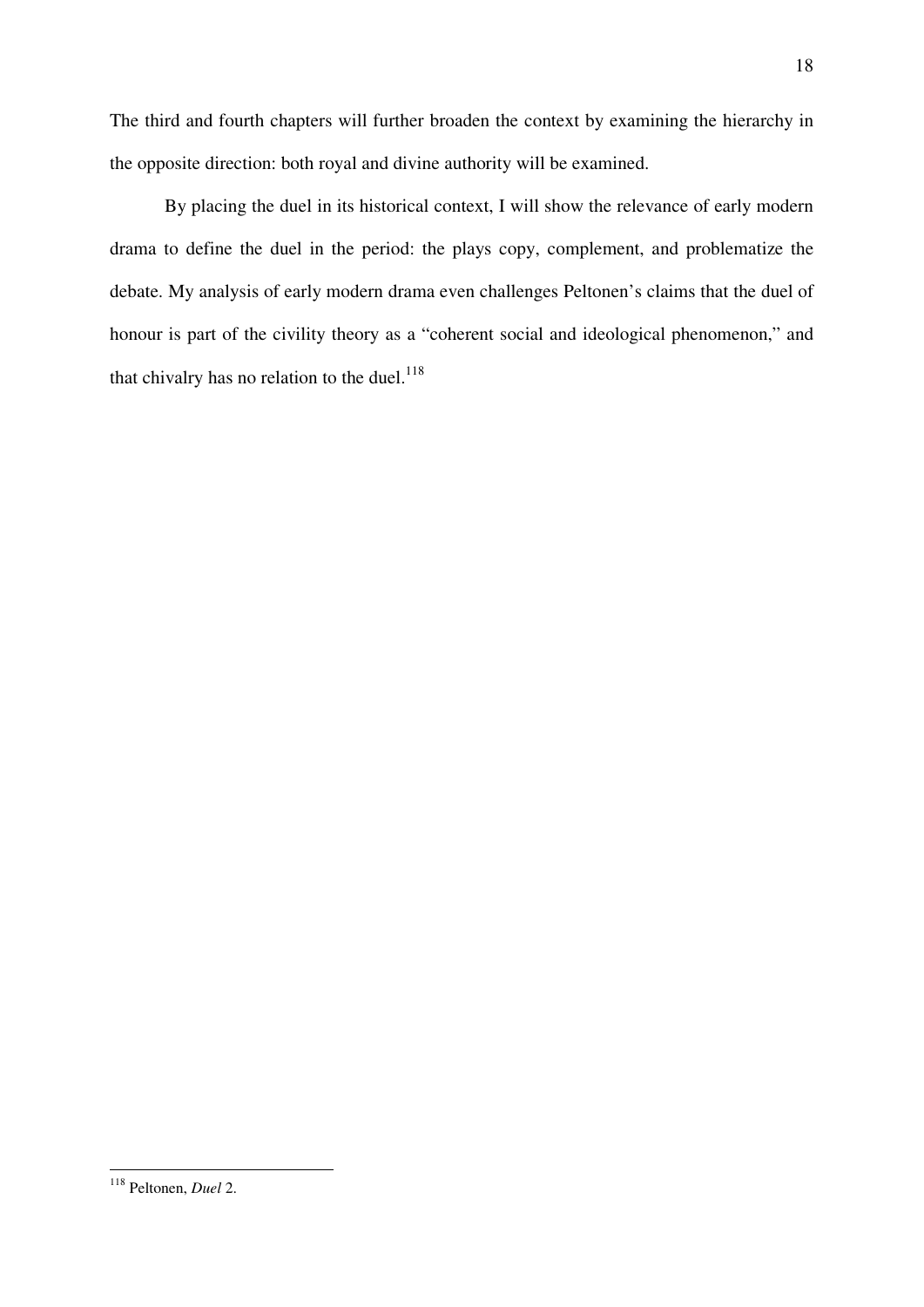# **2. Men**

 As seen in the introduction, the duel is a class institution which is supposed to maintain or reinforce gentlemanly homogeneity.<sup>1</sup> Peltonen and Bryson disagree on the ideological basis for the duel: Peltonen argues that the duel is solely based upon the theory of civility, whereas Bryson argues that the duel is based on a broad medieval ideology. Lately, most scholars are in line with Bryson, and more specifically place the duel in "the Elizabethan chivalric revival."<sup>2</sup> Some of these scholars even discount the influence of the theory of civility altogether.<sup>3</sup>

 In this chapter, I will argue that the duel in early modern drama both relies on and conflicts with the theory of civility. I will also argue that the rejection of civility shows a chivalric basis for the duel. The difference between horizontal and vertical honour is important for my analysis: a gentleman either does or does not have horizontal honour, while vertical honour can be gradually increased or decreased.

## **The Italian Fashion**

*Romeo and Juliet* plays with the controversy of the duel as an import from Italy. Rossi explains how Mercutio's critique of Tybalt's fencing style is an attack on the Italian fencing manuals:<sup>4</sup> Mercutio calls Tybalt a "fashion-monger" and the fencing terms and aspects of fencing which he ridicules are derived from, amongst others, *Vincentio Saviolo his Practice*. 5 The extent to which *Vincentio Saviolo his Practice* has influenced the play has already been documented by scholars.<sup>6</sup> The fencing manual of 1595 has even been used to more accurately

<sup>1</sup> Peltonen, *Duel* 75.

<sup>2</sup> Peltonen, *Duel* 7.

<sup>3</sup> Peltonen, *Duel* 6.

<sup>4</sup> Rossi 118.

<sup>5</sup> William Shakespeare, *Romeo and Juliet* (1595-6), in *William Shakespeare: Complete Works*, eds. Jonathan Bate and Eric Rasmussen (Hampshire: Macmillan, 2007) 2.3.26.

<sup>6</sup> Rossi 114.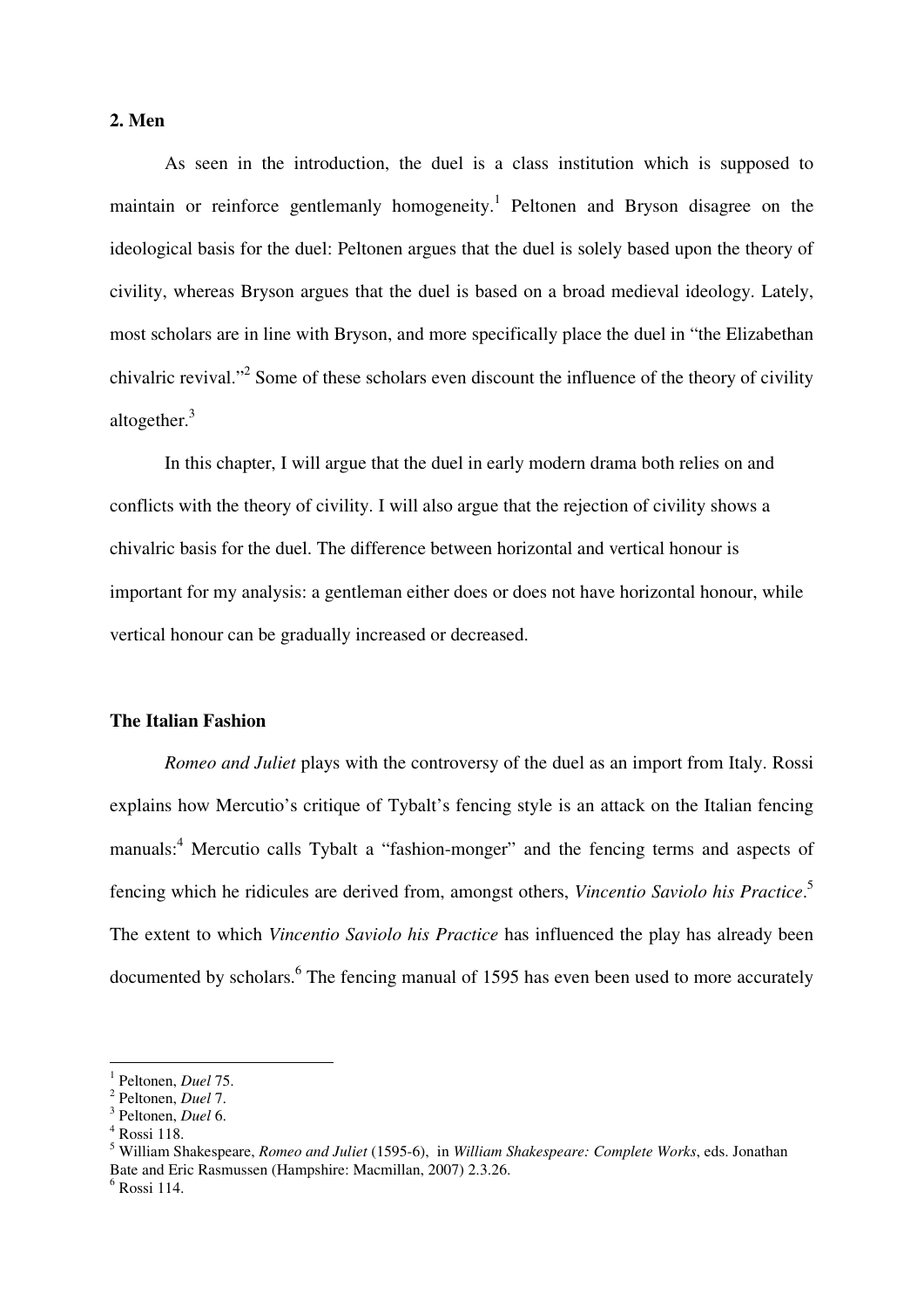date this play.<sup>7</sup> In Elizabethan England, the duel and the Italian style of fencing were widely attacked for being imports from Italy and for replacing the English tradition. Silver, an English fencing master, and Mercutio both mock the "jargon and style" of the Italian style of fencing. $8$ 

Despite the Italian setting of the play, *Romeo and Juliet* portrays the changing fashion and status of the traditional forms of combat in Elizabethan England. This is apparent from the start of the play, when two servants walk on stage wearing "swords and bucklers."<sup>9</sup> The adoption of the rapier as the most fashionable weapon and as the new symbol of status in England results in the negligence and the decline in status of the sword: to such an extent even, that the "change in fashion that identifiels the rapier as the gentleman's weapon" identifies "the sword and buckler, long in use in England, as the weapons of servingmen."<sup>10</sup> Fighting with a rapier is completely different from fighting with a sword. The rapier is used to pierce and the sword is used to slash, and Silver pays much attention to the difference in fighting style and its implications. In theory, fighting with swords means that fighters can always completely protect themselves even if they only make defensive actions. Also, the wounding of an opponent is gradual as it is based on the received cut: the sword is used to slash in an attack. Fencers, however, cannot defend against attacks with a rapier as attacks concists of direct and swift thrusts meant to pierce rather than cut. Every wound can be fatal, depending on which part of the body is pierced. Tybalt's use of the rapier to sting his opponents, which Mercutio describes, is essentially different from the servant who advises his fellow to use his "swashing blow."<sup>11</sup> Though Tybalt's particular use of the rapier is criticized by Mercutio, the rapier and the sword, and their fighting styles, are respectively depicted as the gentleman's weapon and the servant's weapon.

 $<sup>7</sup>$  Holmer 163.</sup>

<sup>8</sup> Holmer 165.

<sup>9</sup> Shakespeare, *Romeo* S.D. 1.1.

 $10$  Holmer 188.

<sup>11</sup> Shakespeare, *Romeo* 1.1.49.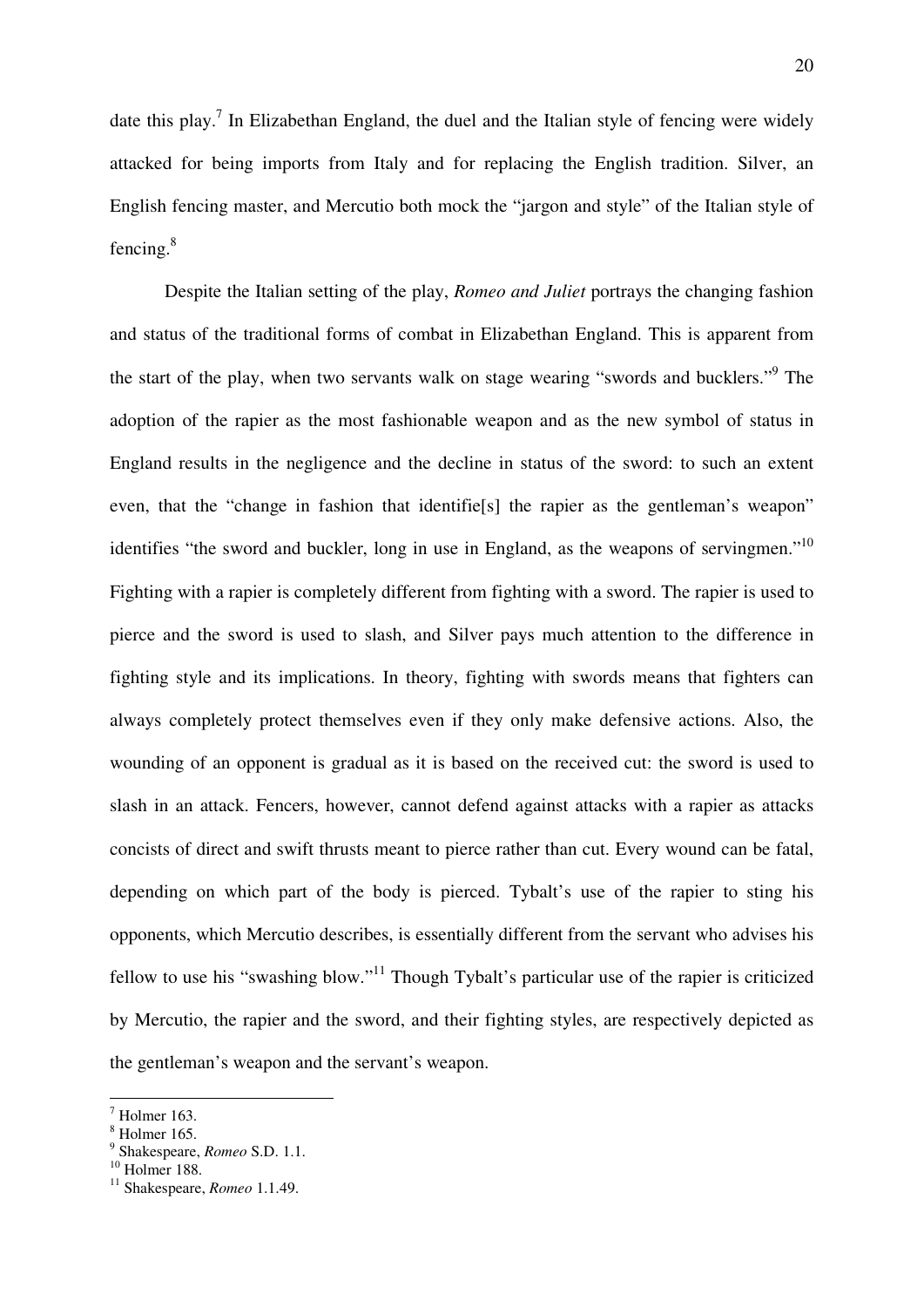There are still remnants of the tradition of the sword in the play. When Capulet is at the scene of the quarrel between the two families, he asks for his "longsword,"<sup>12</sup> which is a "heavy, old-fashioned sword with a long blade."<sup>13</sup> Capulet opposes Tybalt when he scolds him for his reckless and angry behaviour.<sup>14</sup> Their conflict seems to portray the tension between the English tradition and the Italian fashion, as Capulet tries to withhold Tybalt from confronting Romeo and quarrelling with him. He derides Tybalt for not listening to him and calls him a "princox,"<sup>15</sup> which is a "conceited, impertinent youth."<sup>16</sup> While Mercutio ridicules the new fashion that Tybalt adheres to, Capulet scolds Tybalt's impetuous resort to violent means and his lack of restraint. The weapons of these characters are significant for their portrayal, and in the case of Capulet and Tybalt they symbolize the rift between them.

#### **Family Fights**

The conflict between Tybalt and Capulet is part of a larger tension between the duel and family. According to Low, "duelling reinforced the patriarchy through its validation of the duellist's status as a principal representative of his family or social group."<sup>17</sup> However, Tybalt does not listen to Capulet's effusive scolding and quarrels anyway.<sup>18</sup> He swears to act according to "the stock and honour of my kin," and challenges Romeo for the honour of his family. Though Tybalt acts like the principal representative of his family, Capulet does not want him to do so. Tybalt's turn to the duel also undermines the hierarchy of his family in another sense: Romeo cannot accept the duel because he is married to Juliet and related to Tybalt. In a scuffle, Romeo kills Tybalt. Rather than that the duel limits the violence in the

<sup>12</sup> Shakespeare, *Romeo* 1.1.60.

<sup>13</sup> Jonathan Bate and Eric Rasmussen, eds., *William Shakespeare: Complete Works* (Hampshire: Macmillan, 2007) 1681.

<sup>14</sup> Shakespeare, *Romeo* 1.4.200.

<sup>15</sup> Shakespeare, *Romeo* 1.4.206.

 $16$  Bate 1693.

 $17$  Low 7.

<sup>18</sup> Shakespeare, *Romeo* 1.4.175.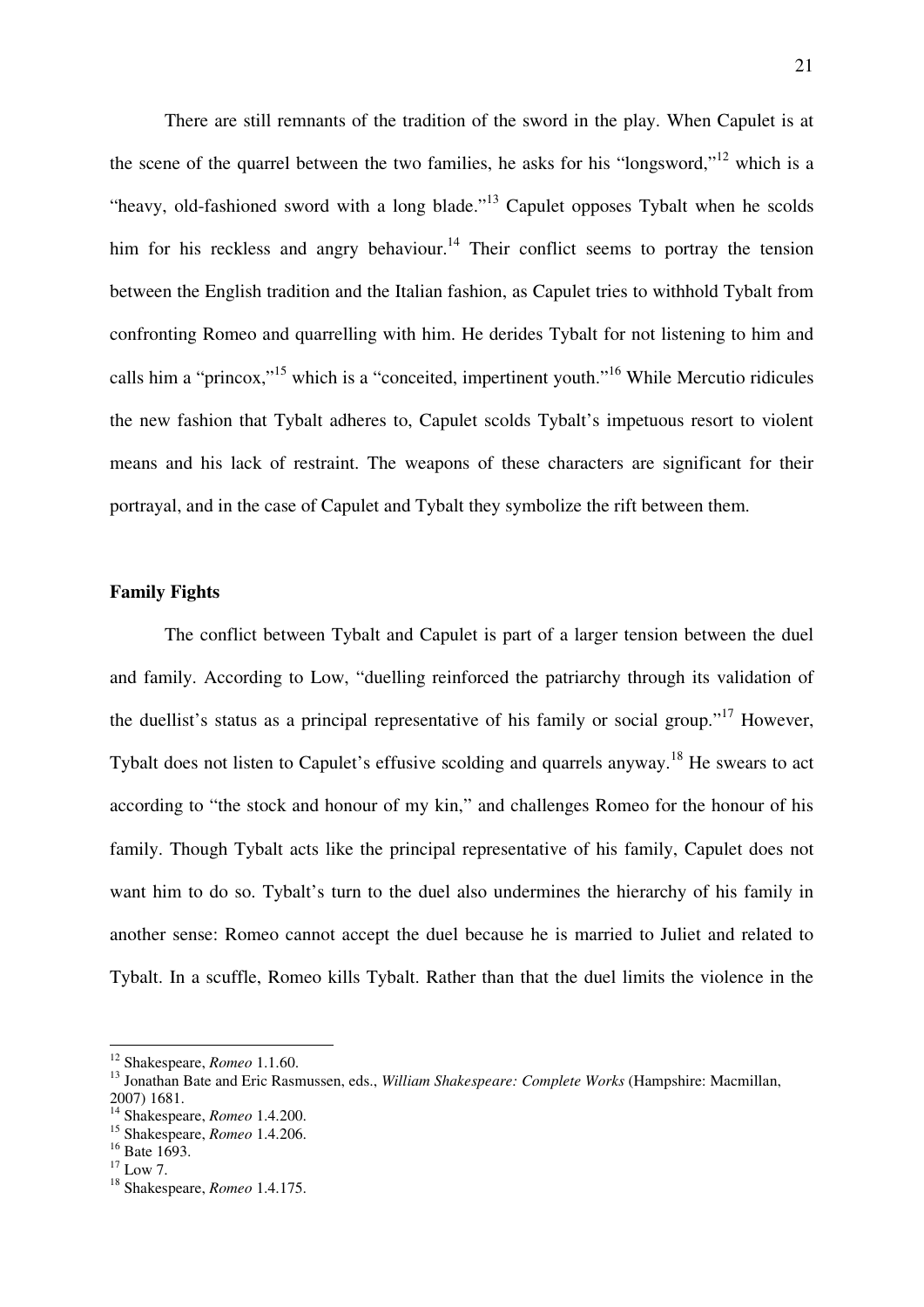family feud with its strict rituals and rules as its proponents argued,  $19$  it is here merely part of the family feud. The rules of the duel are ignored,  $2<sup>0</sup>$  and the duel results in destabilizing the family, rather than reinforcing it.

 While the duel in *Romeo and Juliet* undermines the internal family hierarchy, the duel in Shakespeare's *Much Ado about Nothing* reinforces it. Claudio receives a challenge from Benedick. However, because they both marry two of Leonato's daughters, they become related and cannot duel anymore. As Benedick says: "For thy part, Claudio, I did think to have beaten thee, but that thou art like to be my kinsman, live unbruised and love my cousin."<sup>21</sup> This is similar to what happens in Ben Jonson's *The Alchemist*. The quarrelsome gentleman, Kestrel, is at first excited when another character, Lovewit, gives him the lie. Immediately he finds out, however, that Lovewit is engaged to his sister. He concludes that he cannot duel him: "'Slight I must love him! I cannot choose, i'faith! / An should I be hanged for't!"<sup>22</sup> This is remarkable because it is, up to this point, uncharacteristic of the quarrelsome Kestrel. In both plays, the duel is a means of quarrel between gentlemen of different families and enforces family ties, in contrast to *Romeo and Juliet*.

 However, most plays depict the problems that result from the duel as a family means. In both *Romeo and Juliet* and Robert Greene's *Friar Bacon and Friar Bungay*, the duel leads to immediate revenge. The duel in Robert Greene's *Friar Bacon and Friar Bungay* even causes a blood revenge. While two gentlemen, Serlsby and Lambert, are fighting, Serlsby threatens: "An if thou kill me, think I have a son, / That lives in Oxford in the Broadgateshall, / Who will revenge his father's blood with blood."<sup>23</sup> Lambert replies: "Serlsby, I have there a lusty boy, / That dares at weapon buckle with thy son, / And lives in Broadgates too,

 $19$  Kiernan 12.

 $20$  Rossi 115.

<sup>21</sup> William Shakespeare, *Much Ado about Nothing* (1598), in *William Shakespeare: Complete Works*, eds. Jonathan Bate and Eric Rasmussen (Hampshire: Macmillan, 2007) 5.4.106-8.

<sup>&</sup>lt;sup>22</sup> Ben Jonson, *The Alchemist*, ed. Gordon Campbell et. al. (1610; New York : Oxford UP, 1995) 5.5.36-8.

<sup>23</sup> Robert Greene, *Friar Bacon and Friar Bungay*, in *An Anthology of English Drama Before Shakespeare*, ed. Robert B. Heilman (1589; London: Rinehart, 1966) 13.49-51.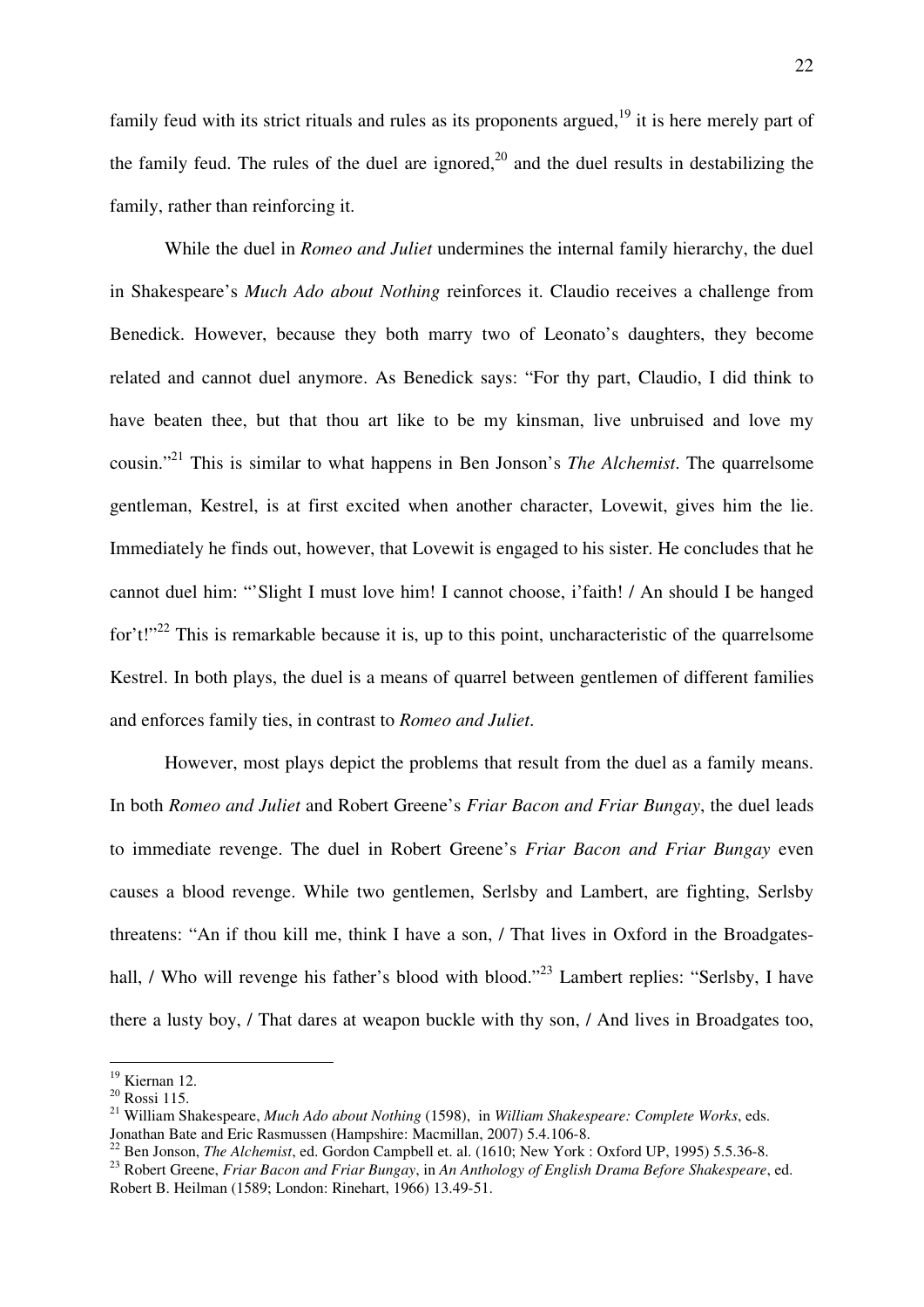as well as thine."<sup>24</sup> They show that their turn to the duel already entails blood revenge. Their sons claim, unaware of their father's duel, that they are "friends,"<sup>25</sup> and "college-mates, / Sworn brothers, as our fathers live as friends."<sup>26</sup> However, when they see the duel through Friar Bacon's magic mirror, even though they are unable to hear what their fathers are saying, they act exactly like their fathers' threatened. Lambert's son says that his friend's father "offers wrong, / To combat with [his] father in the field."<sup>27</sup> Serlsby's son immediately poses his retort as a challenge: "Lambert, thou liest, my father's is th' abuse, / And thou shalt find it, if my father harm."<sup>28</sup> The sworn brothers now oppose each other. When their fathers kill each other, the scholars attack each other. Lambert's son reacts by saying "My Father slain!— Serlsby, ward that," to which Lambert's son replies: "And so is mine!—Lambert, I'll 'quite thee well."<sup>29</sup> Not only are they fighting because of their fathers, but their use of their family names makes them indistinct from their quarrelling fathers. Like in *Romeo and Juliet*, the duel is here used in a family conflicts and leads to further bloodshed.

 In *Romeo and Juliet*, the disregard of the rules of the duel can at least be seen as the cause for the ensuing events: a stricter use of the duel could have prevented the tragic outcome. Yet the fathers in *Friar Bacon and Friar Bungay* observe most of the regulations and their fight is initially actually a duel, which differs significantly from the scuffles displayed in *Romeo and Juliet*. The fathers follow the procedure of the giving of the lie, the choice of weapons, and the move to a field to fight the duel. Yet despite this initial difference, the outcome is still the same: a scuffle. The sons contrast sharply with their fathers, as only one son gives the other the lie. Even this giving of the lie is ironic: the sons do not even know why their fathers are fighting. What started as a duel between gentlemen has turned into a

<sup>24</sup> Greene, *Friar* 13.52-4.

<sup>25</sup> Greene, *Friar* 13.21.

<sup>26</sup> Greene, *Friar* 13.24-5.

<sup>27</sup> Greene, *Friar* 13.58-9.

<sup>28</sup> Greene, *Friar* 13.60-1.

<sup>29</sup> Greene, *Friar* 13.72-3.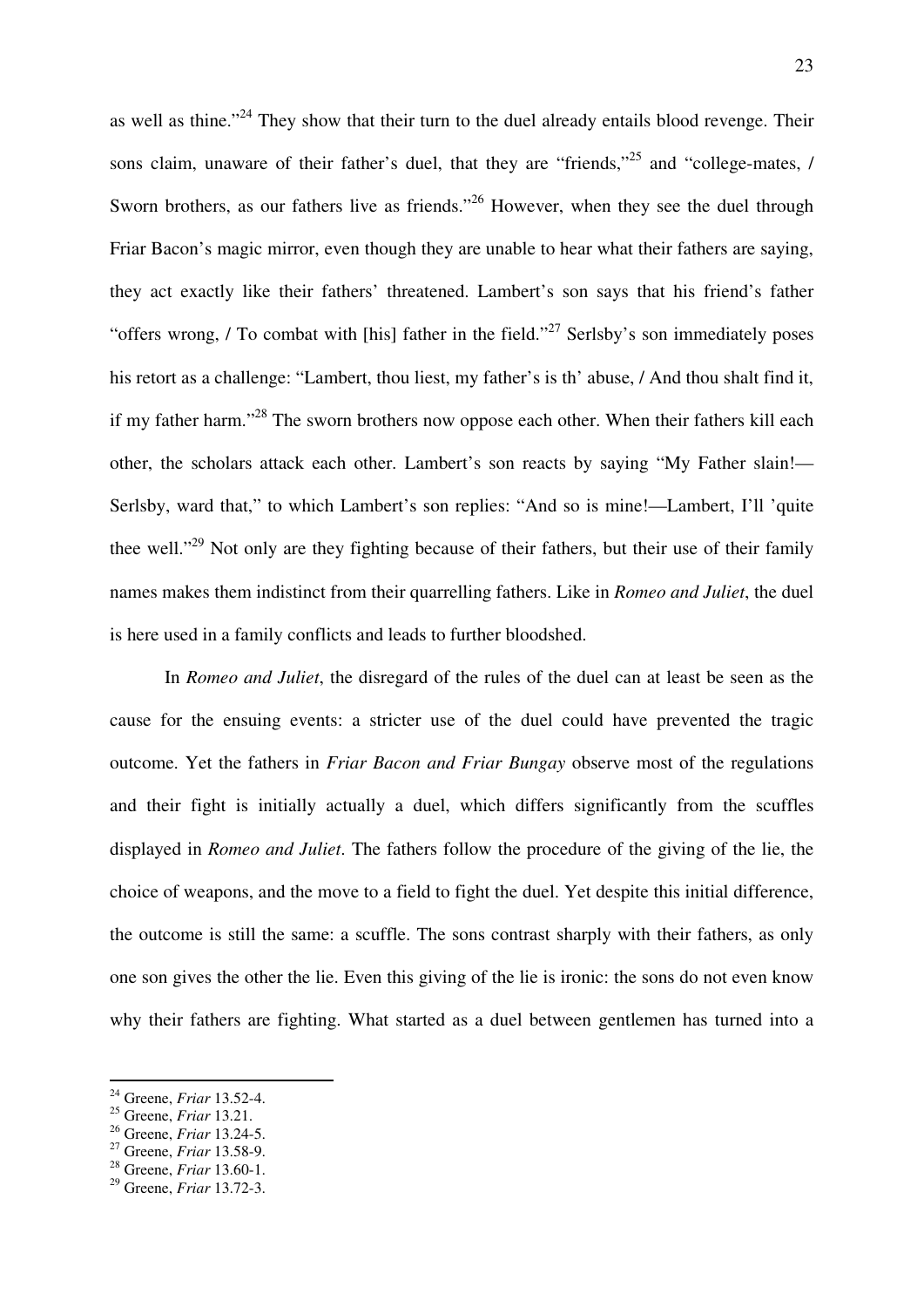brawl between their sons. Though this play depicts a regulated duel, the result is the same as in *Romeo and Juliet*, namely escalation.

 The duel in these plays is a family means, often part of blood revenge. Instead of limiting violence, it is here rather a means to promote it. The duel should not be used as a family means, but rather to take precedence over it.<sup>30</sup> The duel should foremost be a class institution, which reinforces gentlemanly homogeneity, according to Peltonen's use of the civility theory.<sup>31</sup> Yet the emphasis in these plays is predominantly placed on the families, not on class. These plays depict duels which are not in accordance with the duel as based on the theory of civility.

#### **Class**

 Besides complicating the duel as a class institution in relation to family, *Romeo and Juliet* also actually undermines the duel as a class institution, because of the strong parallels between the quarrels of the servants and those of the gentlemen. The quarrel of the servants in the beginning of the play prefigures the later duel, and both are mere brawls. The quarrel of the beginning quickly increases in scale: Benvolio says that "While we were interchanging thrusts and blows, / Came more and more, and fought on part and part."<sup>32</sup> Not only servants, but also gentlemen join the fight. The later duel is also an unregulated affray which quickly escalates. Moreover, Capulet undermines Tybalt's rank when Tybalt wants to quarrel with the Montagues, as Capulet calls him a "goodman,"<sup>33</sup> which is a "man below the rank of gentleman."<sup>34</sup> Instead of the duel as a means to reinforce gentlemanly homogeneity, the duel is here connected to the lower classes as it is not significantly different.

<sup>30</sup> Arthur B. Ferguson, *The Chivalric Tradition in Renaissance England* (London: Associated University Presses, 1986) 112.

<sup>31</sup> Peltonen, *Duel* 75.

<sup>32</sup> Shakespeare, *Romeo* 1.1.98-9.

<sup>33</sup> Shakespeare, *Romeo* 1.4.196.

 $34$  Bate 1693.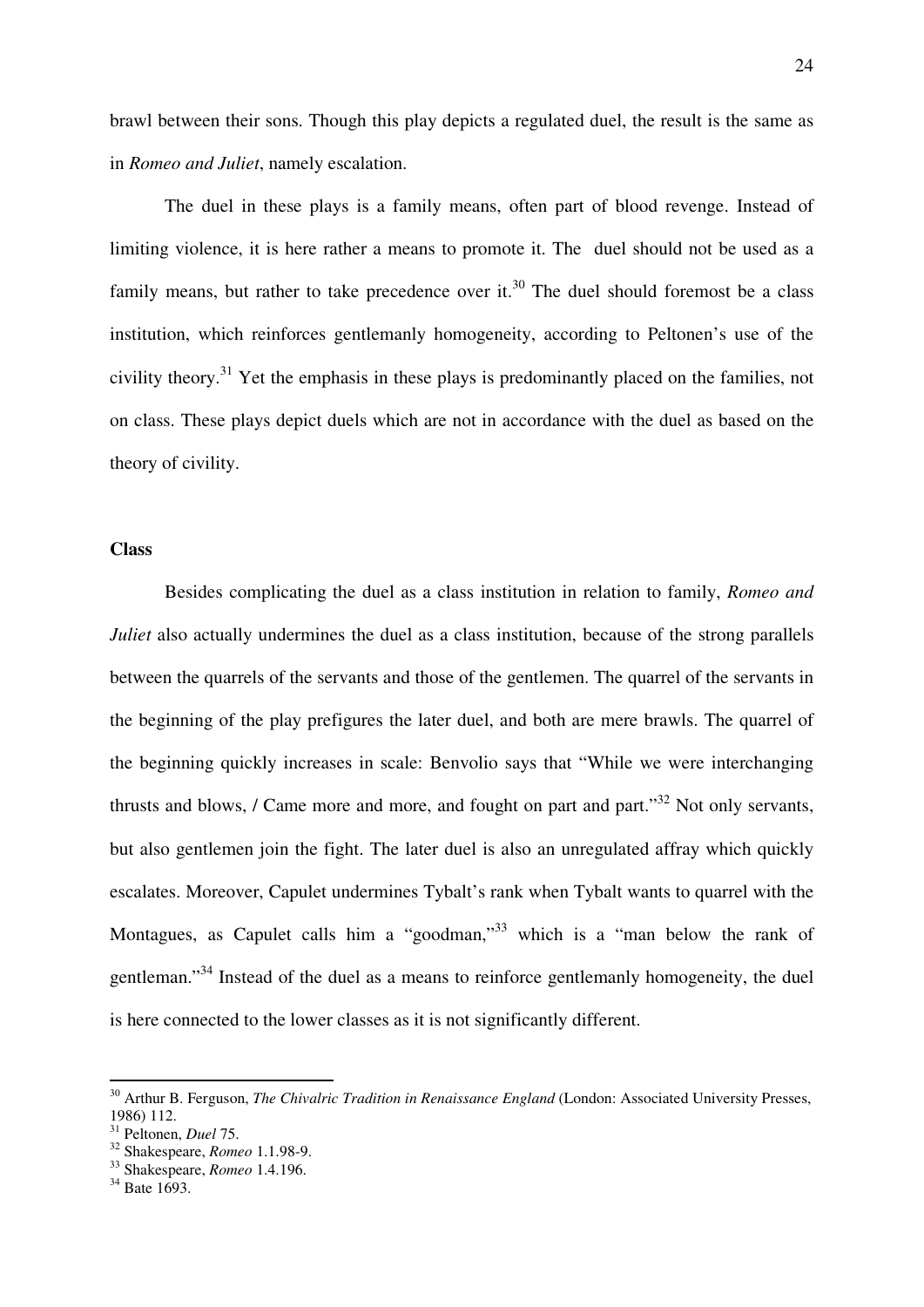Whereas the quarrel in the beginning of the play prefigures the duel, a later quarrel between servants echoes the duel. One musician scolds a servant, Peter, by saying: "Pray you put up your dagger, and put out your wit. Then have at you with my wit!" to which Peter retorts: "I will dry-beat you with an iron wit, and put up my iron dagger."<sup>35</sup> The cry of 'have at you' is an "attack cry or exclamation […] uttered when delivering a home-thrust to one's adversary" in fencing.<sup>36</sup> This is similar to the duel between Mercutio and Tybalt which precedes it. Mercutio uses the term "hay" with the same meaning.<sup>37</sup> Moreover, when Mercutio confronts Tybalt he threatens to "dry-beat" Tybalt after the duel.<sup>38</sup> The same conflation of physical fighting and insulting is used by Mercutio and the servants. The intricate link between the different quarrels and the duel in the play means that the supposed difference between gentlemen and servants is negated.

Whereas *Romeo and Juliet* undermines the duel as a class institution by linking it to street brawls, Jonson's *The Alchemist* does the same by having people who are not gentlemen exploit the duel. The cheats, Face and Subtle, take advantage of the duello code. When a gentleman, Kestrel, comes to them to learn about the "*duello*,"<sup>39</sup> Face boasts that Subtle, the "Doctor," can give him an "instrument to quarrel by."<sup>40</sup> When Face and Subtle are later in danger of being caught, they rely on Kestrel: Face tells him that "now's the time, if ever you will quarrel / Well (as they say)."<sup>41</sup> By instigating Kestrel to a duel with Surly, who wants to expose them, Face and Subtle are able to escape. The two cheats thus invert the purpose of the duel for their own use, as it now undermines the gentlemanly homogeneity.

 This is possible because of an already existing weakness. Though Kestrel has the status of a gentleman, he lacks knowledge of the duello code and turns to Face and Subtle for

<sup>35</sup> Shakespeare, *Romeo* 4.4.149-51.

<sup>36</sup> Holmer 167.

<sup>37</sup> Shakespeare, *Romeo* 2.3.20.

<sup>38</sup> Shakespeare, *Romeo* 3.1.66.

<sup>39</sup> Jonson, *Alchemist* 3.4.25.

<sup>40</sup> Jonson, *Alchemist* 2.6.65-9.

<sup>41</sup> Jonson, *Alchemist* 4.7.1-2.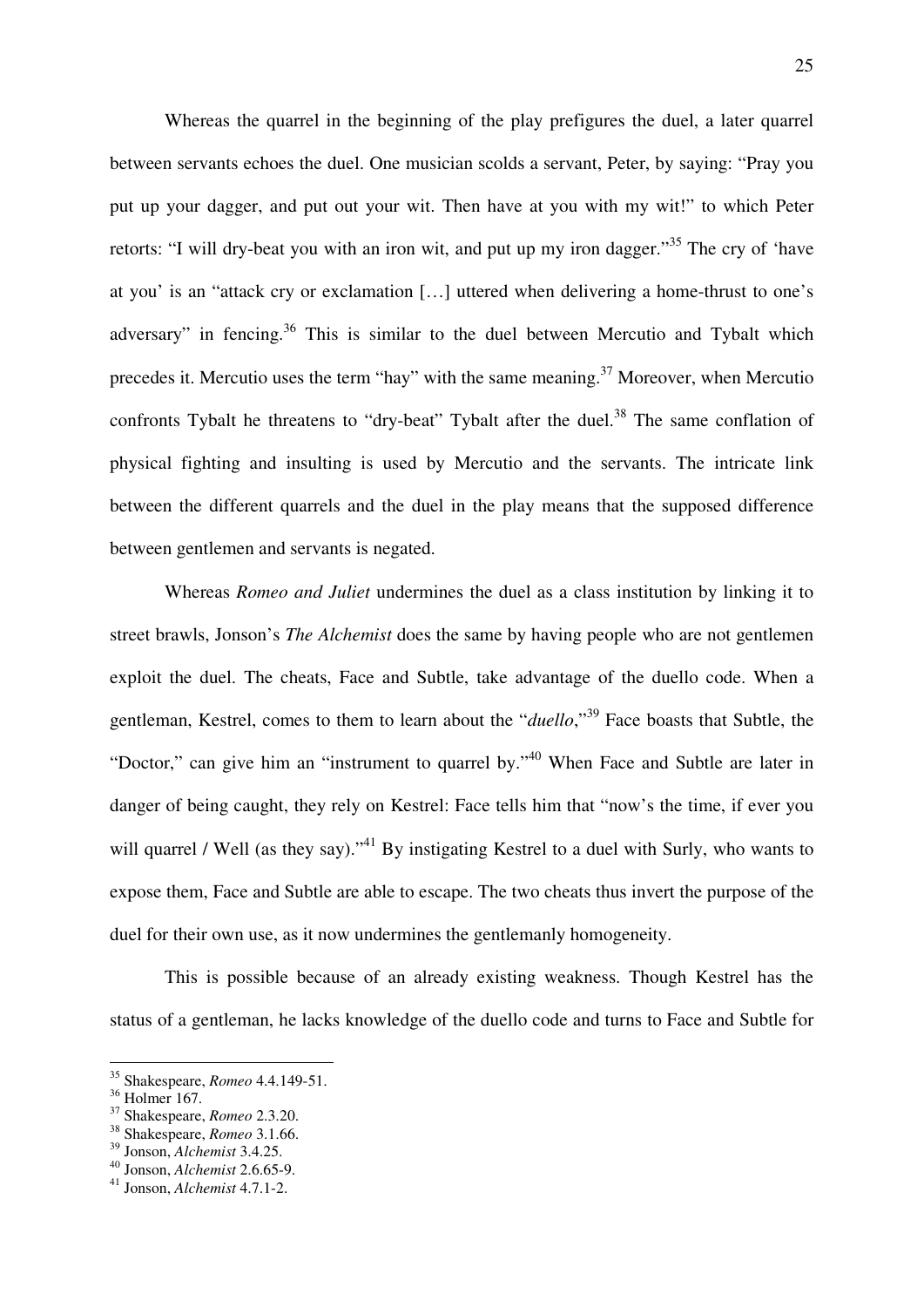help. Face tells him that Subtle can give Kestrel "rules / To give and take the lie by."<sup>42</sup> This is the most essential part of the duello code, yet Kestrel does not understand it at all. When Subtle asks him to begin and to "ground [his] quarrel," Kestrel simply responds with: "You lie."<sup>43</sup> Subtle indignantly responds that Kestrel needs to give a reason, "render causes," to give the "loud lie," but Kestrel dismisses this and does not follow "true grammar."<sup>44</sup> According to the rules, Kestrel cannot directly confront Subtle without any reason for doing so. Kestrel's ignorance of the duello code allows Face to easily manipulate him to oppose Surly. Like Kestrel's earlier attempt to quarrel with Subtle, he simply says to Surly: "You lie."<sup>45</sup> Surly does not take him seriously, however, and retorts: "Why, this is madness, sir, / Not valour in you; I must laugh at this."<sup>46</sup> After he has left, Kestrel looks for affirmation: "Did I not quarrel bravely?"<sup>47</sup> His ridiculous behaviour and negligence of the duello code not only undermines his status as a gentleman but also threatens the gentlemanly homogeneity.

 Marlowe's *The Jew of Malta* presents a similar situation, though the consequences are more dire. Barabas, a Jew, manipulates two gentlemen into duelling. As a Jew, he is not part of the society. While gentlemen have to defend their reputation, he argues that he has simply learned to ignore any affronts: "I learned in Florence how to kiss my hand, / Heave up my shoulders when they call me dog."<sup>48</sup> This is because he believes that his religion makes him superior:

'Tis a custom held with us,

That when we speak with Gentiles like you

We turn into the air to purge ourselves;

<sup>42</sup> Jonson, *Alchemist* 3.4.36-7.

<sup>43</sup> Jonson, *Alchemist* 4.2.18.

<sup>44</sup> Jonson, *Alchemist* 4.2.19-22.

<sup>45</sup> Jonson, *Alchemist* 4.7.11.

<sup>46</sup> Jonson, *Alchemist* 4.7.37-8. <sup>47</sup> Jonson, *Alchemist* 4.7.59.

<sup>48</sup> Christopher Marlowe, *The Jew of Malta*, ed. David Bevington (1589-90; Manchester: Manchester UP, 1997) 2.3.23-4.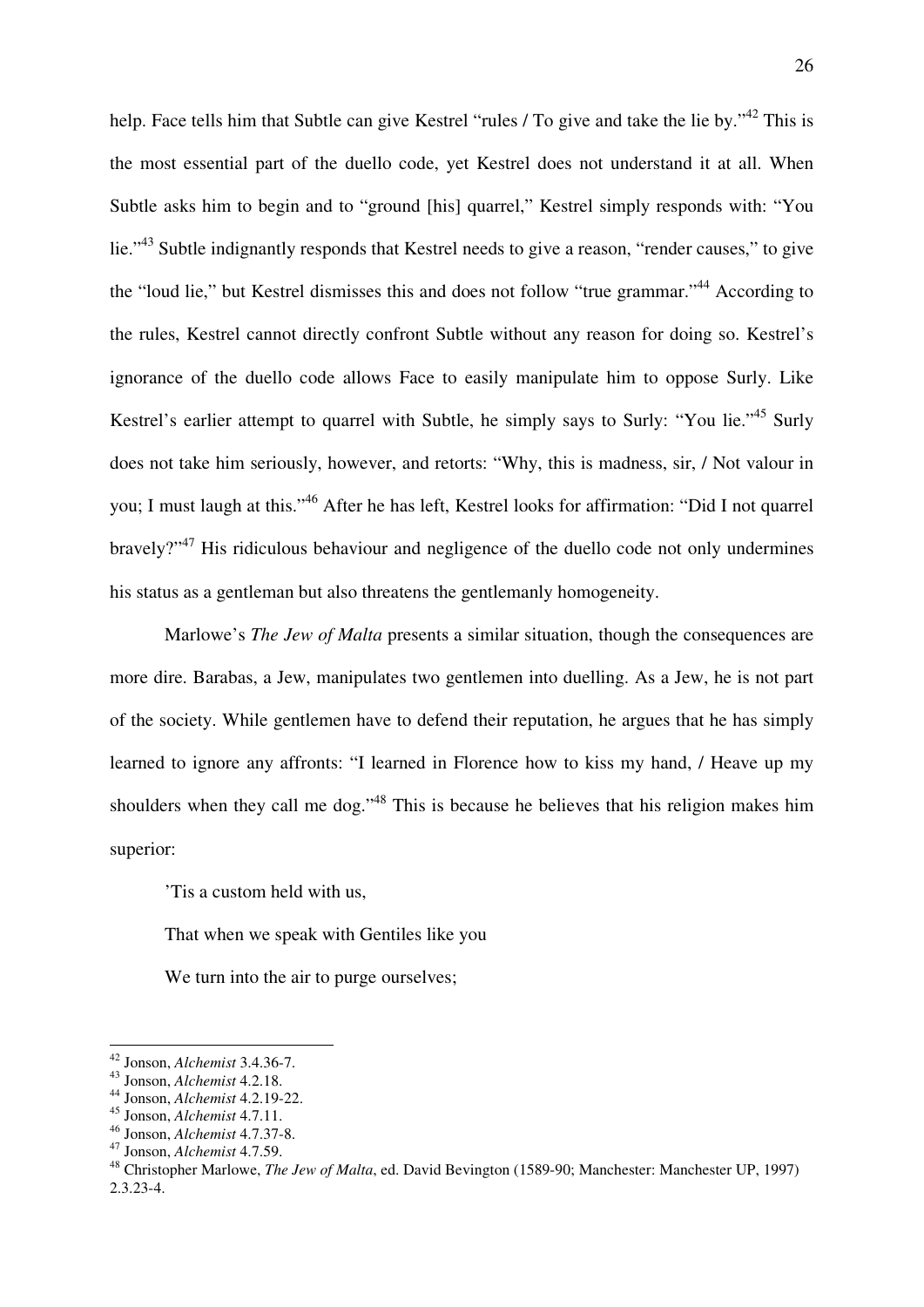For unto us the promise doth belong.<sup>49</sup>

Like Face and Subtle, he inverts the purpose of the duel when he manipulates two gentlemen, Lodowick and Mathias. He easily incenses the two, and they both immediately want to quarrel with each other. Mathias immediately draws his sword but Barabas restrains him.<sup>50</sup> Barabas also restrains Lodowick from his "revenge."<sup>51</sup> He only does so, however, to further anger them.<sup>52</sup> Rather then simply letting them quarrel, he sends a "challenge feigned from Lodowick" to Mathias.<sup>53</sup> This leads to a duel between the two gentleman. Barabas watches their play from a safe distance, and shouts to them to give the final thrust, which they do.<sup>54</sup> Like Face and Subtle, Barabas inverts the purpose of the duel for his own use, as it now undermines the gentlemanly homogeneity.

 Yet, also like in *The Alchemist*, this is only possible due to an already existing weakness. After Barabas has sent the challenge, the two gentlemen confront each other and Lodowick calls Mathias a "villain" for daring to "write in such base terms."<sup>55</sup> Mathias acknowledges that he did, and invites Lodowick to "revenge it if [he] darest."<sup>56</sup> They do not adhere to the duello code and immediately start fighting. This is unfortunate as the duel is based on a mistake. What has apparently happened offstage, is that Mathias has received the feigned challenge and responded with a challenge of his own. The two gentlemen start duelling without realising that Mathias thinks that he is responding to Lodowick's challenge, though Lodowick never sent one. The gentlemen's disregard for the duello code shows how the duel threatens the gentlemanly homogeneity.

<sup>49</sup> Marlowe, *Jew* 2.3.45-8.

<sup>50</sup> Marlowe, *Jew* 2.3.281

<sup>51</sup> Marlowe, *Jew* 2.3.336.

<sup>52</sup> Marlowe, *Jew* 2.3.346.

<sup>53</sup> Marlowe, *Jew* 2.3.377.

<sup>54</sup> Marlowe, *Jew* 3.2.6.

<sup>55</sup> Marlowe, *Jew* 3.2.3.

<sup>56</sup> Marlowe, *Jew* 3.2.4.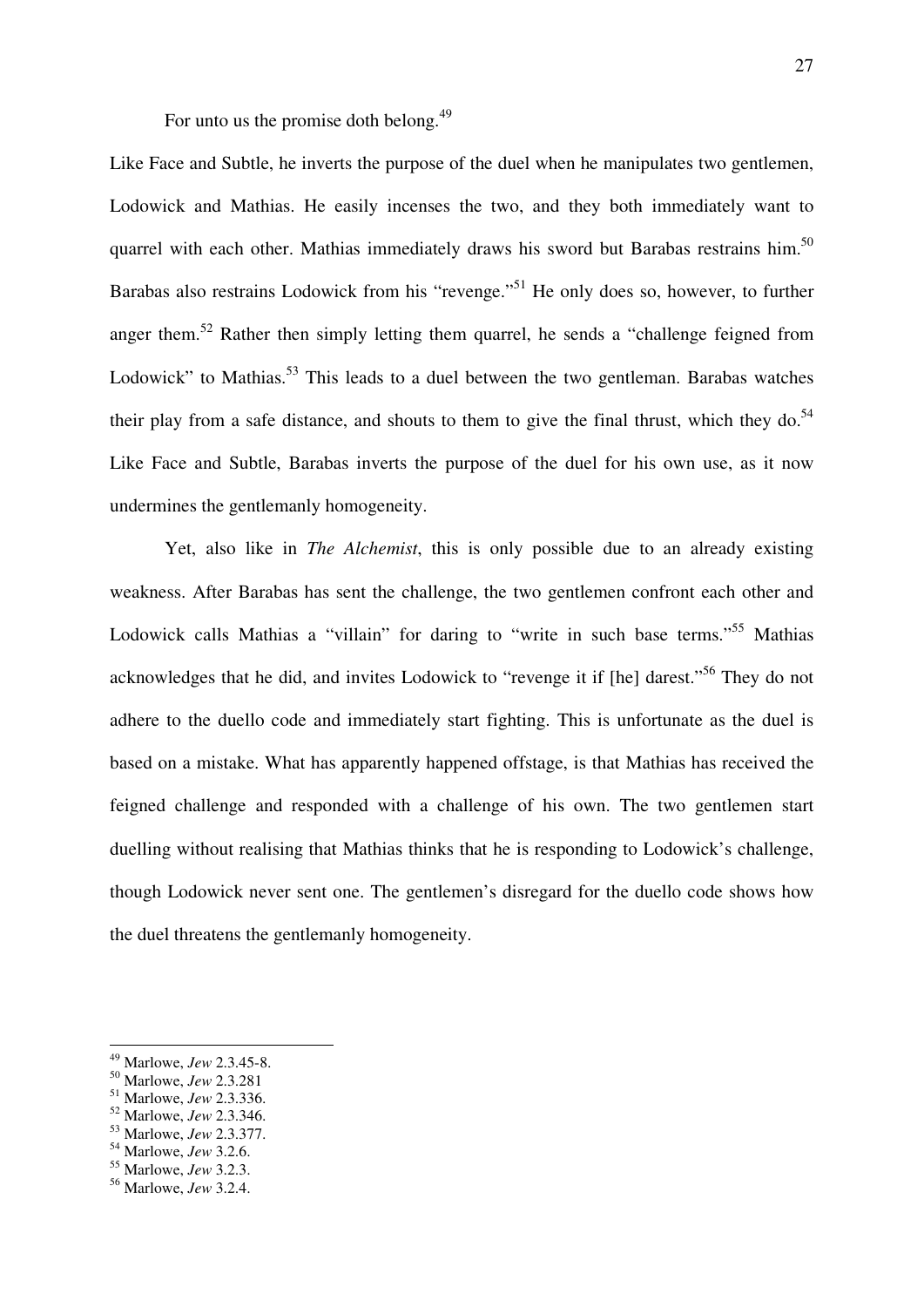In these plays, the duel undermines gentlemanly homogeneity instead of reinforcing it. The carelessness with which the duello rules are applied create this problem. Saviolo's warning of the manipulation of others is to no avail:

 an euill custome which of late yeres hath installed it self amongst men of all sortes and nations to bee delighted with broiles and hurliburlies, to set men together by the eares, & cause quarrels betwixt friends, neighbours, and kinsfolke. […] Now vppon euerie occasion Armes are taken […] not resting till the enmitie be confirmed by fight, & fight ended by death. […] Now malice and hatred ouerrunneth all, […] and men vpon euerie light cause enter into more actions of defiance, than for any iust occasion offered in respect of justice and honour.<sup>57</sup>

# **Horizontal Honour**

 So far, the plays which do not strictly rely on the civility theory in all aspects, such as in the difference between family and class, rely on its most important aspect: the concept of horizontal honour. Alongside the issue of family, horizontal honour is a source of tragedy in *Romeo and Juliet*. Romeo tries to escape from it, but is unable. When Tybalt calls Romeo a "villain,"<sup>58</sup> Romeo's "reputation [is] stained / With Tybalt's slander."<sup>59</sup> Such an insult cannot be ignored, as Romeo would otherwise lose his status. This is why Mercutio criticizes Romeo for his "calm, dishonourable, vile submission":<sup>60</sup> he decides to fights for Romeo to protect Romeo's status as a gentleman. After Mercutio's death, Romeo defends his reputation himself: he warns Tybalt to "take the 'villain' back again."<sup>61</sup>

 In Beaumont and Fletcher's *A King and No King* horizontal honour is the source of comedy: the play explores the relation between horizontal honour and gentlemanly

<sup>57</sup> Saviolo Sig. P1v.

<sup>58</sup> Shakespeare, *Romeo* 3.1.49.

<sup>59</sup> Shakespeare, *Romeo* 3.1.97-8.

<sup>60</sup> Shakespeare, *Romeo* 3.1.61.

<sup>61</sup> Shakespeare, *Romeo* 3.1.111.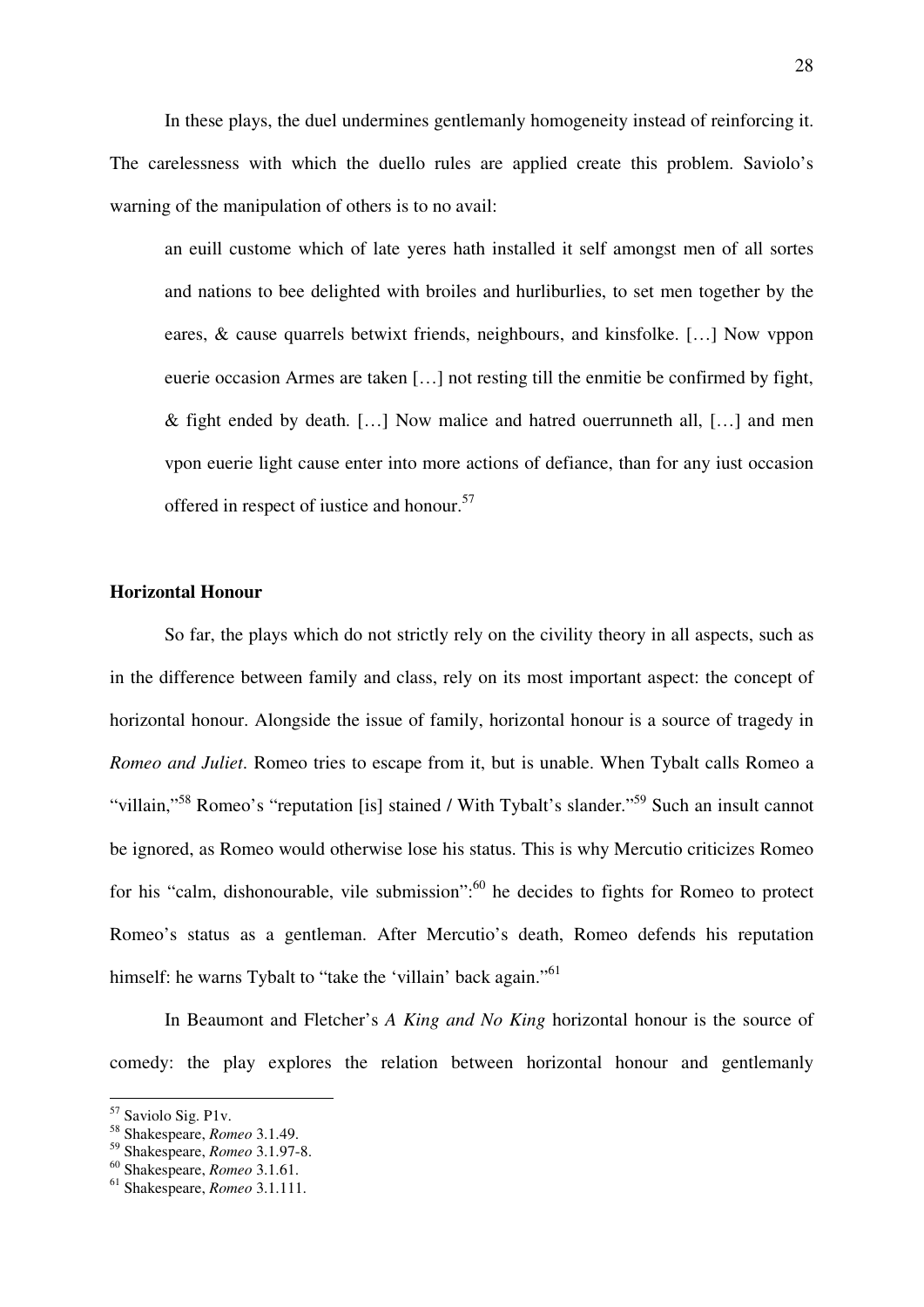homogeneity. In the concept of horizontal honour, gentlemen either do or do not have honour, and are thus either included or excluded from a group. In *A King and No King*, someone is either a valiant or a coward. A coward is no longer a gentleman, though he is still "accepted by his community."<sup>62</sup> This status decides how others react. A coward cannot be punished for his actions, while a valiant person can be challenged to a duel. This is seen when Bacurius threatens Bessus: "For though I have ever known thee a coward and therefore durst never strike thee, yet if thou proceedst, I will allow thee valiant and beat thee." $63$ 

 The duel is a means to decide whether someone is or is not part of the group. In *A King and No King* this status does not so much depend upon the duel, or upon facts, but rather on the perceptions of others. Someone's status is always within a group and decided by that group. Bacurius describes how Bessus' status is influenced by the opinion of the community: "We held him here a coward. He did me wrong once, at which I laughed and so did all the world, for nor I nor any other held him worth my sword."<sup>64</sup> The play depicts the implications Bessus' subsequent regaining of his status. Though the possibility of regaining honour stretches the concept, as it was a heavily debated topic in early modern England, it is still the concept of horizontal honour which is here used, because honour cannot be increased or decreased in this play.<sup>65</sup> At a battle, Bessus tries to flee but accidentally charges the field. Though at least one character, Mardonius, is aware of Bessus' actual intentions, <sup>66</sup> the community does not know. He is thus now acclaimed for his valour, and regains his old status as valiant. As Bessus' status is decided by the community, Bacurius now has no choice but to duel with Bessus: "now people call you valiant, desertlessly, I think; yet for their satisfaction,

 $62$  Low 17.

<sup>63</sup> Francis Beaumont and John Fletcher, *A King and No King*, ed. Lee Bliss (1611; Manchester: Manchester UP, 2004) 1.1.77-80.

<sup>64</sup> Beaumont, *King* 2.1.69-71.

<sup>65</sup> Peltonen, *Anti-Duelling* 7.

<sup>66</sup> Beaumont, *King* 3.2.6-8.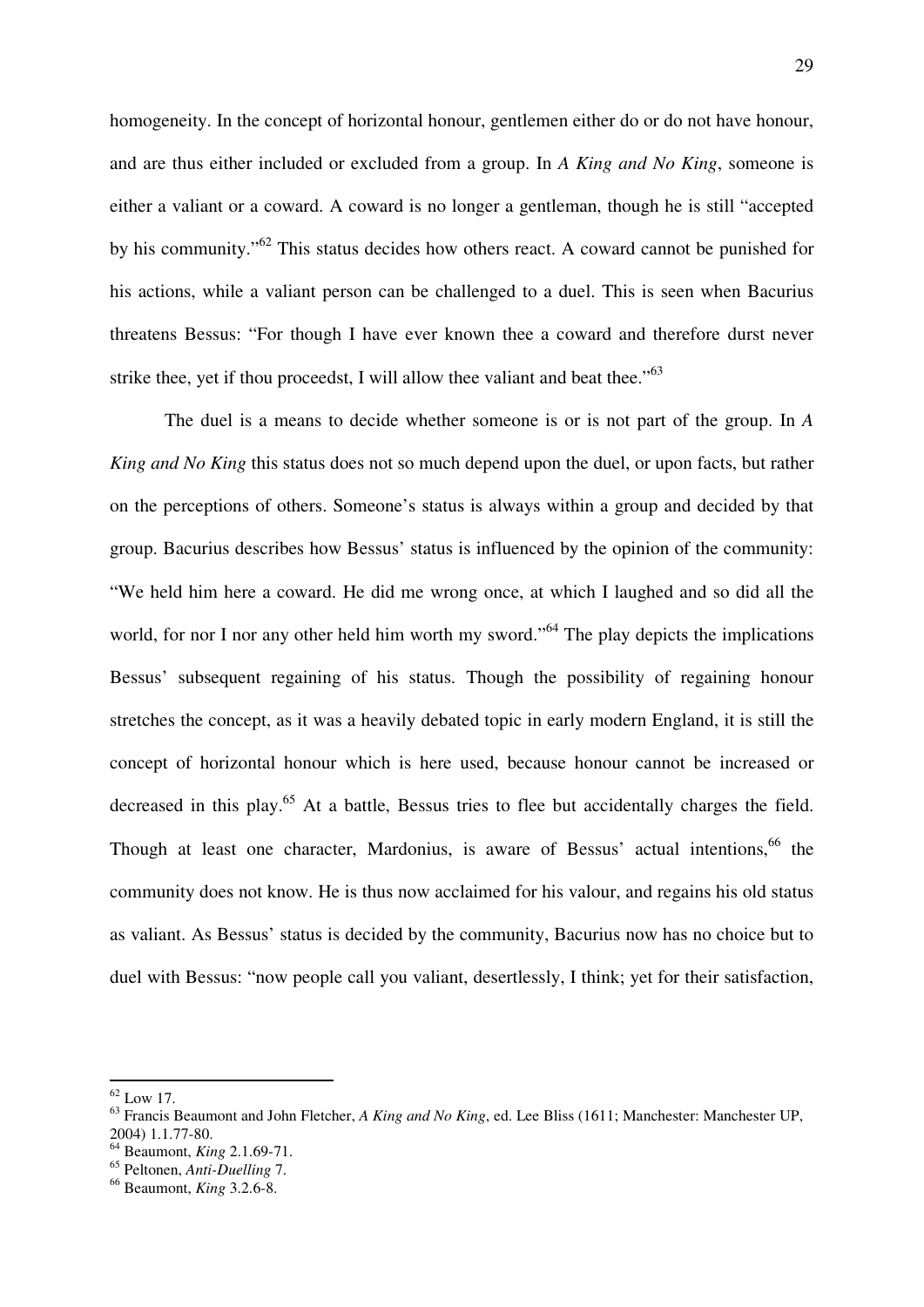I will have you fight with me."<sup>67</sup> Others now have to challenge him as well to maintain their own status, even though they do not want to: Bessus says about the gentleman he receives the first challenge from: "by good fortune" he "is no madder of fighting than I."<sup>68</sup> The status attributed to Bessus by the community forces everyone to treat him as such or to risk their own status.

 Every past offence of Bessus is relevant again: "for now they think to get honour of me, and all the men I have abused call me freshly to account—worthily, as they call it—by the way of challenge."<sup>69</sup> Within "two hours," Bessus receives "above thirty challenges."<sup>70</sup> The only challenge which is specifically mentioned is even in response to an offence of "some three years since."<sup>71</sup> Bessus is aware of the importance of the community. If he wants to escape being challenged, he has to influence the people at once: "Certainly my safest way were to print myself a coward."<sup>72</sup>

 Bessus ridicules the practice of the duel: as long as he is not defeated in a duel, he retains his status. He is quite successful in doing this. He accepts the duels, but then postpones them as much as possible.<sup>73</sup> He lies and exaggerates to get his way: he says that he is already committed to "two hundred and twelve" duels, and that he has "a spent body too much bruised in battle, so that [he] cannot fight [...] above three combats a day.<sup> $,74$ </sup> He even criticizes the practicalities of the challenges. After receiving many challenges, he boasts that they are merely a waste of paper: he claims he could "make seven shillings a day o' th' paper" if he would give it "to the grocers."<sup>75</sup> He also notices that the challenges are so similar that there must be "some one scrivener in this town that has a great hand in writing challenges, for

<sup>67</sup> Beaumont, *King* 3.2.107-9.

<sup>68</sup> Beaumont, *King* 3.2.84.

<sup>69</sup> Beaumont, *King* 3.2.36-9.

<sup>70</sup> Beaumont, *King* 3.2.82-3.

<sup>71</sup> Beaumont, *King* 3.2.44.

<sup>72</sup> Beaumont, *King* 3.2.80.

<sup>73</sup> Beaumont, *King* 3.2.61-2.

<sup>74</sup> Beaumont, *King* 3.2.70-3.

<sup>75</sup> Beaumont, *King* 3.2.92-3.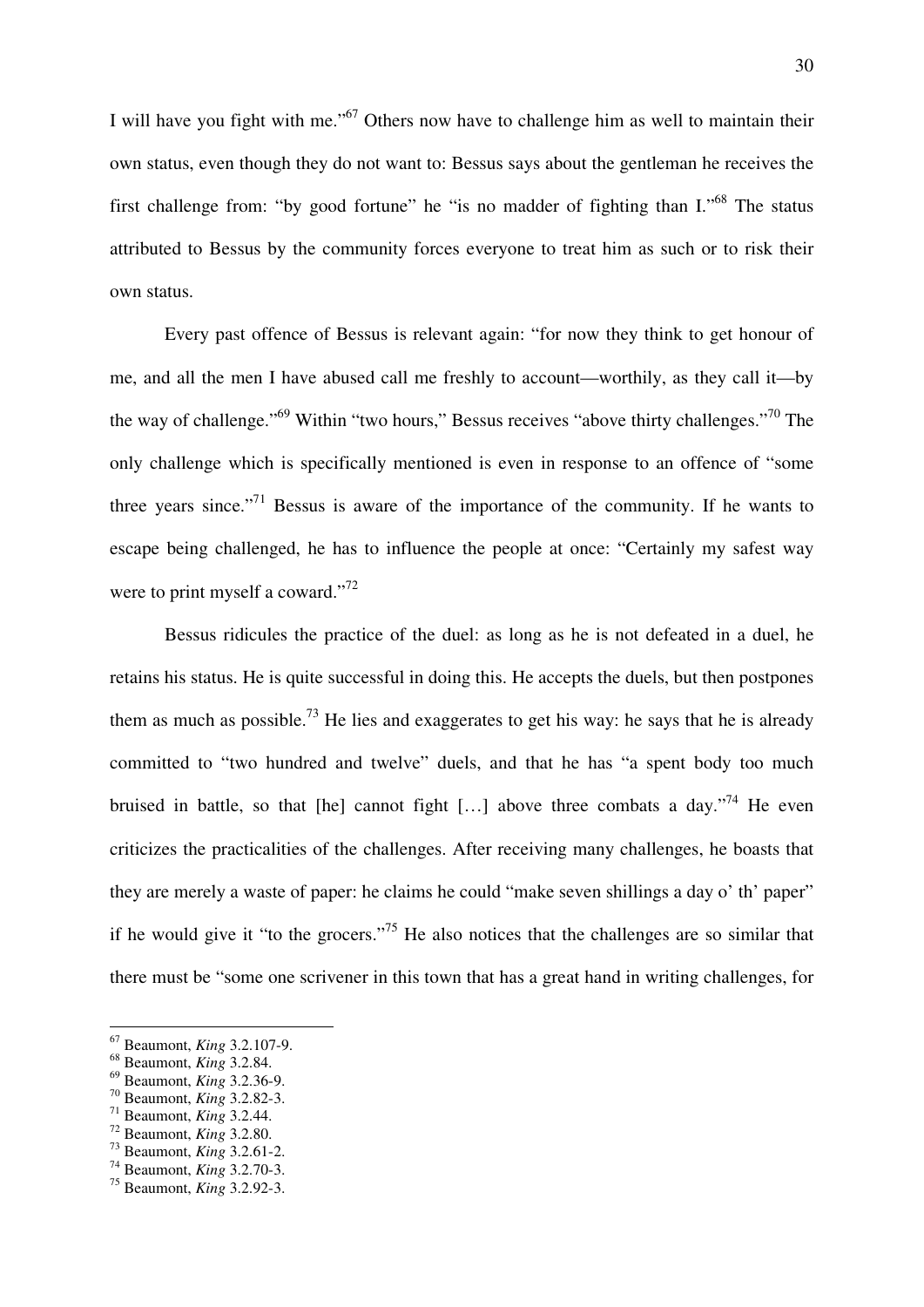they are all of a cut and six of 'em in a hand; and they all end 'My reputation is dear to me, and I must require satisfaction."<sup>76</sup> Bessus' success in avoiding and criticizing the duel undermines the function of the duel.

 Bessus most overtly ridicules the notion of horizontal honour when he asks for the help of two "Swordsmen": normally a term reserved for "Masters in the art of fencing," but here used ironically as these men are "swaggerers posing as judges in questions of honour."<sup>77</sup> These swordmen are not only the supposed "experts" on duelling whom Bacon derides,  $^{78}$  but are here part of a greater problem. After Bessus tells them his story, they decide that Bessus' "honour is come off clean and sufficient" and write papers with their signatures on it so that Bessus can use them to safeguard his honour.<sup>79</sup> The three of them even confront Bacurius, but this results in that all three are outcasts.<sup>80</sup> They decide on a different tactic, and the swordmen ask for Bessus' signature for their "honours."<sup>81</sup> Bessus replies: "Yes, marry, shall ye, and then let all the world come. / We are valiant to ourselves, and there's an end."<sup>82</sup> As horizontal honour is dependent upon and decided by the group, they simply decide to rely on each other to maintain their honour. Despite the limited scale, their practice problematizes horizontal honour as they exploit its dependence upon the perception of a group.

#### **Back to Basics**

 Fletcher and Beaumont's *The Island Princess* tackles the same issues of family, class, gentlemanly homogeneity, and honour in relation to the duel. Yet it contrasts sharply with the preceding plays, most notably with *Romeo and Juliet*, in its representation of these issues. In *Romeo and Juliet*, *Much Ado about Nothing*, *The Alchemist*, and *Friar Bacon and Friar* 

<sup>76</sup> Beaumont, *King* 3.2.95-9.

<sup>77</sup> Beaumont, *King* 137n.

<sup>78</sup> Bacon Sigs. D4v-E1.

<sup>79</sup> Beaumont, *King* 5.3.38-9.

<sup>80</sup> Beaumont, *King* 5.3.66-7.

<sup>81</sup> Beaumont, *King* 5.3.104-7.

<sup>82</sup> Beaumont, *King* 5.3.104-7.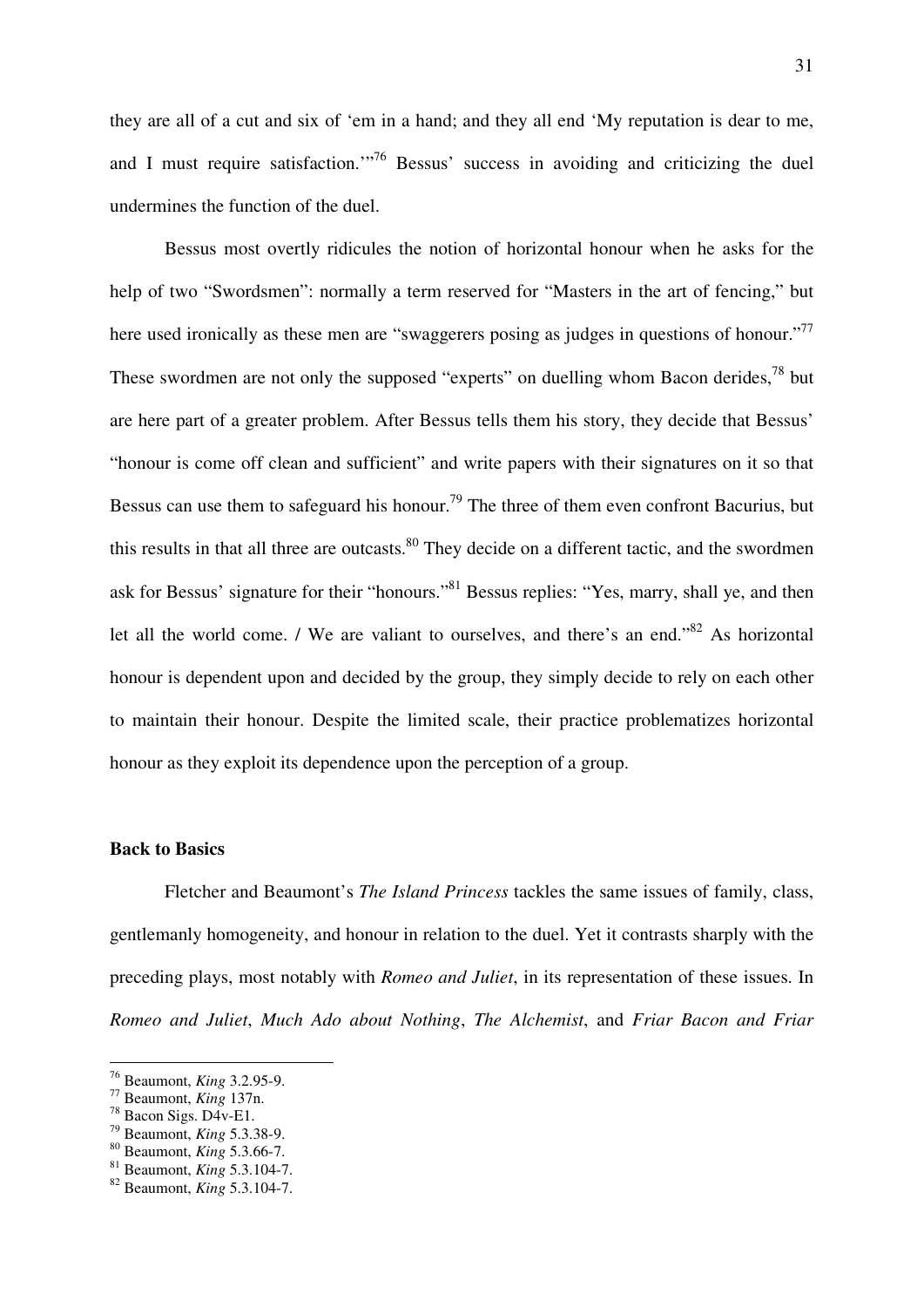*Bungay*, the duel is closely associated with family, and subordinated to family goals, rather than to class. In *The Island Princess*, the duel is stressed as a class institution which takes precedence over family. When Ruy feels dishonoured by Armusia, he attempts to persuade his nephew, Pyniero, to murder Armusia. However, Pyniero only agrees to have more time to convince Ruy to duel.<sup>83</sup> In the end, Ruy is convinced to challenge Armusia to a duel: he realises that he has to confront Armusia himself as the duel is the "right and straight way" to "cur[e]" his "honour."<sup>84</sup> Pyniero praises his choice and specifically emphasises his status as a gentleman: "this sounds a gentleman; / And now methinks ye utter what becomes ye; / To kill men scurvily, 'tis such a dog tricke ."<sup>85</sup> Also, he emphasises how Ruy does "bravely,"<sup>86</sup> and how glad he is with the return of his "brave thoughts."<sup>87</sup> Pyniero is even so enthusiastic that he forgets that the duel could cost Ruy's life: "what a rascall was I / I did not see his will drawn."<sup>88</sup> This does not undermine the duel, as it comes in the place of a murder: both duellists now put their life at risk to solve the matter, rather than that one secretly kills the other. Pyniero's advocacy of the duel shows that the duel takes precedence over family ties: this is what allows the duel to regulate the use of violence as it comes in the place of murder.

*The Island Princess* also continues the theme of an outsider exploiting the duel from *The Alchemist* and *The Jew of Malta*. Like Barabas, the governor hopes that the two gentlemen, Ruy and Armusia, will kill each other in a duel.<sup>89</sup> However, the governor is unable to manipulate them. The two gentlemen rather choose to duel of their own accord. Instead of undermining gentlemanly homogeneity like in these previous plays, the duel here reinforces gentlemanly homogeneity because it unites the two gentlemen.

<sup>83</sup> Francis Beaumont and John Fletcher, *The Island Princess*, in *The Dramatic Works in the Beaumont and Fletcher Canon*, ed. Fredson Bowers (1620-1; Cambridge: Cambridge UP, 1982) 3.1.268-70.

<sup>84</sup> Beaumont, *Princess* 4.2.14.

<sup>85</sup> Beaumont, *Princess* 4.2.19-21.

<sup>86</sup> Beaumont, *Princess* 4.2.23.

<sup>87</sup> Beaumont, *Princess* 4.2.32.

<sup>88</sup> Beaumont, *Princess* 4.2.64-5.

<sup>89</sup> Beaumont, *Princess* 4.3.26.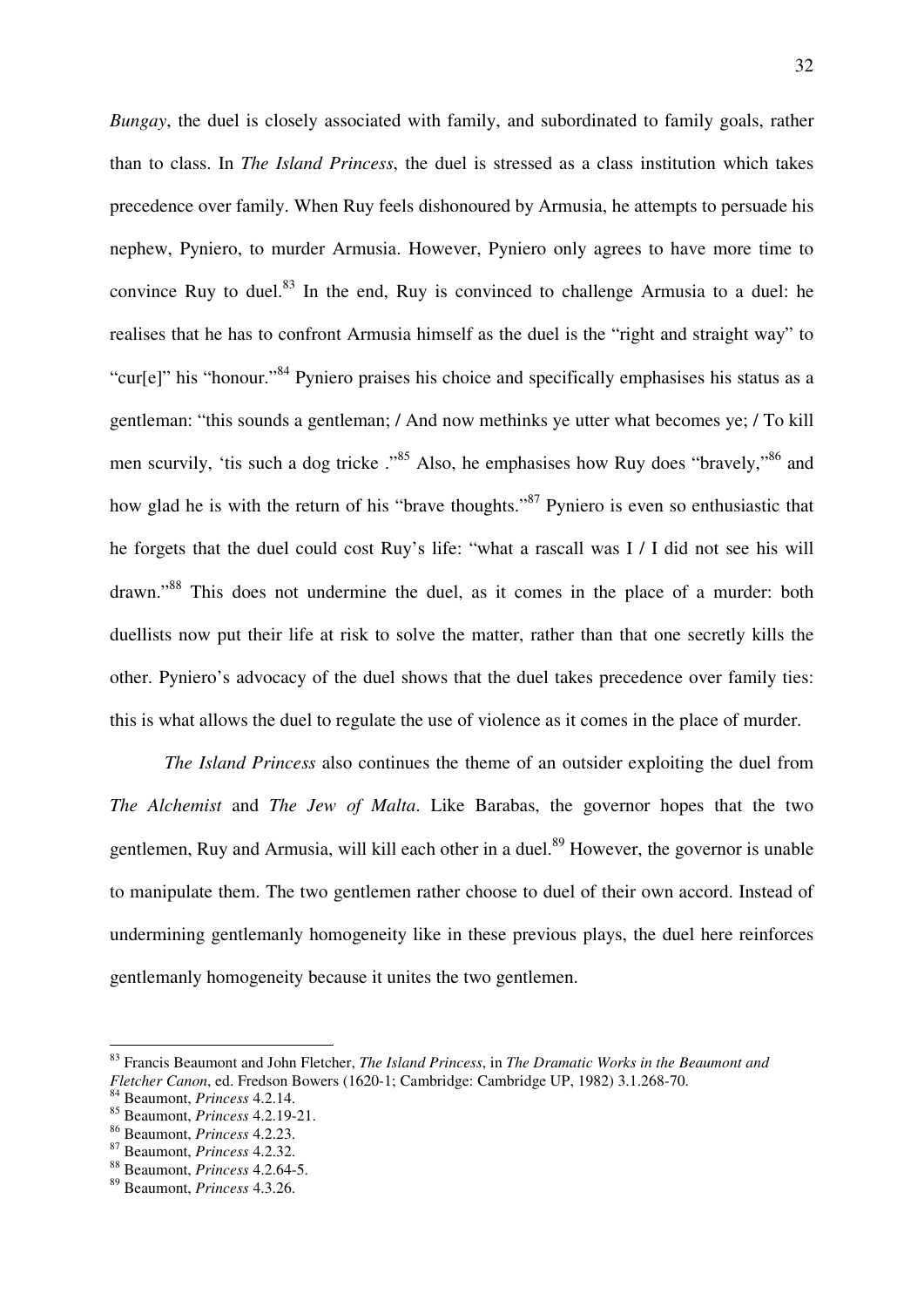Both *Romeo and Juliet* and *The Island Princess* display a blatant peer pressure: the men force each other to duel. Pyniero urges Ruy to duel, and Armusia's companions urge him to respond to Ruy's challenge: Emanuel, one of Armusia's companions, emphasises that Armusia has been "injured."<sup>90</sup> When the duel is about to be fought, the two seconds, Pyniero and Emanuel, are told not to move while they fight. Pyniero emphasises the necessity of this order: "Ye speake fitly, / For we had not stood idle else."<sup>91</sup> Also, when Pyniero is troubled because he thinks that his uncle is dead, Emanuel sees this as a threat: "Stand still, or my swords in—."<sup>92</sup> This shows that it is the "observance" of the duello code which helps to "avoid degeneration" of the duel into a "brawl," as the proponents argued.<sup>93</sup> In both plays the peer pressure helps to arrange the duel, but *The Island Princess* contrasts with *Romeo and Juliet* in that the peer pressure also controls the duel by enforcing the rules.

 The main difference is due to Armusia's restraint: he does not fight out of anger, like Romeo, but only out of his sense of honour. He thus regrets having to fight the duel, and confesses that he does not feel "bloudy" or "mortal malice."<sup>94</sup> When Armusia defeats Ruy in the duel, his behaviour forces Ruy to reconcile with him. Pyniero exalts the "love" that Armusia shows<sup>95</sup> and his behaviour: "Now as I live a Gentleman at all inches, / So brave a mingled temper saw I never."<sup>96</sup> Armusia rejects any hierarchy between victor and defeated as he does not want to "glory" in the "pride of such a victorie": he rather reverses the roles as he proposes to "serve" Ruy.<sup>97</sup> This forces Ruy to respond in a similar way: "Sir you have beate me both wayes, yet so nobly,  $\ell$  That I shall ever love the hand that did it."<sup>98</sup> Ruy further promises that "to be honourable even with this Gentleman, / Shall be my businesse, and my

<sup>90</sup> Beaumont, *Princess* 4.3.11.

<sup>91</sup> Beaumont, *Princess* 4.3.37-8.

<sup>92</sup> Beaumont, *Princess* 4.3.42.

<sup>93</sup> Rossi 112.

<sup>94</sup> Beaumont, *Princess* 4.3.29-30.

<sup>95</sup> Beaumont, *Princess* 4.3.58.

<sup>96</sup> Beaumont, *Princess* 4.3.50-1.

<sup>97</sup> Beaumont, *Princess* 4.3.55-7.

<sup>98</sup> Beaumont, *Princess* 4.3.69-70.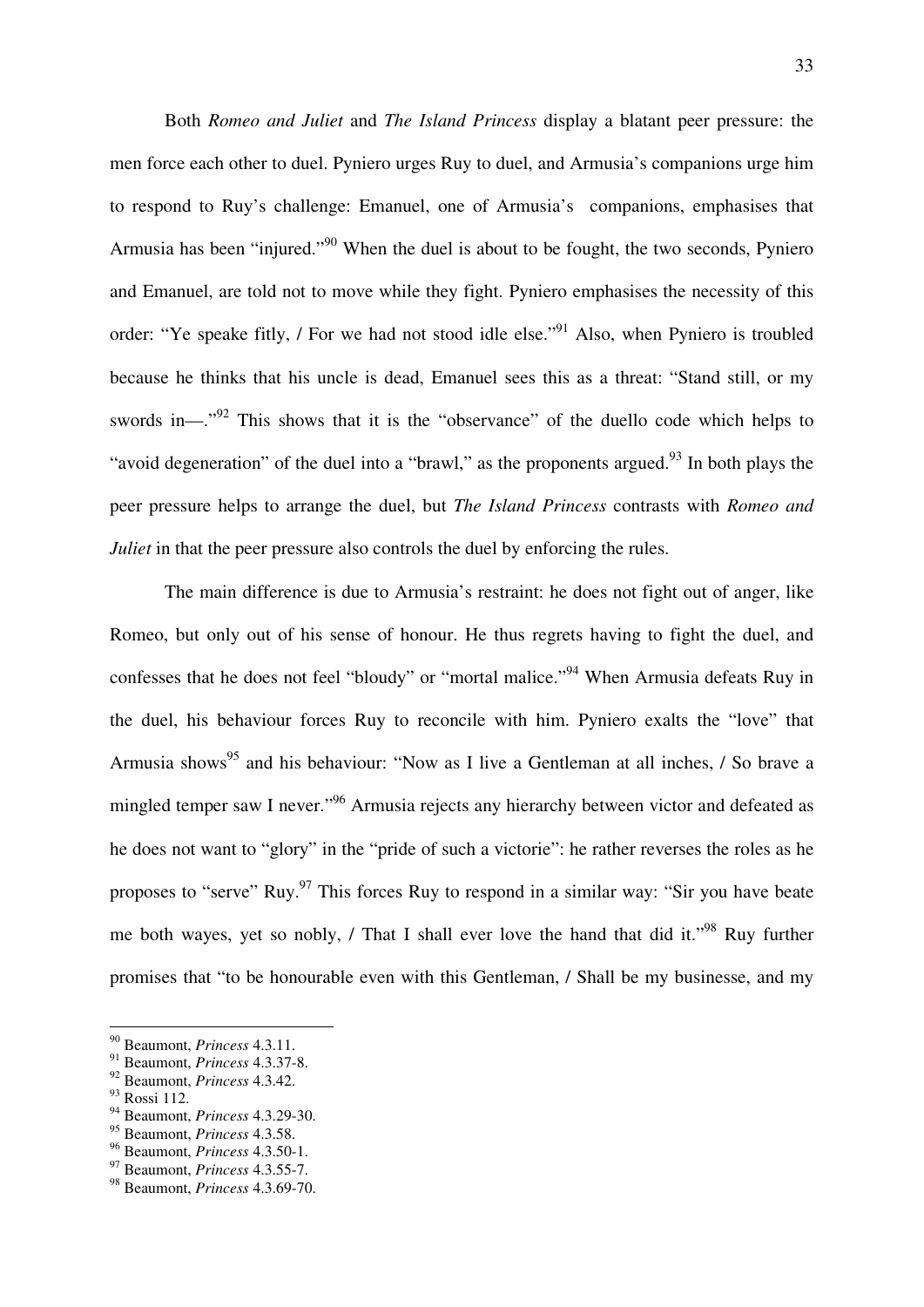ends his."<sup>99</sup> Armusia's attitude to the duel is in accordance with the ideal that Saviolo describes, and serves to unite the two gentlemen: Saviolo says that as soon as blood is drawn the two duellists should immediately "be made freends, for that blood doth wash awaye all blot, of which soeuver of them it was." $100$  The duel successfully reinforces gentlemanly homogeneity because of the strict adherence to Saviolo's rules.

*The Island Princess* is radically different to all the preceding plays in its approach to honour in the context of the duel. As the duel is used as a regulatory force, the duel seems to be based on horizontal honour: here seen in Ruy's behaviour. Ruy is dishonoured in the beginning of the play when Armusia rescues the captive king, as everyone expected Ruy to do so: Armusia has only just arrived, whereas Ruy has been boasting for some time yet does not act. When Ruy decides to "cur[e]" his "sicke honour […] the right and straight way" and challenges Armusia, $101$  the honour he refers to seems to be horizontal honour. This is more clearly seen when he says that Armusia's actions resulted in the "everlasting losing of my worth."<sup>102</sup> After the duel, Armusia promises never to slander Ruy, and also that he "shall right" Ruy if "a strangers tongue" him. $103$  This indicates reflexive honour, but not necessarily horizontal. If the concept of honour used is horizontal, Ruy should now be considered as an outcast after losing the duel.

 Yet Ruy is able to reclaim his status, which is only possible in a relaxed use of the concept of horizontal honour, like in *A King and No King*, or if the system of honour is vertical. However, in *A King and No King*, Bessus is only able to regain his status because he did not explicitly lose it beforehand. People simply acted as if he did, and that is why all Bessus' previous insults are relevant again. In this case, Ruy has explicitly lost his status, which means that vertical honour must here be relied on. In vertical honour, losses and gains

<sup>99</sup> Beaumont, *Princess* 4.3.80-1.

<sup>&</sup>lt;sup>100</sup> Saviolo Sig. P<sub>2v</sub>.

<sup>101</sup> Beaumont, *Princess* 4.2.14.

<sup>102</sup> Beaumont, *Princess* 3.1.72.

<sup>103</sup> Beaumont, *Princess* 4.3.62-8.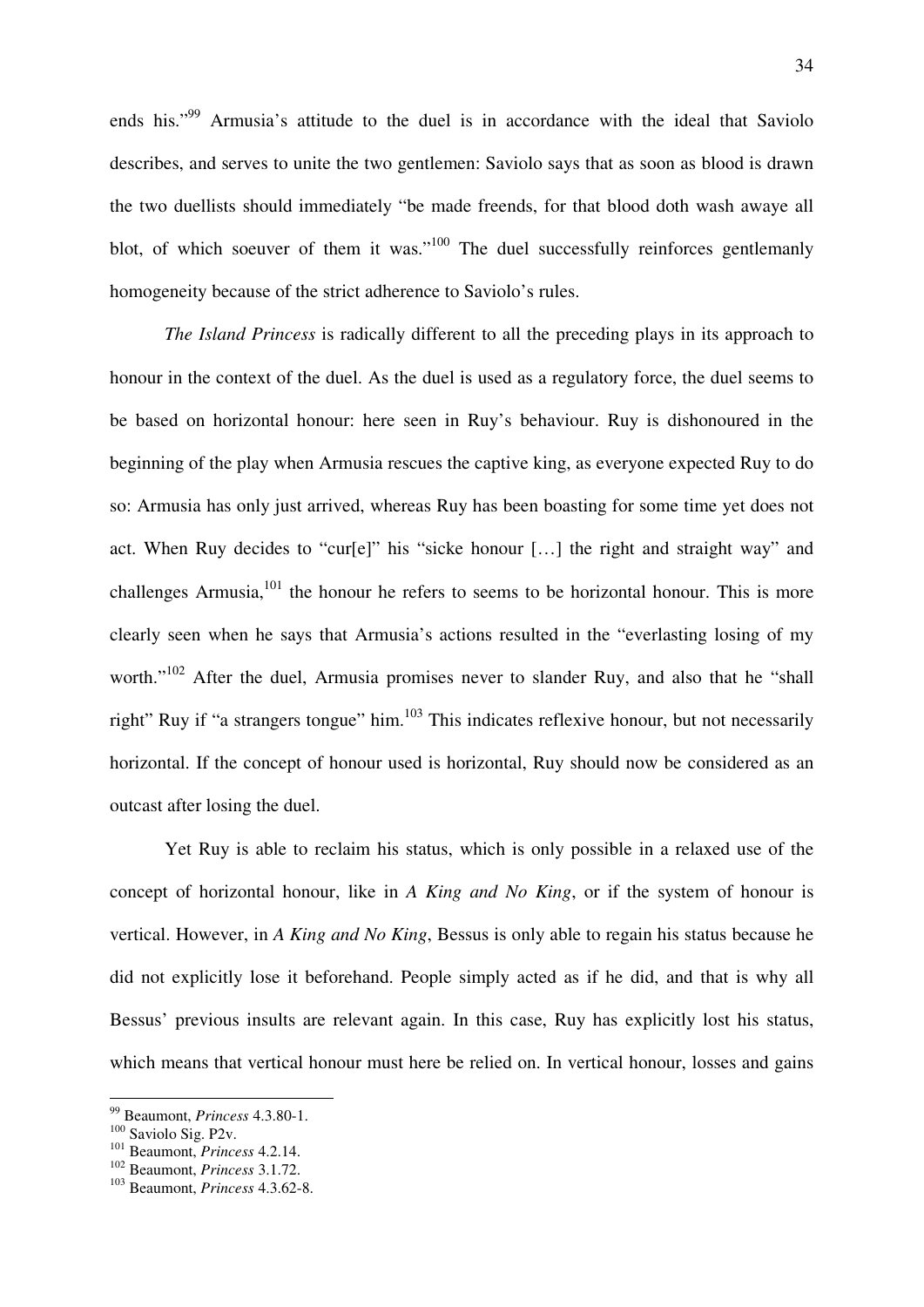accumulate, but are never definitive: instead of either being or not being a gentleman, the position is gradually influenced on a scale. The loss of the duel now has no severe implications. In a vertical honour system, it is only a question of bravery and time before Ruy can regain his former reputation. This opportunity quickly presents itself, as Armusia is captured and Ruy has to save him. Armusia applauds Ruy's bravery, and "thank[s]" him for both his "life" and "honour."<sup>104</sup> This is where they are different from the governor, as it is his reliance on horizontal honour which moves him to act too boldly and causes his own defeat: "I will not rest […] Till I be wholly quit of this dishonour."<sup>105</sup> Ruy is saved by his change from horizontal to vertical honour. Vertical honour permeates the play, as Armusia and Ruy are already described early in the play as "worthy Portugals" who have "Minds never satisfied with search of honour."<sup>106</sup> Vertical honour in itself is not significant, but in connection to the duel it is. The duel succeeds to unite the two gentlemen and reinforce gentlemanly homogeneity, because the gentlemen rely on a different, namely a vertical instead of a horizontal, concept of honour.

 The duel is successful as a class institution in *The Island Princess* because it relies on a reflexive and vertical concept of honour instead of reflexive and horizontal concept of honour. It is reflexive because the gentlemen are forced to accept challenges. Moreover, the duel is fought according to the duello code, which here works so that the fight does not degenerate. Both this behaviour and the concept of honour conflict with the civility theory, but are part of chivalry. Saviolo's rule that gentlemen should foremost value friendliness in the duel, derives from earlier medieval concepts: $107 \text{ most importantly, from "magnanimity."}$ <sup>108</sup> Peltonen describes Saviolo's description of "magnanimous"<sup>109</sup> behaviour as part of the theory

<sup>104</sup> Beaumont, *Princess* 5.5.85-7.

<sup>105</sup> Beaumont, *Princess* 2.5.25-7.

<sup>106</sup> Beaumont, *Princess* 1.3.4-8.

<sup>107</sup> Holmer 180.

<sup>108</sup> Ferguson 17.

<sup>109</sup> Saviolo Sig. P2v.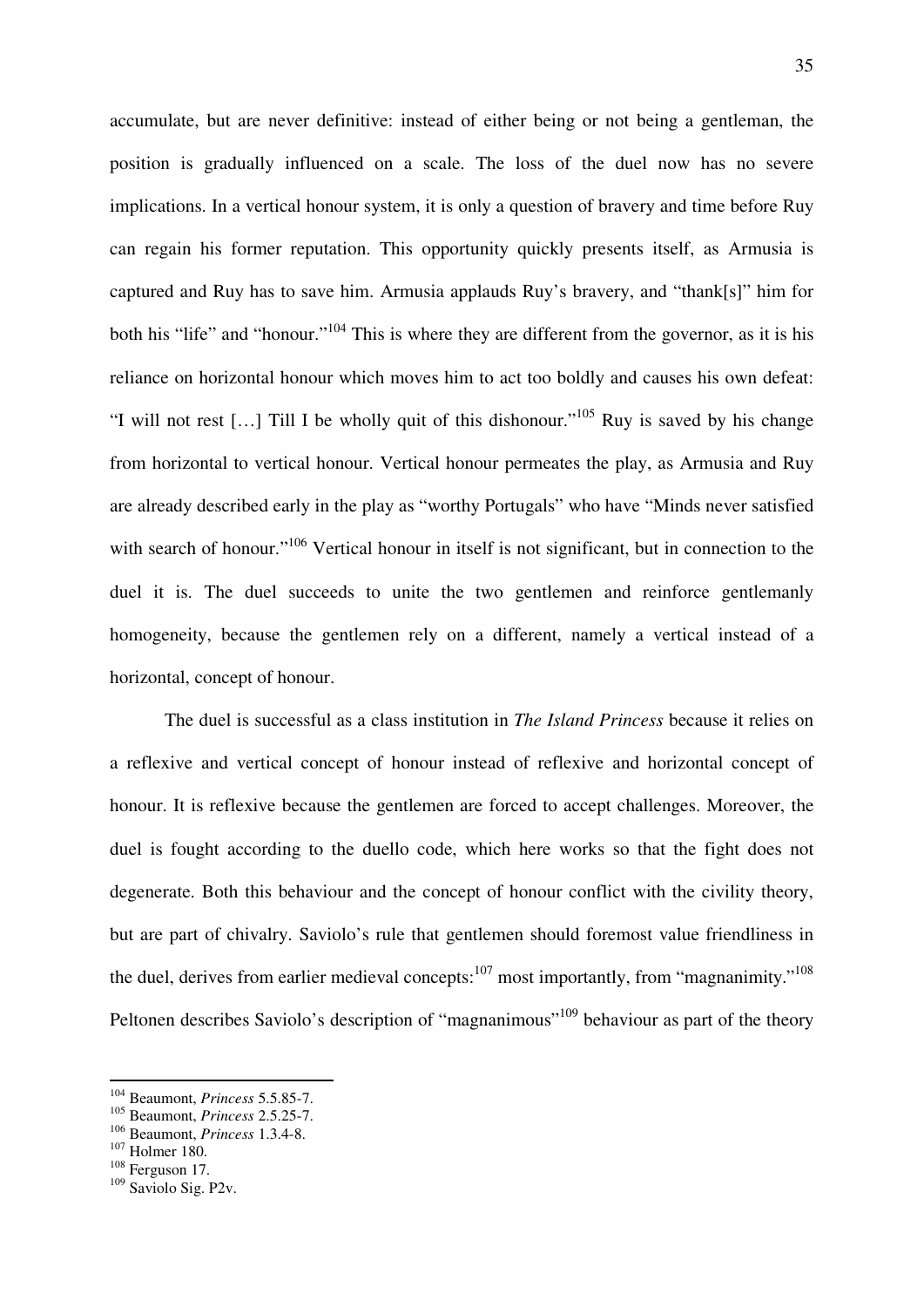of civility, as he only discusses the events leading up to a duel.<sup>110</sup> However, Saviolo predominantly talks about it in terms of avoiding duels, and, most importantly, in terms of its aftermath. He says that duellists should afterwards "be made freends, for that blood doth wash awaye all blot, of which soeuver of them it was."<sup>111</sup> Though this is not relevant in the civility theory, as the defeated opponent has lost status and is an outcast, it is central to chivalry.<sup>112</sup> The gentlemen with their "Minds never satisfied with search of honour"<sup>113</sup> are part of knighterrantry:<sup>114</sup> honour, vertical honour that is, is "sought [...] as a primary objective" in chivalry.<sup>115</sup> The extension of this concept of honour to the duel entails that the duel is now based on chivalry, rather than the theory of civility.

#### **Conclusion**

 All of the plays, except for *The Island Princess*, show how the duel is exploited, or depict how it is already flawed in itself. The duel as an institution is under duress: especially the duel as a class institution. This is because of its use in blood revenge, and for other family means. Also, the negligence of the duello code means that duels are either not different from brawls from the start, or quickly degenerate into them: many of the plays even show how outsiders are able to exploit the duel for their own purposes. The gentlemen in *The Island Princess* do behave in accordance with Saviolo's theory when they use the duel. In this play, it does reinforce gentlemanly homogeneity and works as a class institution: it even takes precedence over family matters. *The Island Princess* contrasts with the other plays because the duel is reinforced as a class institution which takes precedence over family matters, the

<sup>110</sup> Peltonen, *Anti-Duel* 7.

<sup>&</sup>lt;sup>111</sup> Saviolo Sig. P2v.

 $112$  Ferguson 30.

<sup>113</sup> Beaumont, *Princess* 1.3.4-8.

<sup>114</sup> Ferguson 152.

 $115$  Ferguson 63.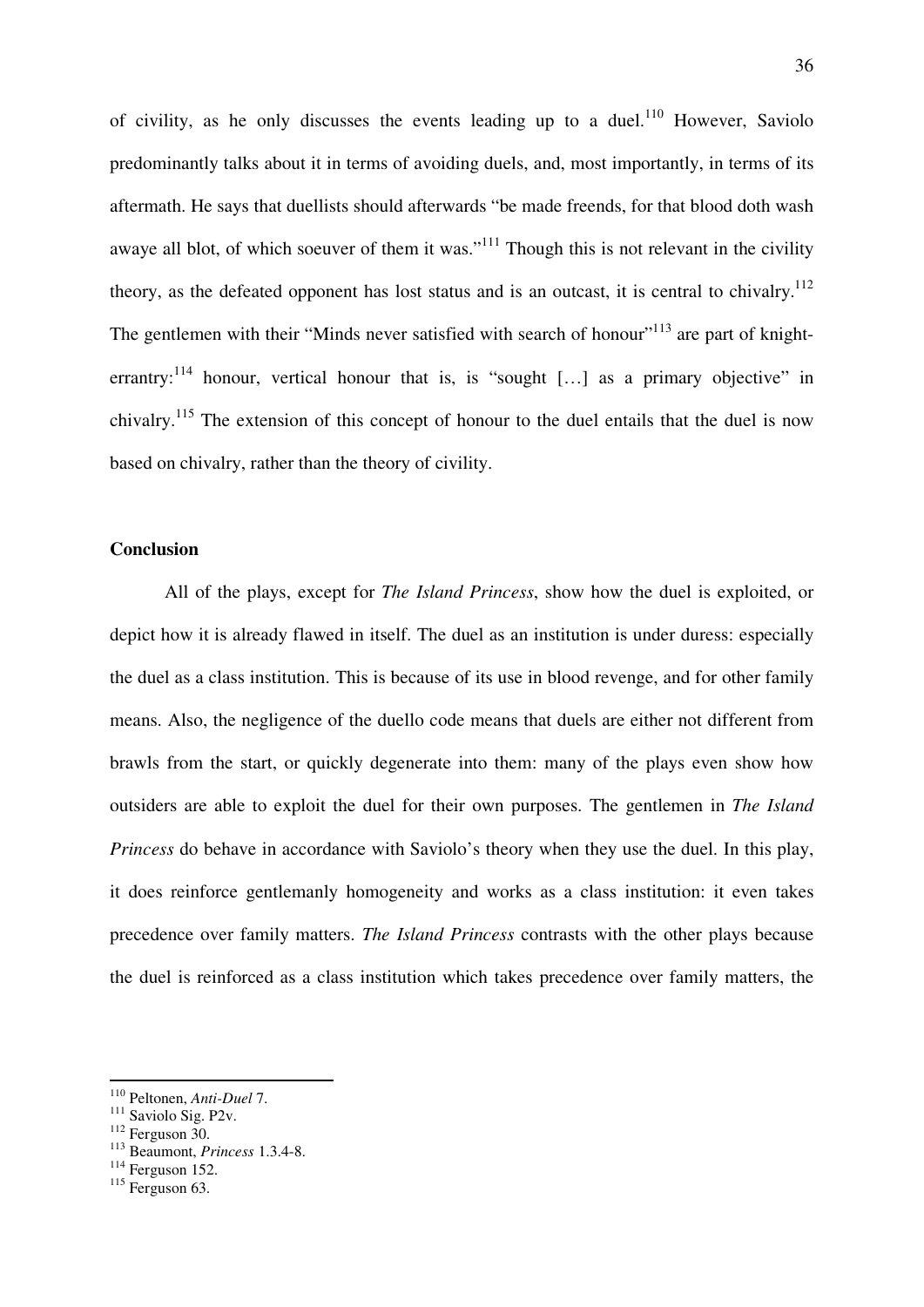duello code is adhered to, gentlemanly homogeneity is reinforced, and outsiders cannot exploit the duel.

 Though *The Island Princess* seems to present a radical shift from one concept of honour to another as the basis for the duel, it can also be seen as a continuation of earlier plays. Horizontal honour causes problems for the characters in all the plays, and *A King and No King* explores its function to such a level that it can only be ridiculed in the form of Bessus. The step to a new concept is perhaps not unexpected but rather a necessity long overdue. This analysis does not fit in Barber's claim that the drama of the first half of the seventeenth century uncritically accepted the code of honour as the basis for gentlemanly conduct, as concepts of honour are explored and criticized.<sup>116</sup>

*Romeo and Juliet* and *The Island Princess* are similar in that they both reject the duel as an Italian fashion. In *The Island Princess*, the rejection of vertical honour entails a rejection of the theory of civility, which is an import from Italy. Though the duel in *The Island Princess* is not based on the civility theory, it still functions as a class institution and successfully reinforces gentlemanly homogeneity. This contrasts with Peltonen, who argues that the theory of civility forms the basis of the duel: though this is the most favourable depiction of the duel, it should essentially be no longer considered a duel.

 In *The Island Princess*, however, the duel is associated with magnanimity and the honour increasing activity of knight-errantry, which is always based on vertical honour. Both of these are part of chivalry. The arguments of many scholars make this interpretation likely. Bryson sees the ideology in which the duel is positioned as a medieval remnant. The "modern gentlemen" are here, like in Huizinga's analysis, "still […] linked with the medieval conception of chivalry."<sup>117</sup> Moreover, some scholars argue that the duel and the chivalric

<sup>116</sup> Charles Barber, *The Theme of Honour's Tongue* (Goteborg: Kungalv, 1985) 25.

<sup>117</sup> J. Huizinga, *The Waning of the Middle Ages* (Harmondsworth: Penguin, 1955) 131.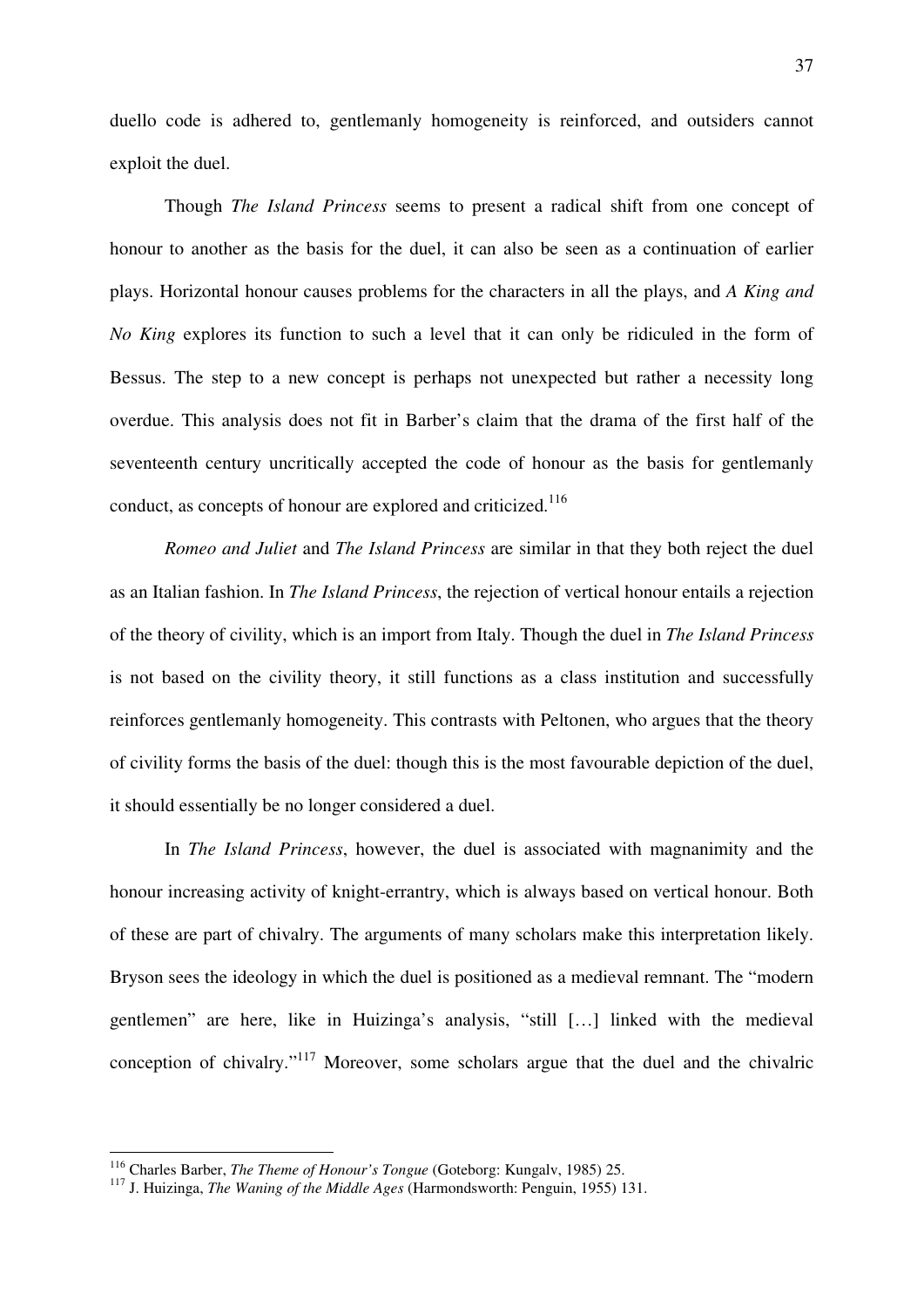revival are "inevitably associated."<sup>118</sup> Though this agrees with the arguments made by many historians, it contradicts Peltonen's argument that there is no "evidence that duelling" is "developed from chivalric sources" and that the "contemporaries were convinced that duelling" is "a recent import from the Continent."<sup>119</sup> However, even if these plays do not constitute evidence, Peltonen's claim that the duel of honour is part of a "coherent social and ideological phenomenon"<sup>120</sup> appears questionable. There is no duel in any of the plays I analysed which does not partly contradict the assumption that the theory of civility underlies the duel, in many plays in the form of the family matters taking precedence over class in the use of the duel. The ongoing dialogue between the various plays rather suggests that the debate cannot be settled now, as it was not settled in its time: the duel is perhaps a combination of civility and chivalry which is continuously reconstructed.

 $118$  Ferguson 96.

<sup>119</sup> Peltonen, *Duel* 12.

<sup>120</sup> Peltonen, *Duel* 2.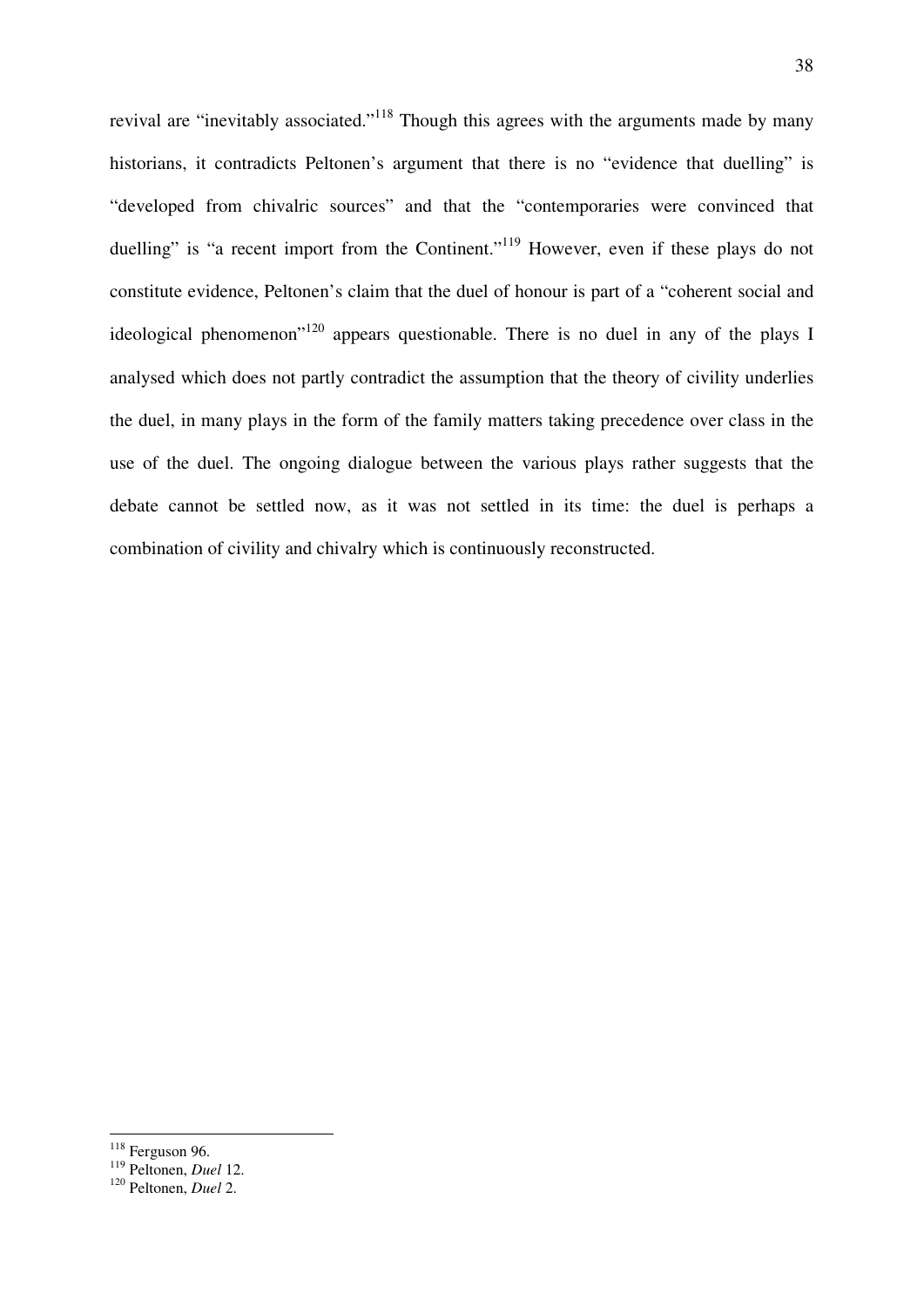### **3. Women**

 As seen in the introduction, the duel is not only a class institution, but also a gendered institution as it defines manhood. In both these cases, the use of the duel is reflexive: honour as well as manhood constantly have to be proved. This is partly because of a "gendered division": "fighting and duelling are considered masculine, and the refusal to defend one's honour with violence is associated with cowardice and femininity."<sup>1</sup> The gendered division complements the duel as a "sign of masculine identity," which Jennifer Low explores.<sup>2</sup> Whereas the wounding, or penetration, of an opponent in a duel asserts masculinity, being wounded means a loss of masculinity. The duel functions as a definition of manhood because duelling is a masculine act: seen in the gendered division and in duelling as penetration.

 In this chapter, I will argue that the role of women as a reward or prize for the winner of a duel conflicts with Peltonen's argument that the duel is based on the theory of civility. I will argue that this shows the influence of chivalry. Moreover, I will argue that the aspect of penetration which, according to Low, helps "to stabilize" notions of gender, $3$  is what finally leads to a collapse of the "boundaries between male and female" and facilitates Laqueur's "one-sex model," which has boundaries "of degree and not of kind."<sup>4</sup>

# **Quarrelling Sexes**

 The gendered division permeates *Romeo and Juliet*. Such as when Sampson coerces other characters into fighting by referring to their manhood: "Draw, if you be men."<sup>5</sup> Other characters in the play do this as well. When Romeo refuses to duel with Tybalt he no longer adheres to the prevalent definition of manhood. He specifically blames Juliet for his predicament: "Thy beauty hath made me effeminate, / And in my temper softened valour's

 $1$  Steenbergh 170.

 $2$  Low 3.

 $3$  Low 3.

<sup>4</sup> Laqueur 25.

<sup>5</sup> Shakespeare, *Romeo* 1.1.49.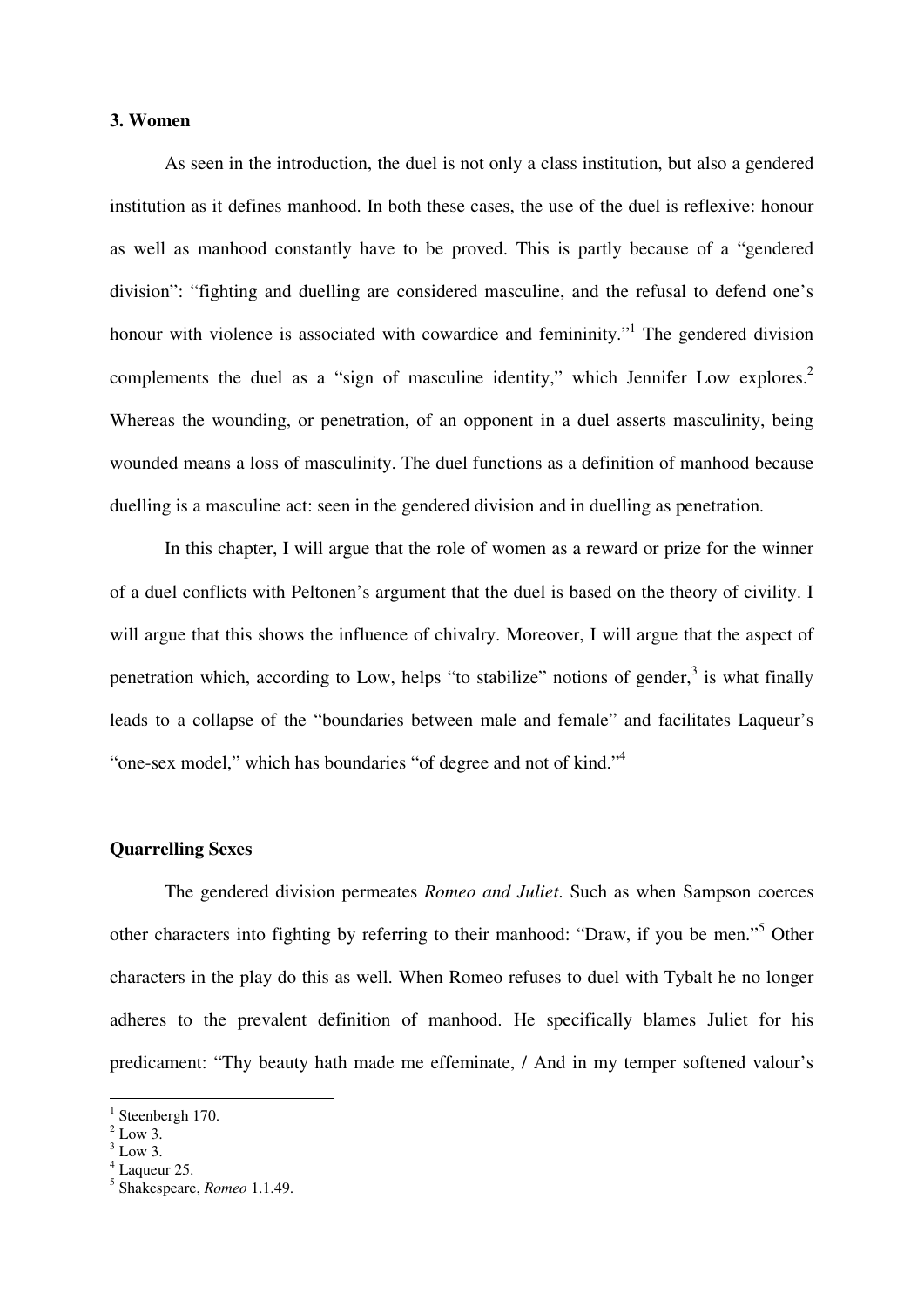steel!"<sup>6</sup> More importantly, Mercutio also blames Juliet for this.<sup>7</sup> The gendered division is thus evoked by the men to force their peers to fight.

 The gendered division also excludes women from the domain of quarrelling: the women are only allowed to restrain the men, and not incite them to a quarrel. When the nurse is ridiculed, she responds with a threat: she will either "take […] down" any man who "speak[s]  $[...]$  against" herself or "find those that shall" do it for her. $8$  However, when she turns to Peter, a servant, he replies that he has no intention to quarrel simply because she asks him to. The nurse's attempt to equal the men only emphasises her own vulnerability. Lady Montague appears more successful in her display, as she is able to physically restrain Montague from fighting.<sup>9</sup> Yet in the context of the gendered division, she still only represents femininity as a restraint. Amongst all the men who force each other to quarrel, her display reveals more about Montague than about herself. As the men blame Juliet for Romeo's supposed femininity, Juliet seems to be reduced to a similar role, though her situation is more complex. The men's references to the gendered division can be seen as an attempt to exclude women from the quarrels and to negate their influence.

 The gendered terms of fighting and duelling are complemented by sexuality. The servants' language emphasizes the sexual characteristics of quarrels at the beginning of *Romeo and Juliet*: the strife amongst men is expressed in sexual terms. This is seen in the many puns on swords and penises: both the servants<sup>10</sup> and Tybalt make these.<sup>11</sup> This is also seen in other plays.<sup>12</sup> The puns on quarrelling and sex overlap so that the difference between subjecting men and having sex with their "maids" is minimized: "women being the weaker vessels are ever thrust to the wall: therefore I will push Montague's men from the wall, and

<sup>6</sup> Shakespeare, *Romeo* 3.1.100-1.

<sup>7</sup> Shakespeare, *Romeo* 2.3.12-3.

<sup>8</sup> Shakespeare, *Romeo* 2.3.114-5.

<sup>9</sup> Shakespeare, *Romeo* 1.1.64-5.

<sup>10</sup> Shakespeare, *Romeo* 1.1.25-6.

<sup>11</sup> Shakespeare, *Romeo* 1.1.51.

<sup>&</sup>lt;sup>12</sup> Allan H. Gilbert, "The Duel in Italian Cinquecento Drama and Its Relation to Tragicomedy," *Italica* 26.1 (1949): 9.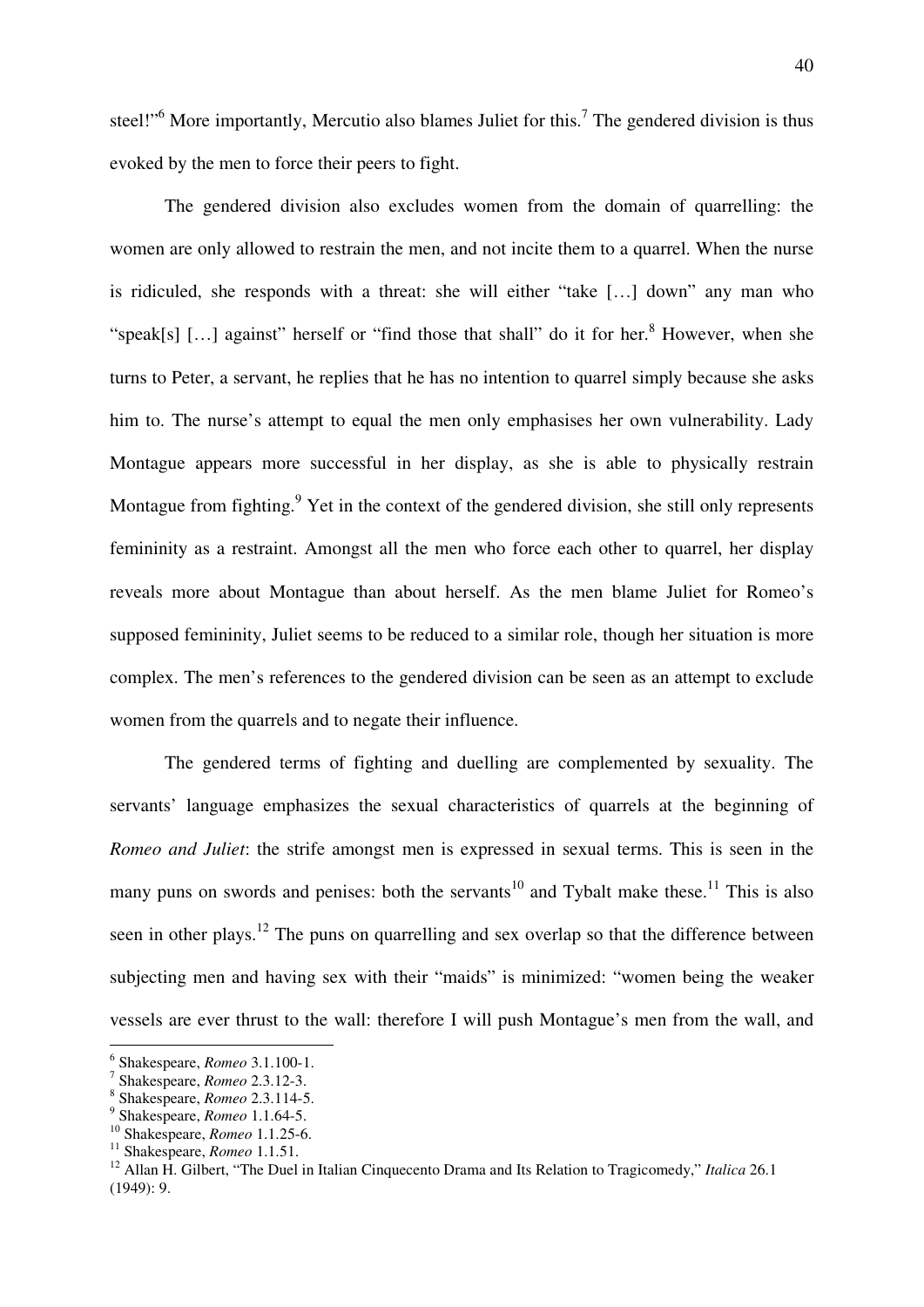thrust his maids to the wall."<sup>13</sup> The quarrels between men and having sex with women are equated: both prove your manhood.

 The theme of sexuality makes Juliet's femininity more complex. Juliet's influence on Romeo is described in the violent imagery of penetration, which both refers to the sexual act and to the piercing of the skin with a weapon. Early in the play Romeo and Mercutio describe how "love [...] pricks":<sup>14</sup> they both "play on" the "sense of 'penetrates, thrusts like a penis" and on the piercing of the skin.<sup>15</sup> Penetration carries "suggestions of sexual emasculation."<sup>16</sup> Surprisingly, both Romeo and Juliet penetrate in Romeo's description of their love: "Where on a sudden one hath wounded me, / That's by me wounded."<sup>17</sup> When Mercutio fears that Romeo will not duel with Tybalt, he laments that Romeo cannot fight as he "is already dead, stabbed with a white wench's black eye, run through the ear with a love-song, the very pin of his heart cleft with the blind bow-boy's butt-shaft."<sup>18</sup> This also plays on Romeo's refusal to fight as sexual emasculation. Forker argues that the dagger in the end of the play is also "unmistakably eroticized."<sup>19</sup> In such a reading, Romeo's suicide with a dagger has an additional symbolic meaning: killing himself with a dagger by penetration means that he rejects his manhood, despite his earlier attempts to regain it. Romeo and Juliet are similar in that they both penetrate and are penetrated. The exclusion of women is thus not always successful: Tybalt's and Romeo's references to Juliet with overtones of penetration contrasts the traditional gendered division.

 Romeo and Juliet's love is expressed in terms which echo the duelling code. Romeo does not want to be left "unsatisfied" by Juliet, as he wants to "exchange [...] vow[s]."<sup>20</sup>

<sup>13</sup> Shakespeare, *Romeo* 1.1.13-5.

<sup>14</sup> Shakespeare, *Romeo* 1.4.23-4.

 $15$  Bate 1689.

 $16$  Low 7.

<sup>17</sup> Shakespeare, *Romeo* 2.2.51-2.

<sup>18</sup> Shakespeare, *Romeo* 2.3.12-3.

<sup>&</sup>lt;sup>19</sup> Charles R. Forker, "Sexuality and Eroticism on the Renaissance Stage," *South Central Review* 7.4 (1990): 5.

<sup>20</sup> Shakespeare, *Romeo* 2.1.176-8.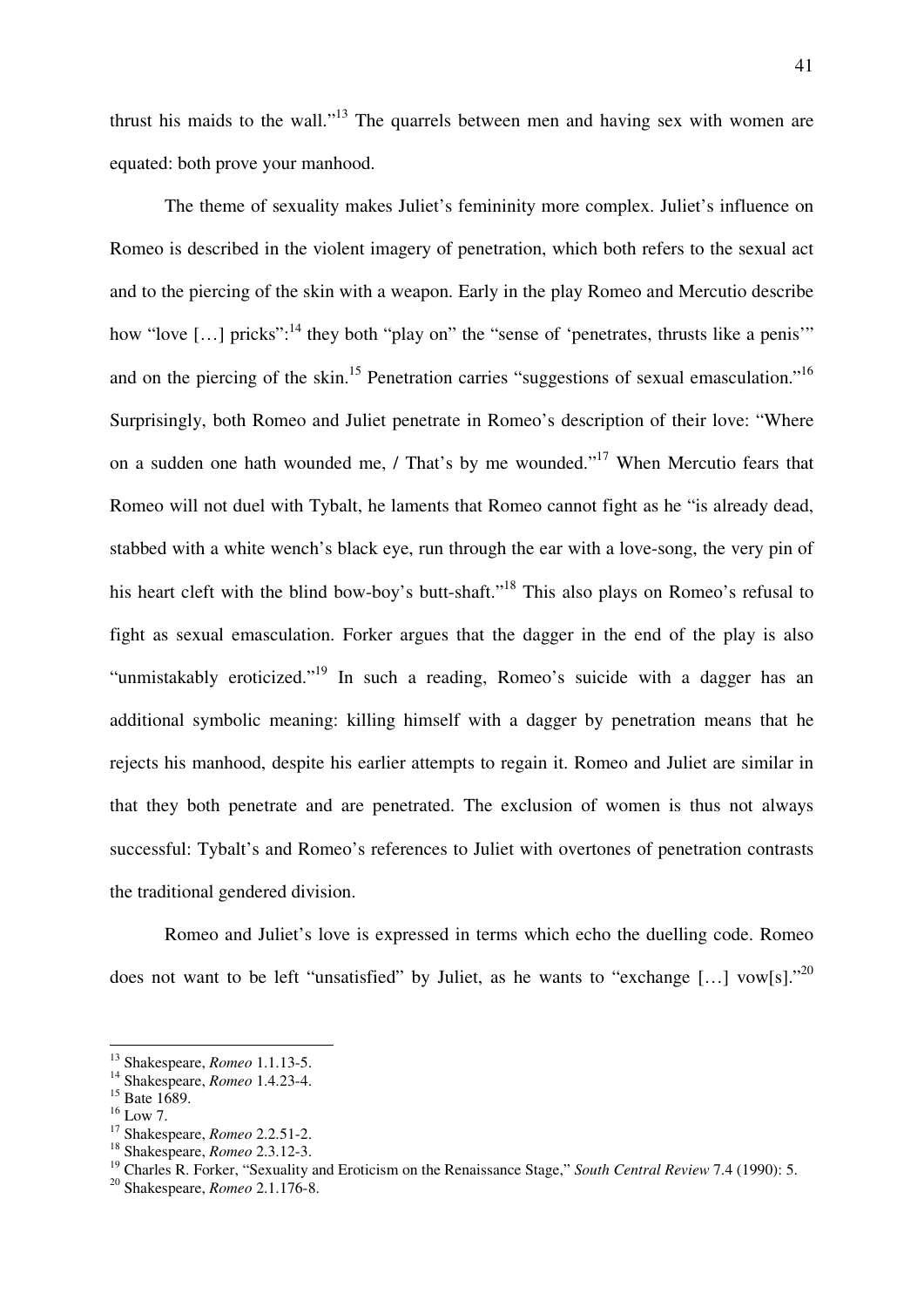Tybalt is as desirous of being "satisfied," though it here refers to the impending duel. $^{21}$ Satisfaction has the same meaning in both: Romeo desires satisfaction because he claims to have been wounded by Juliet, and insists that satisfaction is not relevant in the case of Tybalt because he has "never injured" him. $^{22}$  These separate instances are thematically linked when Juliet conflates the sexual meaning and the meaning of revenge of satisfaction: she tells Lady Capulet that she will never "be satisfied" if Romeo dies.<sup>23</sup> Tybalt's challenge to the duel is echoed by the Nurse when she suggests to Juliet that she should remarry and hope that Romeo "dares ne'er come back to challenge you."<sup>24</sup> The language of the duel, sex, and love are thus intertwined.

 In the servants' case, the conflation of quarrelling and having sex constructs a necessary proof of manhood. In Romeo's case, however, Juliet's penetration of Romeo undermines his manhood. This does not necessarily mean that Juliet is given masculine characteristics, as only Romeo and Mercutio describe Juliet in the sense of penetration. It is rather part of the discourse of the men. After Romeo declines to duel and realises that he has lost his manhood, his subsequent lapses into rage when he kills Tybalt and, later in the play, Paris show the dangers of the prevalent definition of manhood. Romeo's resignation when he kills, and penetrates, himself in the end of the play problematizes the gendered division the men use.

 The peer pressure and the gendered division are meant to exclude women. The construction of quarrelling and having sex is not always successful, however. When it is not successful, it actually subverts the definition of manhood: when Romeo's supposed femininity is expressed in sexual terms by the men, Juliet's masculinity becomes apparent because

<sup>21</sup> Shakespeare, *Romeo* 3.1.60.

<sup>22</sup> Shakespeare, *Romeo* 3.1.54-6.

<sup>23</sup> Shakespeare, *Romeo* 3.5.97.

<sup>24</sup> Shakespeare, *Romeo* 3.5.225.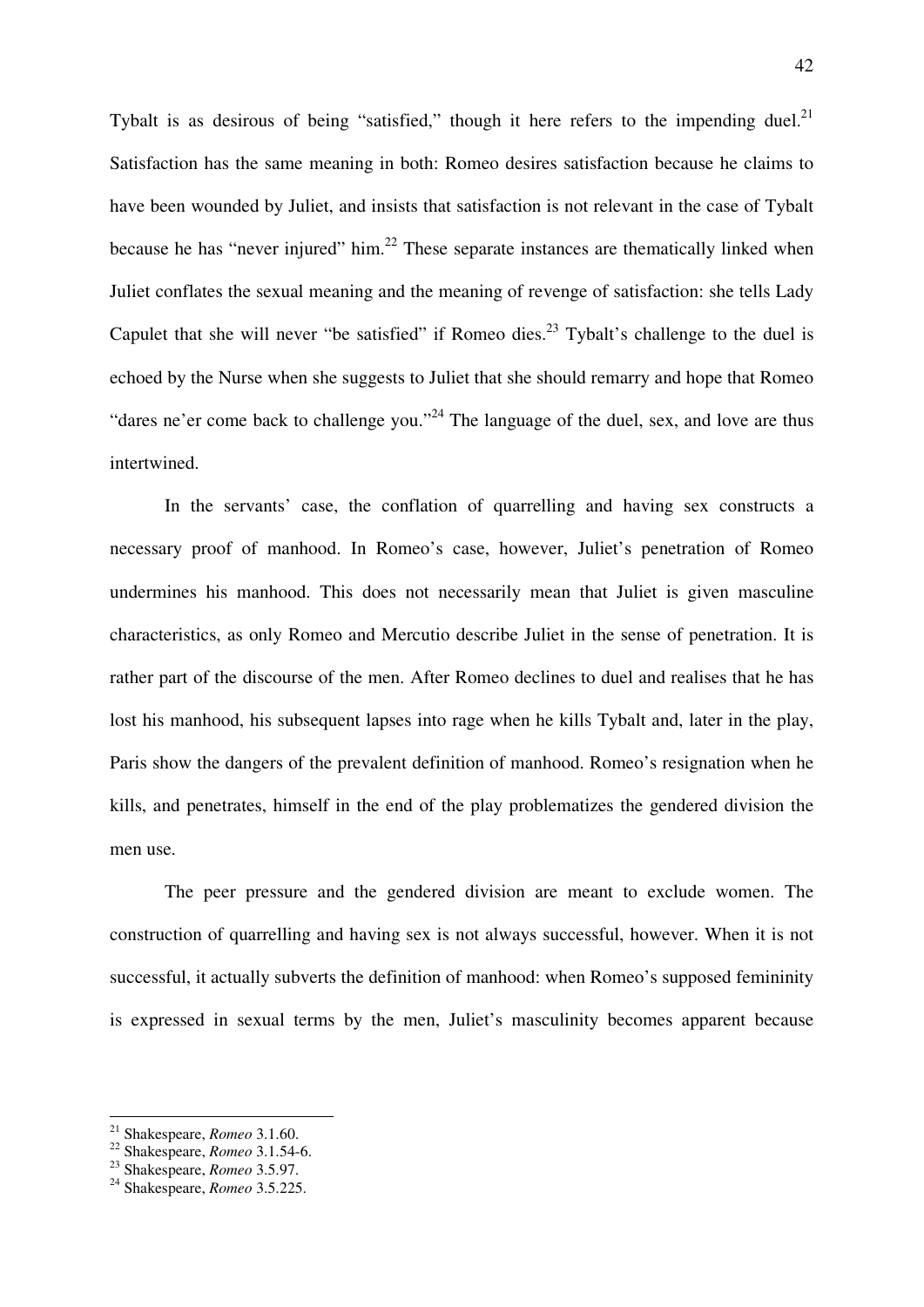penetration is at the centre of the definition of manhood.<sup>25</sup> The play thus both explores how the definition of manhood figures in the peer pressure amongst men, and how this causes problems: most importantly, this exploration is only done in the discourse of the men themselves.

#### **A Men's World: Women as Ploys**

Whereas *Romeo and Juliet* presents how men mitigate women in their peer pressure, many other plays depict men actually using women to pressure their peers into quarrels. In *Twelfth Night*, Sir Toby convinces Sir Andrew to "challenge" and "fight with" the disguised Viola as his "niece shall take note of it": he even says that "there is no love-broker in the world" which "can more prevail in man's commendation with woman than report of valour."<sup>26</sup> Barabas also manipulates two men into a duel for his daughter, Abigail, in *The Jew of Malta*. Barabas uses Abigail to orchestrate the duel, after which she has no further influence. Both Abigail and Sir Toby's niece are thus made into reasons to duel, but do not actively influence it: they are mere parts in the men's manipulations used to instigate duels.

 The characters think that the duel is about women, but it is actually only about themselves. It does not matter which gentleman wins the duel in *The Jew of Malta* as it does not influence Abigail's decision. At least in this case Barabas forces Abigail to convince each of them that they are Abigail's favourites. In *Twelfth Night*, Sir Andrew has no reason to believe that Sir Toby's niece will notice him. The women's actual role or influence is irrelevant in these plays, as the women are simply referenced amongst men to arrange duels. The purpose of the peer pressure in *Romeo and Juliet* and these plays is the same. However, the used tactics are different from *Romeo and Juliet*: the men now use women as ploys in their manipulations, rather than that they exclude them to rely on a gendered division.

 $^{25}$  Low 7.

<sup>26</sup> William Shakespeare, *Twelfth Night* (1601), in *William Shakespeare: Complete Works*, eds. Jonathan Bate and Eric Rasmussen (Hampshire: Macmillan, 2007) 3.3.22-5.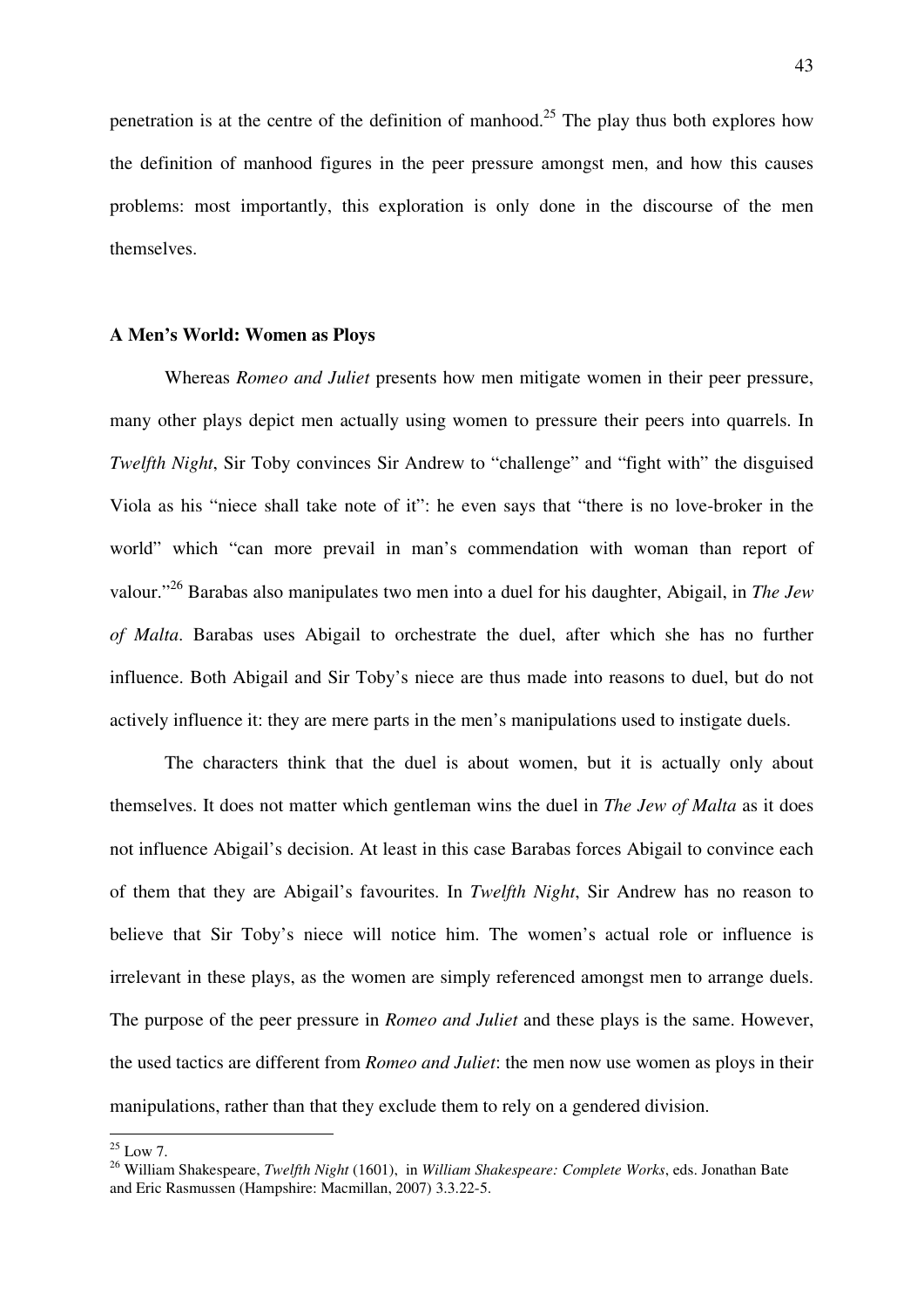#### **Women as Prizes**

The use of women as ploys to instigate duels plays with the role of women as prizes. This is part of chivalry, in which a man must "be courageous in battle" to impress a woman.<sup>27</sup> The duel in this context is, like Davis argues, a "highly refined form of chivalric 'adventure.'"<sup>28</sup> Women here serve as the men's "inspiration and reward": as their prize.<sup>29</sup> The chivalric tradition appears to be of decisive influence in the construction of the women's roles. This can be seen in the opposite reactions of Tamyra in Chapman's *Bussy D'Ambois*  and Margaret in Greene's *Friar Bacon and Friar Bungay*. In Chapman's play, Friar Comolet advices Bussy to woo Tamyra by exploiting a rumour that he duelled because of her.<sup>30</sup> Though the beginning of the play shows that this is far from the truth and even though she is married, Tamyra is easily wooed by this. She willingly and unquestioningly ascribes to the role of being a prize for a duel of which she only heard of in rumours.

 The duel scene in *Friar Bacon and Friar Bungay* contrasts sharply with these events. Margaret does not afterwards hear of a duel, but is rather present at the duel. Also, this duel is fought by two gentlemen, Lambert and Serlsby, who actually duel to gain her "favour."<sup>31</sup> She does not care for their wooing and compares herself with the Helen from Marlowe's famous description: "Shall I be Helen in my forward fates, / As I am Helen in my matchless hue, / And set rich Suffolk with my face afire?"<sup>32</sup> She aptly mocks her own role by referring to an epic: she criticizes the gentlemen's delusions of grandeur as they eagerly fight over nothing. Instead of stopping them, she decides to wait for her fiancée to "end their fancies and their follies both."<sup>33</sup> This shows that she does have a choice. Moreover, her choice to remain aloof

<sup>27</sup> William G. Meader, *Courtship in Shakespeare: Its Relation to the Tradition of Courtly Love*, (New York: King's Crown Press, 1954) 11.

<sup>28</sup> Alex Davis, *Chivalry and Romance in the English Renaissance* (Cambridge: D.S. Brewer, 2003) 159.

 $29$  Wells 15.

<sup>30</sup> George Chapman, *Bussy D'Ambois*, ed. Nicholas Brooke (1604; Cambridge, Massachusetts: Harvard UP, 1964) 2.2.202-8.

<sup>31</sup> Greene, *Friar* 13.40.

<sup>32</sup> Greene, *Friar* 10.93-5.

<sup>33</sup> Greene, *Friar* 10.102.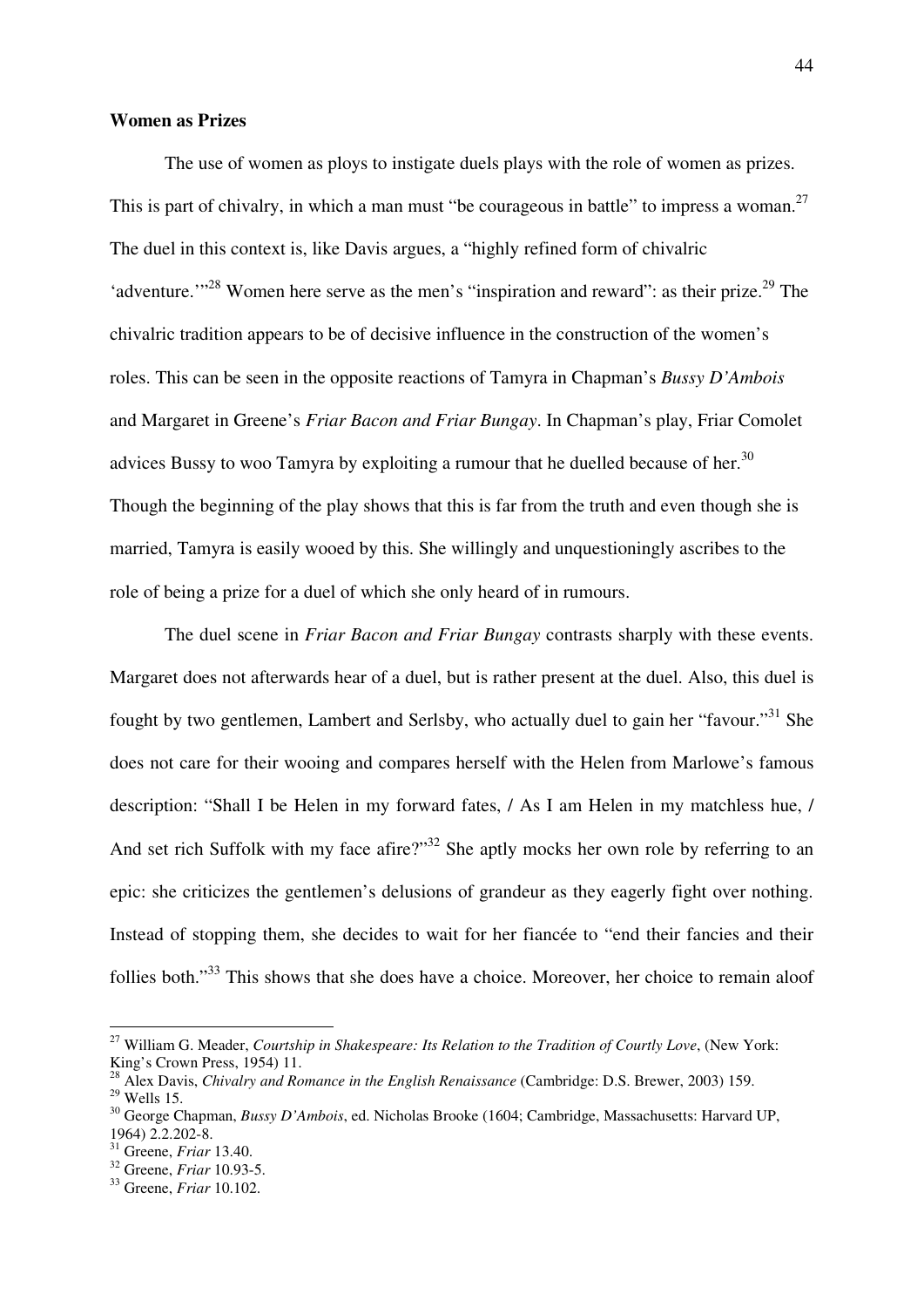makes her superior to the men as they cannot influence her. The gentlemen's duel is to their own detriment as it serves no purpose. While Tamyra accepts her subservient role within the men's discourse on the duel, Margaret rather undermines the discourse by consciously choosing to remain excluded.

 If a woman has the role of being a prize for the winner of a duel, then that play relates to chivalry. Though Tamyra and Margaret can be seen as each other's opposites, they are similar in that they both do not stand to personally lose because of a duel: the duel is not fought to defend their honour, but rather to impress them.

#### **A Women's World: Women as Ploys**

 As Margaret is not personally involved, she has the choice of remaining aloof, unlike Hero in Shakespeare's *Much Ado about Nothing*. Duels in the plays are either fought to win a woman as a prize or to defend a woman's honour as she is herself not allowed to do so. Hero belongs to the latter category. When Claudio slanders her,  $34$  she is even too shocked to respond. Her family makes it seem as if she is dead, and berates Claudio for having "killed a sweet lady."<sup>35</sup> Hero, and her life, depend upon the men, as only they can reclaim her honour. Both her father and another gentleman, Benedick, challenge Claudio. Hero is restricted to a subservient role: unlike Tamyra, she has no choice because of her vulnerability.

 Hero's vulnerability contrasts with Beatrice's influence as she is able to persuade Benedick to duel with Claudio. She does this by using Benedick's love for her, even quite literally: when Benedick swears by his "hand" that he loves her, Beatrice replies that he should use his hand for "some other way than swearing by it."<sup>36</sup> Also, Benedick responds to Beatrice's pleas by saying that he is "engaged," which equates both his vow to confront

<sup>34</sup> Shakespeare, *Ado* 4.1.27.

<sup>35</sup> Shakespeare, *Ado* 5.1.147.

<sup>36</sup> Shakespeare, *Ado* 4.1.313-4.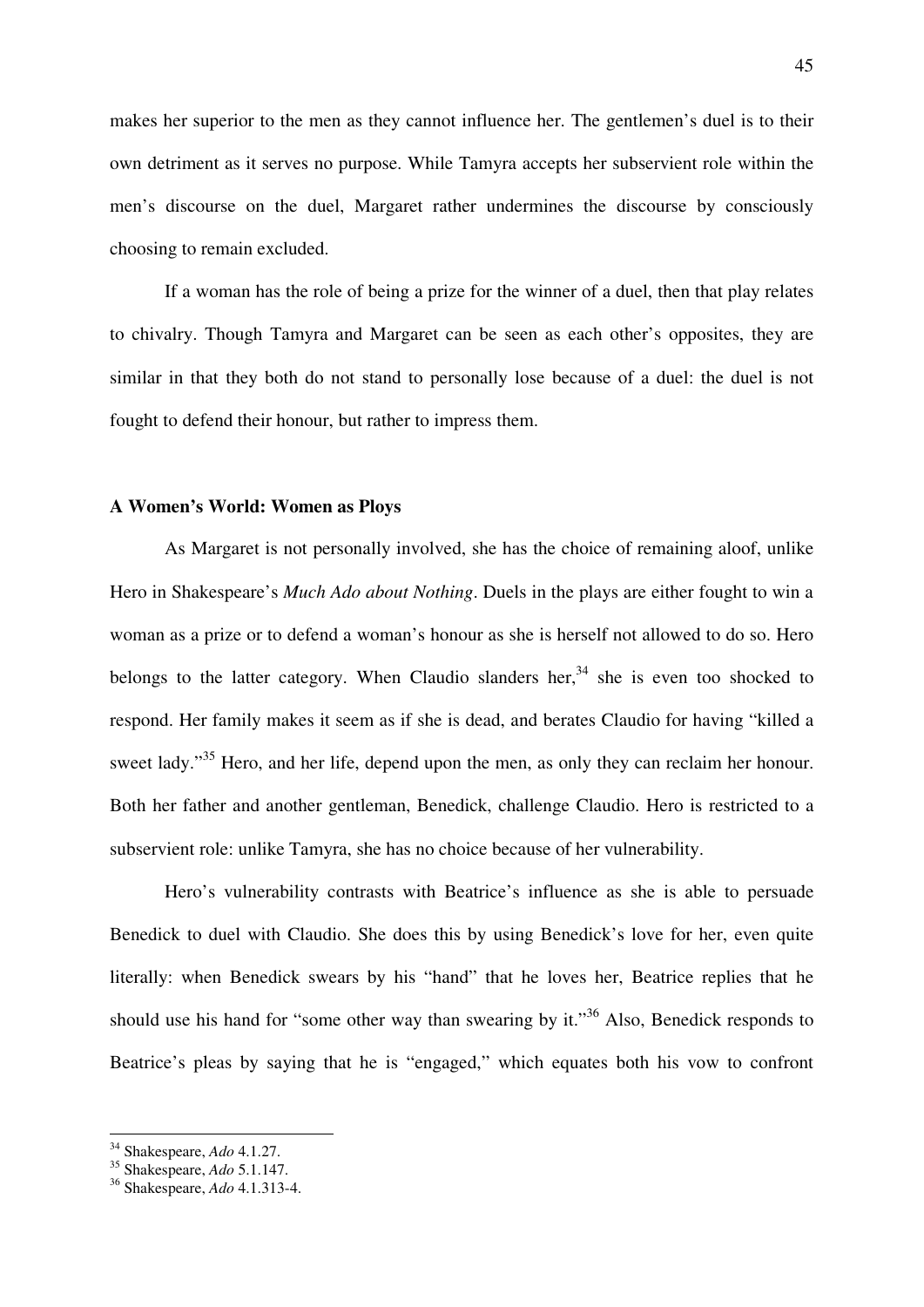Claudio with his vow of love.<sup>37</sup> She subverts the gendered division in the duel, because she instigates a duel, rather than that she attempts to restrain it: as she uses herself as a reason for a man to duel, she exploits the strategy of women as ploys herself.

 However, she also reinforces the gender dichotomy because she relies on a strict exclusion of women from the duel. She talks about how she cannot duel herself as it is a "man's office."<sup>38</sup> Her wish that she "were a man" emphasises the gap between the sexes.<sup>39</sup> Though her exclusion allows her to berate the "manhood" which has "melted into curtsies,"<sup>40</sup> it also entails that she, like Hero, is not capable of regaining her own honour and is dependent upon others. The play thus both depicts a woman, Hero, in the most vulnerable state concerning honour, and yet also depicts another woman, Beatrice, in the strongest place concerning the duel.

 Beatrice forces Benedick to duel by dismissing his love if he does not. She uses herself as a ploy by referring to herself as a prize: if Benedick does not duel he cannot love her. Like Tamyra, she chooses to ascribe to a subservient role, though for different reasons: the roles of duelling for a prize and for a woman's honour are here combined. The duel that Beatrice proposes is not about her, but rather about Hero. Hero's vulnerability in the respect of honour is balanced by Beatrice's ability to exploit her role as a prize. The women here accept the men's discourse, though only the complete version. Beatrice reinforces the duel in such a way that women have a more balanced role. Though she claims that she cannot duel because she is a woman, she still undermines the gendered division by instigating a duel instead of restraining the men. The role of women in *Bussy D'Ambois* and *Friar Bacon and Friar Bungay* is reversed in *Much Ado about Nothing*: the women's adherence to the duel, rather than their dismissal of it, now gives them power.

<sup>37</sup> Shakespeare, *Ado* 4.1.317.

<sup>38</sup> Shakespeare, *Ado* 4.1.269

<sup>39</sup> Shakespeare, *Ado* 4.1.297.

<sup>40</sup> Shakespeare, *Ado* 4.1.309.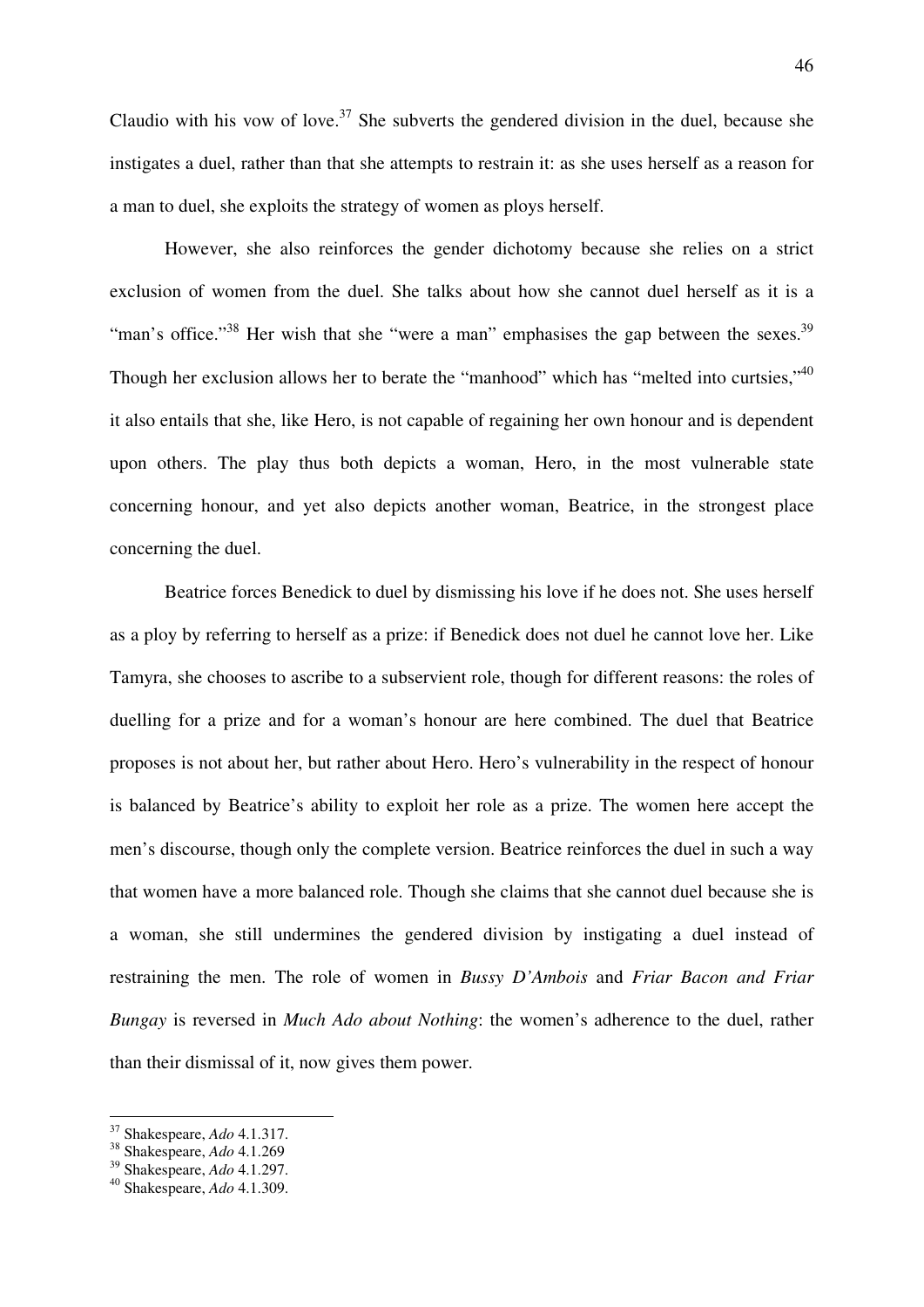### **(Wo)men**

While women in *Much Ado about Nothing* are dependent upon men to defend their honour, Beaumont and Fletcher's *A King and No King* presents a different situation. No woman is under any threat in the play, and the possibility of being dependent upon men is only referred to as a farce. Bessus' claim that he will uphold a lady's reputation is comic as there is no cause. He is not taken seriously when he boasts: "I'll defend the reputation of my charge whilst I live. […] I am secret in these businesses and know how to defend a lady's honour."<sup>41</sup> Women are not dependent upon the men for their honour in his play: the one reference to defend a woman is ironical and undermines the discourse.

 Women are widely seen and referred to as prizes in this play, yet the later events show that the women cannot be bound by this category. After Arbaces defeats Tigranes in a duel,  $42$ he "offer[s]" him Panthea, his "sister."<sup>43</sup> Arbaces emphasises that Tigranes could never have successfully wooed Panthea except by fighting with him.<sup>44</sup> The victor here bestows the prize. Arbaces equates her with himself when he tells Tigranes: "You thought yourself a match for me in fight. / Trust me, Tigranes, she can do as much / In peace as I in war; she'll conquer too."<sup>45</sup> Ironically, this is true for Arbaces later in the play. While he struggles to restrain his desire for her, his fighting skill is affected. Mardonius even fears that he will become effeminate.<sup>46</sup> Arbaces attempts to give her away as a prize, but must admit that his own desire is too great. She transgresses the role attributed to her as she is both apparently a conqueror like Arbaces, and is more than a prize which can simply be bestowed by and onto men.

 Whereas the women in *Much Ado about Nothing* have to compensate for their vulnerability concerning honour, the women in *A King and No King* appear to have an equal

<sup>41</sup> Beaumont, *King* 2.1.188-92.

 $^{42}$  I will explain in chapter four why their fight is a duel.

<sup>43</sup> Beaumont, *King* 1.1.144.

<sup>44</sup> Beaumont, *King* 1.1.145-7.

<sup>45</sup> Beaumont, *King* 1.1.190-2.

<sup>46</sup> Beaumont, *King* 136n.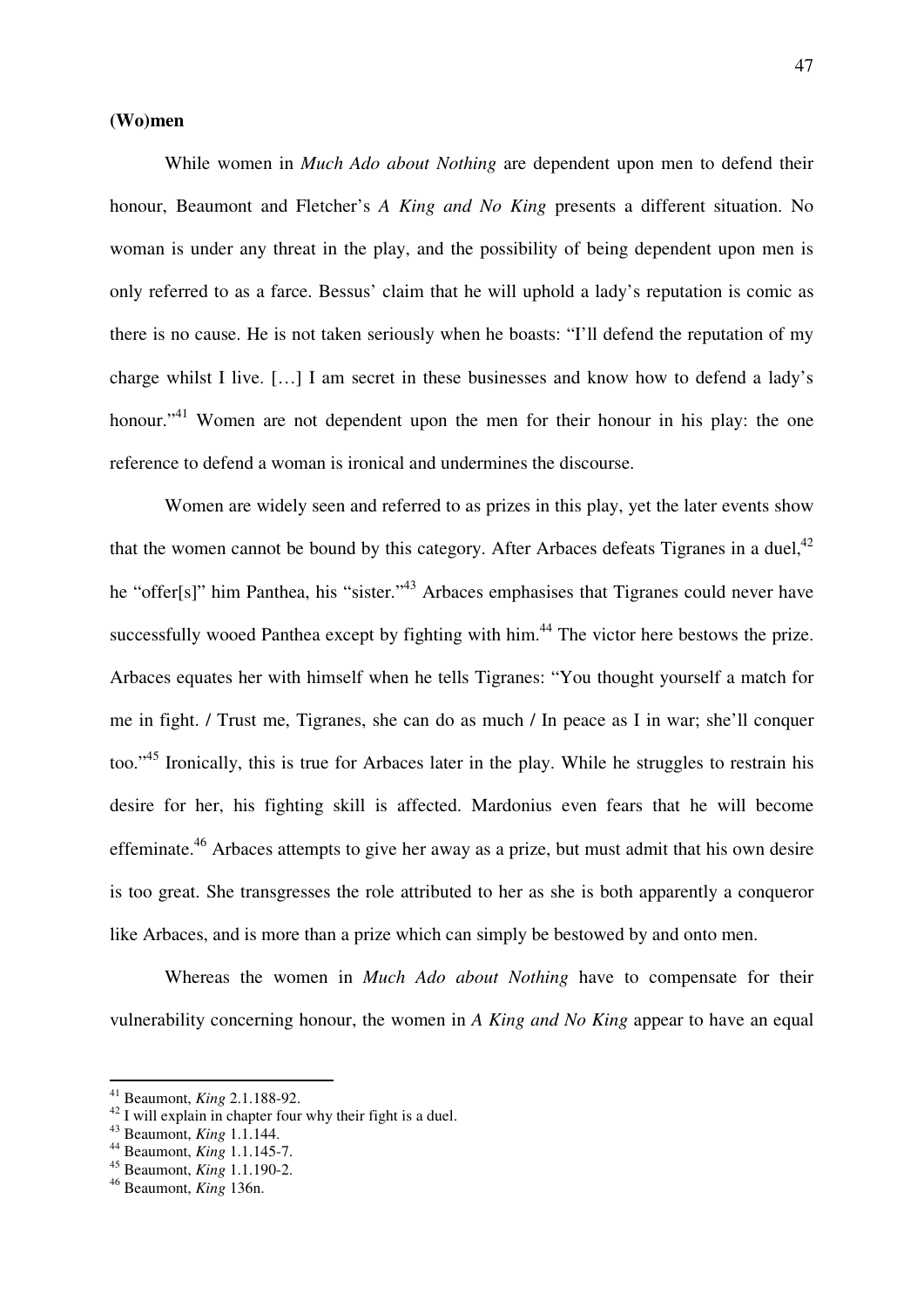position as the men. The plays are similar in the status of the women: if Panthea is a conqueror because of how Arbaces reacts to her, then Beatrice is also a conqueror because of her influence on Benedick. *A King and No King* continues to fortify the position of women even further. If the women in *A King and No King* operate completely independent from the men in questions of honour, their new independence even marks a radical shift. However, the play does not offer enough evidence for such a claim. This is because the women in *A King and No King* only have a marginal role: what is revealed about the women is mostly done by the men. The analysis is based on Arbaces' ramblings about Panthea and his weakness, rather then on her actions and her strength. Despite the changing roles, the play only offers the discourse of men.

 Beaumont and Fletcher's *The Island Princess* relies on an alternative to this discourse, which results in a plot which is centred around a woman who is superior to men. This woman is Quisara, the island princess from the title of the play. *The Island Princess* does offer a completely different role for a woman in the concept honour and puts a woman in control. Usually women have marginal roles either because they are merely the initial reason for a duel, as their honour has to be defended, or are its result: the prize. *The Island Princess* removes the boundaries between these two: to the benefit of women.

 Quisara promises to marry the man who adheres to her rules, and so offers herself as a prize.<sup>47</sup> She tells them to do "brave thing[s]" to "entice [her] that way."<sup>48</sup> She is able to dictate the rules of the men interested in her: her future husband "Must win [her] with his worth; must travel for [her]; / Must put his hasty rage off, and put on / A well confirm'd, a temperate, and true vallour."<sup>49</sup> This raises questions as to why she is desired and how she is capable of so much influence: the answer lies in the concept of honour used. As seen in chapter two, *The Island Princess* is not about horizontal honour, which once lost cannot be regained, but about

<sup>47</sup> Beaumont, *Princess* 1.2.74.

<sup>48</sup> Beaumont, *Princess* 1.2.57.

<sup>49</sup> Beaumont, *Princess* 1.3.126-8.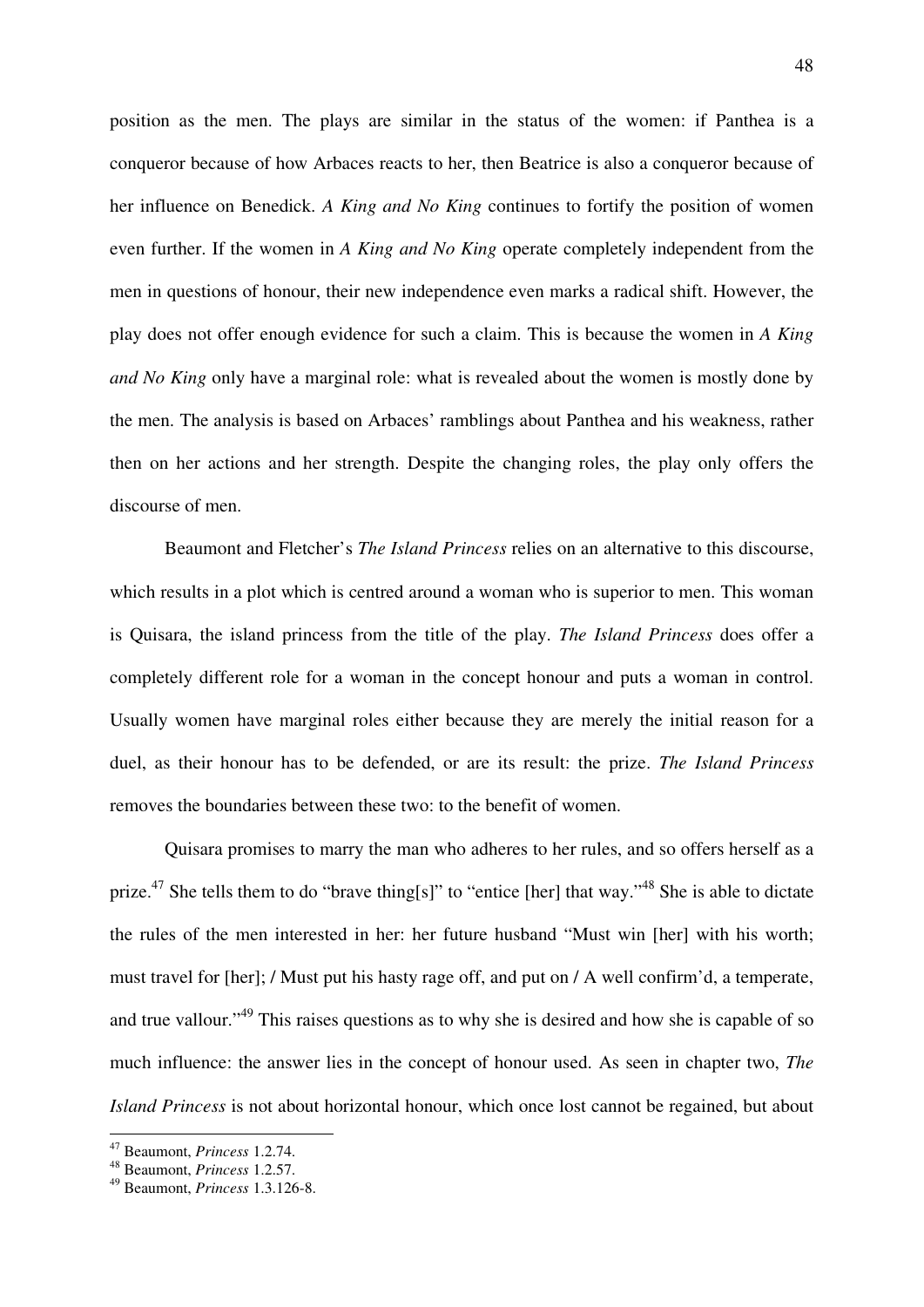vertical honour. In horizontal honour, women can at best avoid becoming victims. Quisara is, however, desired for being "pure honor."<sup>50</sup> In this system of vertical honour, she is a means for the men to gain more honour. Instead of having a marginal role, Quisara has a central role in the men's discourse. Here, a woman does not represent honour which has to be defended, but honour which can be gained: honour thus adds value to Quisara's role as a prize. She is, like a lady in chivalry, a "site for the validation of male honour, in terms of both status and inherent virtue." $51$ 

 This role allows her to easily influence the two main protagonists, Armusia and Ruy. They duel because of and for her. Quisara persuades Ruy to duel with Armusia, and Armusia admits that he duels because of her: "I am not bloudy, / […] But since we cannot both enjoy the Princesse, / I am resolv'd to fight."<sup>52</sup> She is not only a spectator at the duel, but also controls it when she tells Armusia not to kill Ruy: "Hold and let him rise, / Spare him for me."<sup>53</sup> The princess exerts great influence over the men, their bravery and their duel. Moreover, the reverse is not true. Quisara only sets the rules, but is not herself restricted by them. She breaks her own promise when she refuses to marry Armusia after he has done all her biddings. Quisara places herself above the system of rules that restrict the men.

 Other plays which strengthen the position of women do not do so satisfactorily as they do not subvert or substitute the concept of honour. As long as women cannot defend their honour themselves and must rely on men, they can only compensate in other respects. This is what happens in *Much Ado about Nothing*. *Friar Bacon and Friar Bungay* does not deal with this issue at all, and *A King and No King* only has a short reference made by a man. *The Island Princess* has an alternative discourse in which a woman is in control. As she is the

<sup>50</sup> Beaumont, *Princess* 1.3.225.

 $51$  Davis 141.

<sup>52</sup> Beaumont, *Princess* 4.3.29-32.

<sup>53</sup> Beaumont, *Princess* 4.3.45-6.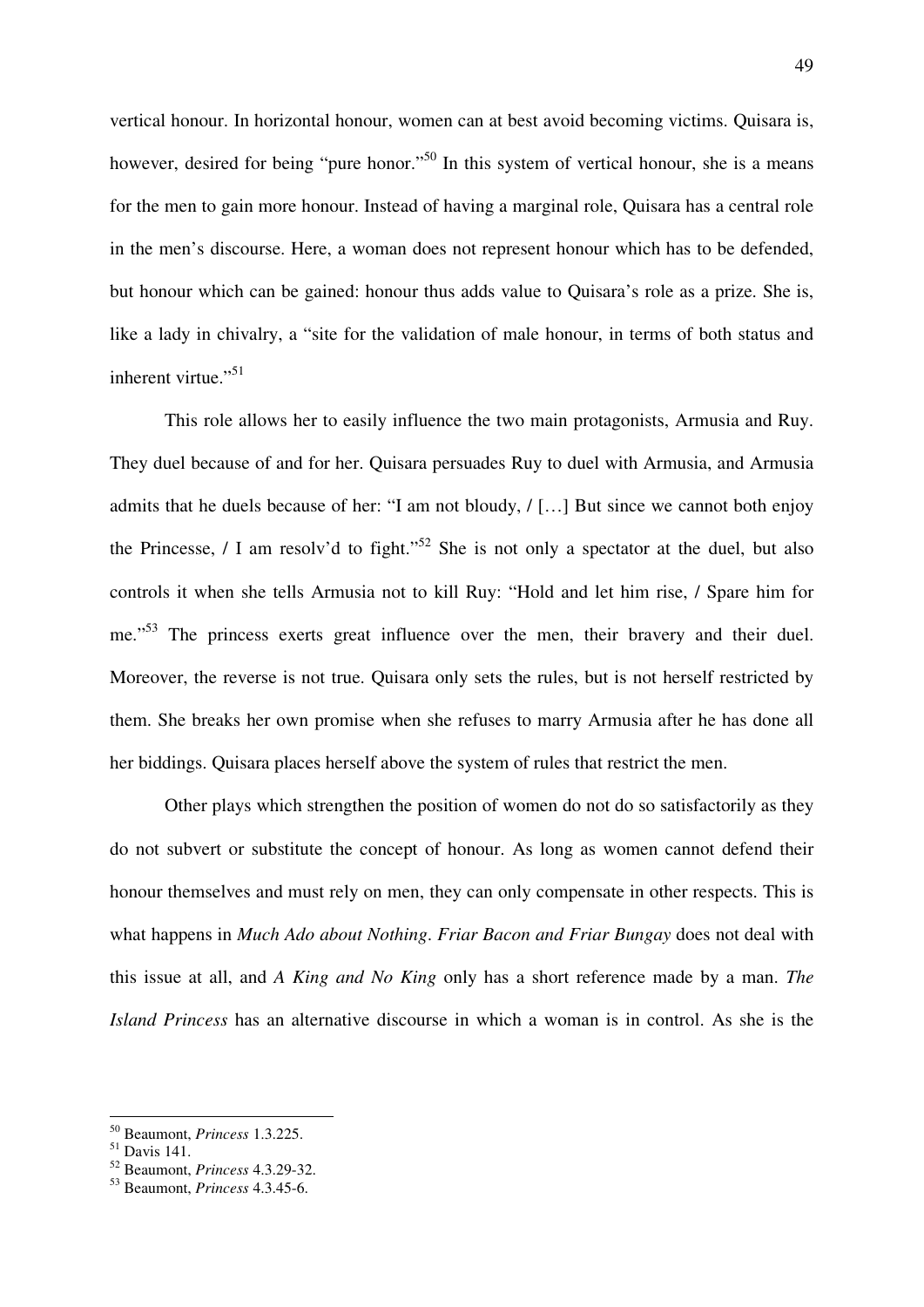object of desire, she can create rules for the men which she can herself ignore: she is superior to the men.

## **Quarrelling Sexes Revisited**

Quisara's role has implications for the gendered division which is so prevalent in *Romeo and Juliet*. Whereas she manipulates Ruy to convince him to kill Armusia, Pyniero has to do the opposite: he has to persuade Ruy so that he does not to murder Armusia. Pyniero is the only character who berates Quisara for not behaving like a "woman" and for her lack of "tendernesse."<sup>54</sup> He is also the only character who is unwilling to quarrel over or for her: "That willingly I wou'd not kill a dog / That could but fetch and carry, for a woman."<sup>55</sup> Pyniero has little influence in the play, however, and stands in stark contrast to Quisara's power. The gendered division in which "fighting and duelling are considered masculine, and the refusal to defend one's honour with violence is associated with cowardice and femininity" is now partly reversed.<sup>56</sup> It is a woman who instigates murders and quarrels, while a man attempts to stop her. The latter action is considered to be feminine in *Romeo and Juliet* as it annuls your manhood, but Pyniero substitutes the rigid and mutual exclusive categories for more complementary ones when he calls it "tendernesse."<sup>57</sup>

 Manipulating a duel from a distance is similar to what Beatrice did. Though the problem of honour in *Much Ado about Nothing* does not apply here, Quisara appears to be vulnerable because she cannot fight for herself. However, when Quisara references the same gendered division as Beatrice, she does not do it to call herself a victim, but rather to threaten with her willingness to transcend the gendered division: "I'le take to me / The spirit of a man,

<sup>54</sup> Beaumont, *Princess* 4.2.81-2.

<sup>55</sup> Beaumont, *Princess* 4.2.111-2.

 $56$  Steenbergh 170.

<sup>57</sup> Beaumont, *Princess* 4.2.81-2.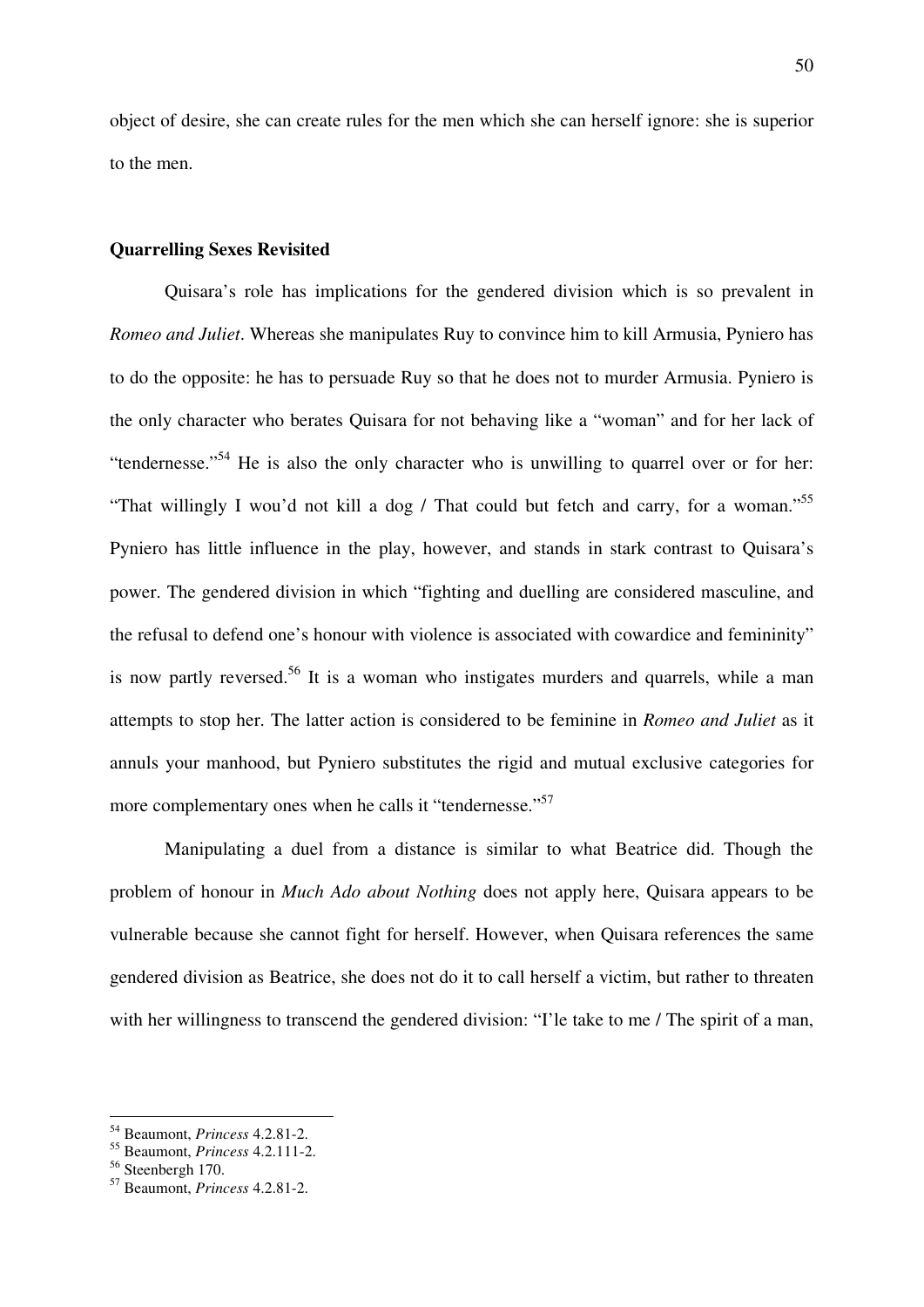borrow his boldnesse, / And force my womans feares into a madnesse."<sup>58</sup> Whereas Beatrice reinforces the gender dichotomy by emphasising that she cannot act like a man, Quisara only references it to show that she is not restricted by it. Quisara rejects the gender dichotomy.

 Quisara does not behave like a conventional woman in the other scenes either. Emanuel tells Armusia to approach Quisara aggressively: "Shake her between a paire of sheets sir, there shake / These sullen fits out of her, spare her not there, / There you may break her will, and bruise no bone sir."<sup>59</sup> Armusia does not do so, however, and it is actually Quisara who does the only shaking. The governor meets his match in her: "This woman makes me weary of my mischiefe, / She shakes me, and she staggers me."<sup>60</sup> Emanuel's sexual imagery to break her is here changed as it is Quisara who breaks her opponent. The intertwining of the imagery of quarrelling and sex in *Romeo and Juliet* returns in this play in the form of Quisara.

 Whereas the sexual aspect of penetration only problematized the gendered division in *Romeo and Juliet*, they here lead to a complete collapse. Armusia is unafraid and eager to display his bravery, but he has problems wooing Quisara even after he has met her terms. When he approaches her, she threatens him that she is willing to act like a man and fight with him. To reassure her, he offers her his sword and tells her to take it "and sheath it heare," so that she can be her "own safety": he tells her that he willingly "perish[es]" to "satisfie" her.<sup>61</sup> According to Low's argument,  $62$  Armusia offers Quisara to penetrate, and so to sexually emasculate, him. Armusia's feminine plea is contrasted with her masculine threat; their relation is inversed. Moreover, Low argues that penetrating, while not being penetrated, is what defines manhood.<sup>63</sup> Armusia's reaction to her threat shows that he is willing to

<sup>58</sup> Beaumont, *Princess* 3.3.52-4.

<sup>59</sup> Beaumont, *Princess* 3.2.26-8.

<sup>60</sup> Beaumont, *Princess* 5.2.138-9.

<sup>61</sup> Beaumont, *Princess* 3.3.78-83.

 $62$  Low 7.

 $^{63}$  Low 7.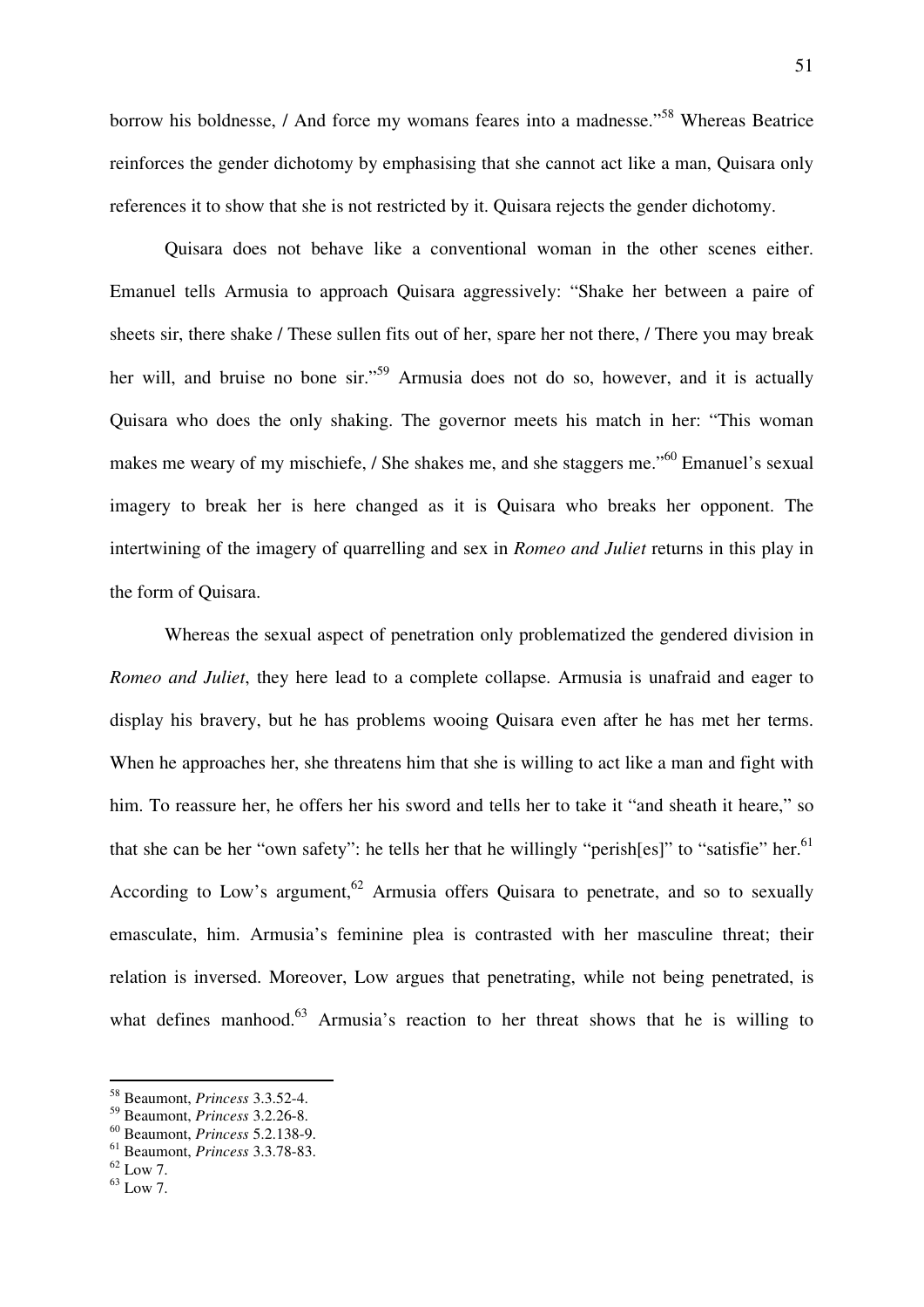acknowledge any claim she makes of her manhood. The strict boundaries between the genders collapse.

## **Conclusion**

The duel is a gendered institution which defines manhood. The duels do not simply reinforce homosocial bonds, but can also weaken them. The women get increasingly more power and opportunity to react ever more radically to the discourse of the men. Margaret in *Friar Bacon and Friar Bungay* can choose exclusion instead of having it forced upon her. Beatrice is paradoxically both included and excluded: she reinforces the gender dichotomy, in which she has no part, to use herself as a ploy to instigate a duel. The descriptions of the king's sister, Panthea, in *A King and No King* undermine the gender division as she is both conqueror and prize: she unites both the male and female roles. Yet Panthea is only described by men, and is not herself actually part of the discourse. Quisara in *The Island Princess* rejects the gender dichotomy and the men's discourse. These plays can be seen as continuing the theme of increasing the status and influence of women.

 The aspect of penetration, however, is not slowly changed. The similarity in its use in *Romeo and Juliet* and *The Island Princess* is remarkable. In *Romeo and Juliet* it undermines the gender division, and perhaps already hints to a collapse of boundaries, like in *The Island Princess*. Penetration rather facilitates Laqueur's "one-sex model," which has boundaries "of degree and not of kind,"<sup>64</sup> in contrast to Low's claim that the issue of penetration "stabilizes" notions of gender.<sup>65</sup> This has the effect that the duel as a definition of manhood is no longer valid.

 The roles of women in relation to the duel can only be explained by partly placing it in a chivalric context: the role of women as prizes contrasts with the theory of civility, as they

 $64$  Laqueur 25.

 $65$  Low 3.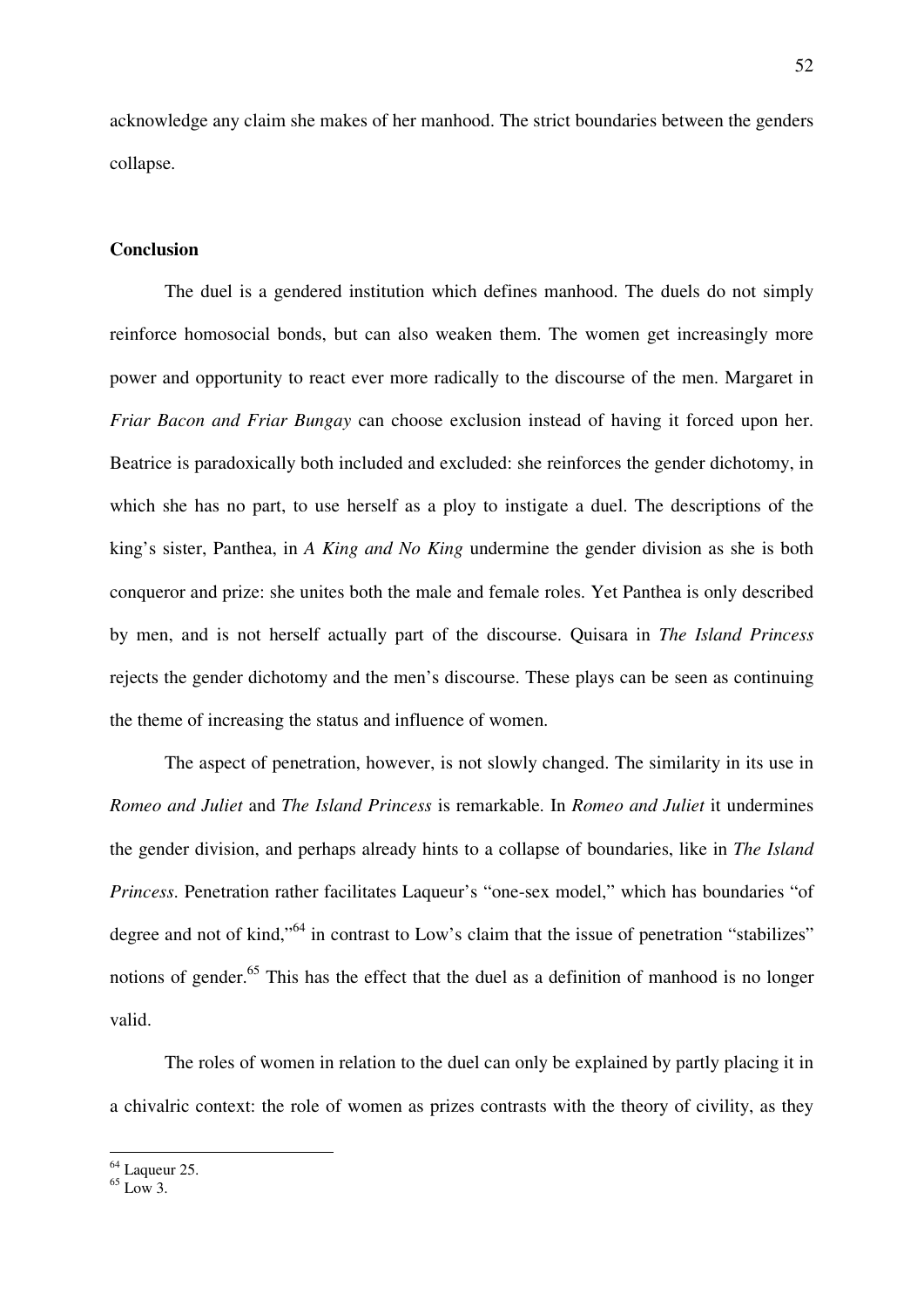cannot not have this role there. Women here serve as the men's "inspiration and reward": as their prize.<sup>66</sup> The chivalric tradition appears to be of decisive influence in the construction of the women's roles: women gain more power by being able to offer themselves as prizes. Quisara is even explicitly, like a lady in chivalry, a "site for the validation of male honour, in terms of both status and inherent virtue."<sup>67</sup> This undermines Peltonen's claim that only the theory of civility, and not chivalry, can be the basis for the duel,<sup>68</sup> as here early modern drama shows the reverse.

 $\overline{a}$  $66$  Wells 15.

wells 15.<br><sup>67</sup> Davis 141.

<sup>68</sup> Peltonen, *Duel* 309.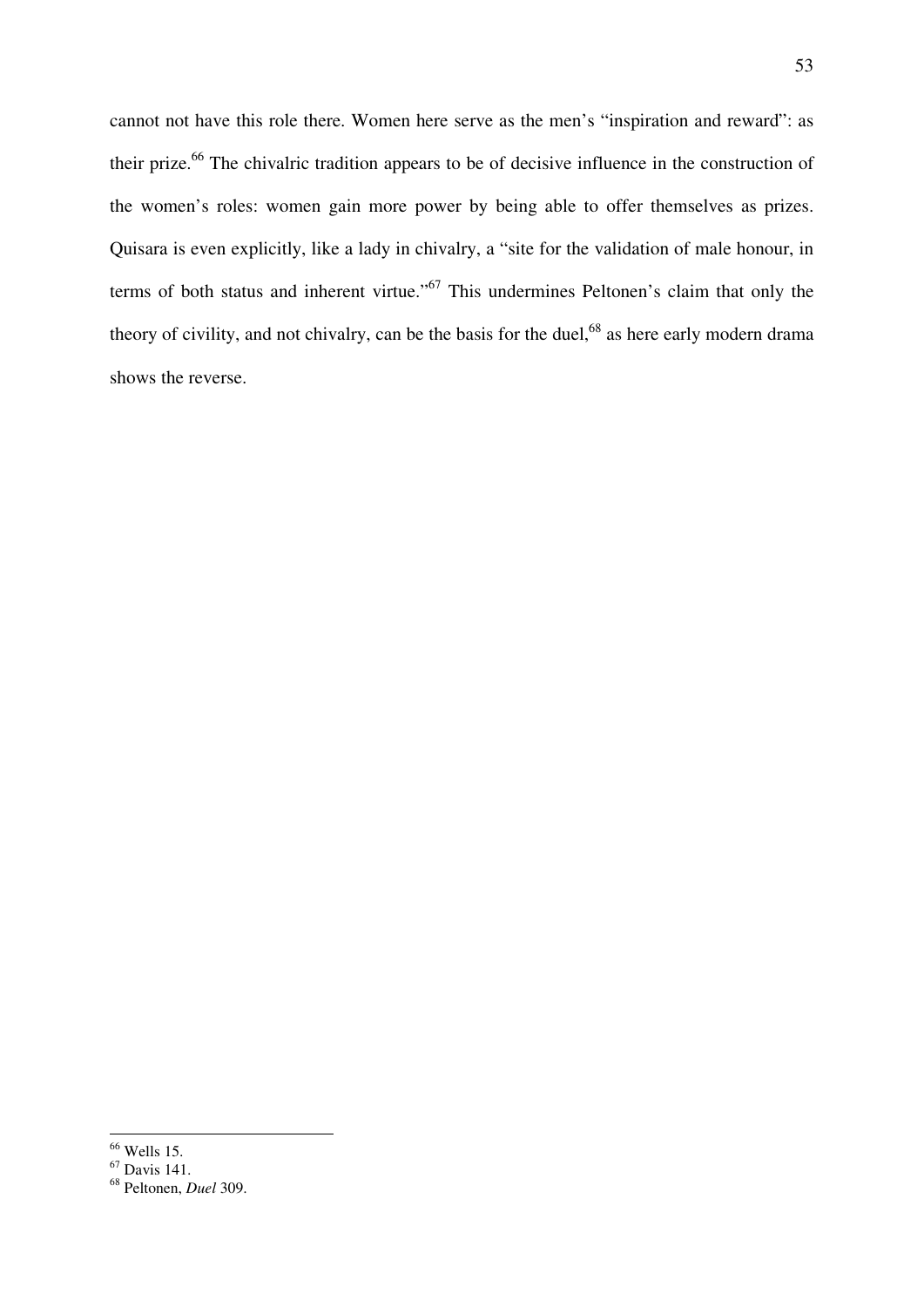# **4. Kings**

 As described in the introduction, despite the many laws and proclamations against it, duelling continued to exist. As "duelling could reinforce gentlemanly homogeneity" it could "lend credence to arguments for a limited monarchy": $\frac{1}{1}$  duelling was thus a threat to the role and function of the monarch. Anti-duelling pamphlets not only argued against the duel, but also against honour. They argued that "violence" and "honour" were the "sole domain of the monarch."<sup>2</sup> Bacon attacked the notion of horizontal and reflexive honour, and "emphasised that true honour was vertical in character."<sup>3</sup> His strategy was given royal consent as it was used in *The Peace-Maker*.<sup>4</sup> The duel and honour represented a vital tension between the monarch and the duel.

 In this chapter, I will argue that the duel is mocked when it is accompanied by references to the law. I will show how plays explore the tension between the monarch and the gentleman, and argue that *Romeo and Juliet* and *Henry the Fifth* emphasise the role of the monarchy, *Bussy D'Ambois* emphasises a balance, and *The Island Princess* emphasises, as the first play, the gentleman. Moreover, I will argue that *The Island Princess* directly opposes Bacon's attack on horizontal honour, and that it is a political play which undermines the monarchy. My analysis will point out that Maxwell's claim that all of Beaumont and Fletcher's plays written after 1615 make pleas against the duel,<sup>5</sup> has to be revised.

# **Legally Speaking**

The unlawfulness of the duel provides comedy in many of the plays. The law is often referenced to instigate a quarrel and escape responsibility. Sampson, a servant of the Capulets,

<sup>1</sup> Peltonen, *Duel* 304.

<sup>2</sup> Peltonen, *Duel* 7.

<sup>3</sup> Peltonen, *Duel* 115.

<sup>4</sup> Peltonen, *Anti-Duelling* 28.

<sup>5</sup> Baldwin Maxwell, "The Attitude toward the Duello in the Beaumont and Fletcher Plays," *Studies in Beaumont, Fletcher and Massinger* (London: Chapel Hill, 1939) 106.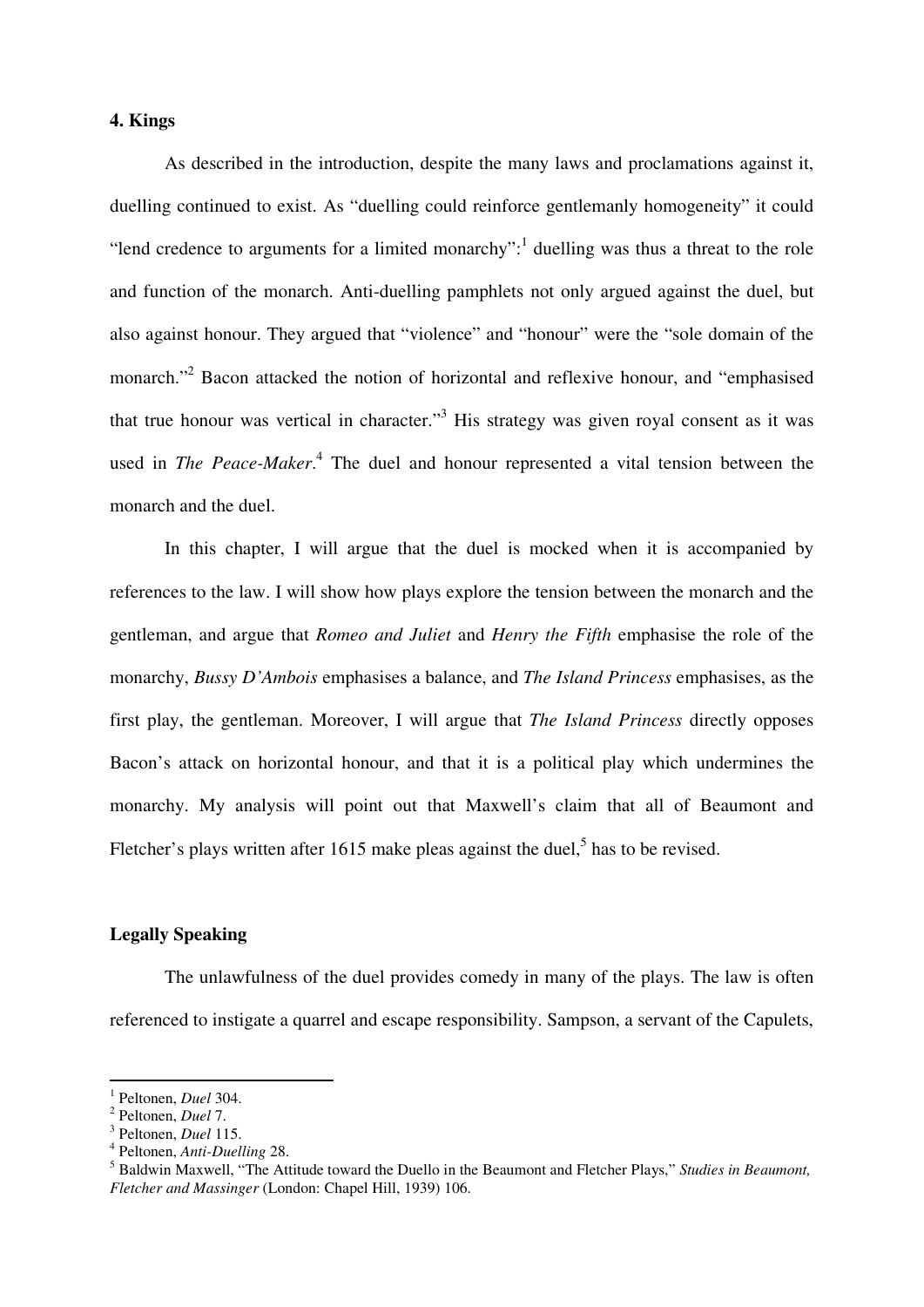tries to do this repeatedly in *Romeo and Juliet*: "Let us take the law of our sides: let them begin."<sup>6</sup> He even asks his fellow for advice on what to say: "Is the law of our side, if I say  $ay$ <sup>277</sup> This discussion abruptly ends when they see Tybalt, as they now outnumber their opponents. In *Twelfth Night*, Sir Andrew has written a challenge which is as circumspect as possible. He makes vague insults: "Youth, whatsoever thou art, thou art but a scurvy fellow."<sup>8</sup> These are then later retracted and appear to be mere insinuations: "Wonder not, nor admire not in thy mind, why I do call thee so, for I will show thee no reason for't."<sup>9</sup> Fabian pretends to compliment Sir Andrew, but ridicules him instead: "Very brief, and to exceeding good sense—less."<sup>10</sup> He also jokingly says: "A good note, that keeps you from the blow of the law."<sup>11</sup> Here, the law is something which can be circumvented, but Sir Andrew only does so at his own expense. Actual fear of the law and the constables is expressed by the characters in *The Alchemist*, and this is most overtly ridiculed in Kestrel. After boasting that he will "keep peace for no man," he remains passive and cautiously asks another character if he is a "constable."<sup>12</sup> When he learns that the man is not a constable, he immediately reacts by insulting him: "Then you are an otter, and a shad, a whit,  $/$  A very tim."<sup>13</sup> In the plays in which the duel is emphasized as an unlawful activity, characters' use, circumvention, and fear of the law is expressed at their own expense. Though some "theorists of duelling" advice to act like this to "dodge legal sanctions and royal displeasure,"<sup>14</sup> this behaviour is clearly mocked in the plays.

- 9 Shakespeare, *Twelfth* 3.4.114-5.
- <sup>10</sup> Shakespeare, *Twelfth* 3.4.120.

<sup>6</sup> Shakespeare, *Romeo* 1.1.31.

<sup>7</sup> Shakespeare, *Romeo* 1.1.38.

<sup>8</sup> Shakespeare, *Twelfth* 3.4.113.

<sup>11</sup> Shakespeare, *Twelfth* 3.4.116.

<sup>12</sup> Jonson, *Alchemist* 4.7.42-3.

<sup>13</sup> Jonson, *Alchemist* 4.7.45-6.

<sup>14</sup> Peltonen, *Duel* 75.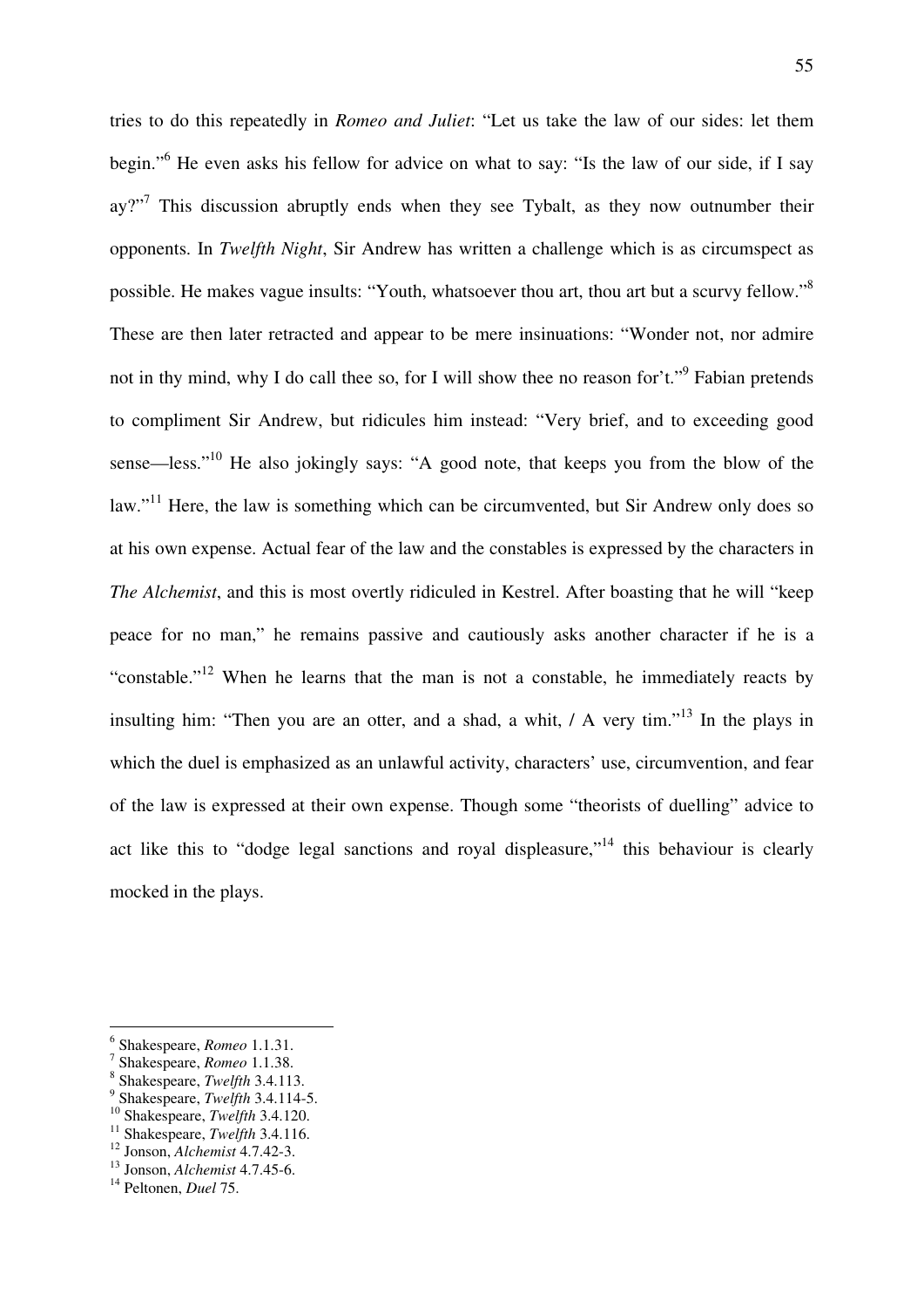## **Private and Public Issues**

 The tension between the duel and an authority figure is occasionally represented in more dramatic terms: some plays not only explore how the duel poses a threat to the monarch as an institution, but also represent duels which personally affect a monarch or authority figure. Barabas orchestrates the duel in *The Jew of Malta* to avenge himself on the governor Ferneze. He manipulates the governor's son, Lodowick, and another gentleman, Mathias, so that they duel.<sup>15</sup> When they are fighting, he looks at them from above and gives them both the command to give the final thrust.<sup>16</sup> This emphasises his power over them, even though, as a Jew, he has the lowest status in the society. His schemes allow him to assume Ferneze's role as governor with "no small authority."<sup>17</sup> However, he subsequently calls himself "Poor Barabas": he thinks that being the governor leaves his "life" at the people's "command."<sup>18</sup> Authority is inversed in this play: Barabas is able to affect the highest authority in society from a low position, while his newfound high position leaves him unprotected. As he uses the duel to exact his vengeance on the governor, he abuses the duel to directly, and personally, upset the highest authority. The duel shows how authority is inversed as Barabas is able to easily undermine Ferneze: even though Ferneze is personally bereaved, his power as a governor is no help to him.

Escalus, the prince in Shakespeare's *Romeo and Juliet*, similarly suffers when his kinsman, Mercutio, dies in a duel. The context is entirely different, however, as this loss is not intentional. Escalus' power to punish quarrellers permeates the play. He threatens with severe penalties for fighting: he stops a quarrel in the beginning of the play by threatening the men "on pain of death."<sup>19</sup> Right before Mercutio is killed in the duel, Benvolio also warns Romeo:

<sup>15</sup> Marlowe, *Jew* 3.3.49-50.

<sup>16</sup> Marlowe, *Jew* 3.2.2.

<sup>17</sup> Marlowe, *Jew* 5.2.29.

<sup>18</sup> Marlowe, *Jew* 5.2.32-3.

<sup>19</sup> Shakespeare, *Romeo* 1.1.88.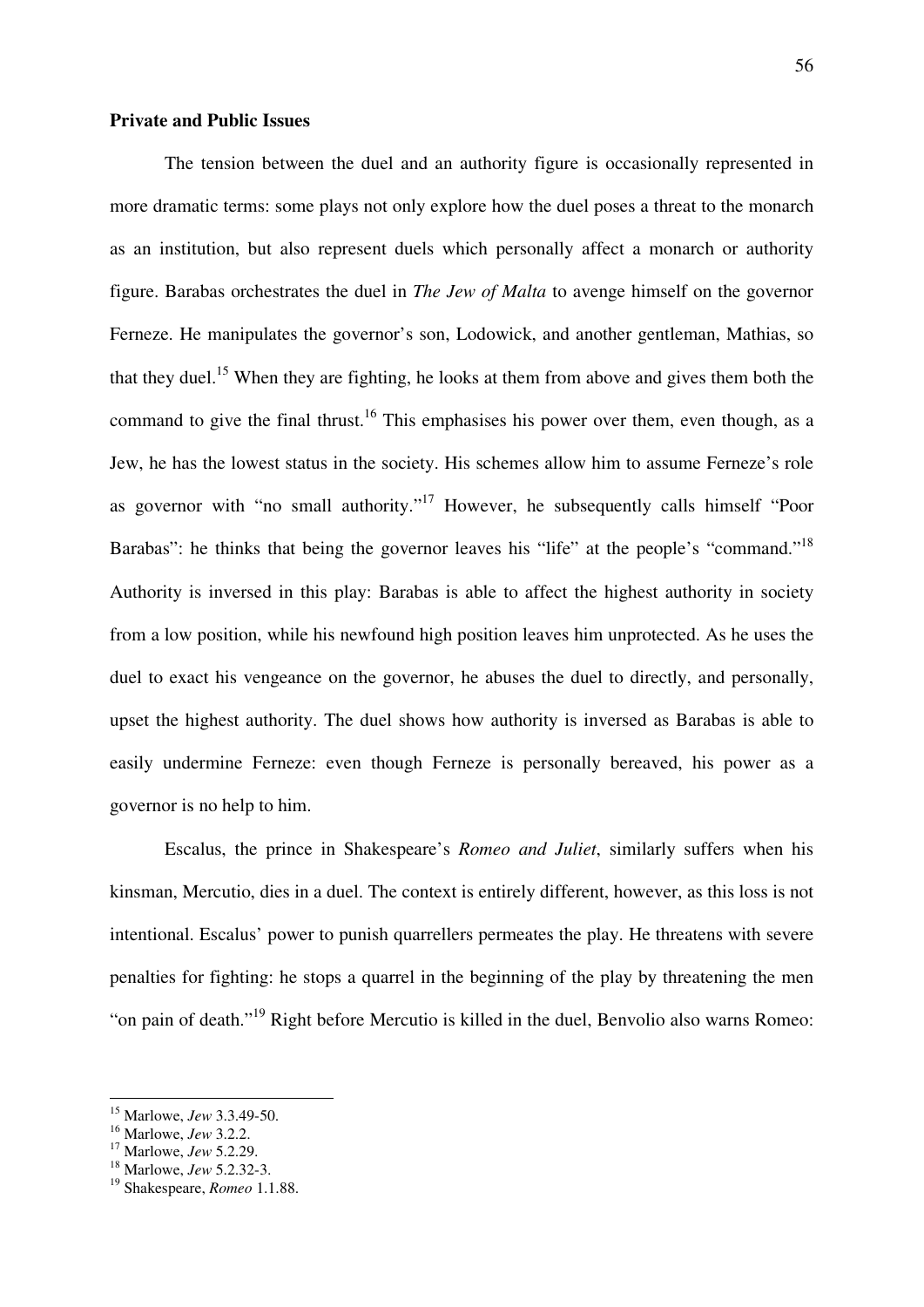"the prince will doom thee death!"<sup>20</sup> After Mercutio's death, the prince emphasises how he has been personally affected: "My blood" because of these "rude brawls doth lie ableeding."<sup>21</sup> Though he emphasises the need for a strict resolution, he does not follow his own advice that "Mercy but murders, pardoning those that kill."<sup>22</sup> Instead of adhering to the law, he "rushe<sup>[s]</sup> aside the law" and changes the death sentence of Romeo into banishment.<sup>23</sup> As I described earlier in this chapter, the servants specifically reference the law and ignore it so that they can quarrel. This initial comic element has now returned as a tragic element as Escalus' decision in effect dooms Paris, another kinsman, as he is later pointlessly slain by Romeo. Escalus concludes in the end of the play that he has been "punished" for "winking at" the families' "discords."<sup>24</sup> The duel, as part of the larger feud between the families, threatens the prince in two ways: both in his position as an authority figure in which he has to maintain the stability of society, and personally as he loses his kinsmen. The *Jew of Malta* and *Romeo and Juliet* portray the duel as a personal and functional threat to authority figures, for which the solution portrayed in *Romeo and Juliet* is a more resolute authority figure.

Shakespeare's *Much Ado about Nothing* offers a different take on the duel as a personal threat to an authority figure, as it distinguishes between private and public issues. The prince, Don Pedro, is manipulated by his brother, Don John, into thinking that he wooed an unchaste girl for his friend and is warned that "it would better fit [his] honour" to listen to his brother.<sup>25</sup> Don Pedro concludes that he "stand[s] dishonoured."<sup>26</sup> He promises his friend, Claudio, to "disgrace" the girl with him.<sup>27</sup> When they do so, the father of the girl, Leonato, and his brother decide to "Make those" that "offend" them "suffer too."<sup>28</sup> This means both

<sup>24</sup> Shakespeare, *Romeo* 5.3.303-4.

 $\overline{a}$ <sup>20</sup> Shakespeare, *Romeo* 3.1.121.

<sup>21</sup> Shakespeare, *Romeo* 3.1.179.

<sup>22</sup> Shakespeare, *Romeo* 3.1.187.

<sup>23</sup> Shakespeare, *Romeo* 3.3.26-8.

<sup>25</sup> Shakespeare, *Ado* 3.2.76

<sup>26</sup> Shakespeare, *Ado* 4.1.60.

<sup>27</sup> Shakespeare, *Ado* 3.2.84.

<sup>28</sup> Shakespeare, *Ado* 5.1.40-1.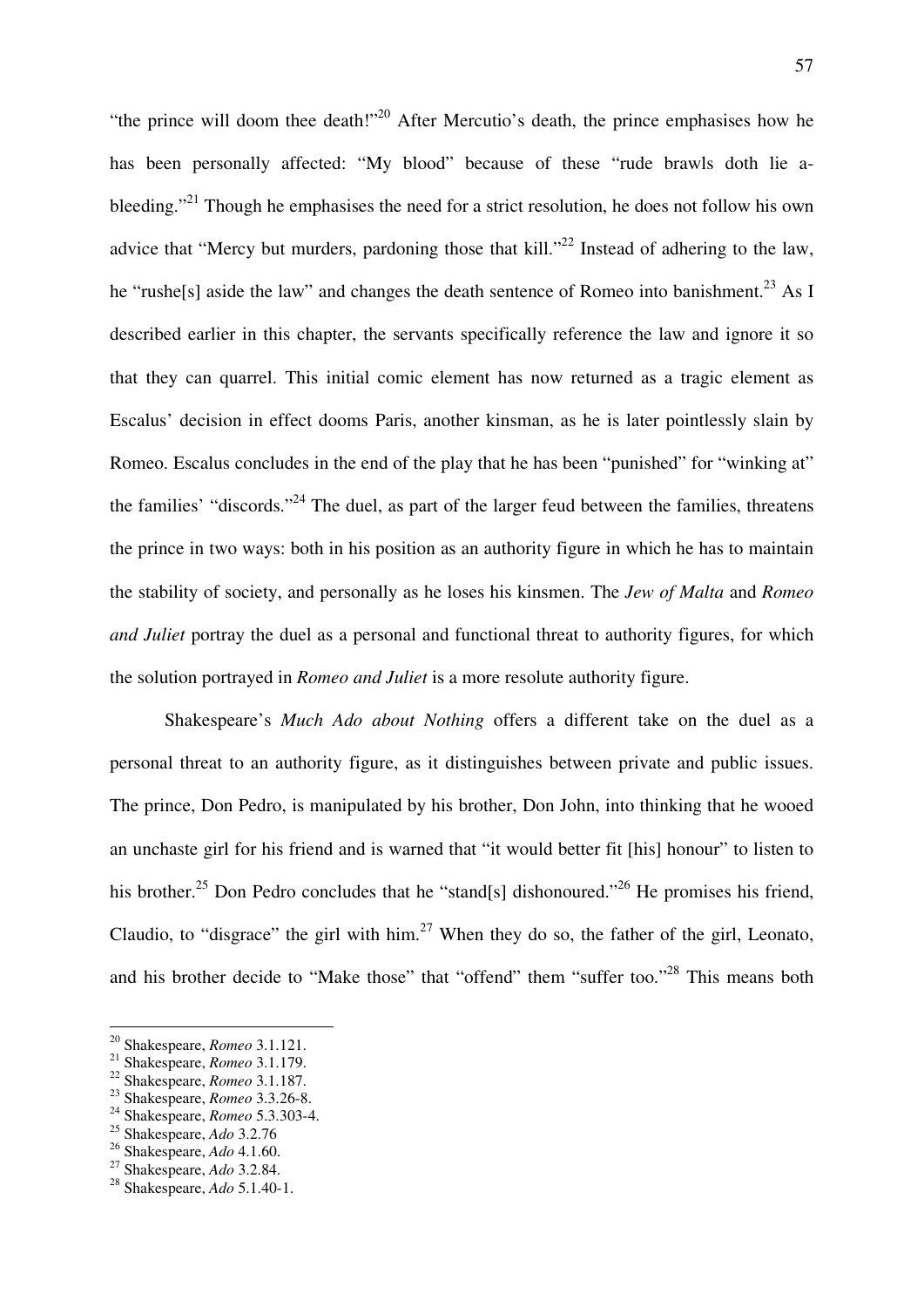Claudio and the prince: "And that shall Claudio know, so shall the Prince."<sup>29</sup> However, Leonato only challenges Claudio to a duel. $30$  Jennifer Low concludes that "As governor of Messina, one of Leonato's chief duties is to keep the peace; yet now this reverend signior actually proposes a duel. [This] seems almost an emblematic inversion of authority, authority transformed into disorder."<sup>31</sup> However, I think that the discrepancy between Leonato's claim of challenging the prince, his subsequent challenge to Claudio, and the role of Don John are vital. As Don Pedro is a prince and Leonato a governor, their private issue here conflicts with their public roles. Both seem to consciously act as private individuals, however. After all, Don John dishonoured Leonato's daughter to prevent from being dishonoured himself. This is why he feels obliged to defend himself: he dismisses Leonato's threat not on the basis of a legal proceeding, but by emphasising that he did not do anything wrong, which he promises on his "honour."<sup>32</sup> Shakespeare's *Much Ado about Nothing* negates the personal aspect of honour and the duel by distinguishing between public and private actions. This alternate solution conflicts with the one of *Romeo and Juliet*: the duel can here apparently be a means to which everyone, even authority figures, can resort, rather than that authorities must punish it as an illegal act.

### **The King's Duel**

 Whereas *Much Ado about Nothing* distinguishes between public and private honour, *Henry the Fifth* combines them again. Henry's war is partly about his personal honour as he does not receive the tennis balls which the French sent him well. He also threatens the French that he is "a wrangler,"<sup>33</sup> which is a quarrelsome opponent,<sup>34</sup> and calls his reaction "fair

<sup>29</sup> Shakespeare, *Ado* 5.1.44.

<sup>30</sup> Shakespeare, *Ado* 5.1.71.

 $31 \text{ L}$ ow 37

<sup>32</sup> Shakespeare, *Ado* 5.1.113.

<sup>33</sup> William Shakespeare, *Henry the Fifth* (1599), in *William Shakespeare: Complete Works*, eds. Jonathan Bate and Eric Rasmussen (Hampshire: Macmillan, 2007) 1.2.269.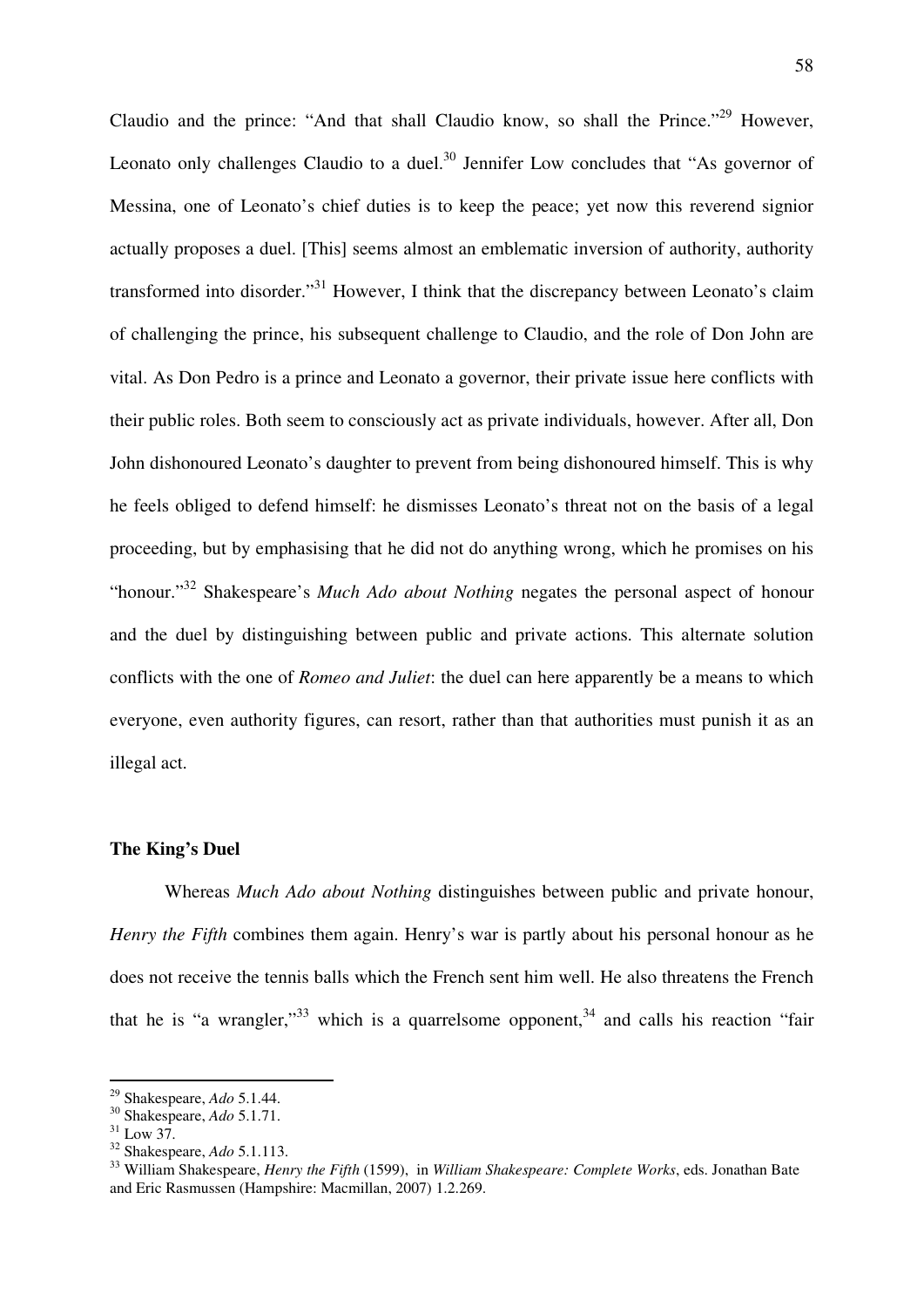action," $35$  which includes the meaning of honourable. $36$  Furthermore, he acknowledges that he looks foremost for honour: "if it be a sin to covet honour, / I am the most offending soul alive."<sup>37</sup> When Henry calls the war an "arbitrement of swords,"<sup>38</sup> with his "cause being just and his quarrel honourable,<sup>39</sup> he makes the war similar to a public duel. Within this public duel, Henry is also part of a private duel. When he walks around in his camp in a disguise, he meets a soldier named Williams.<sup>40</sup> Williams claims that he is as "good a gentleman as the emperor," from which the King concludes that he must be "better than the king."<sup>41</sup> Williams privately challenges the authority of a king by refusing to acknowledge an essential difference between himself and a monarch: he calls an emperor and thus a king, as Henry notes, a gentleman. Even when Henry accepts the challenge, like the authority figures in *Much Ado about Nothing*, there is no difference possible between private and public honour because he is the monarch: his acceptance of Williams challenge is about his public role of king after all.

 Though Henry accepts the challenge, he does not accept the consequences. When they dispute, they exchange gloves which "signif[ies] a commitment to duel."<sup>42</sup> Henry promises to wear the glove,<sup>43</sup> and to "challenge" Williams if he dares to acknowledge it as his.<sup>44</sup> Despite this formal exchange, however, Henry does not keep his promise but chooses to manipulate Williams instead when they meet after the battle. Henry then describes his promise as a "bargain," while Williams says that his opponent swore.<sup>45</sup> Moreover, instead of immediately confronting Williams, he commands a captain, Fluellen, to wear the glove, which leads to a

- <sup>41</sup> Shakespeare, *Henry V* 4.1.43-4.
- $42$  Bate 1072.

 $34$  Bate 1041.

<sup>35</sup> Shakespeare, *Henry V* 1.2.315.

<sup>36</sup> Bate 1042.

<sup>37</sup> Shakespeare, *Henry V* 4.3.30-1.

<sup>38</sup> Shakespeare, *Henry V* 4.1.134.

<sup>39</sup> Shakespeare, *Henry V* 4.1.112.

<sup>40</sup> Shakespeare, *Henry V* 4.1.55.

<sup>43</sup> Shakespeare, *Henry V* 4.1.169.

<sup>44</sup> Shakespeare, *Henry V* 4.1.175.

<sup>45</sup> Shakespeare, *Henry V* 4.7.142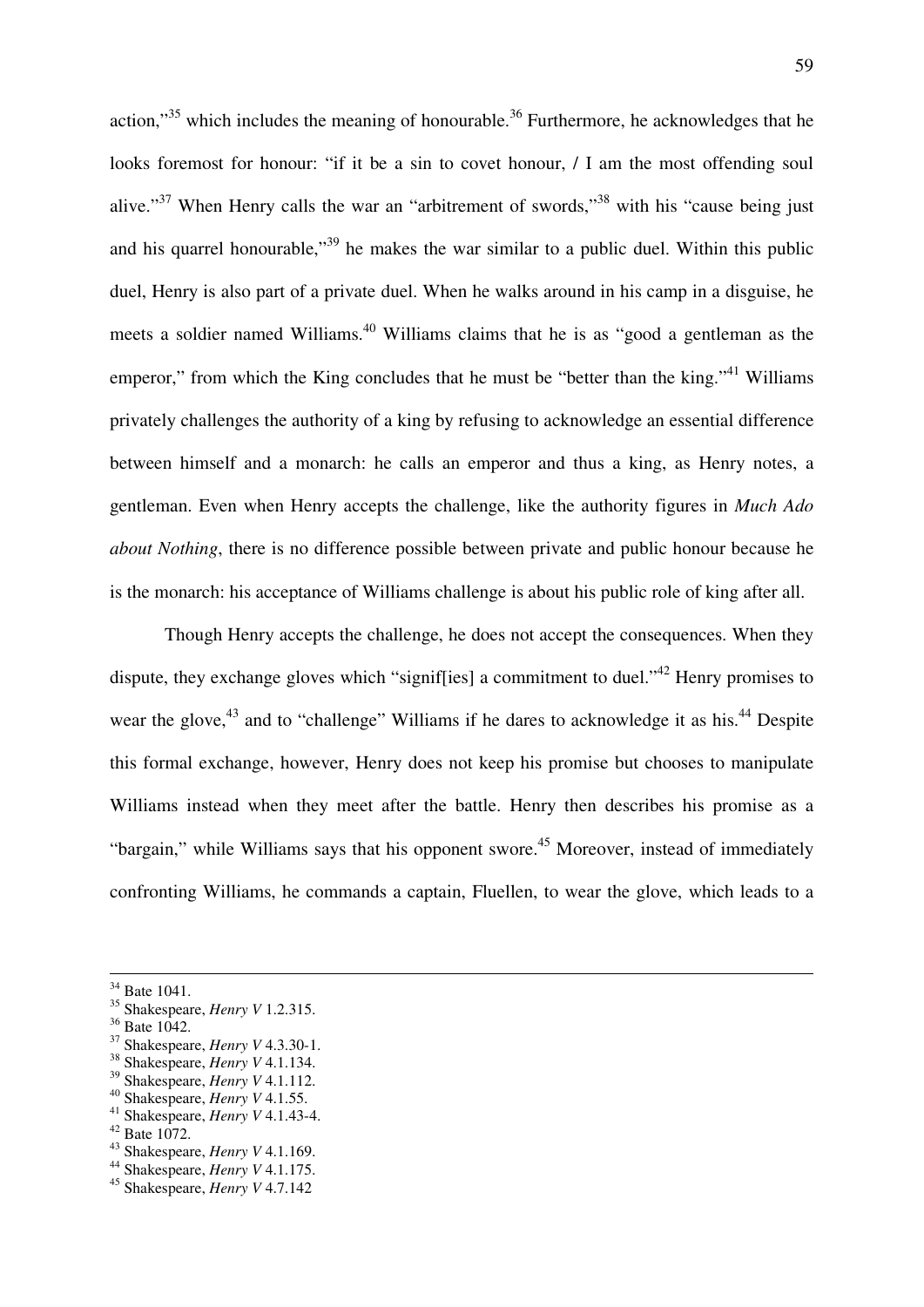quarrel between Fluellen and Williams. Though Henry accepts the challenge while he is in disguise, he does not let it affect his position as a monarch.

 This is most clearly seen in the manner in which Henry resolves the issue. When he tells Williams that it was he whom Williams quarrelled with, he asks for "satisfaction," which continues the language and the setting of the earlier challenge.<sup>46</sup> Williams claims that he could not have offended the king, as he did not know that Henry was in disguise.<sup>47</sup> He even blames Henry for being in disguise: he "beseech[es]" the king to "take it for [his] own fault."<sup>48</sup> His arguments do not resolve the issue, however, as their quarrel was not only significant because it was between a disguised king and a soldier, but also because it was about the status of a king. According to Williams, a soldier, king, and emperor are essentially the same, as they are all gentlemen. Henry shows that this is not true. He solves the issue by filling Williams' "glove with crowns" before he returns it to him.<sup>49</sup> He tells him to "wear it for an honour [...] / Till I do challenge it."<sup>50</sup> Both the glove and the crowns here signify two symbolic acts. The first is at the level of the challenge. Henry returns the glove and shows that he can now challenge Williams at any time: Williams' challenge has not only been negated, but is now reversed. Henry inverts the meaning of Williams challenge. On the second level, he debunks Williams claim from which it follows that a king is merely a gentleman. Henry shows that there is an essential difference between him and the soldier, or other gentlemen. He shows that he can both give a crown, and take it away from someone. No one, however, is able to take away his own crown, in the sense of his kingship. Henry successfully shows that the duel is in his control, and not the other way around.

<sup>46</sup> Shakespeare, *Henry V* 4.8.35.

<sup>47</sup> Shakespeare, *Henry V* 4.8.40-1.

<sup>48</sup> Shakespeare, *Henry V* 4.8.42-3.

<sup>49</sup> Shakespeare, *Henry V* 4.8.45-6.

<sup>50</sup> Shakespeare, *Henry V* 4.8.47-8.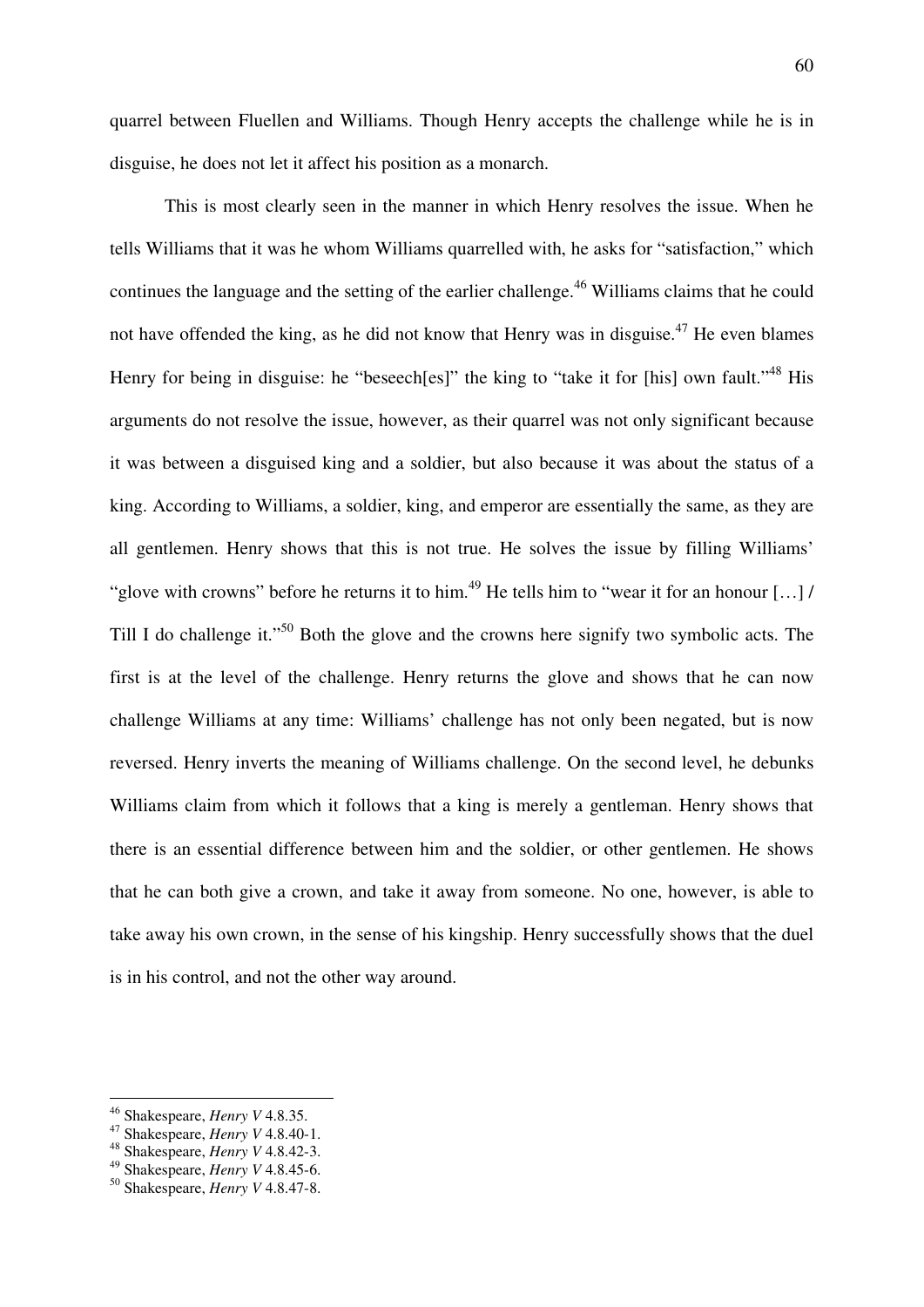## **The Kingly Duellist**

 The relation between the duel and the monarch of *Henry the Fifth* is at first reversed in *A King and No King*: the monarch is now foremost a duellist. This is because Arbaces, the king, wins wars by defeating kings of opposing armies in "single combat."<sup>51</sup> The term "single" combat" can both refer to a duel, and to the "medieval practice" in which a war is concluded through a "public fight between the two opposed leaders."<sup>52</sup> The idea that the duel descended from the "medieval practice" is "commonplace in this period."<sup>53</sup> "David" and "Golias" are often mentioned as an example,<sup>54</sup> which even Bacon saw as a legitimate form of the duel.<sup>55</sup> Arbaces fights "in lists":<sup>56</sup> this is a place Saviolo mentions where a duel can be fought.<sup>57</sup> Bessus says that they fought there with "single sword and gauntlet,"<sup>58</sup> which are common duelling weapons according to Saviolo.<sup>59</sup> The fight is intricately connected with the duel of honour.

 Whereas Henry accepted a challenge but was not willing to duel, Arbaces continuously challenges people and offers to duel them. The arrogant Arbaces is convinced that, though an actual battle preceded the fight, he did everything: "How I have laid his kingdom desolate / With this sole arm, propped by divinity."<sup>60</sup> Arbaces values duels and single combats over his status as a king, and the greatest compliment for him is the one that Mardonius gives him: "you are fit to fight for all the world."<sup>61</sup>

 Both Henry and Arbaces look for honour, and do not differentiate between public and private cases of honour, though Arbaces only does so by duelling. Arbaces' attitude to his

<sup>51</sup> Beaumont, *King* 1.1.28.

<sup>52</sup> Low 12.

<sup>53</sup> Waggoner 309.

<sup>54</sup> William Segar, *The Booke of Honor and Armes* (1590), *Early English Books Online* Sig. B1.

<sup>&</sup>lt;sup>55</sup> Bacon Sig. C4r.

<sup>56</sup> Beaumont, *King* 1.1.20.

<sup>&</sup>lt;sup>57</sup> Saviolo Sig. Bb4v.

<sup>58</sup> Beaumont, *King* 2.1.126.

<sup>&</sup>lt;sup>59</sup> Saviolo Sig. F3v.

<sup>60</sup> Beaumont, *King* 1.1.127-8.

<sup>61</sup> Beaumont, *King* 1.1.379.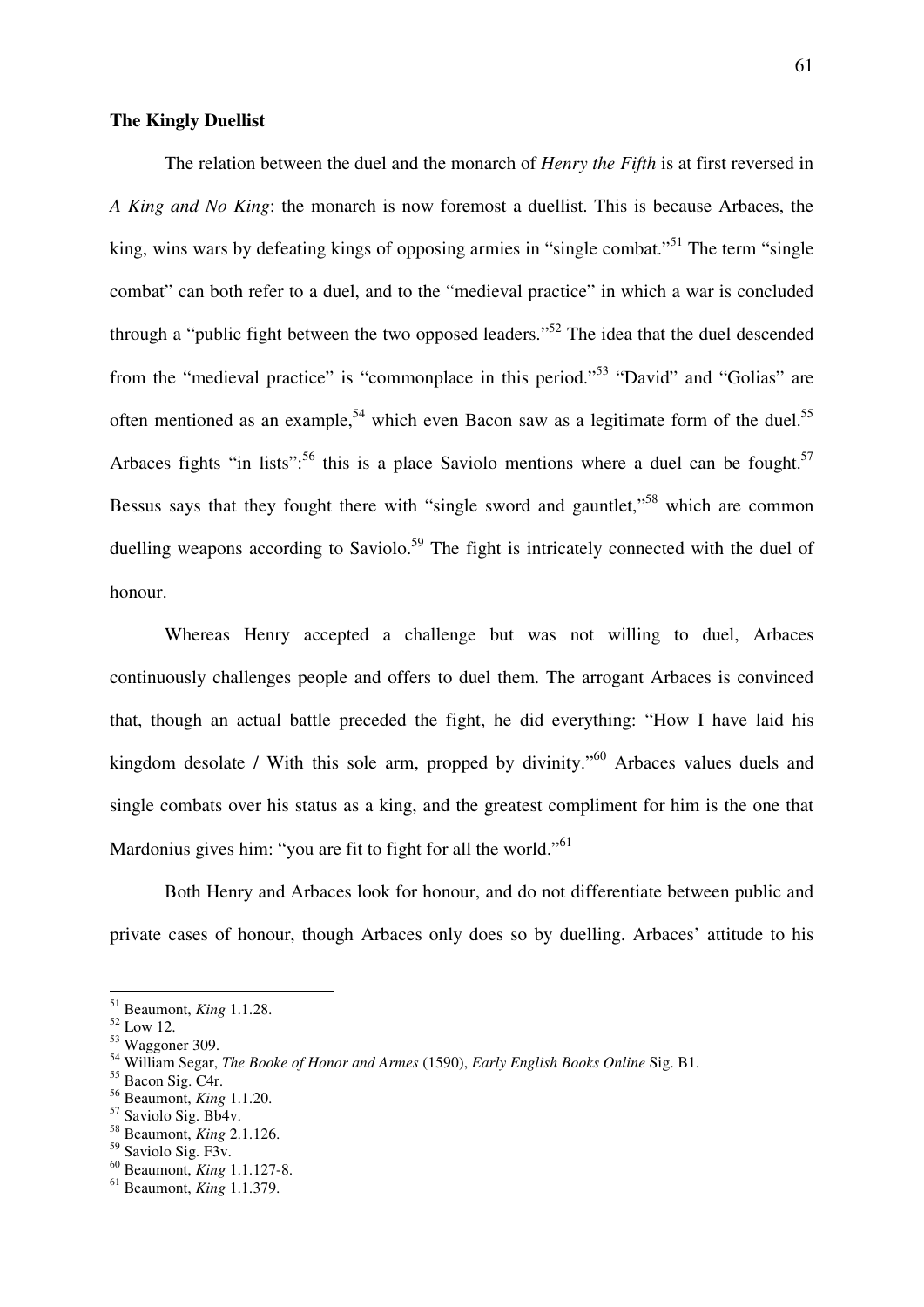duels makes it difficult to distinguish between private and public affairs. He tries to make it a public issue when he tells his people that he "fought" and "won" for them.<sup>62</sup> Yet his speech is only about him: "I made his valour stoop and brought that name, / Soared to so unbelieved a height, to fall / Beneath mine."<sup>63</sup> Arbaces, and the other kings, are part of the duel and the domain of honour at the level of the monarch.

 Where Henry fortifies his position as a king, Arbaces undermines his own position. When Arbaces cannot persuade people, he immediately flaunts his superior duelling skills: "But that 'twere base in me / To fight with one I know I can o'ercome, / Again thou shouldst be conquerèd by me."<sup>64</sup> Bacurius, one of his men, even challenges him: "I dare speak" that "you never knew me so [...] And durst a worse man tell me, though my better."<sup>65</sup> In other words, he would "challenge any man who calls [him] false because, though of a higher social status, that man would be [his] inferior in nobility of mind."<sup>66</sup> This shows that Bacurius, like Williams in *Henry the Fifth*, does not attribute any special significance to the position of the monarch. Instead of acting swiftly to stop this, like Henry did, Arbaces acknowledges Bacurius' argument: "We all are soldiers and all venture lives, / And where there is no difference in men's worths / Titles are jests."<sup>67</sup> Arbaces acts opposite to Henry, and undermines his own position.

 Ironically, Arbaces is more right than he knows, as it is later revealed in the plot that Arbaces is not actually of royal blood. Instead of analysing a duelling king, this has actually been an analysis of a gentleman with the authority of a king. Apart from the other king, whom Arbaces defeated earlier in the play, Arbaces is the only king who associates himself with the duel and with honour to this level. This does not entail that the collapse of the division

<sup>62</sup> Beaumont, *King* 2.2.119-20.

<sup>63</sup> Beaumont, *King* 2.2.121-3.

<sup>64</sup> Beaumont, *King* 3.1.259-61.

<sup>65</sup> Beaumont, *King* 4.2.129-30.

<sup>66</sup> Beaumont, *King* 132n.

<sup>67</sup> Beaumont, *King* 1.1.331-3.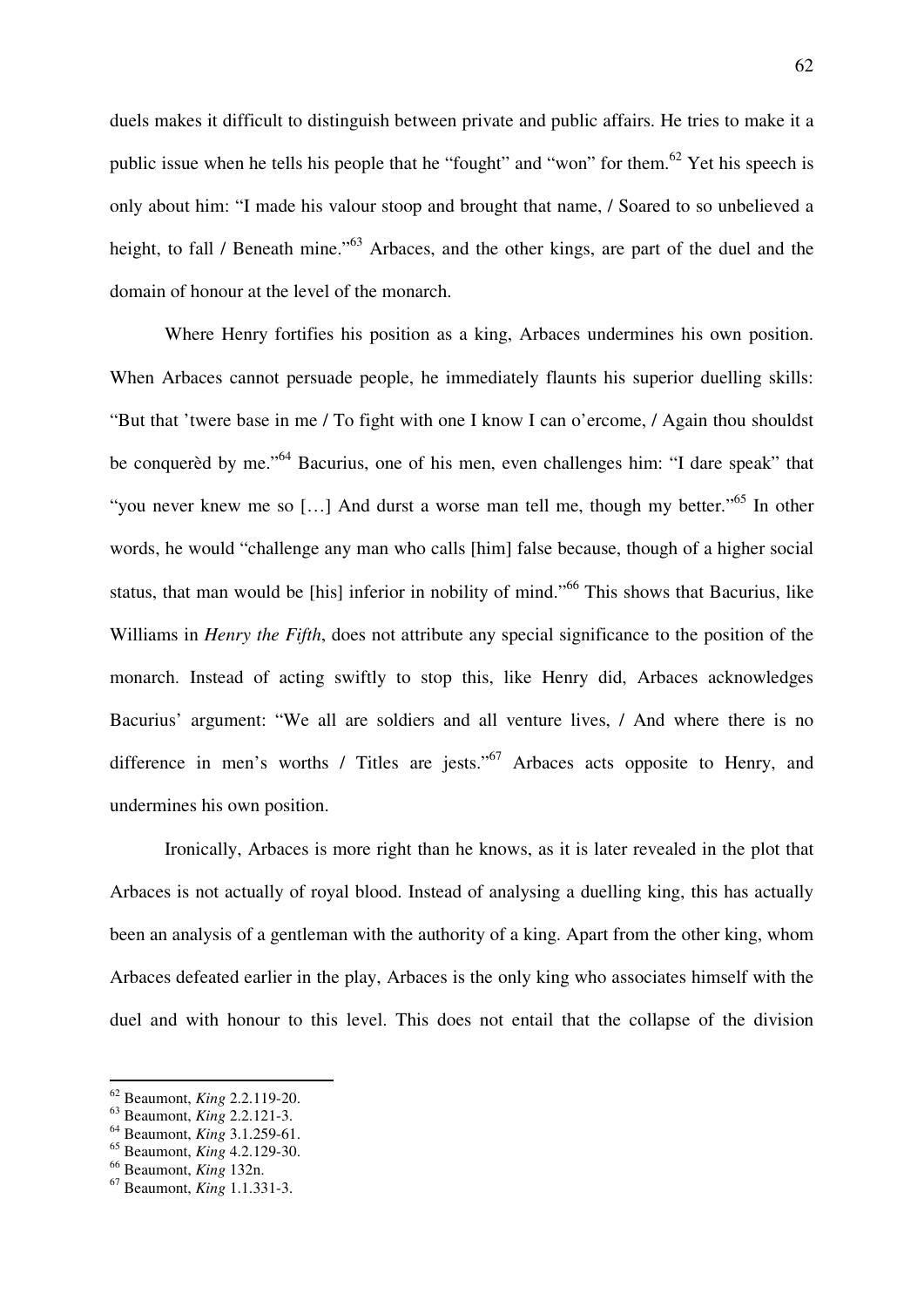between monarch and duellist is not relevant, however, as Williams' and Bacurius' argument only becomes more important: the question rises why a king of royal blood is different from a king like Arbaces.

 The division between a monarch and a duellist is clearly referenced in the play, and seen as irrelevant when characters find out that Arbaces is not a king. When Bessus, the coward who tries to retain his honour by scheming, seeks the help of the supposed swordsmen after having been beaten by the king, he asks whether this has made him lose his honour. The first swordsman tells him that all the injuries caused by the king are "but favours."<sup>68</sup> The second swordsman adds: "The King may do much […] for had he cracked your skull through like a bottle or broke a rib or two with tossing of you, yet you had lost no honour."<sup>69</sup> This is before they know that the king is not actually of royal blood. When Bessus finds out, he immediately wonders about his new situation: "Here will arise another question now amongst the swordmen, whether I be to call him to account for beating me now he's proved no king."<sup>70</sup> This plot turn affects the position of every king of royal blood as well, as it raises the question what the difference is. The king, after all, was unaware that he was actually a gentleman, and no one else knew or noticed, except for the Queen and Arbaces' father. The basis for an essential difference between monarch and duellist is questioned in this play.

#### **The Need for a King**

Williams, in *Henry the Fifth*, and Bacurius, in *A King and No King*, both challenge the superiority of a king. They do this by denying the status of a king as essentially separate, and thus by lowering the position of a king to their own status. Bussy, in *Bussy D'Ambois*, does the opposite to the same effect. He calls himself a king, and so raises his own status.

<sup>68</sup> Beaumont, *King* 4.3.31.

<sup>69</sup> Beaumont, *King* 4.3.33-6.

<sup>70</sup> Beaumont, *King* 5.4.300-2.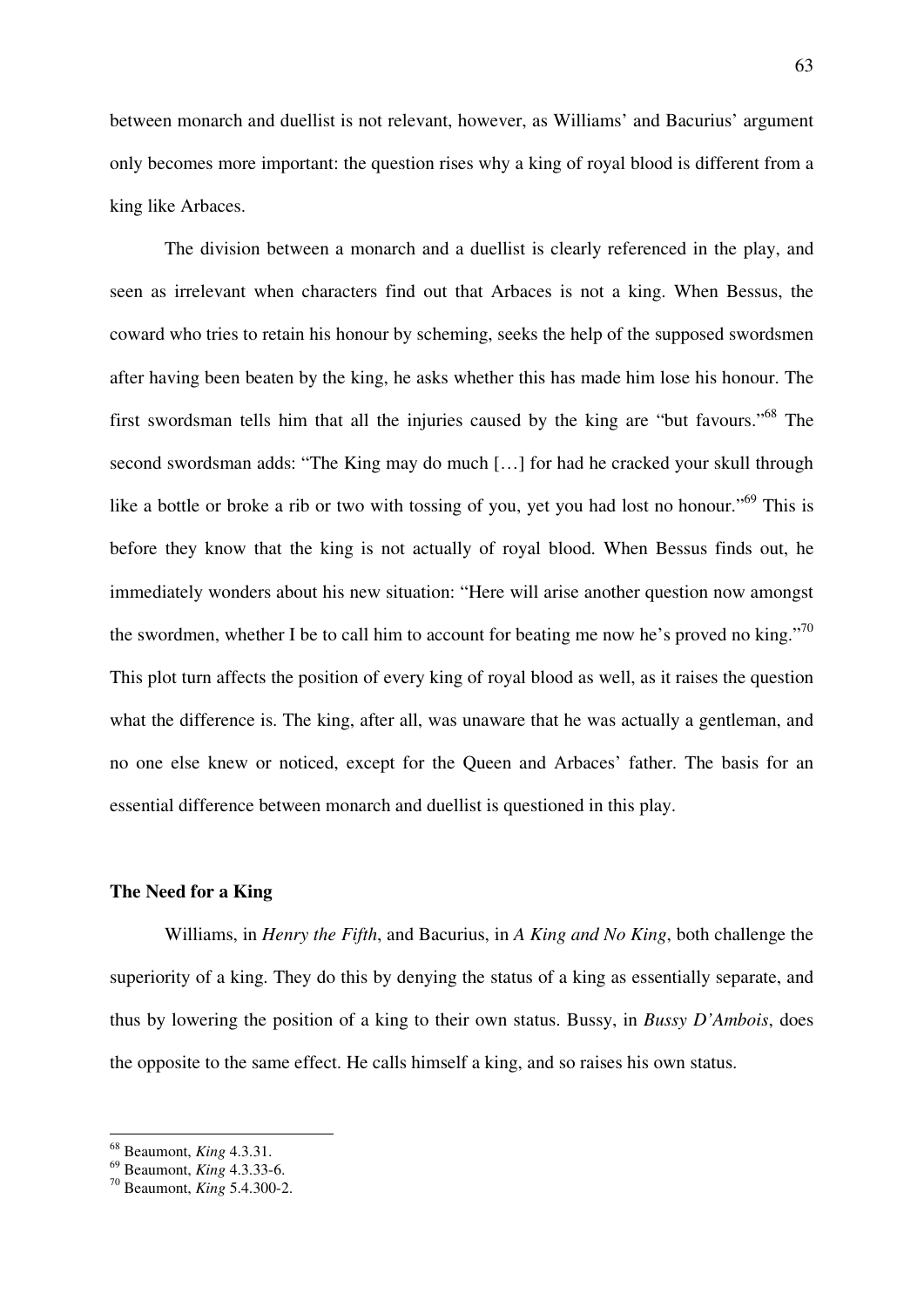Henri, the king of France, at first condemns the duel between Bussy and multiple opponents and calls it a "desperate quarrel."<sup>71</sup> Bussy looks to his friend, Monsieur, who is the king's brother who is "Princely-vow'd," to "Princely [...] obtain [his] pardon."<sup>72</sup> Monsieur defends the duel, and the concept of "fame" which "is above life."<sup>73</sup> Henri criticizes this behaviour, and says that then "mere butchers" could call themselves "Law-menders and suppliers."<sup>74</sup> He offers to pardon Bussy on the condition that he will not again be "so violent."<sup>75</sup> Bussy, however, defies the king, because he does not admit his guilt:

When I am wrong'd and that law fails to right me,

Let me be King myself (as man was made)

And do a justice that exceeds the law:

If my wrong pass the power of single valour

To right and expiate; then be you my King.<sup>76</sup>

He not only restricts the king's authority to the law, but also calls himself a king: "Who to himself is law, no law doth need, / Offends no King, and is a King indeed."<sup>77</sup> This is in sharp contrast to Monsieur's earlier claim of the King's superiority, as Monsieur concludes that "in a King / All places are contain'd."<sup>78</sup> Henri gives an "equivocal reply" to Bussy's speech and "keeps Bussy's freedom within the royal prerogative":<sup>79</sup> "Enjoy what thou entreat'st, we give but ours."<sup>80</sup> Yet the King does pardon Bussy; the Duke of Guise cannot understand that the king "pardon'd such a murder."<sup>81</sup> Even though Bussy undermines the king's authority, the king does not punish Bussy.

<sup>71</sup> Chapman, *Bussy* 2.1.2.

<sup>72</sup> Chapman, *Bussy* 2.1.138-9.

<sup>73</sup> Chapman, *Bussy* 2.1.174-5.

<sup>74</sup> Chapman, *Bussy* 2.1.163.

<sup>75</sup> Chapman, *Bussy* 2.1.185.

<sup>76</sup> Chapman, *Bussy* 2.1.197-201.

<sup>77</sup> Chapman, *Bussy* 2.1.203-4.

<sup>78</sup> Chapman, *Bussy* 1.1.35-6.

<sup>79</sup> Chapman, *Bussy* 38n.

<sup>80</sup> Chapman, *Bussy* 2.1.205.

<sup>81</sup> Chapman, *Bussy* 2.1.207.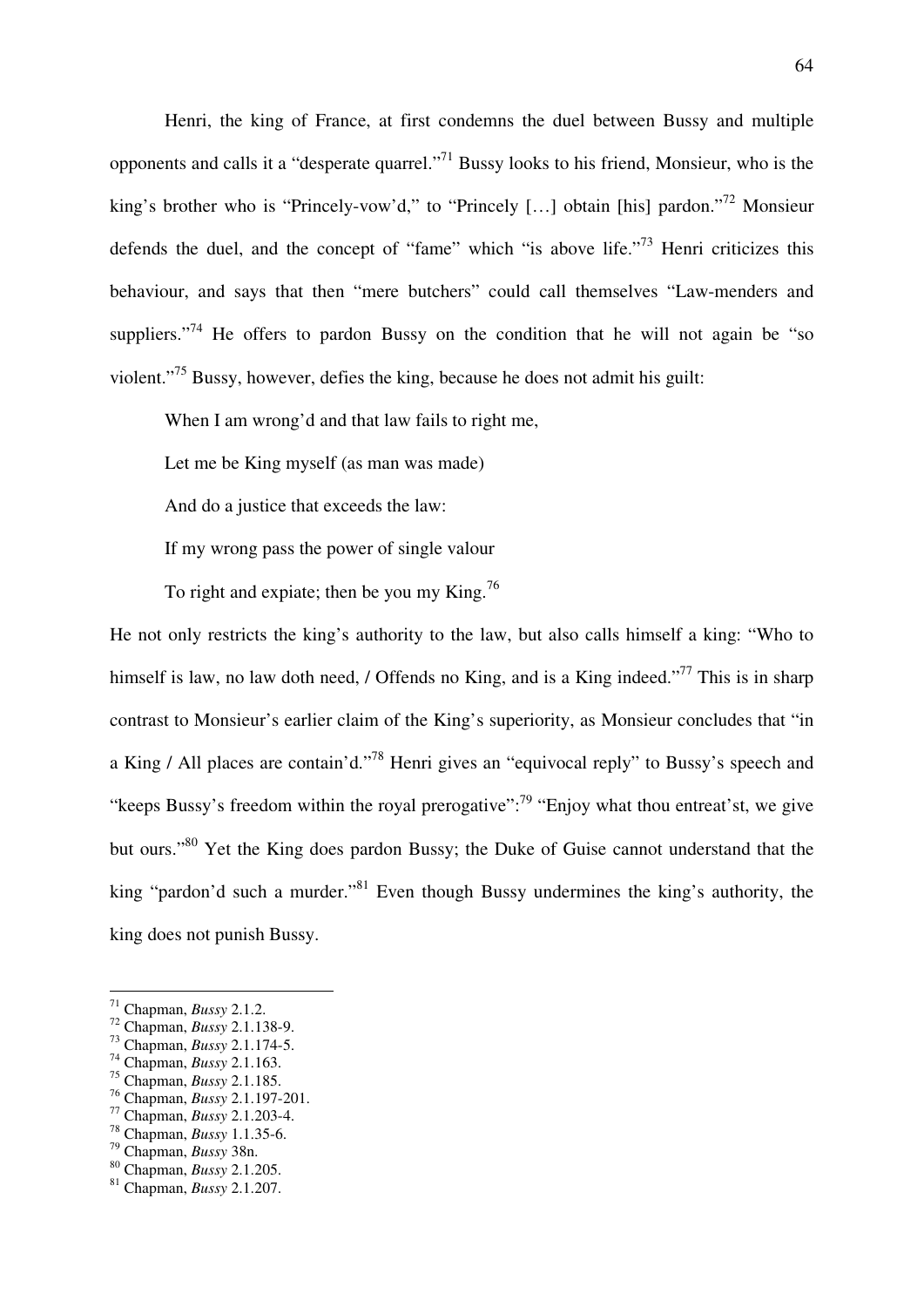It quickly becomes apparent that Henri has taken a great liking to Bussy. They both reduce the gap between them: Bussy does this by likening himself to a king, and the king by applauding Bussy's bravery. Henri even agrees with Bussy's earlier reasoning about the authority of kings: "Kings had never borne / Such boundless eminence over other men, / Had all maintain'd the spirit and state of  $D'Ambois.$ <sup>82</sup> This king accepts the notion that "gentlemanly homogeneity" entails a "limited monarchy."<sup>83</sup> The play seems to echo the contemporary debate and choose sides by undermining the monarch's position.

Instead of focusing on "gentlemanly homogeneity"<sup>84</sup> as creating the "dangers of a strong nobility,"<sup>85</sup> this play shows the dangers of a strong monarchy. The "rivalry" amongst "gentlemen" is here compared with rivalry amongst the monarch and his family.<sup>86</sup> Henri's brother, Monsieur, wants to take over the throne. He shows that the idea of "violence" and "honour" as the "sole domain of the monarch" expressed in the anti-duelling pamphlets is a threat.<sup>87</sup> Monsieur abuses Tamyra's honour and threatens her with his authority: "I may have power t' advance and pull down any."<sup>88</sup> She, however, rejects his influence: "Mine honour's in mine own hands, spite of Kings."<sup>89</sup> Husbands would defend their wife by challenging the offender to a duel,<sup>90</sup> which Tamyra specifically refers to.<sup>91</sup> However, Tamyra's husband, Montsurry, admits that he is unable to act because Monsieur is a prince: Monsieur's royal blood exempts him from any possible repercussions.<sup>92</sup> The dangers of a strong monarchy, and the rivalry within a monarch's family, counteract the claims of the dangers and rivalry of the nobility, and so give weight to the idea of a limited monarchy.

 $\overline{a}$ 

<sup>88</sup> Chapman, *Bussy* 2.2.54.

<sup>82</sup> Chapman, *Bussy* 3.2.95-7.

<sup>83</sup> Peltonen, *Duel* 304.

<sup>84</sup> Peltonen, *Duel* 75.

<sup>85</sup> Steenbergh 17.

<sup>86</sup> Peltonen, *Duel* 75.

<sup>87</sup> Peltonen, *Duel* 7.

<sup>89</sup> Chapman, *Bussy* 2.2.59.

<sup>90</sup> John W. Draper, "Honest Iago," *PMLA* 46.3 (1931): 733.

<sup>91</sup> Chapman, *Bussy* 2.2.115.

<sup>92</sup> Chapman, *Bussy* 2.2.119-22.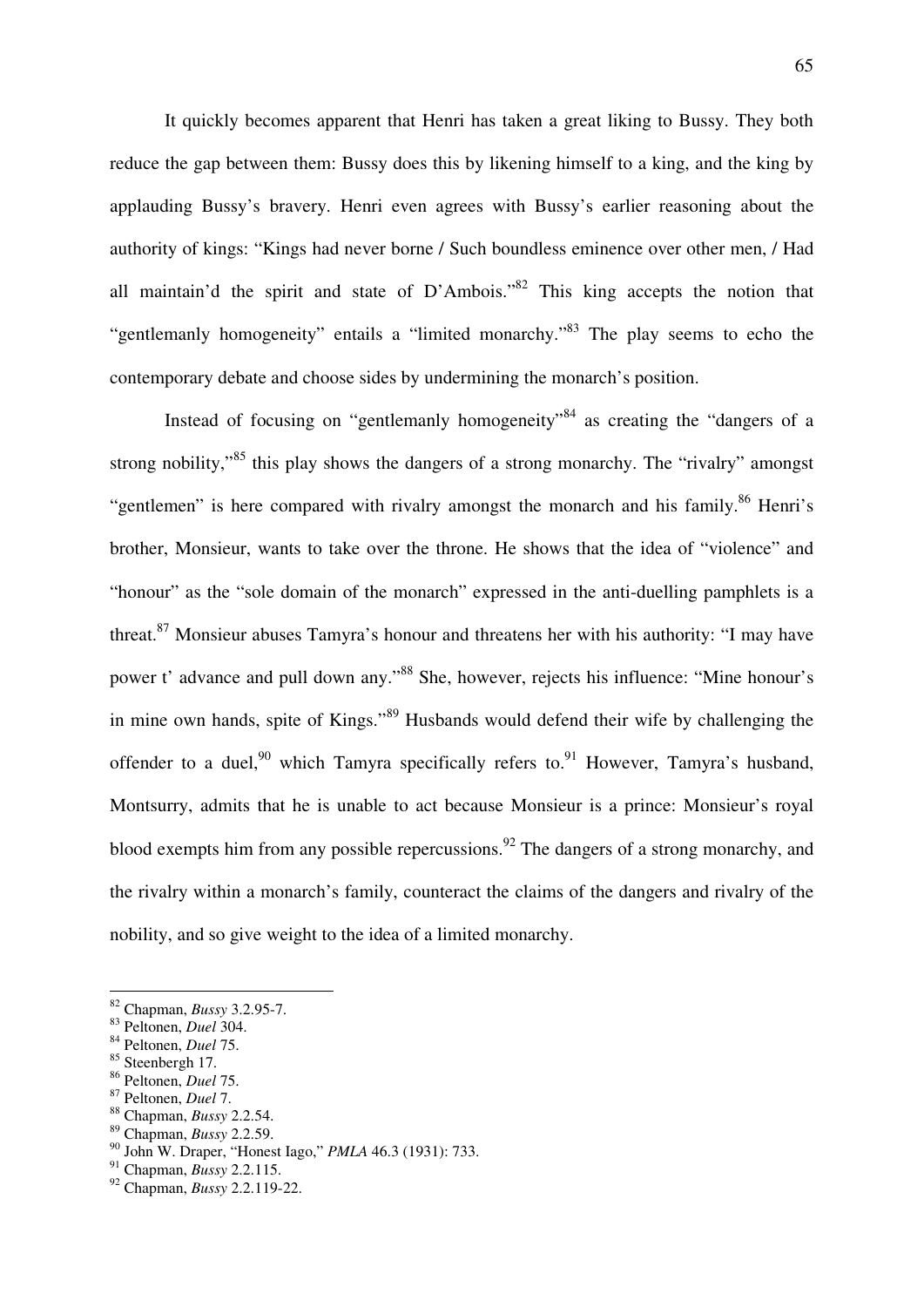Yet the consequences of Bussy's actions show that the situation is more complex. Bussy's relation to the king has completely changed, as Bussy now even asks Henri for permission to duel: "let me fly, my Lord."<sup>93</sup> This is contrasts with the king's earlier request that Bussy never be "so violent" again.<sup>94</sup> Henri even gives Bussy permission, though he has to duel elsewhere: "Not in my face; my Eagle, violence flies / The Sanctuaries of a Prince's eyes."<sup>95</sup> Though Henri attempts to distance himself from the duel, he implicates himself by applauding Bussy's behaviour and by giving him permission. Bussy's inversion of the role of kings is also strengthened by Tamyra, who decides that "Man is a name of honour for a King."<sup>96</sup> However, this situation creates a problem. Henri's brother, Monsieur, "envies" Bussy's closeness to the king.<sup>97</sup> The Duke of Guise, one of Bussy's detractors, berates his "murderous valour" and the Henri's support of him.<sup>98</sup> In the end, their conflict leads to a brutal assassination of Bussy. The absence of gentlemanly homogeneity can be seen as showing a need for a monarchy, which undermines Bussy's earlier claims.

 In this sense, *Bussy D'Ambois* echoes the need for a resolute monarch expressed in *Romeo and Juliet*. It also adds to the debate of the division between the monarch and the gentleman: not by focusing on the king, like *Henry the Fifth* and *A King and No King* did, but by focusing on the gentleman. Instead of being about a possible lowering of the position of the king, the play is about the possibility of raising the status of a gentleman. Though this elevation is unsuccessful in *Bussy D'Ambois*, it does bring the two sides closer together: a danger exists in a strong monarchy as well as in a weak monarchy, and the monarch is not exempt from rivalry within his own family. Moreover, these dangers are linked to how strong

<sup>93</sup> Chapman, *Bussy* 3.2.80.

<sup>94</sup> Chapman, *Bussy* 2.1.185.

<sup>95</sup> Chapman, *Bussy* 3.2.81-2.

<sup>96</sup> Chapman, *Bussy* 4.1.48.

<sup>97</sup> Chapman, *Bussy* 3.2.100.

<sup>98</sup> Chapman, *Bussy* 3.2.64-5.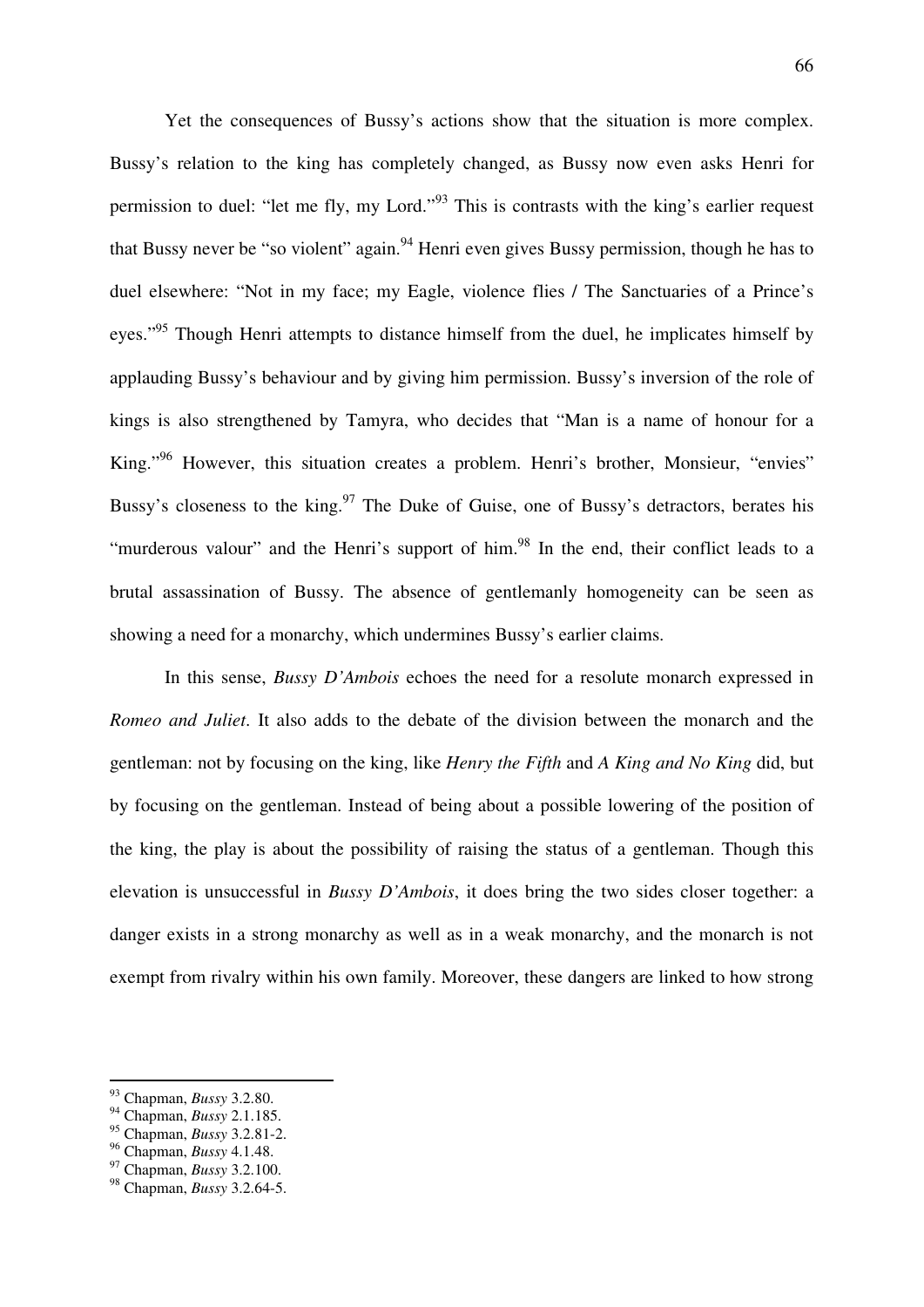the rivalry amongst the gentlemen are. Both monarch and gentlemen thus depend on each other to create a balance.

## **Unison: The Kingly Duellist Revisited**

*The Island Princess*, like *A King and No King* a play from Beaumont and Fletcher, continues to question the division between king and gentleman. In this play every governor and prince wants to be a duellist, although they have the smallest regard for the duello code. The foreign princes are even the most quarrelsome: they only dare to boast but are too afraid to act.<sup>99</sup> The idea of gentlemanly homogeneity runs throughout the play: even the villain in the play references it. When his prisoner, the king and father of the island princess, is freed, he regrets that he was unable to fight his rescuers in a private quarrel: "had I but met 'em, / And chang'd a dozen blowes, I had forgiv'n 'em."<sup>100</sup> It is up to the gentlemen to maintain the gentlemanly homogeneity: as seen in chapter two, the gentlemen succeed in reconciling their own differences with the duel. Some of these gentlemen also save the king, who compliments them for their "true courtesy," and "mighty hand."<sup>101</sup> He also says that he is "bound to 'em."<sup>102</sup> The gentlemen reinstate the monarchy: the gentlemen do not need the king, but the king certainly needs them.

*The Island Princess* is a continuation of *A King and No King* in its focus on what makes the monarch different. The division is clearly referenced, and overthrown in the seduction process of the princess. In the beginning, Ruy pines for her and wishes that he "were of worth, of something near [her], / Of such a royal peece, a King I wou'd be, / A mighty King that might command affection."<sup>103</sup> He is unable to seduce her, however, much like the princes in the play. Instead, she desires a gentleman, Armusia, after witnessing his

<sup>99</sup> Beaumont, *Princess* 1.3.104.

<sup>100</sup> Beaumont, *Princess* 2.5.20-1.

<sup>101</sup> Beaumont, *Princess* 5.2.4-5.

<sup>102</sup> Beaumont, *Princess* 4.1.38.

<sup>103</sup> Beaumont, *Princess* 1.2.42-4.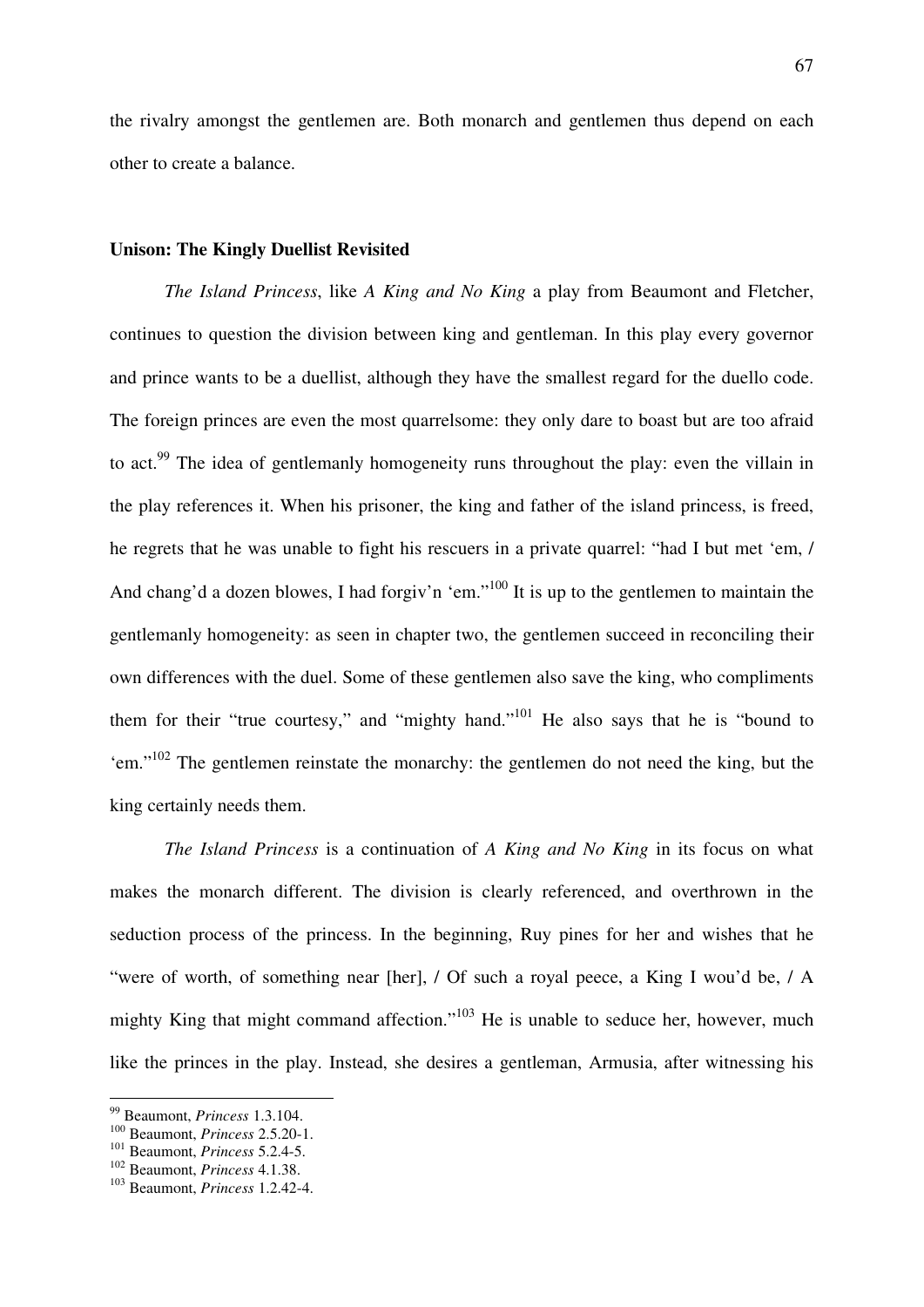behaviour. Armusia, the protagonist of the play and the most valiant gentleman, marries her and becomes the king's heir as she has no brothers. In effect, a gentleman is now the future king. Where *A King and No King* deals with the possibility of a monarch who is actually a gentleman and is not supposed to be the monarch, *The Island Princess* actually purposefully instates a gentleman as a monarch. The essential boundaries between the monarch and a gentleman are thus collapsed in this play as the future monarch is a gentleman.

## **Honour**

 Besides continuing the debate of the division between gentleman and monarch, *The Island Princess* also deals with another highly political issue: the idea of honour. Two strategies of the attackers on honour are countered. The idea, as Bacon expressed it, that the "fountaine of honour is the King, and his aspect, and the accesse to his person continueth honour in life,"<sup>104</sup> is changed in *The Island Princess*: Armusia's steadfastness persuades the princess to become a Christian, and she subsequently lauds him for being the "temple of true honour."<sup>105</sup> The domain of honour is here not a monarch, but a gentleman.

 Bacon later focuses on the type of honour: he attacks the notion of horizontal and reflexive honour, and "emphasise<sup>[s]</sup> that true honour" is "vertical in character" to remove the need for the duel.<sup>106</sup> His strategy is given royal consent in *The Peace-Maker*.<sup>107</sup> *The Island Princess* (1620-1), which is written after *The Peace-Maker* (1619), can be seen as a reaction to this strategy. As seen in chapter two, the gentlemen emphasise their reliance on vertical honour in the duel in *The Island Princess*, yet are still able to use it to restore gentlemanly homogeneity. The use vertical honour, even without a reference to a monarch, already undermines Bacon's strategy. This makes it a highly political play as it counteracts the

 $104$  Bacon 17.

<sup>105</sup> Beaumont, *Princess* 5.2.116.

<sup>106</sup> Peltonen, *Duel* 115.

<sup>107</sup> Peltonen, *Anti-Duelling* 28.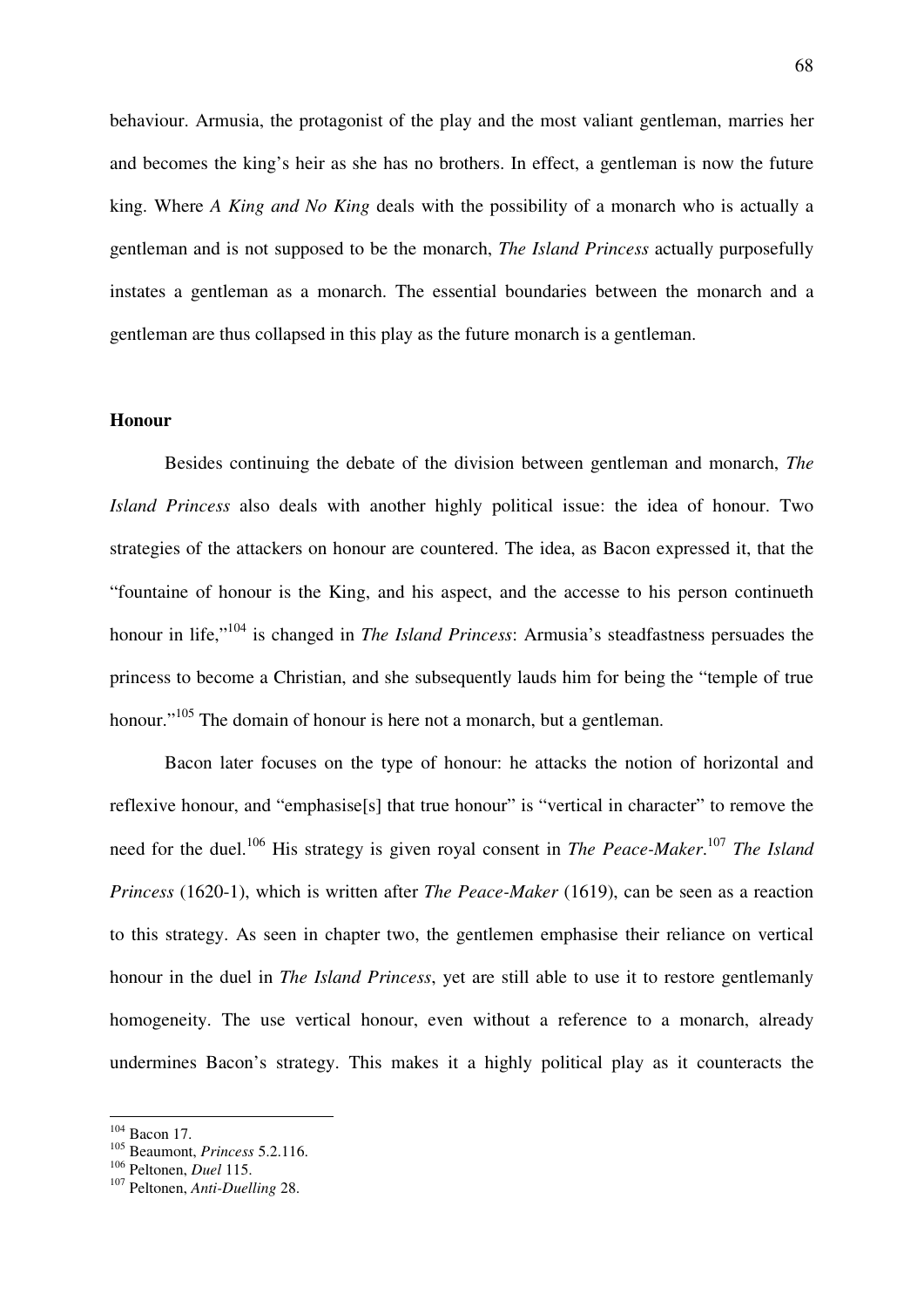arguments against duelling just before or around the time when attempts are made to "revive James' suggestion for anti-duelling legislation."<sup>108</sup>

## **Conclusion**

 The advice of some "theorists of duelling" on how to act to "dodge legal sanctions and royal displeasure,"<sup>109</sup> is mocked in *Romeo and Juliet*, *Twelfth Night*, and *The Alchemist*. The duel is presented as a personal and functional threat to an authority figure in some plays. In *The Jew of Malta*, the duel even signifies an inversion of authority. The solution offered in *Romeo and Juliet* is a more resolute punishment. *Much Ado about Nothing* has a different approach, as it distinguishes between public and private issues: for the latter, even authorities can use the duel.

 However, in the case of the monarch, such a distinction is impossible, as shown in *Henry the Fifth*. Both *Henry the Fifth* and *A King and No King* explore the position of the monarch, as the basis of the essential difference between monarch and gentleman is challenged. While Henry remains in control, Arbaces is not as successful: even though he is not actually of royal blood, the basis for an essential difference is questioned. *Bussy D'Ambois* has a different approach: it does not focus on any supposed essential difference, but rather focuses on the function of the monarchy. It draws similarities between the gentlemen and the king and his family, as both are threatened by internal strife and by becoming too powerful. The play suggests that, without homogeneity, the gentlemen need the monarchy.

 Both the issue of an essential difference and the functional difference reach a climax in *The Island Princess*. Even though the king is absent, there is homogeneity. Rather than that the gentlemen need the king, they have to save him. In the end, a gentleman becomes an heir to the monarchy. This is a continuation of A *King and No King* in the theme of a gentleman as

<sup>108</sup> Peltonen, *Duel* 91.

<sup>109</sup> Peltonen, *Duel* 75.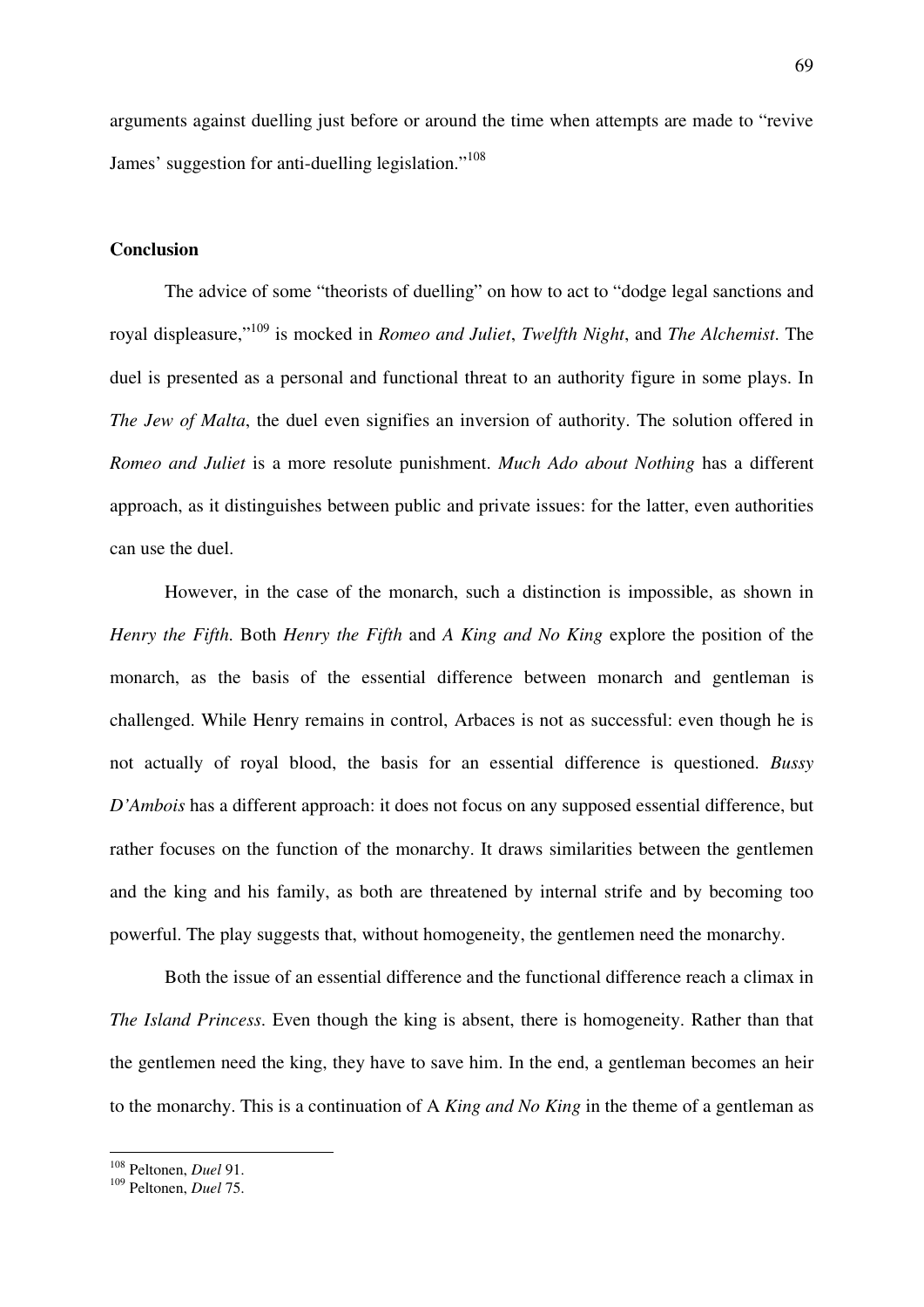king, who is now a legitimate king. The essential boundaries between gentleman and king are collapsed, nor is there any need for a monarchy apparent in the gentlemen's behaviour.

 Moreover, *The Island Princess* is implicitly against the role of monarchy in its approach to honour. It responds to two strategies from the anti-duelling theory. The first argues that the domain of honour belongs to the king. This is countered as Armusia is given this role by the princess. Bacon's later strategy of attacking the notion of horizontal and reflexive honour to emphasise that "true honour" is "vertical in character,"<sup>110</sup> does not, in contrast to Bacon's argument, remove the need for the duel in this play. The duel still functions as a means to maintain homogeneity. As Bacon's strategy is given royal consent in The Peace-Maker,<sup>111</sup> this play is highly political: the "royal opinion about honour had changed from a horizontal to a vertical one."<sup>112</sup>

 Maxwell's claim, which is that all of Beaumont and Fletcher's plays written after 1615 make pleas against the duel, has to be further refined as *The Island Princess* is an overt exception.<sup>113</sup> Even recent research like Peltonen's work relies on outdated claims where drama is concerned, in this case even a claim made in 1939. The engagement of these plays with the politics of the time, emphasise how early modern drama is an important source for analysing the contemporary debate, which does not seem to be given the attention it deserves.

<sup>110</sup> Peltonen, *Duel* 115.

<sup>111</sup> Peltonen, *Anti-Duelling* 28.

<sup>112</sup> Peltonen, *Duel* 144.

 $113$  Maxwell 106.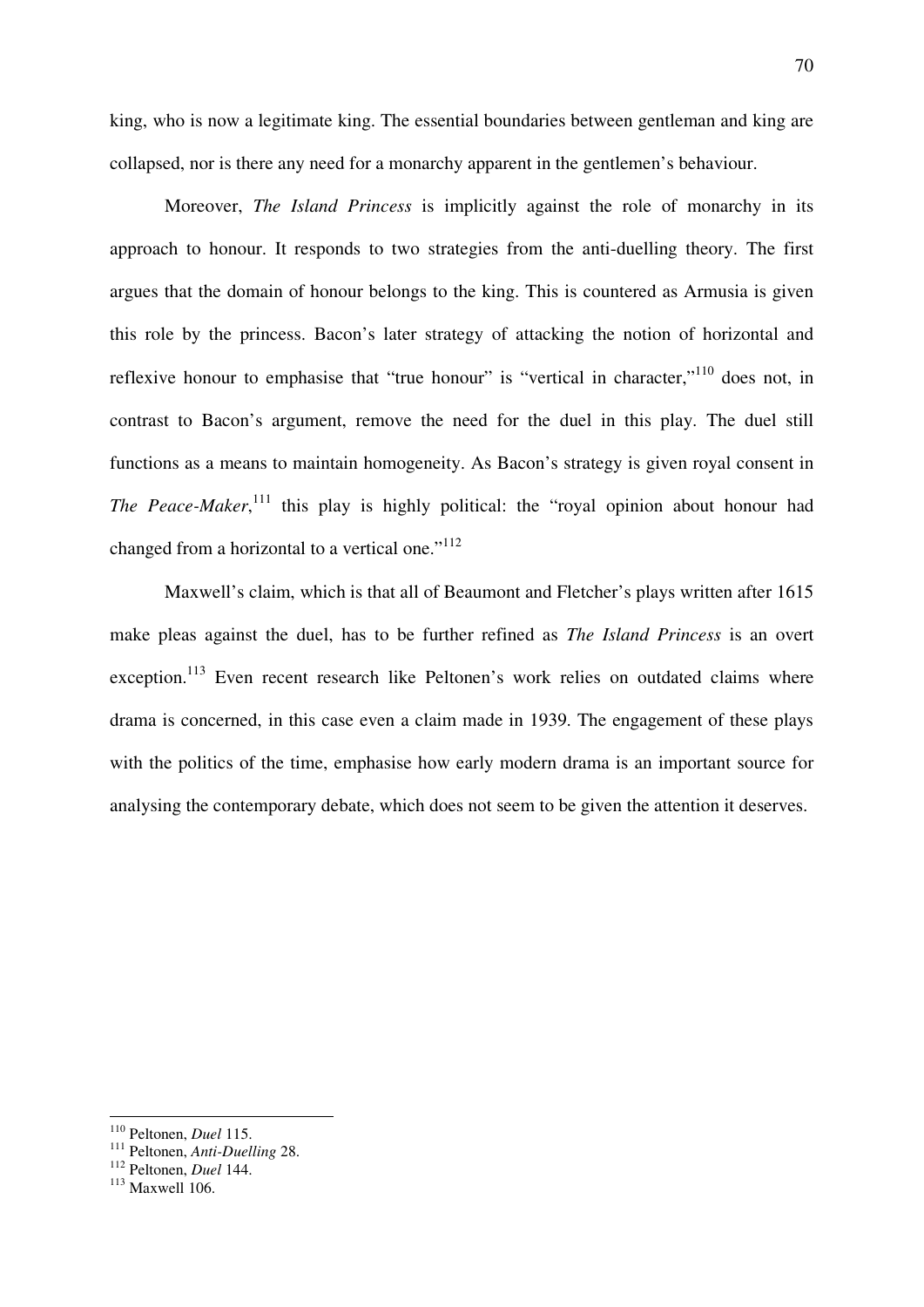# **5. Gods**

 As described in the introduction, the duel was widely considered as being at odds with Christianity and with the monarch as a "minister of God."<sup>1</sup> Detractors of the duel associated the duel with evil, hell, and the devil. Proponents of the duel usually agreed that the duel was "incompatible,"<sup>2</sup> but claimed that Christianity was irrelevant: they saw the duel of honour, as "completely secularized."<sup>3</sup> Saviolo, as one of the few, dissented and attempted to return the religious component from the judicial duel to the duel of honour: he saw every duellist as a "minister to execute Gods deuine pleasure"<sup>4</sup> and argued that the purpose of the duel was still the "sifting out of truth," like in the judicial duel.<sup>5</sup>

 In this chapter, I will argue that most plays present the same argument as the detractors, but that the one exception to this constructs the duel in a new manner, which is unprecedented in the discussion about the duel.

### **Minister of God: Blessed Monarchs**

 Both Henry, in *Henry the Fifth*, and Arbaces, in *A King and No King*, portray themselves as ministers of god. Henry calls his war a means of God: men "have no wings to fly from God. War is his beadle, war is his vengeance, so that here men are punished for before-breach of the king's laws in now the king's quarrel."<sup>6</sup> This contrasts with his later quest for honour: "But if it be a sin to covet honour, I am the most offending soul alive." Arbaces boasts that he has "laid his kingdom desolate / With this sole arm, propped by divinity."<sup>8</sup> Arm here both refers to his arm holding his sword, and himself as "the victor" in

<sup>1</sup> Gifford Sig. D3v.

<sup>2</sup> Peltonen, *Duel* 78.

<sup>&</sup>lt;sup>3</sup> Kiernan 1.

<sup>4</sup> Saviolo Sig. Z1v.

<sup>5</sup> Holmer 179.

<sup>6</sup> Shakespeare, *Henry V* 4.1.139-42.

<sup>7</sup> Shakespeare, *Henry V* 4.3.30-1.

<sup>8</sup> Beaumont, *King* 1.1.127-8.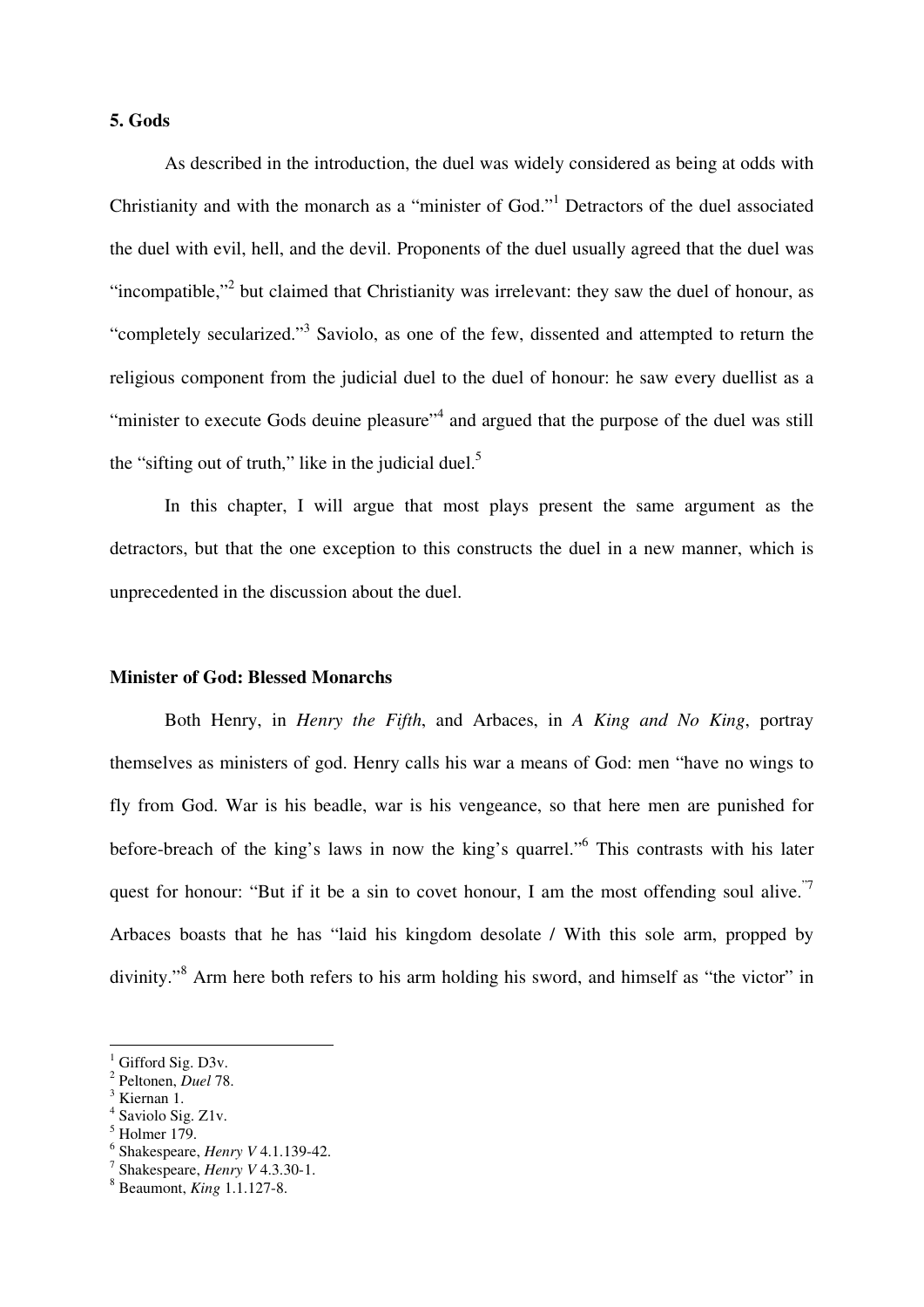"combat" as "an arm" of "God."<sup>9</sup> Arbaces even claims godlike qualities for himself: "After an act / Fit for a god to do upon his foe."<sup>10</sup> When Arbaces later struggles to refrain from sinning, however, he is more humble: "for I am a man / And dare not quarrel with divinity."<sup>11</sup> His delusions of grandeur are later utterly defeated. He no longer claims that his arm is "propped by divinity,"<sup>12</sup> but rather that his arm is now "tie[d]" by the "very reverence of" the word "father."<sup>13</sup> He even worships his father: he tells him that he "will kneel / And hear with [...] obedience."<sup>14</sup> His earlier boasts and references to divinity become ironic in retrospect. Both Arbaces and Henry see themselves as ministers of god, but in both cases this conflicts with their behaviour: Arbaces only refers to divinity to boast about himself, and Henry refers to Christianity to conceal his own quest for honour. The references to Christianity undermine the characters in both plays.

### **Devilish Duels**

Plays often echo the arguments from the detractors of the duel by characterising the duel as devilish behaviour. Before Romeo kills Tybalt in *Romeo and Juliet*, he explicitly changes his behaviour in accordance with heaven to be in accordance with hell: "Away to heaven, respective lenity, / And fire and fury be my conduct now!"<sup>15</sup> Tybalt does not need to do so: when Benvolio asks him to "keep the peace," he replies that he "hate[s] the word" like "hell" and "all Montagues" and attacks Benvolio.<sup>16</sup> He even confesses that he does not consider killing a Montague a  $\sin$ <sup>17</sup> Romeo and Tybalt are in this respect each other's opposites, as Romeo sees his killing of Tybalt as a sin: he also urges Paris not to put "another

 $9$  Low 14.

<sup>10</sup> Beaumont, *King* 1.1.139-40.

<sup>11</sup> Beaumont, *King* 3.1.133-4.

<sup>12</sup> Beaumont, *King* 1.1.128.

<sup>13</sup> Beaumont, *King* 5.4.122-5.

<sup>14</sup> Beaumont, *King* 5.4.185-6.

<sup>15</sup> Shakespeare, *Romeo* 3.1.109-10.

<sup>16</sup> Shakespeare, *Romeo* 1.1.53-7.

<sup>17</sup> Shakespeare, *Romeo* 1.4.176.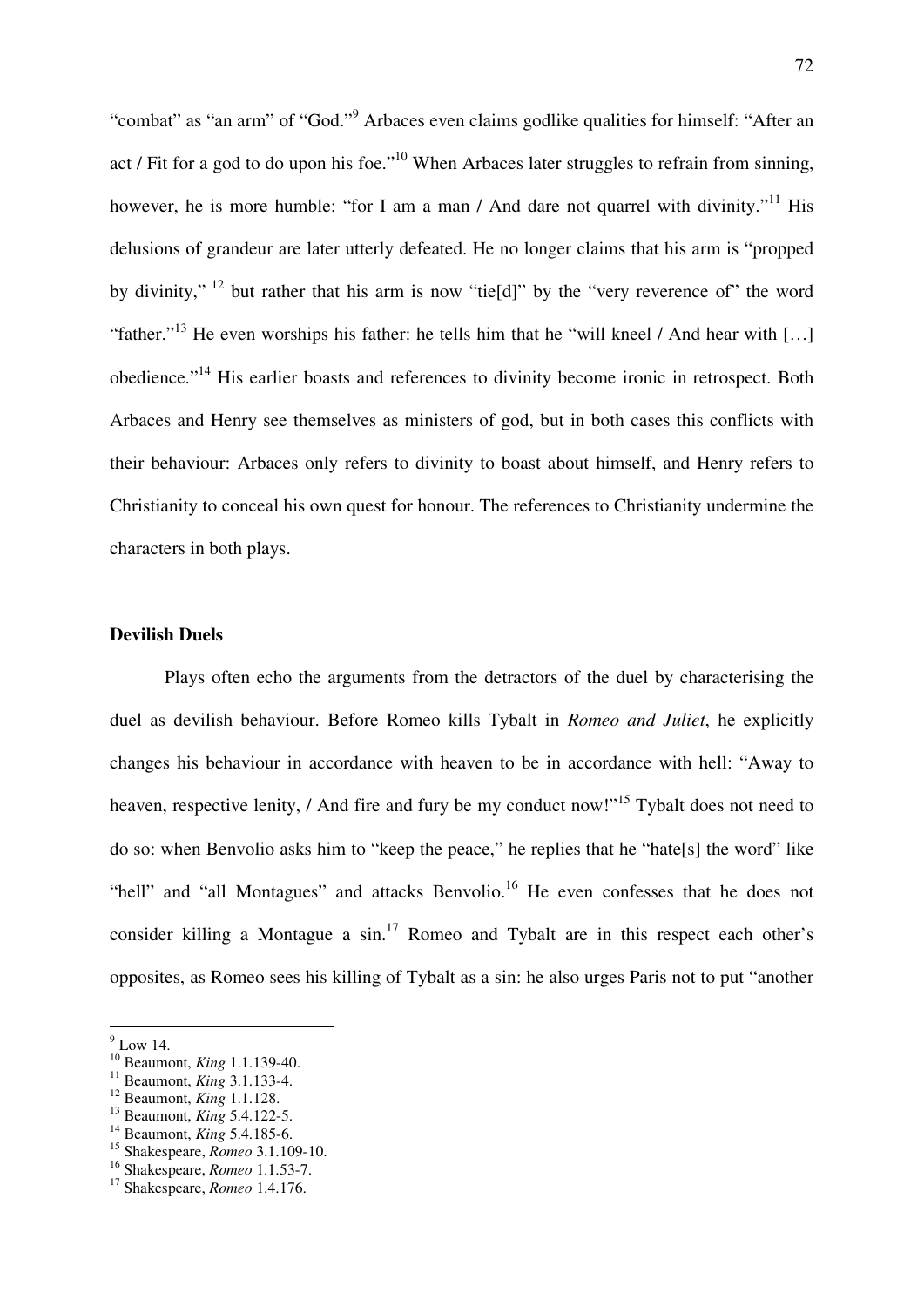sin upon [his] head, / By urging [him] to fury."<sup>18</sup> Romeo even kills Paris in a tomb, where they leave their "gory swords [...] discoloured by" a "place of peace."<sup>19</sup> Here, the quarrel explicitly violates a sacred place. The quarrels and quarrelsome behaviour in this play are associated with hell.

*The Jew of Malta* portrays the duel more specifically as belonging to the devil. When Barabas is threatened by a Christian community, the duel is a means for him to revenge himself. His servant describes their scheme as follows: "the devil invented a challenge, my master writ it, and I carried it."<sup>20</sup> The devil and the ritual of the duel are here specifically linked. This is counteracted by Ferneze, the governor, who "offer[s] [...] prayers" to the "heavens" to find out who manipulated the two gentlemen.<sup>21</sup> The duel is here linked to the devil and is used against Christians.

*Twelfth Night* makes the connections between the duel and the devil even stronger. When Sir Toby wants to manipulate two characters, Sir Andrew and Viola, into a quarrel, he wants to scare them both as much as possible. He does this by describing Sir Andrew as a "devil in a private brawl" who has "divorced" multiple "Souls" from "bodies."<sup>22</sup> He describes Viola as a "very devil."<sup>23</sup> Sir Toby and Sir Andrew later call Sebastian, a gentleman who gives them a beating, "the very devil incarnate."<sup>24</sup> The duel is thus equated with the devil, or with his behaviour. These plays echo the arguments from the detractors who describe the duel as "euill"<sup>25</sup> and "diuellish."<sup>26</sup>

- <sup>22</sup> Shakespeare, *Twelfth* 3.4.180.
- <sup>23</sup> Shakespeare, *Twelfth* 3.4.205.
- <sup>24</sup> Shakespeare, *Twelfth* 5.1.171-2.

 $\overline{a}$ 

<sup>26</sup> Silver Sig. A5r.

<sup>18</sup> Shakespeare, *Romeo* 5.3.62-3.

<sup>19</sup> Shakespeare, *Romeo* 5.3.151-2.

<sup>20</sup> Marlowe, *Jew* 3.3.20-1.

<sup>21</sup> Marlowe, *Jew* 3.2.31-5.

<sup>&</sup>lt;sup>25</sup> Bacon Sig. A3r.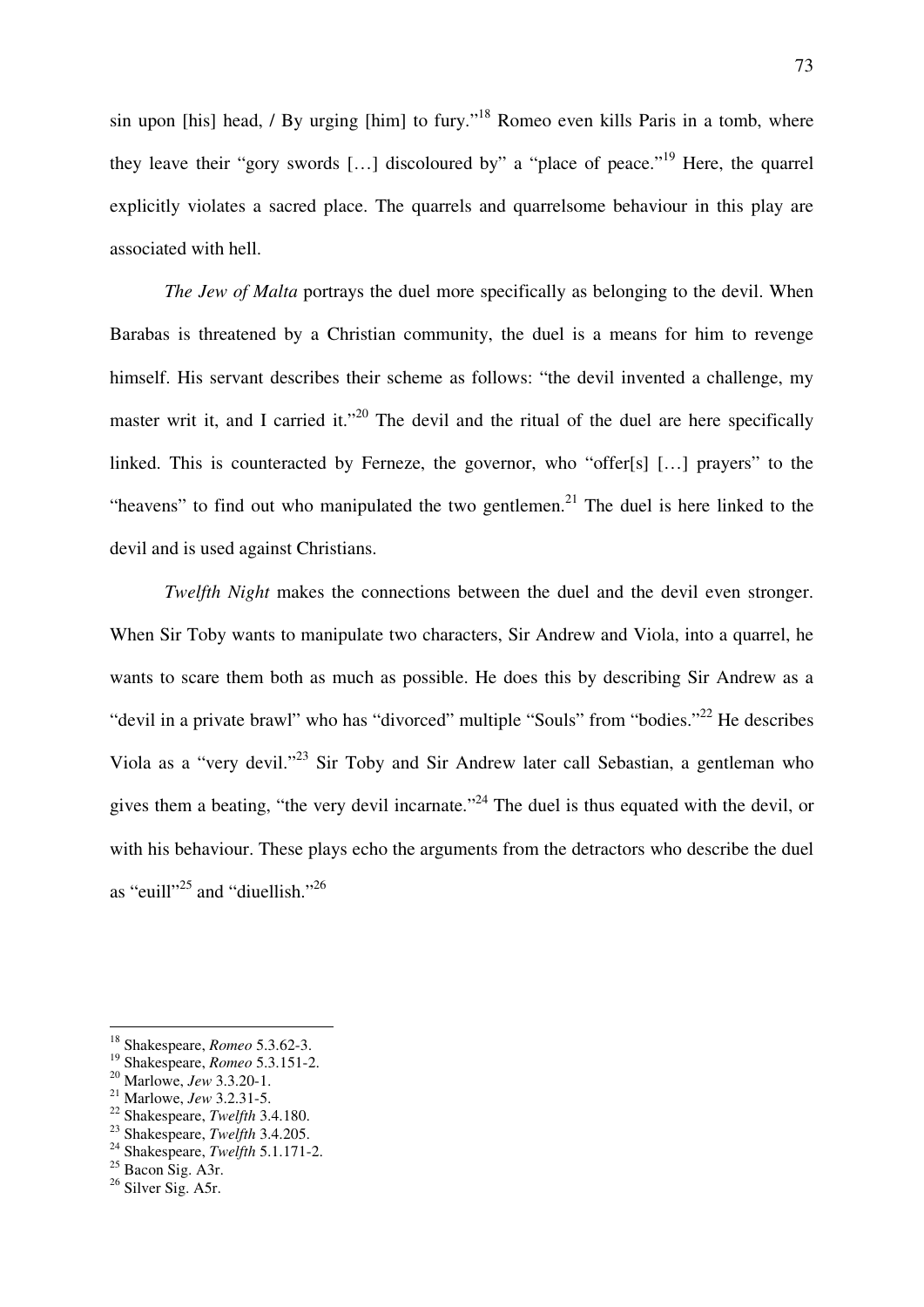## **Devilish Honour**

The characterization of the duel is more complex in *Bussy D'Ambois*. Bussy's opponents, such as the Monsieur, portray him as a "devil" for his quarrelsome behaviour and his duelling.<sup>27</sup> However, Bussy refutes their insults and berates one for "jest[ing] / With God" and for "tender[ing]" his "soul to the devil."<sup>28</sup> When Bussy threatens to quarrel with someone, he does not only refer to an "opening" of "hell" about that person, but also refers to "All daring heaven."<sup>29</sup> Bussy uses both imagery of heaven and hell in his role as a duellist.

 Not only the "theory of duelling" clashes with "religious doctrines," however, but especially the "point of honour."<sup>30</sup> Bacon describes this honour as the "satanicall illusion and apparition of honour."<sup>31</sup> Despite the religious significance that friar Comolet<sup>32</sup> and the king<sup>33</sup> attribute to him, Bussy undermines his earlier claims of being related to heaven when he values honour over religion. Both Bussy and his opponent, the Count of Montsurry, have the same attitude to honour. Montsurry argues that he is unable to "reconcile" with his "love," because of his "honour": his wish by "heaven" that he could shows that his honour has more influence than his religion. $34$  When Bussy dies, he only wishes that his "fame" will "Live" on.<sup>35</sup> Despite the religious significance attributed to him, he is only obsessed with his honour and reputation. Though Bussy's opponents characterise the duel as devilish, Bussy refuses this. Yet when Bussy, like his antagonist, sees honour as superseding religion, his earlier claims are undermined and both the duel and honour are portrayed as devilish.

 $\overline{a}$ 

<sup>32</sup> Chapman, *Bussy* 5.3.268.

<sup>27</sup> Chapman, *Bussy* 3.2.199.

<sup>28</sup> Chapman, *Bussy* 3.2.397-9.

<sup>29</sup> Chapman, *Bussy* 4.1.83-4.

<sup>30</sup> Peltonen, *Duel* 78.

<sup>&</sup>lt;sup>31</sup> Bacon Sig. B<sub>2v</sub>.

<sup>33</sup> Chapman, *Bussy* 3.2.91.

<sup>34</sup> Chapman, *Bussy* 5.3.248-9.

<sup>35</sup> Chapman, *Bussy* 5.3.145-6.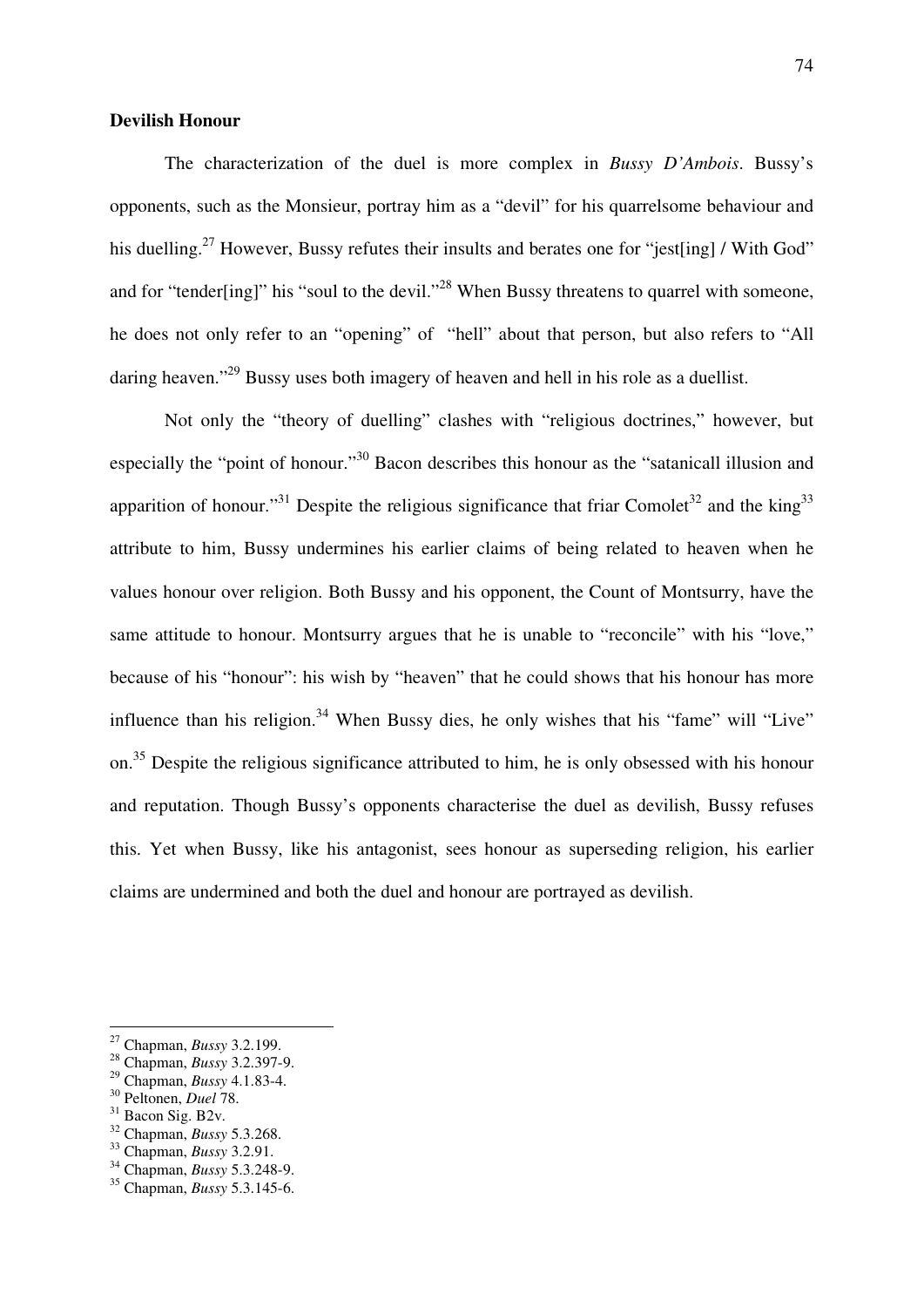## **The Divine Duel and Honour**

 Beaumont and Fletcher's play, *The Island Princess*, inverts the characterisation of the duel as unchristian and devilish made in all the earlier plays. The duel and bravery are now essential to Christianity. When a character does not dare to duel, he is described as lacking "faith."<sup>36</sup> Similarly, another character is berated for boasting more than his "faith can justify."<sup>37</sup> When Ruy wants to murder Armusia instead of duelling with him, he is scolded for following a "devil."<sup>38</sup> This contrasts with Romeo's behaviour when he confronts Tybalt. When Ruy changes his mind and decides to duel, this is seen as a "conversion."<sup>39</sup> His challenge to a duel is even described as a "portion of Scripture,"<sup>40</sup> which contrasts with the "challenge" in *The Jew of Malta* "invented" by "the devil."<sup>41</sup> Also, his loss at the duel is not described as a "sin that's mortal," but still seems to be a sin nonetheless.<sup>42</sup> The ideal is to "love your honour / And love your friend" and to "take heed of bloody purposes, / And unjust ends" because "good heaven is angry with 'm."<sup>43</sup> This echoes Saviolo's argument that "unnecessary quarrels" are "offense[s] towardes God."<sup>44</sup> It is not the duel which is berated, but rather the murder which Ruy previously considered.

Honour is, like the duel, also characterised as devilish, "invented by the devil,"<sup>45</sup> or as unchristian, such as in the case of *A King and No King*. In this play, Christianity and honour as reputation are separated. This is not only seen in Arbaces, whose references to Christianity undermine his boasts as discussed earlier, but also in the dialogue between the other characters. When Mardonius asks Bessus "who fames thee," Bessus answers: "The Christian

<sup>40</sup> Beaumont, *Princess* 4.2.37.

<sup>36</sup> Beaumont, *Princess* 1.3.104.

<sup>37</sup> Beaumont, *Princess* 4.3.24.

<sup>38</sup> Beaumont, *Princess* 3.1.73-6.

<sup>39</sup> Beaumont, *Princess* 4.2.57.

<sup>41</sup> Marlowe, *Jew* 3.3.20-1.

<sup>42</sup> Beaumont, *Princess* 4.3.61.

<sup>43</sup> Beaumont, *Princess* 4.3.75-7.

<sup>44</sup> Saviolo Sig. P2r.

 $45$  Davis 149.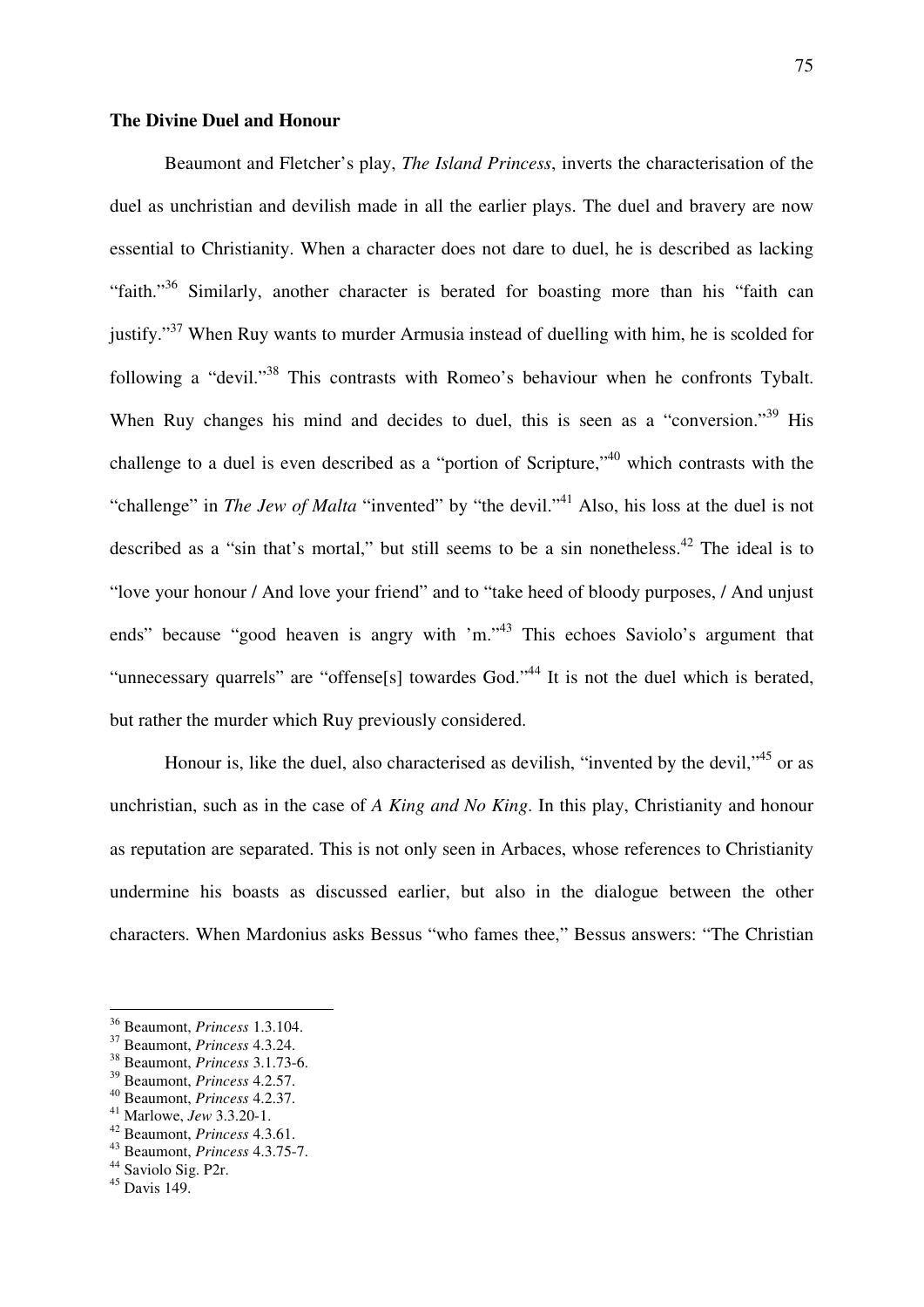World."<sup>46</sup> Mardonius responds that it is "heathenishly done of them."<sup>47</sup> He thus depicts fame as heathen or unchristian.

*The Island Princess* inverts the characterisation of honour as devilish or unchristian. Christianity is not about aspiring to "heaven" by "sleep[ing]" in this play, but rather about "win[ning] it" by your "worth."<sup>48</sup> The vertical notion of honour is here an essential part of Christianity. Gentlemanly and honourable behaviour is seen as a requirement for Christians. The Christians have to rely on this behaviour when they are threatened by those of another religion. Armusia's steadfastness even persuades the princess to become a Christian, and she subsequently lauds him for being the "temple of true honour."<sup>49</sup> When the governor, the villain of the play, disguises himself as a priest to discredit them, he is berated for disguising himself in a "holy shape to ruin honour."<sup>50</sup> Even the king admits that he is "halfe persuaded" to "be a Christian,"<sup>51</sup> but he concludes the play by reinforcing his own religion as seen in the plural of gods: "the gods give peace at last."<sup>52</sup> This play has a monarch who cannot be a Christian minister of god. Remarkably, the first play discussed here which portrays a threat to Christianity, is the one which conflates Christian and gentlemanly notions of honour and conduct. Being a gentleman is here the same as being a Christian. The duel of honour is not only firmly rooted in Christianity, but even defines it here: *The Island Princess* fundamentally conflates the duel of honour and Christianity.

### **Conclusion**

 $\overline{a}$ 

 In *Henry the Fifth* and *A King and No King*, the monarchs who refer to their roles as ministers of god undermine themselves as they clearly have their own agendas. Yet the

<sup>46</sup> Beaumont, *King* 1.1.41-2.

<sup>47</sup> Beaumont, *King* 1.1.43.

<sup>48</sup> Beaumont, *Princess* 4.5.19-20.

<sup>49</sup> Beaumont, *Princess* 5.2.116.

<sup>50</sup> Beaumont, *Princess* 5.5.61.

<sup>51</sup> Beaumont, *Princess* 5.5.66

<sup>52</sup> Beaumont, *Princess* 5.5.93.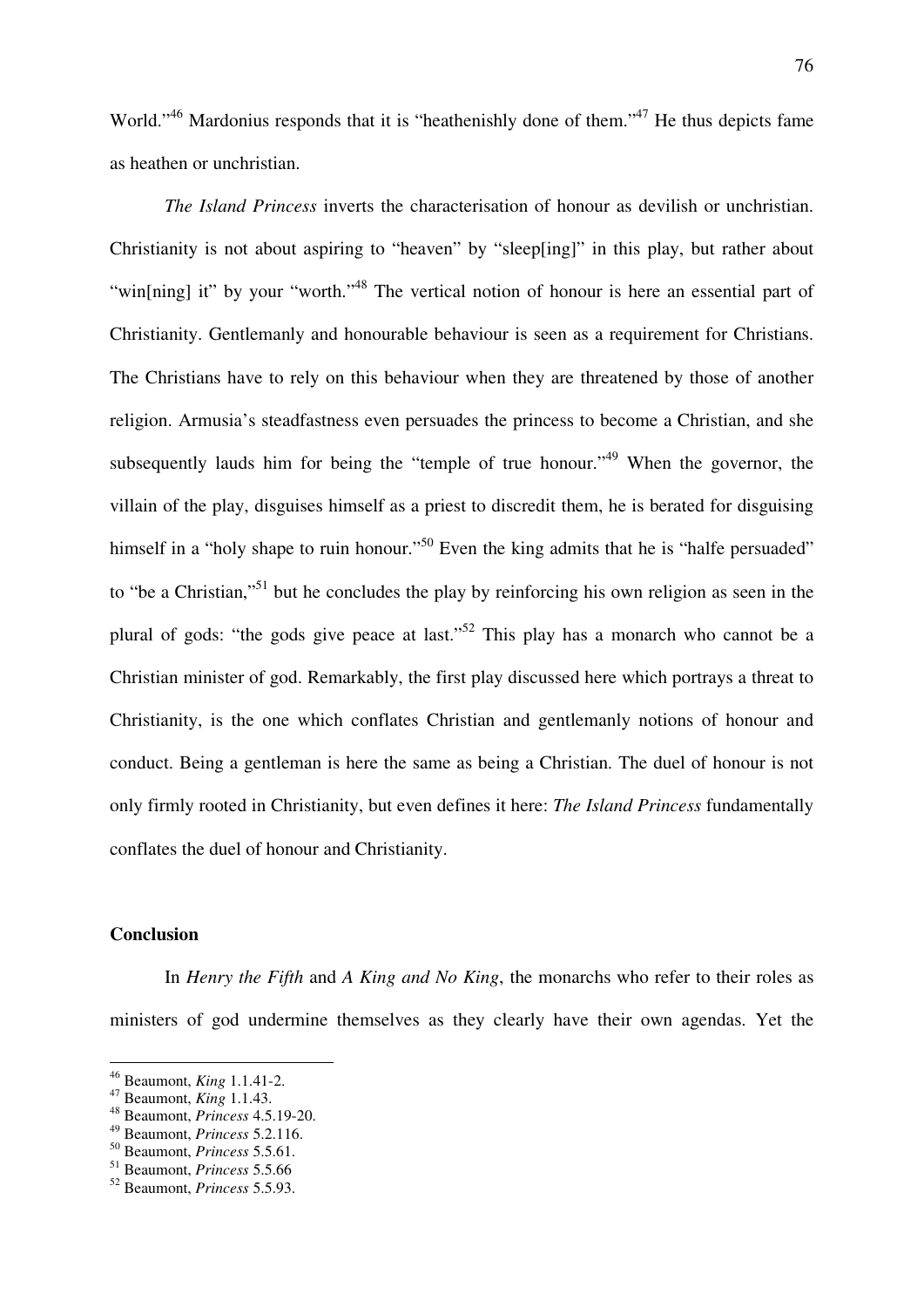absence of a monarch as "ministers of God,"<sup>53</sup> does not entail that duellists become, as Saviolo argues, "minister<sup>[s]</sup> to execute Gods deuine pleasure."<sup>54</sup> The duel is consistently associated with hell, such as in *Romeo and Juliet*, and with the devil, such as in *The Jew of Malta* and *Twelfth Night*. The plays echo the descriptions from the anti-duelling theory in terms of the duel. Honour is also, like in the anti-duelling theory, represented as contradictory to religion and associated with hell in *Bussy D'Ambois*. Even when honour is not associated with hell or the devil, it is still unchristian, like in *A King and No King*. Though the plays do not conform with the anti-duelling theory in representing a monarch as a minister of god, they do repeat the associations of duel and honour with the devil and hell.

 An exception to this is *The Island Princess*. In this play, the monarch cannot be a Christian minister of god, because he adheres to another religion. Also, the play is about a conflict between Christianity and this religion, and Christianity itself is under duress. The notion of honour is now central to Christianity, and the duel is a Christian means to maintain homogeneity. The notion of honour and the duel even define Christianity here. *The Island Princess* inverts the division made in the earlier plays: where the challenge to a duel is "invented" by "the devil" in *The Jew of Malta*,<sup>55</sup> it is now described as a "portion of Scripture."<sup>56</sup> *The Island Princess* signifies a return of the religious component, also apparent in the judicial duel, to the duel of honour. This strategy breaks with the majority of the proponents of the duel, who simply called Christianity irrelevant. *The Island Princess* echoes Saviolo's idea that "unnecessary quarrels" are "offense[s] towardes God."<sup>57</sup> However, it differs from Saviolo in that no duellist is a "minister to execute Gods deuine pleasure"<sup>58</sup> in the play nor is the purpose of the duel here the "sifting out of truth," which Saviolo wants to keep

<sup>53</sup> Gifford Sig. D3v.

<sup>&</sup>lt;sup>54</sup> Saviolo Sig. Z1v.

<sup>55</sup> Marlowe, *Jew* 3.3.20-1.

<sup>56</sup> Beaumont, *Princess* 4.2.37.

<sup>57</sup> Saviolo Sig. P2r.

<sup>58</sup> Saviolo Sig. Z1v.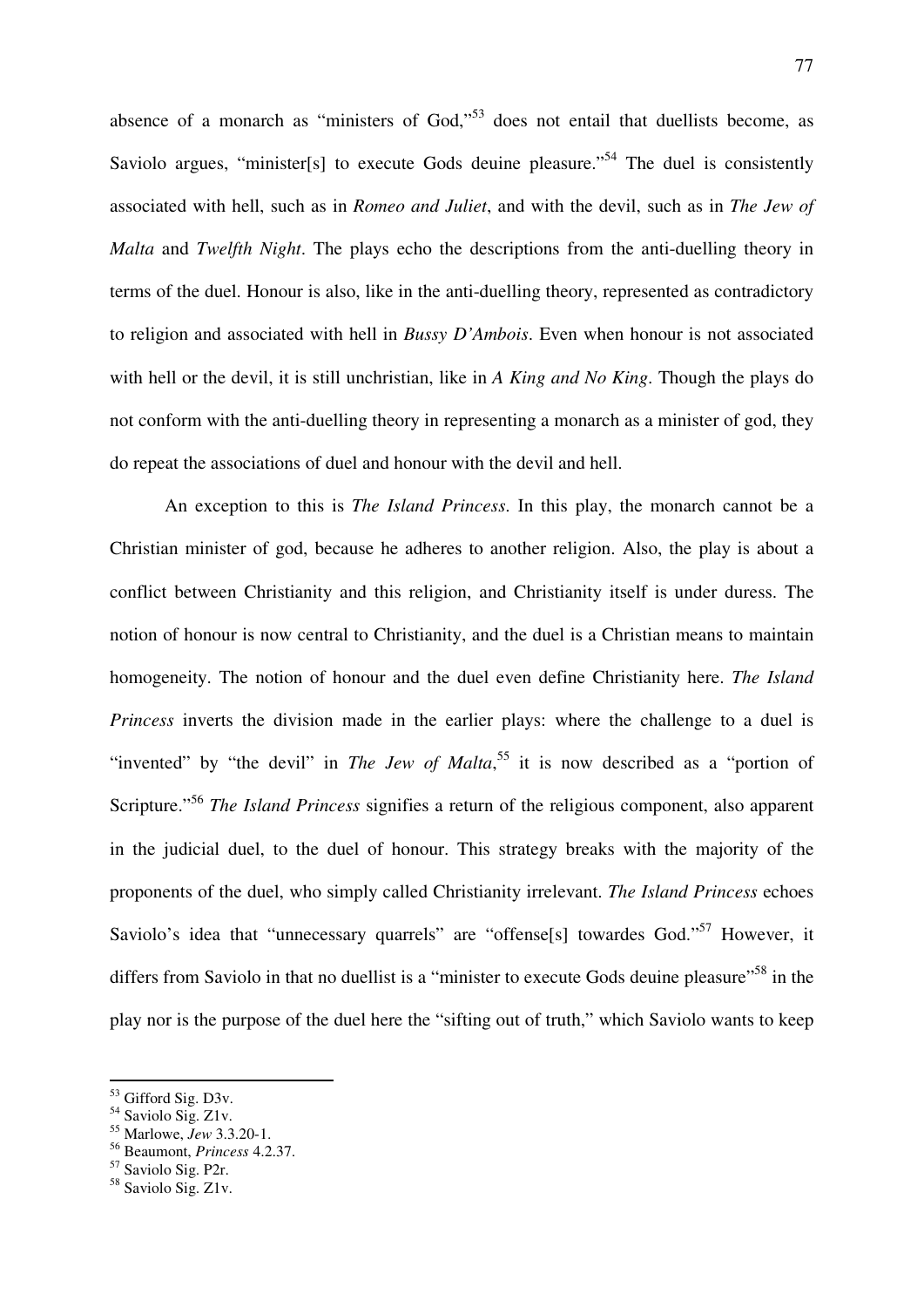from the judicial duel.<sup>59</sup> Instead, *The Island Princess* stages a new conflation of the duel and Christianity: central to this is the vertical notion of honour, as being a Christian is about winning "heaven" by your "worth."<sup>60</sup> Though early modern drama has mainly copied the arguments against duelling in the issue of religion, it here offers a new, and unprecedented, construction of the duel.

<sup>59</sup> Holmer 179.

<sup>60</sup> Beaumont, *Princess* 4.5.19-20.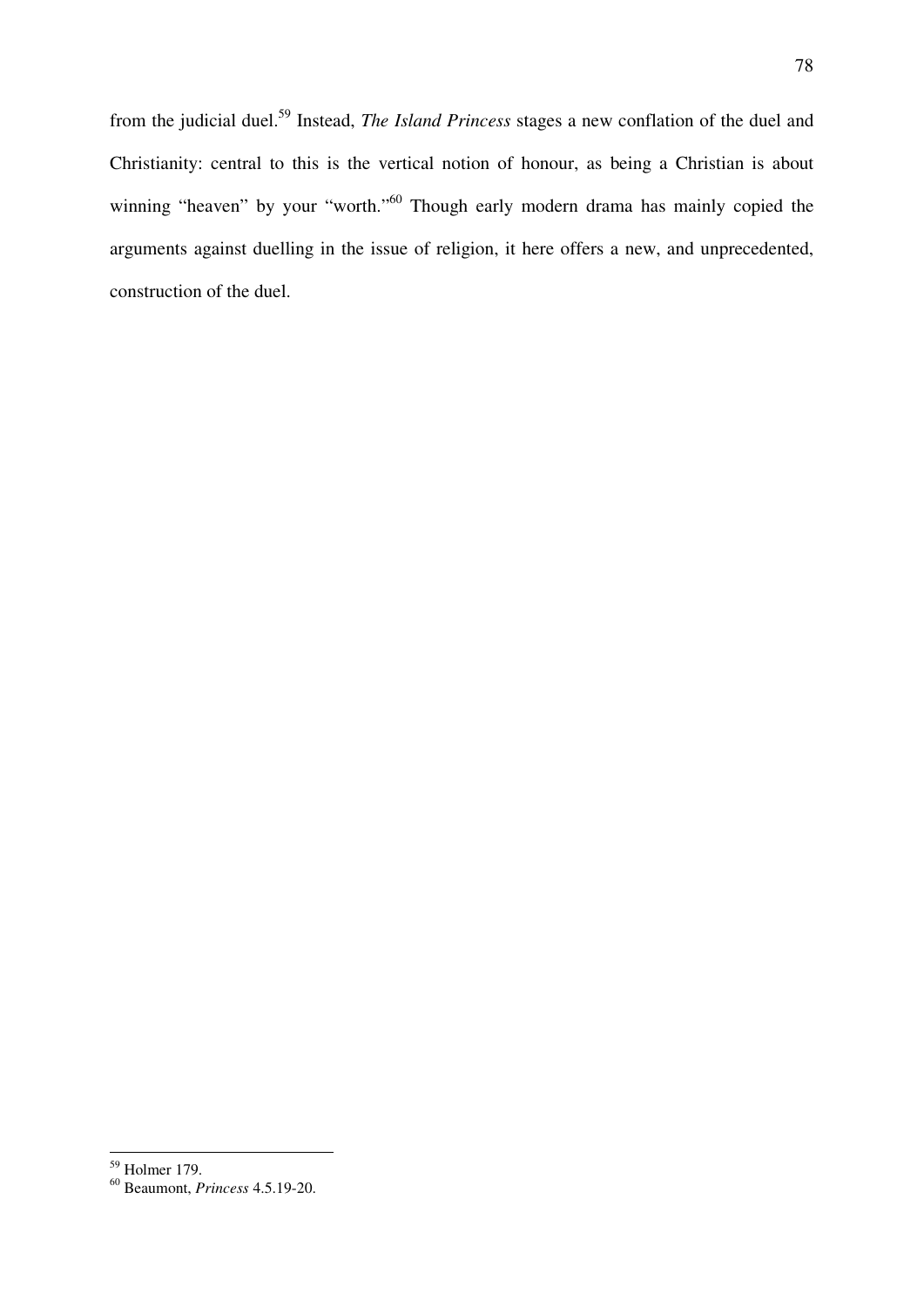# **6. Conclusion**

 The duel as a class institution is under duress in all of the plays I analysed, except for *The Island Princess*. Instead of reinforcing gentlemanly homogeneity, the duel undermines it because it is no different from a brawl. Instead of limiting violence, the duel escalates and leads to more violence. This is because the gentlemen do not adhere to the duello code, and because of other issues: both the role of family and the role of women as a reward for duelling problematize the function of the duel as a class institution. The roles of family and women show how the theory of civility cannot be the sole basis for the duel.

 There is no duel in any of the plays I analysed which can completely rely on the theory of civility as its basis. The theory of civility and chivalry both partly influence the depictions of the duels in early modern drama. The emphasis on the one or the other differs per play. There seems to be an ongoing dialogue between the plays which suggests that the debate over the nature of the duel is not settled, in contrast to what Peltonen claims.<sup>1</sup> The Island Princess mostly relies on chivalric elements such as magnanimity and knight-errantry and rejects the civility theory with its horizontal concept of honour: in contrast to what Barber claims early modern drama does not uncritically accept the code of honour, but explores, criticizes, and transforms it.<sup>2</sup> The use of a different concept of honour in *The Island Princess* can be seen as continuing the exploration of honour in *A King and No King*, in which the horizontal concept of honour is ridiculed.

 According to Peltonen's definition, the duel in *The Island Princess* is not a duel as it is not based on the theory of civility. Yet the duel in this play actually functions as a class institution and successfully reinforces gentlemanly homogeneity, in contrast to all the other plays. In terms of its function, the duel in *The Island Princess* seems more like a duel than all

<sup>1</sup> Peltonen, *Duel* 12.

 $<sup>2</sup>$  Barber 25.</sup>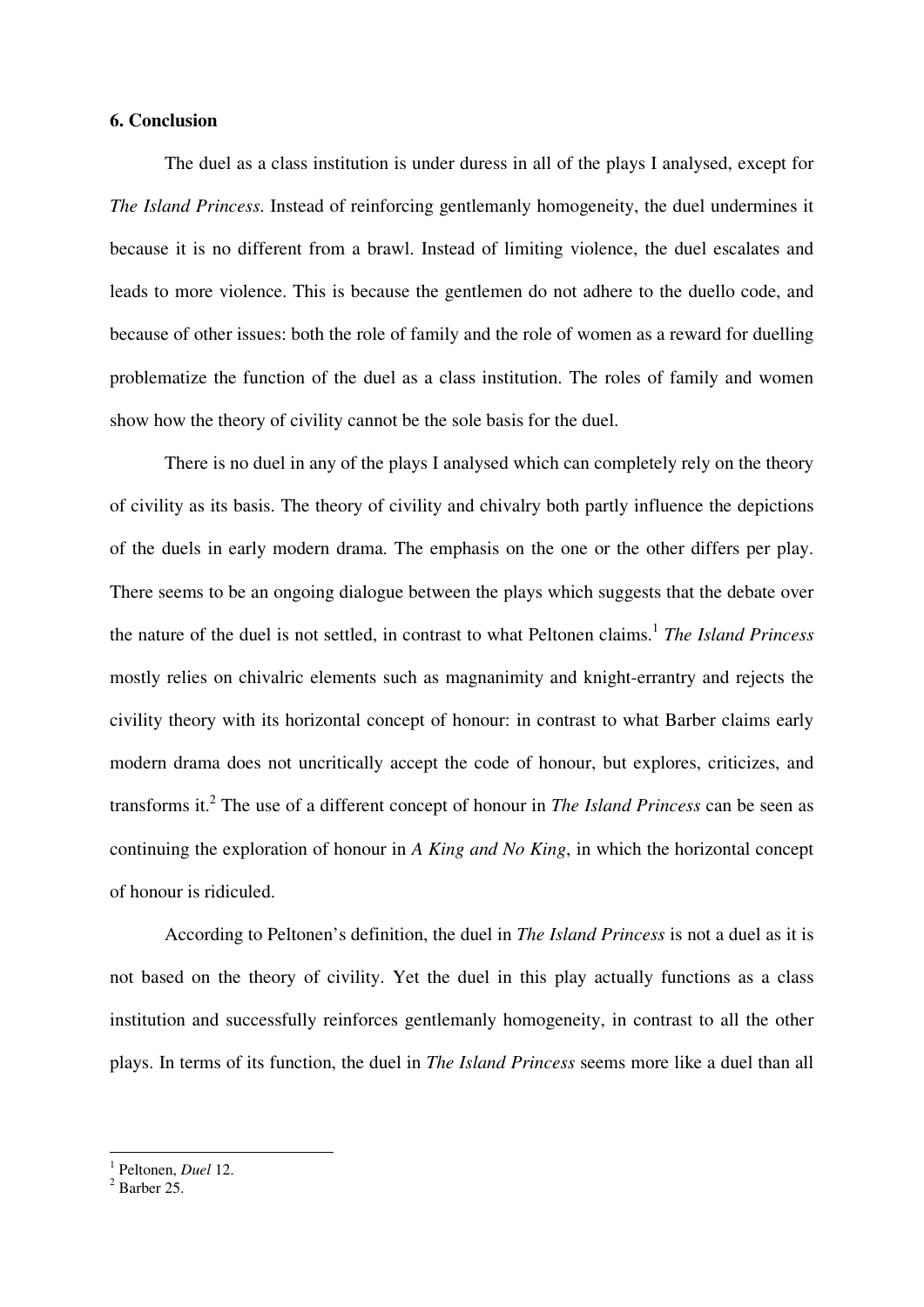the other portrayals. The argument of some scholars that the duel and the chivalric revival are "inevitably associated" gives the duel a different basis here in which it still works.<sup>3</sup>

 When Peltonen claims that there is no "evidence that duelling" is "developed from chivalric sources" and that the "contemporaries were convinced that duelling" is "a recent import from the Continent,"<sup>4</sup> he clearly did not consider early modern drama as evidence. This drama does undermine the duel of honour as part of Peltonen's "coherent social and ideological phenomenon."<sup>5</sup> *The Island Princess* is even a highly political play which can be seen as a reaction to Bacon's attack on the horizontal notion of honour,<sup>6</sup> which is later given royal consent:<sup>7</sup> though it relies on vertical honour, like Bacon proposes, there is still a need for the duel in this play. The duel in this play is even part of a larger ideological conflict about the role of the king.

 The danger is to refer to drama only to prove arguments, rather than to problematize them. Even recent research like Peltonen's work relies on outdated claims where drama is concerned: one such claim is from 1939 which I refute in chapter  $4<sup>8</sup>$  The engagement of these plays with the politics of the time emphasise how early modern drama is an important source for analysing the contemporary debate, which does not seem to be given the attention it deserves. Even when early modern drama has mainly copied the arguments against duelling from the debate about the duel and religion, it can still offer a new, and unprecedented, construction of the duel as seen in *The Island Princess*.

 As I only used a small selection of early modern drama, there is an enormous amount of material available to further complement and problematize my claims. I focused on tracing the duel in the drama by placing it in its historical context. Yet early modern drama is itself a

<sup>&</sup>lt;sup>3</sup> Ferguson 96.

<sup>4</sup> Peltonen, *Duel* 12.

<sup>5</sup> Peltonen, *Duel* 2.

<sup>6</sup> Peltonen, *Duel* 115.

<sup>7</sup> Peltonen, *Duel* 144.

<sup>8</sup> Maxwell 106.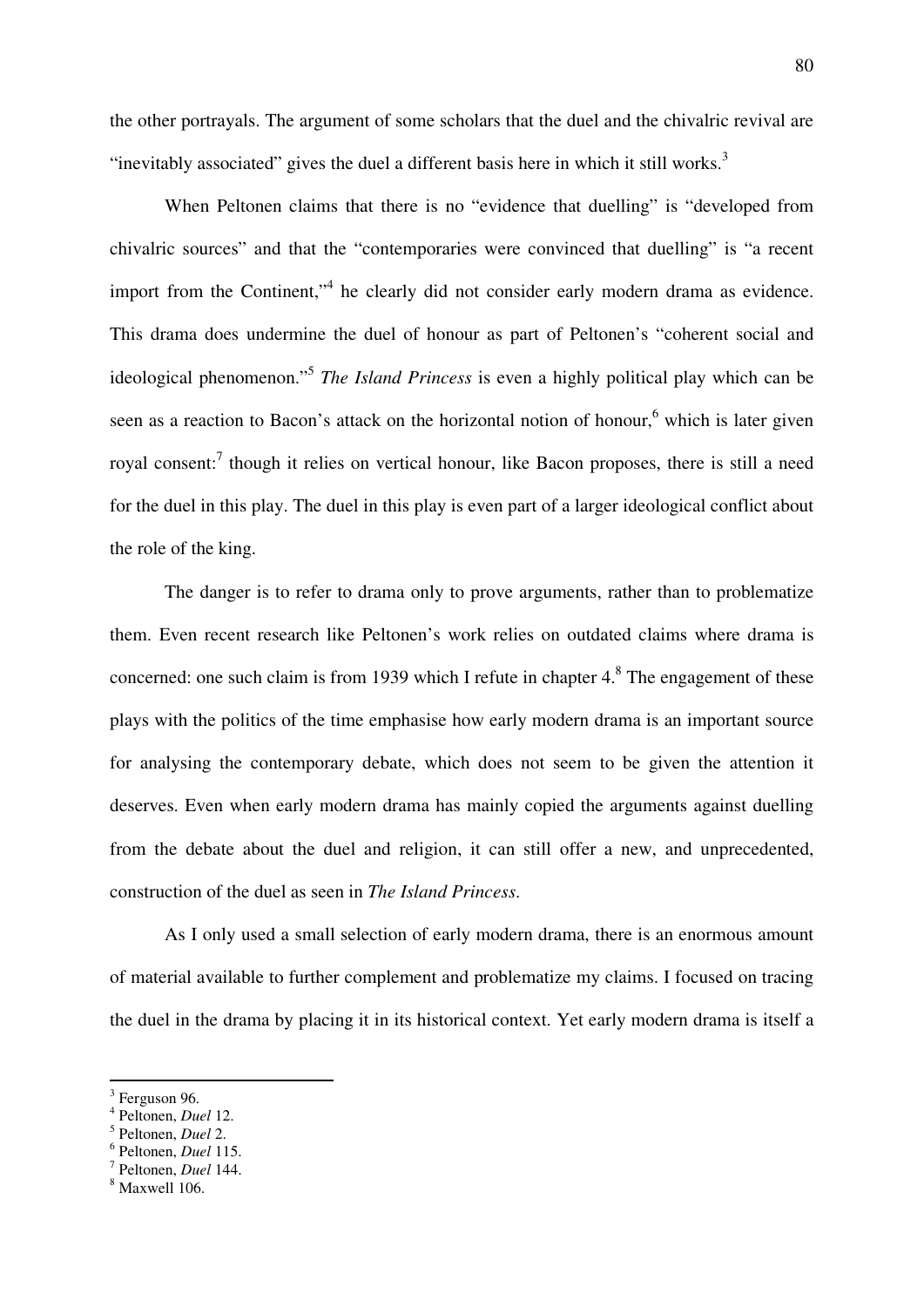vital part of this context. A more elaborate study is needed in which a more reciprocal approach is used. If *The Island Princess* truly offers a new construction of the duel and Christianity, then its reverberations in other sources should be researched. The work *Duell-Ease* of some years later, in which God is the "superior duellist" seems like a place to start, or perhaps *The Christian Knight*, which is a comprehensive condemnation of the duel. The reception of the highly political play *The Island Princess* can also be analysed to better position it in the contemporary debate.

 The few early modern plays which I analysed have proven to be valuable sources to trace the duel of honour. The plays undermine Peltonen's claims that the duel of honour is only based on the civility theory and that it has no relation to chivalry.<sup>9</sup> *The Island Princess* shows the political extent to which this difference in depiction can be part of larger ideological conflicts. The duel of honour in early modern drama is continuously reconstructed in a negotiation between the theory of civility and chivalry.

 9 Peltonen, *Duel* 2.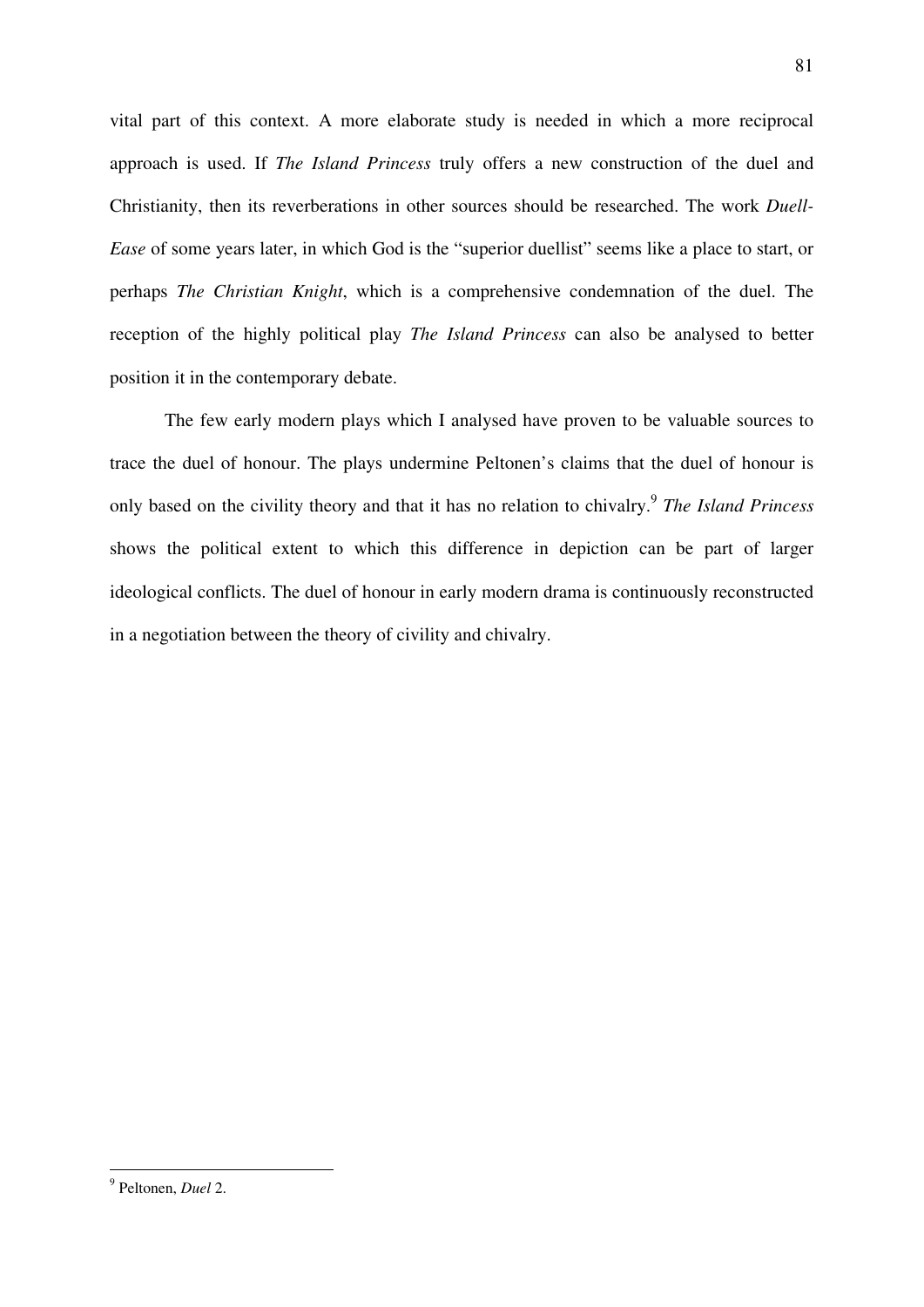### **Bibliography**

## **Primary Works**

- Bacon, Francis. *The Charge of Sir Francis Bacon Knight, His Maiesties Attovrney Generall, Touching Duells*. London, 1614. Early English Books Online. 7 Jan. 2008. <http://eebo.chadwyck.com>.
- Bate, Jonathan and Eric Rasmussen, eds. *William Shakespeare: Complete Works*. Hampshire: Macmillan, 2007.
- Beaumont, Francis and John Fletcher. *A King and No King*. 1611. Ed. Lee Bliss. Manchester: Manchester University Press, 2004.
- ---. *The Island Princess*. *The Dramatic Works in the Beaumont and Fletcher Canon*. 1620-1. Ed. Fredson Bowers. Vol. 5. Cambridge: Cambridge University Press, 1982. 539-642.
- Bryskett, Lodovick. *A Discovrse of Ciuill Life*. London, 1606. Early English Books Online. 7 Jan. 2008. <http://eebo.chadwyck.com>.
- Chapman, George. *Bussy D'Ambois.* 1604. Ed. Nicholas Brooke. Cambridge, Massachusetts: Harvard University Press, 1964.
- Gifford, George. *A Briefe Discourse of Certaine Points of the Religion*. London, 1597. Early English Books Online. 7 Jan. 2008. <http://eebo.chadwyck.com>.
- Greene, Robert. *Friar Bacon and Friar Bungay*. *An Anthology of English Drama Before Shakespeare*. 1589. Ed. Robert B. Heilman. London: Rinehart, 1966. 167-240.
- James I. *By the King. A Proclamation Against Priuate Challenges and Combats*. London, 1614. Early English Books Online. 7 Jan. 2008. <http://eebo.chadwyck.com>.
- Jonson, Ben. *The Alchemist*. 1610. Ed. Gordon Campbell et al. New York: Oxford University Press, 1995. 211-326.
- Marlowe, C. *The Jew of Malta*. 1589-90. Ed. David Bevington. Manchester: Manchester University Press, 1997.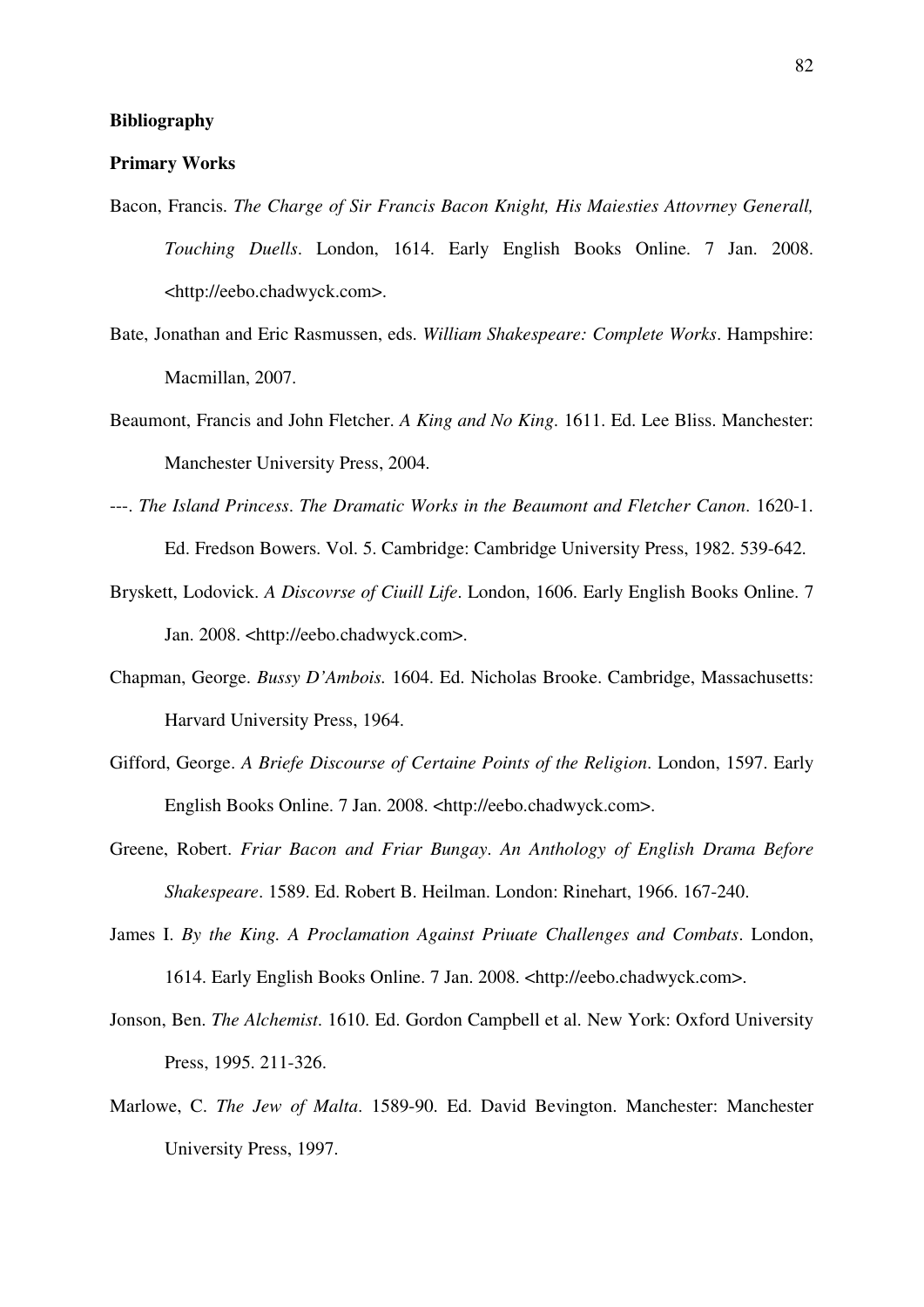- Middleton, Thomas. *The Peace-Maker: or, Great Brittaines Blessing*. London, 1619. Early English Books Online. 7 Jan. 2008 <http://eebo.chadwyck.com>.
- Ralegh, Sir Walter. "The Lie." *The Norton Anthology of English Literature*. 1608. Ed. M.H. Abrams et al. 7th ed. Vol. 1. New York: Norton, 2000. 880-2.
- Robson, Simon. *The Covrte of Ciuill Courtesie*. London, 1577. Early English Books Online. 7 Jan. 2008. <http://eebo.chadwyck.com>.
- Reynolds, John. *The Trivmphs of Gods Revenge, Against the Crying, and Execrable Sinne of Murther*. London, 1621-4. Early English Books Online. 7 Jan. 2008. <http://eebo.chadwyck.com>.
- Saviolo, Vincentio. *Vincentio Saviolo His Practice*. London, 1595. Early English Books Online. 7 Jan. 2008 <http://eebo.chadwyck.com>.
- Segar, William. *The Booke of Honor and Armes*. London, 1590. Early English Books Online. 7 Jan. 2008 <http://eebo.chadwyck.com>.
- Shakespeare, William. *Henry the Fifth*. 1599. Bate 1026-97.
- ---. *Much Ado about Nothing*. 1598. Bate 255-304.
- ---. *Romeo and Juliet*. 1595-6. Bate 1675-1743.
- ---. *Twelfth Night*. 1601. Bate 645-97.
- Silver, George. *Paradoxes of Defence*. London, 1599. Early English Books Online. 7 Jan. 2008 <http://eebo.chadwyck.com>.

### **Secondary Works**

- Anglin, Jay P. "The Schools of Defense in Elizabethan London." *Renaissance Quarterly* 37.3 (1984): 393-410.
- Appelbaum, Robert. "'Standing to the Wall': The Pressures of Masculinity in *Romeo and Juliet*." *Shakespeare Quarterly* 48.3 (1997): 251-72.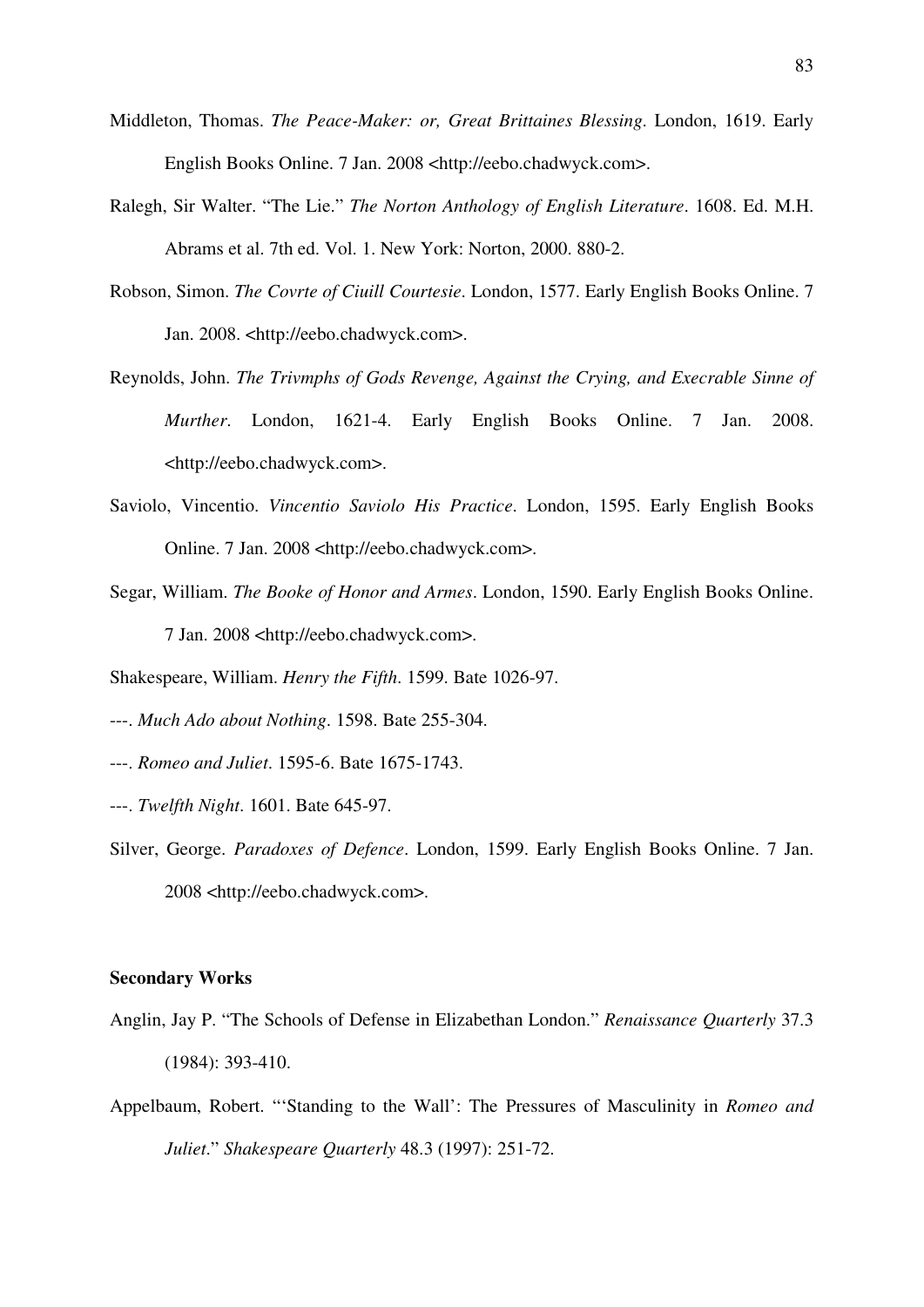Barber, Charles. *The Theme of Honour's Tongue*. Goteborg: Kungalv, 1985.

- Bowers, Fredson Thayer. *Elizabethan Revenge Tragedy 1587-1642*. Gloucester: Princeton University Press, 1959.
- Bryson, Anna. *From Courtesy to Civility: Changing Codes of Conduct in Early Modern England*. Oxford: Oxford University Press, 1998.
- Davis, Alex. *Chivalry and Romance in the English Renaissance*. Cambridge: D.S. Brewer, 2003.
- Draper, John W. "Honest Iago." *PMLA* 46.3 (1931): 724-737.
- Ferguson, Arthur B. *The Chivalric Tradition in Renaissance England*. London: Associated University Presses, 1986.
- Forker, Charles R. "Sexuality and Eroticism on the Renaissance Stage." *South Central Review*  7.4 (1990): 1-22.
- Gagen, Jean. "Hector's Honor." *Shakespeare Quarterly* 19.2 (1968): 129-137.
- Gilbert, Allan H. "The Duel in Italian Cinquecento Drama and Its Relation to Tragicomedy." *Italica* 26.1 (1949): 7-14.
- Greenberg, Kenneth S. *Honor & Slavery*. Princeton: Princeton University Press, 1996.
- Holmer, Joan Ozark. "'Draw, if you be Men': Saviolo's Significance for *Romeo and Juliet*." *Shakespeare Quarterly* 45.2 (1994): 163-189.

Huizinga, J. *The Waning of the Middle Ages*. Harmondsworth: Penguin, 1955.

- Jackson, James L. "'They Catch one Another's Rapiers': The Exchange of Weapons in *Hamlet*." *Shakespeare Quarterly* 41.3 (1990): 281-298.
- Kiernan, V.G. *The Duel in European History: Honour and the Reign of Aristocracy*. Oxford: Oxford University Press, 1988.
- Laqueur, Thomas. *Making Sex: Body and Gender from the Greeks to Freud*. Cambridge: Cambridge University Press, 1990.